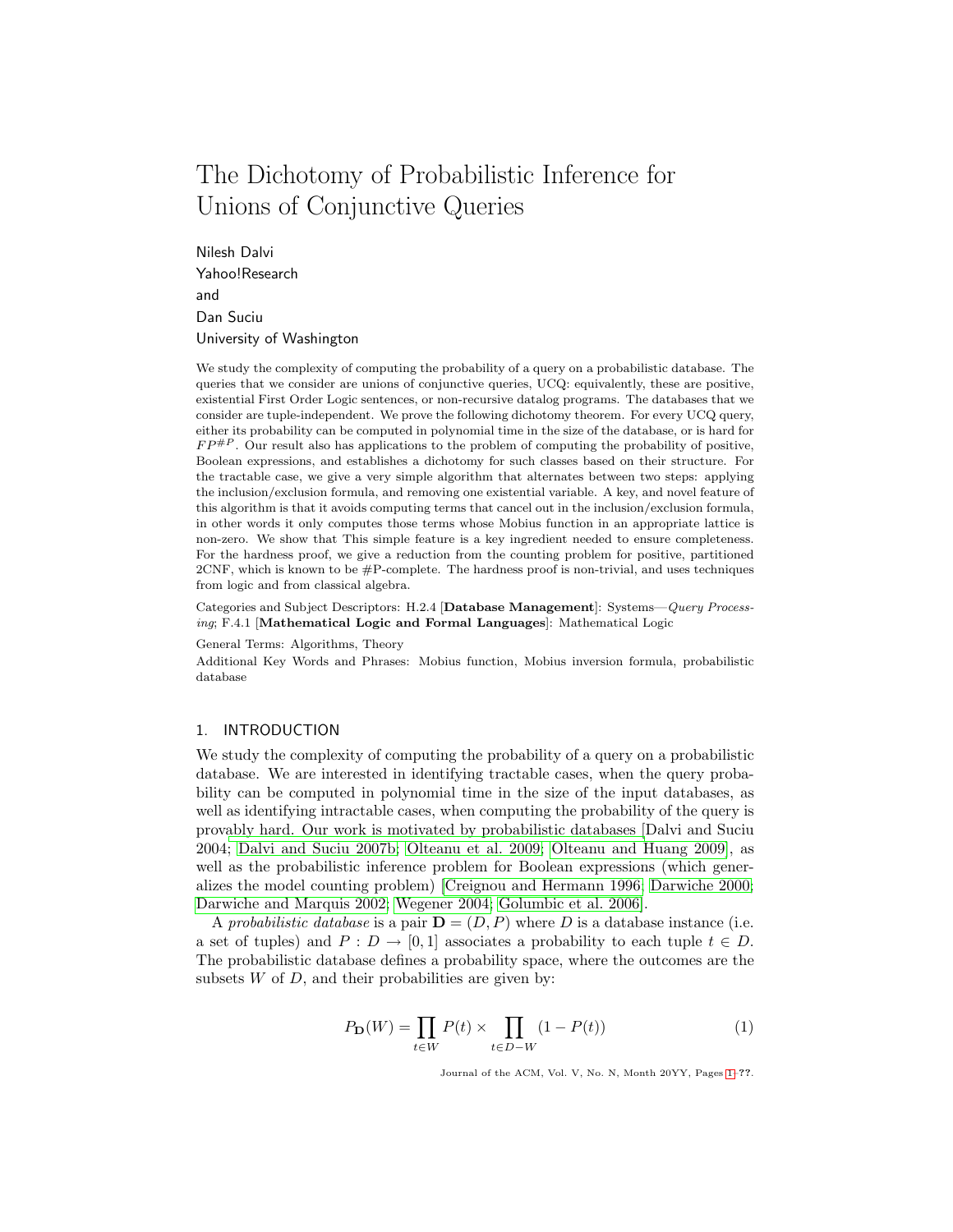Given a query  $Q$  (i.e. sentence in First Order Logic),  $P(Q)$  is the marginal probability of  $Q$ , i.e. the probability that  $Q$  is true on a randomly chosen subset W of D:  $P_{\mathbf{D}}(Q) = \sum_{W \subseteq D: W \models Q} P_{\mathbf{D}}(W)$ .

The problem we address in this paper is the following. For a fixed query  $Q$ , what is the complexity of computing  $P_D(Q)$  as a function of the size of D. We consider the data complexity only, where  $Q$  is fixed and the input consists only of  $D$ . The queries that we study are those in the positive, existential fragment of FO, which are sentences that can be constructed from positive atoms using the connectives  $\wedge$ ,  $\vee$ ,  $\exists$ . Each such sentence can be expressed as  $Q = q_1 \vee q_2 \vee \ldots \vee q_k$ , where each  $q_i$  is a conjunctive query (i.e. uses only the connectives  $\wedge$ ,  $\exists$ ), and therefore such a query is also known as a union of conjunctive queries, UCQ. Alternatively, the query can be expressed as a non-recursive datalog program [\[Abiteboul et al. 1995\]](#page-66-4).

We prove in this paper the following Dichotomy Theorem [\(Theorem 4.11\)](#page-20-0). For any UCQ  $Q$ , one of the following holds: either  $P_D(Q)$  can be computed in PTIME in the size of **D**, or the problem "given **D**, compute  $P_D(Q)$ " is hard for  $FP^{\#P}$ .

Using simple transformations, our results can also be applied to the positive, universal subset of First Order Logic, i.e. to sentences using only the connectives ∧,∨, ∀. Such sentences are used often in knowledge representation. For example, in Markov Logic Networks [\[Richardson and Domingos 2006\]](#page-67-5), where First Order Logic is extended with probabilities in order to capture degrees of confidence in uncertain data, the knowledge base consists of a set of universally quantified clauses. Our results can also be applied to sentences with a limited use of negation: the negation must be applied directly to atoms, and every relation symbol must be unnate [\[Golumbic et al. 2006\]](#page-67-4), i.e. either all its occurrences are positive, or all its occurrences are negative.

Given a query  $Q$  and a database instance  $D$ , the *lineage* of  $Q$  on  $D$  is a Boolean Expression  $\Phi_Q^D$ , which captures the evaluation of the query on the database instance. The lineage has one Boolean variable for each tuple in the database, and expresses which tuples must be present in the database in order for the query to be true; we give the formal definition is in [Sect. 2.](#page-5-0) The lineage is a special form of provenance [\[Green et al. 2007\]](#page-67-6), where it is called PosBool, because for a UCQ, the lineage is a positive Boolean expression. Furthermore, it has a DNF representation whose size is polynomial in  $D$ . The probability of the query  $Q$  is equal to the probability of the lineage  $\Phi_Q^{\mathbf{D}}$ , when each Boolean variable is set independently to true with a probability  $P(t)$ , where t is the tuple corresponding to the Boolean variable. In other words,  $P_D(Q) = P(\Phi_Q^D)$ , and the query evaluation problem is the same as the problem of computing the probability of a Boolean expression. Therefore, our dichotomy theorem is also a dichotomy theorem for classes of positive Boolean expressions, defined by their structure. Each query Q defines the class of Boolean expressions consisting of all lineage expressions of the form  $\Phi_Q^D$ : for each such class, the problem "given a formula  $\Phi$  in this class, compute  $P(\Phi)$ " is either in PTIME or is hard for  $FP^{\#P}$ . While the natural representation of lineage expression is in DNF, our results extend immediately to their dual CNF counterparts, obtained by negating the formula, and substituting each variable with its negation. Equivalently, the dual is obtained by simply switching ∧ and ∨. For a taste of how our results apply to Boolean expressions in CNF, [Table I](#page-2-0) shows several queries Q, and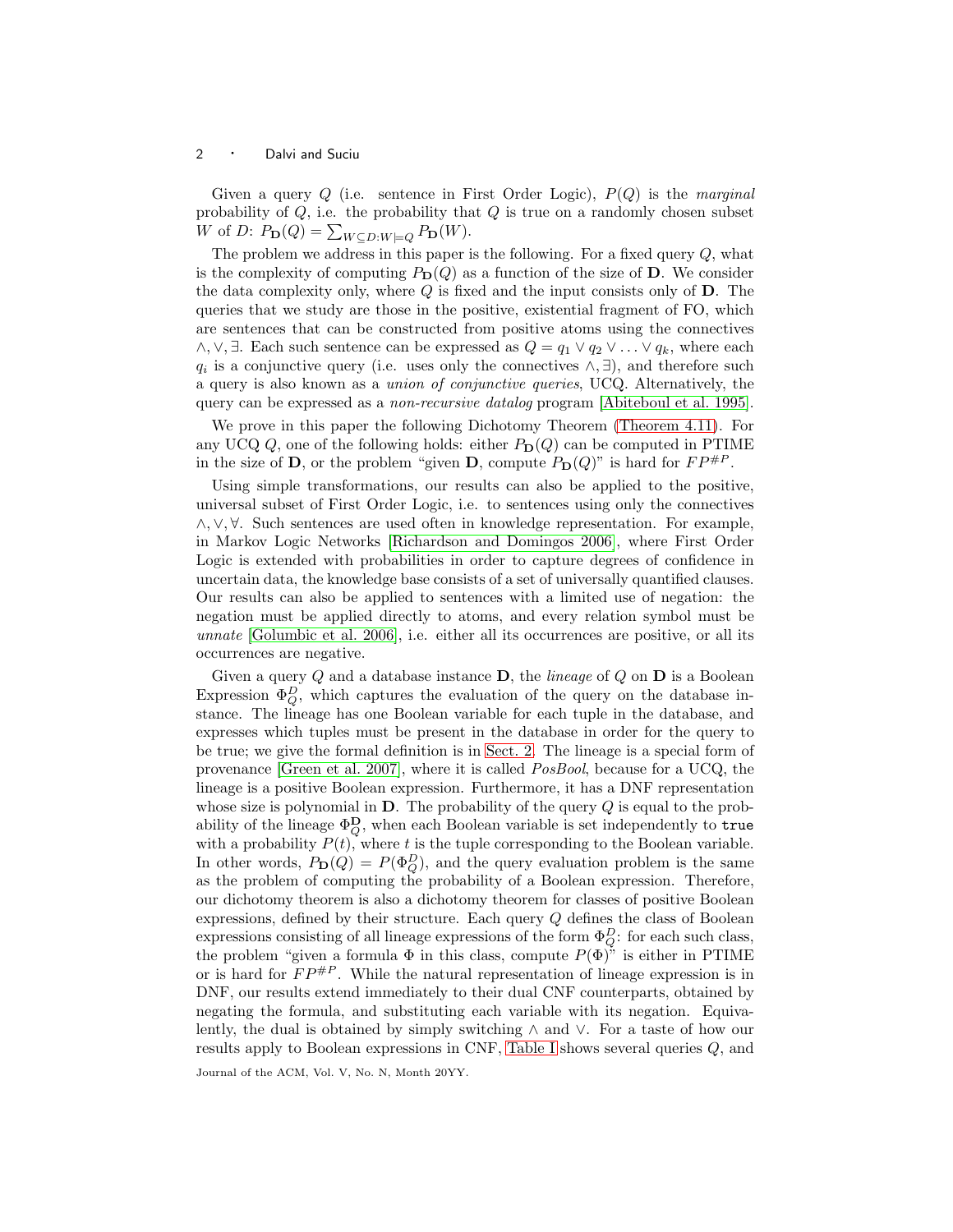| Query                                                                                                                                                                                                       | The Dual of the Lineage                                                                                                                                                                                                                                                                | $P(\Phi)$                   |
|-------------------------------------------------------------------------------------------------------------------------------------------------------------------------------------------------------------|----------------------------------------------------------------------------------------------------------------------------------------------------------------------------------------------------------------------------------------------------------------------------------------|-----------------------------|
| $q_J = R(x_1), S(x_1, y_1), S(x_2, y_2), T(x_2)$                                                                                                                                                            | $\Phi = \bigwedge_{i \, j \, k \, l} (Y_i \vee X_{ij} \vee X_{kl} \vee Z_k)$                                                                                                                                                                                                           | <b>PTIME</b>                |
| $q_U = R(x_1), S(x_1, y_1) \vee S(x_2, y_2), T(x_2)$                                                                                                                                                        | $\Phi = \bigwedge_{ij} (Y_i \vee X_{ij}) \wedge \bigwedge_{ij} (X_{ij} \vee Z_i)$                                                                                                                                                                                                      | <b>PTIME</b>                |
| $h_1 = R(x_1), S(x_1, y_1) \vee S(x_2, y_2), T(y_2)$                                                                                                                                                        | $\Phi = \bigwedge_{i} (Y_i \vee X_{ij}) \wedge \bigwedge_{i} (X_{ij} \vee Z_j)$                                                                                                                                                                                                        | $\overline{FP^{\#P}}$ -hard |
| $q_V = R(x_1), S(x_1, y_1) \vee S(x_2, y_2), T(y_2)$<br>$\vee R(x_3), T(y_3)$                                                                                                                               | $\Phi = \bigwedge (Y_i \vee X_{ij}) \wedge \bigwedge (X_{ij} \vee Z_j) \wedge$<br>ii<br>$\bigwedge (Y_i \vee Z_j)$<br>ij                                                                                                                                                               | <b>PTIME</b>                |
| $q_H =$<br>$(R(x_1), S_1(x_1, y_1) \vee S_2(x_2, y_2), S_3(x_2, y_2))$<br>$\wedge (S_1(x_3,y_3), S_2(x_3,y_3) \vee S_3(x_4,y_4), T(y_4))$                                                                   | $\Phi = \bigwedge$ [<br>$i_1 j_1  i_4 j_4$<br>$((Y_{i_1} \vee X_{i_1i_1}^1) \wedge (X_{i_2i_2}^2 \vee X_{i_2i_2}^3)) \vee$<br>$((X_{i_3i_3}^1 \vee X_{i_3i_3}^2) \wedge (X_{i_4i_4}^3 \vee Z_{j_4}))$                                                                                  | $FP^{\#P}$ -hard            |
| $q_W =$<br>$(R(x_1), S_1(x_1, y_1) \vee S_2(x_2, y_2), S_3(x_2, y_2))$<br>$\wedge (R(x_3), S_1(x_3, y_3) \vee S_3(x_4, y_4), T(y_4))$<br>$\wedge (S_1(x_5, y_5), S_2(x_5, y_5) \vee S_3(x_6, y_6), T(y_6))$ | $\Phi = \bigwedge$ [<br>$i_1 j_1  i_6 j_6$<br>$((Y_{i_1} \vee X_{i_1j_1}^1) \wedge (X_{i_2j_2}^2 \vee X_{i_2j_2}^3)) \vee$<br>$((Y_{i_3} \vee X_{i_3i_3}^1) \wedge (X_{i_4i_4}^3 \vee Z_{j_4})) \vee$<br>$((X^1_{i\in j_5} \vee X^2_{i\in j_5}) \wedge (X^3_{i\in j_6} \vee Z_{j_6}))$ | <b>PTIME</b>                |

Dichotomy of Unions of Conjunctive Queries • 3

<span id="page-2-0"></span>Table I. Some simple applications of the dichotomy result. The first column shows a query: all variables are existentially quantified. The middle column shows the Boolean expression obtained by taking the dual of their lineage expression (switching the roles of  $\wedge$ ,  $\vee$ ). The Boolean variables  $Y_i, X_{ij}^k, Z_j$  correspond to the tuples  $R(i), S_k(i,j), T(j)$  respectively. The first four expressions are already in CNF. The last two expressions are not in CNF, but can be rewritten in CNF with only a constant factor increase in their size. The last column indicates whether  $P(Q)$ , or, equivalently,  $P(\Phi)$ , is tractable or not. Consider the row for  $h_1$ , where  $P(\Phi)$  is hard for  $FP^{\#P}$ . Compare it to  $q_U$ , where  $Z_j$  becomes  $Z_i$ , and the complexity of  $P(\Phi)$ is PTIME. Also, compare it to  $q_V$ , where a new set of clauses is added to  $\Phi$  and the complexity is also PTIME. A similar comparison can be done for  $q_H$  and  $q_V$ .

the class of Boolean expressions  $\Phi$  corresponding to the dual of their lineage. For each class, we indicate whether its complexity is PTIME or hard for  $FP^{\#P}$ .

A special case of the probability computation problem is the counting problem: given a Boolean expression  $\Phi$ , count the number of satisfying assignments  $\#\Phi$ . Valiant [\[Valiant 1979\]](#page-67-7) showed that #SAT, the counting version of the SAT problem is #P-complete. Provan and Ball [\[Provan and Ball 1983\]](#page-67-8) have shown that for a very simple class of Boolean expressions, called partitioned, positive, 2CNF (reviewed in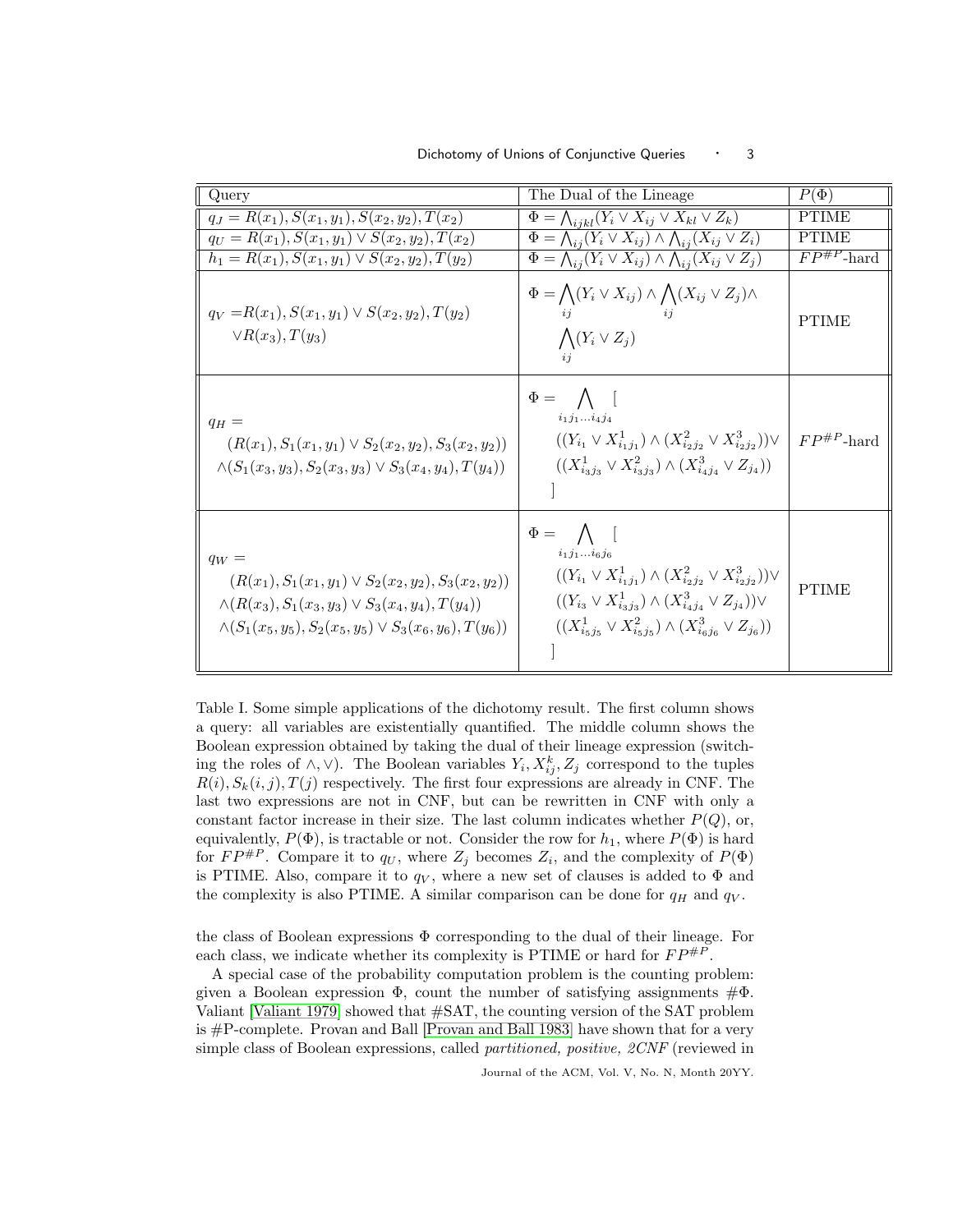[Sect. 8.1\)](#page-38-0), the counting problem is already  $#P$ -complete. Our PTIME algorithm for  $P(\Phi)$  extends immediately to the counting problem, since  $\#\Phi = 2^n P(\Phi)$ , where n is the number of Boolean variables, and the probability  $P(\Phi)$  is computed by setting each Boolean variable independently to true with probability 1/2. Our hardness results do not extend immediately to the counting version; more precisely, our hardness proof is not a parsimonious reduction from #SAT, but one that uses an oracle: our hardness result proves that computing  $P(\Phi)$  is hard for  $FP^{\#P}$ , the class of functions computable by a polynomial-time Turing Machine with access to an oracle for a #P hard problem.

Creignou and Hermann proved a dichotomy theorem [Creignou and Hermann 1996] for the generalized satisfiability counting problem, #GenSAT. They consider Boolean expressions that are conjunctions of logical relations, also known as generalized clauses, and establish a dichotomy for the counting problem based on the type of logical relations: they show that the counting problem is in PTIME iff every logical relation is affine. Thus, they restrict the formulas based on the generalized clauses, and allow otherwise arbitrary structure. We do the opposite: we restrict the structure, and obtain many interesting tractable cases that are not identified by Creignou and Hermann's result. This is illustrated in [Table I:](#page-2-0) all clauses in this table are of the form  $x \vee y \vee z \vee \dots$  and therefore fall in the #P-class of Creignou and Hermann.

We discuss now in some more details the two parts of our dichotomy result: the PTIME algorithm for the tractable queries, and the hardness proof for the intractable queries.

The Algorithm [We have first described the PTIME algorithm in \[](#page-66-5)Dalvi et al. 2010a]: we review it here in [Sect. 3,](#page-9-0) with some minor changes to improve its presentation and to also improve its performance. The algorithm has two simple steps. In the first step it applies the inclusion/exclusion formula to remove the outer-most ∧ operations in a query. In the second step it removes one outermost ∃, by choosing a variable that satisfies a certain property and is called a separator variable. Thus, the algorithm alternates between the inclusion/exclusion step, and the separator variable step, until it reaches ground atoms, for which it looks up their probabilities in D.

The inclusion/exclusion is the dual of the popular version: the algorithm computes  $P(q_1 \wedge q_2 \wedge ...)$  in terms of  $P(q_{i_1} \vee q_{i_2} \vee ...)$ , rather than the other way around. For that reason, we must first rewrite  $Q$  from its traditional representation of a union of conjunctive queries, into a conjunction of disjunctive queries, a format that we call the CNF representation of a query. In particular, even if one starts with simple conjunctive queries, like  $q_J$  in [Table I,](#page-2-0) the algorithm may eventually introduce ∨. In other words, the class of conjunctive queries is not a natural class to study in terms of probabilities: the natural class is that of unions of conjunctive queries. The reliance on the CNF rather than the DNF representation, and the use of the dual inclusion/exclusion formula are surprising features of the algorithm.

In order for the algorithm to be complete, it needs to trace terms in the inclusion/exclusion formula that may cancel out: we do this by replacing the inclusion/exclusion formula with Mobius' inversion formula in a lattice. Recognizing when terms cancel out is of crucial importance, because sometimes all hard terms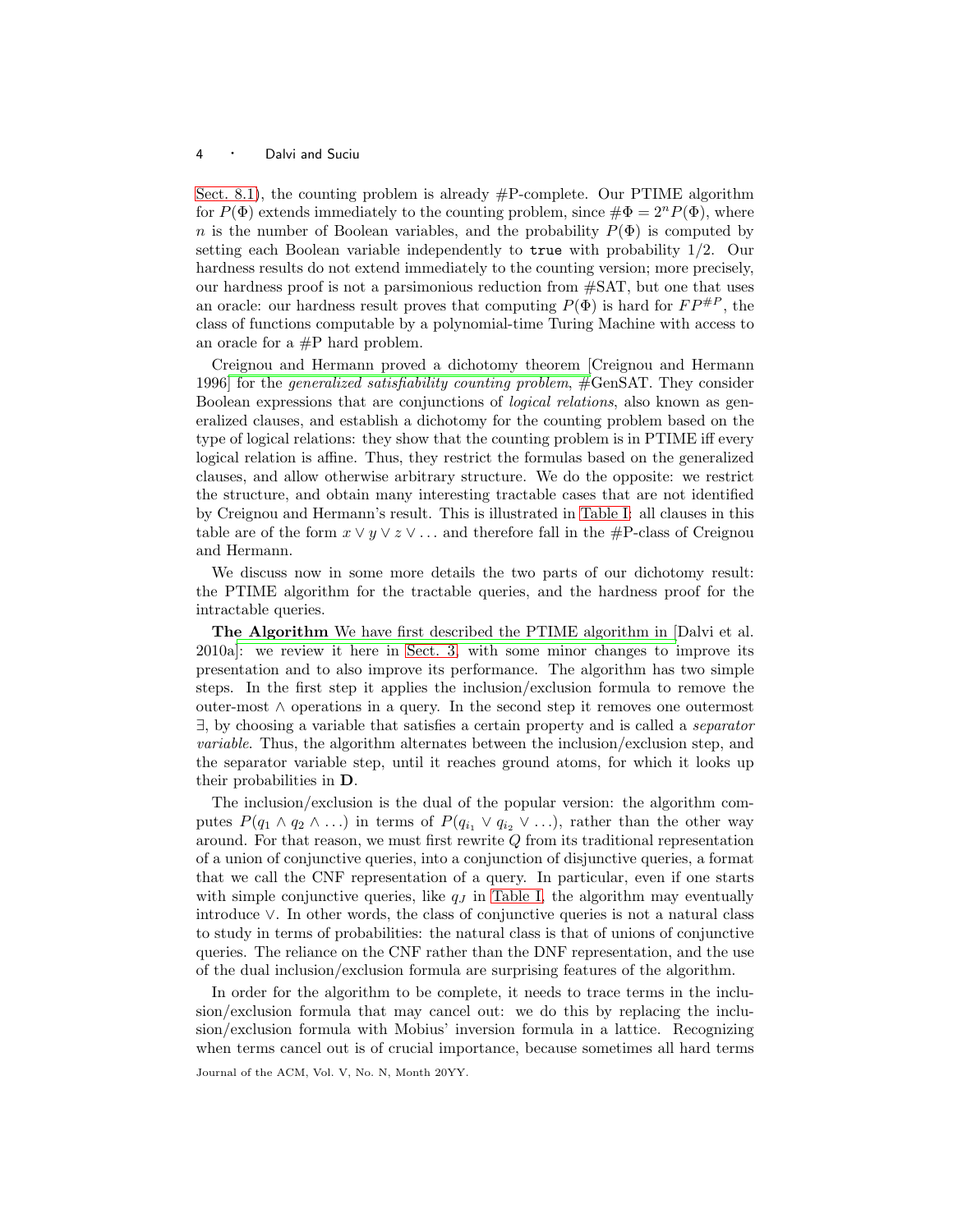cancel out, and we can compute the query in PTIME, although some terms in the inclusion/exclusion formula are hard. The concept that allows us to do that is Mobius' function in a lattice [\[Stanley 1997\]](#page-67-9). We define a certain CNF-lattice for a query Q, whose elements correspond to queries that can be thought of as generalized subexpressions of Q. In this case the Mobius function of a subexpression  $q_u$ is precisely the coefficient of the term  $P(q_u)$  in the inclusion/exclusion formula. If the Mobius function is 0, then that term cancels out, and can thus be discarded when computing  $P(Q)$ . In some sense, the Mobius function acts like a syntactic feature of  $Q$ , which must be examined in order to determine if  $Q$  is in PTIME or hard for  $FP^{\#P}$ . We show that this is unavoidable: for every lattice L, one can construct a query  $Q$  whose CNF lattice is  $L$ , and where all subqueries are in PTIME except the query that is the minimal element of  $L$ . Therefore,  $Q$  is in PTIME iff the Mobius function at that minimal element is 0. This is a surprising connection between the Mobius function and the computational complexity of a query. The inclusion/exclusion formula, or, equivalently, Mobius' inversion formula, have been used before in probabilistic inference [\[Knuth 2005\]](#page-67-10). However, the strong connection between the Mobius function's zeroes is new.

The power of [our simple algorithm has been highlighted by recent results in \[](#page-67-11)Jha and Suciu 2010. Several notions of tractability for computing  $P(\Phi)$  were discussed there: read-once Boolean expressions [\[Golumbic et al. 2006\]](#page-67-4), polynomialsize OBDDs and FBDDs [\[Wegener 2000;](#page-67-12) [Wegener 2004\]](#page-67-3), and polynomial-size d-DNNFs [\[Darwiche 2000;](#page-66-3) [Darwiche and Marquis 2002\]](#page-67-2). It was shown that they form a strict hierarchy for unions of conjunctive queries: in particular, the queries  $q_J, q_V, q_W, q_9$  separate these classes (e.g.  $q_J$  is not read-once, but has a polynomialsize OBDD, etc). It is further conjectured that  $q_9$  [\(Fig. 2\)](#page-19-0), whose probability can be computed in PTIME using our algorithm, does not have a polynomial size d-DNNF.

In our earlier work [\[Dalvi and Suciu 2004;](#page-66-0) [Dalvi and Suciu 2007b\]](#page-66-1) we have given a PTIME algorithm for a much more restricted query language: conjunctive queries without self-joins. The version of the algorithm that is described in the paper is a conservative extension of that algorithm over tuple-independent databases.

Hardness proof The hardness proof of our dichotomy theorem is entirely new, and forms the main technical contribution of this paper. We prove the following. If  $Q$  is any query on which the algorithm fails (called an *unsafe query*), then there exists a PTIME Turing machine with an oracle for computing  $P_D(Q)$  that solves the counting problem for the partitioned-positive-2CNF problem. The latter was shown to be #P-hard by Provan and Ball [\[Provan and Ball 1983\]](#page-67-8). This implies that  $P_{\mathbf{D}}(Q)$  is hard for  $FP^{\#P}$ . In our proof, the oracle for  $P_{\mathbf{D}}(Q)$  is called polynomially many times, on the same database instance  $D$ , but with varying probabilities  $P$ . The proof consists of three main steps, which we explain next.

The first step, described in [Sect. 6,](#page-24-0) is called leveling, and it transforms any unsafe query  $Q$  into another unsafe query  $Q'$ , such that the hardness of  $Q'$  implies the hardness of  $Q$ , and  $Q'$  is a *leveled* query, meaning that it has the following property. Every attribute of every relational symbol in Q′ can be associated a "type", called level, such that every variable x occurs only on attribute positions of the same level, and, moreover, for any relational symbol, all its attributes have distinct levels. This first step allows us to restrict the hardness proof to leveled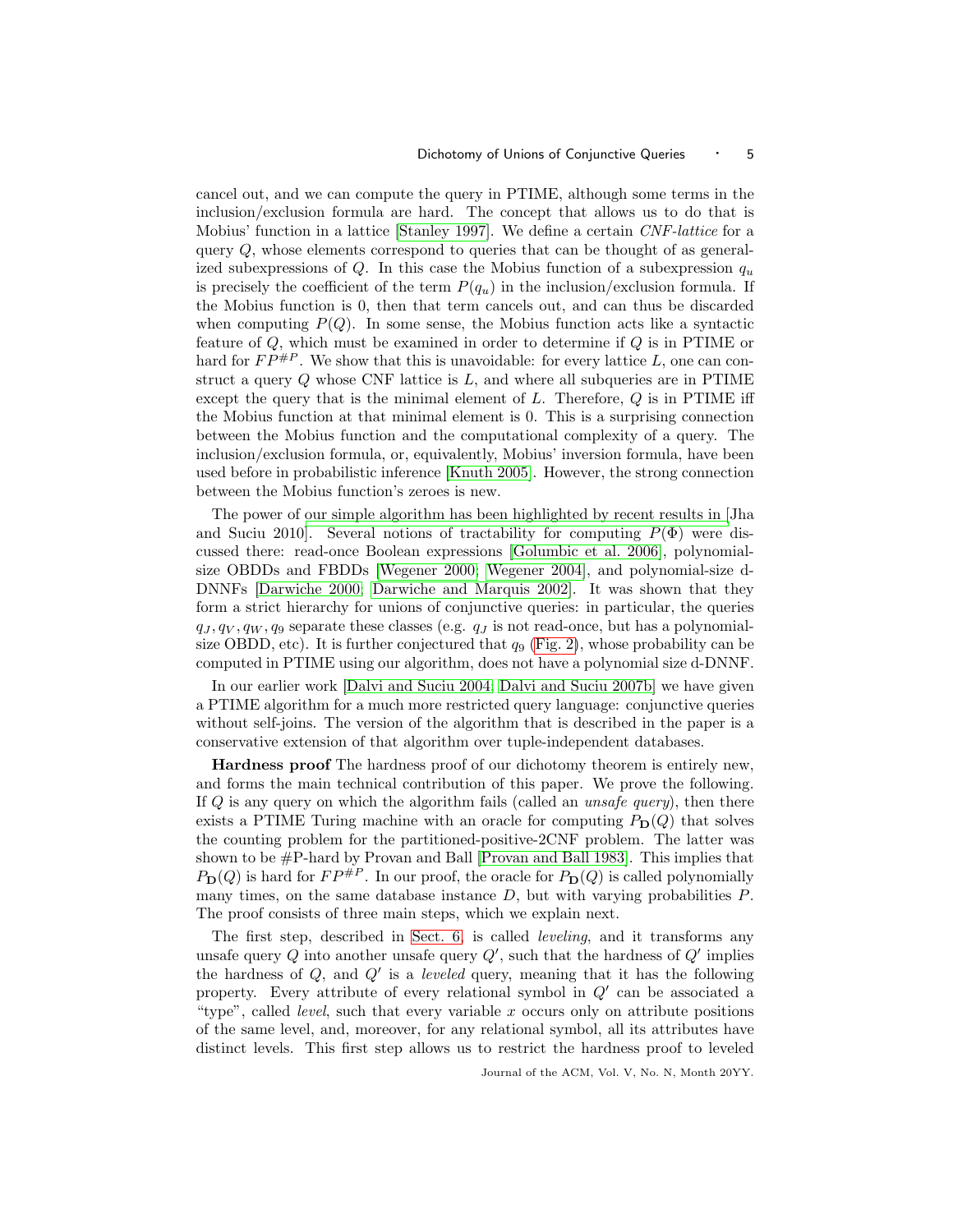queries.

The second step, described in [Sect. 7,](#page-27-0) applies the following rewriting step to a leveled query Q: choose certain variables  $z_1, \ldots, z_k$  and substitute them with constants. If  $Q'$  is the rewritten query and  $Q'$  is hard, then it is not difficult to prove that  $Q$  is also hard. In this second step we show that, if  $Q$  is an unsafe query with at least three levels, then it is always possible to rewrite it to another unsafe query  $Q'$ . This rewriting process always terminates, hence the second step allows us to restrict the hardness proof to unsafe, leveled queries with two levels, which we call *forbidden queries*. The difficulty of this second step consists of choosing the variables  $z_1, \ldots, z_k$  such that  $Q'$  is still unsafe, which turns out to be quite subtle.

The third step, described in [Sect. 8,](#page-38-1) proves that every unsafe, forbidden query Q is hard for  $FP^{\#P}$ . After several technical preparation steps, here we construct a direct reduction of Provan and Ball's partitioned-positive-2CNF counting problem  $\#\Phi$  to the problem  $P_D(Q)$ . From  $\Phi$  we construct a certain database D and show that  $P_{\text{D}}(D)$  depends on  $\#\Phi$ , as well as on (polynomially many) other parameters of  $\Phi$ . By changing the tuple probabilities in **D** and computing  $P_{\mathbf{D}}(D)$  repeatedly, we can construct a linear system of equations and compute all parameters, including  $\#\Phi$ , using Gaussian elimination. The difficult step, and the crux of the entire proof, is to show that the matrix of the system of equations is non-singular. In fact, if the original query  $Q$  is safe, then the matrix is singular. Here, we use techniques from classical algebra, such as irreducible polynomials in the ring of multivariate polynomials, and Cauchy's double alternant determinant.

Related work Grädel et al. [Grädel et al. 1998] were the first to given an example of a query Q for which  $P(Q)$  is  $FP^{HP}$ -hard; their work was done in the context of query reliability. [In the following years, several studies](#page-66-1) [\[Dalvi and Suciu 2004;](#page-66-0) Dalvi and Suciu 2007b; [Olteanu et al. 2009;](#page-67-0) [Olteanu and Huang 2009\]](#page-67-1), sought to identify classes of tractable queries. These works provided conditions for tractability only for co[njunctive queries without self-joins. The only exception is \[](#page-66-6)Dalvi and Suciu 2007a], which considers conjunctive queries with self-joins. We extend those results to a larger class of queries, and at the same time provide a very simple algorithm. Some other prior work is complimentary to ours, e.g., the results that consider the effects of functional dependencies [\[Olteanu et al. 2009\]](#page-67-0).

# <span id="page-5-0"></span>2. BACKGROUND AND OVERVIEW

In this paper we discuss *unions of conjunctive queries*  $(UCQ)$ , which are expressions defined by the following grammar:

<span id="page-5-1"></span>
$$
Q ::= R(\bar{x}) | \exists x . Q_1 | Q_1 \land Q_2 | Q_1 \lor Q_2 \tag{2}
$$

 $R(\bar{x})$  is a relational atom with variables and/or constants, whose relation symbol R is from a fixed vocabulary. We replace  $\wedge$  with comma, and drop  $\exists$ , when no confusion arises: for example we write  $R(x)$ ,  $S(x)$  for  $\exists x \cdot (R(x) \wedge S(x))$ .

A *query* is an expression up to logical equivalence. We consider only Boolean queries in this paper. A *conjunctive query* (CQ) is a query without  $\vee$ .

Let D be a database instance. Denote  $X_t$  a distinct Boolean variable for each tuple  $t \in D$ . Let Q be a UCQ. The *lineage* of Q on D is the Boolean expression  $\Phi_Q^D$ , Journal of the ACM, Vol. V, No. N, Month 20YY.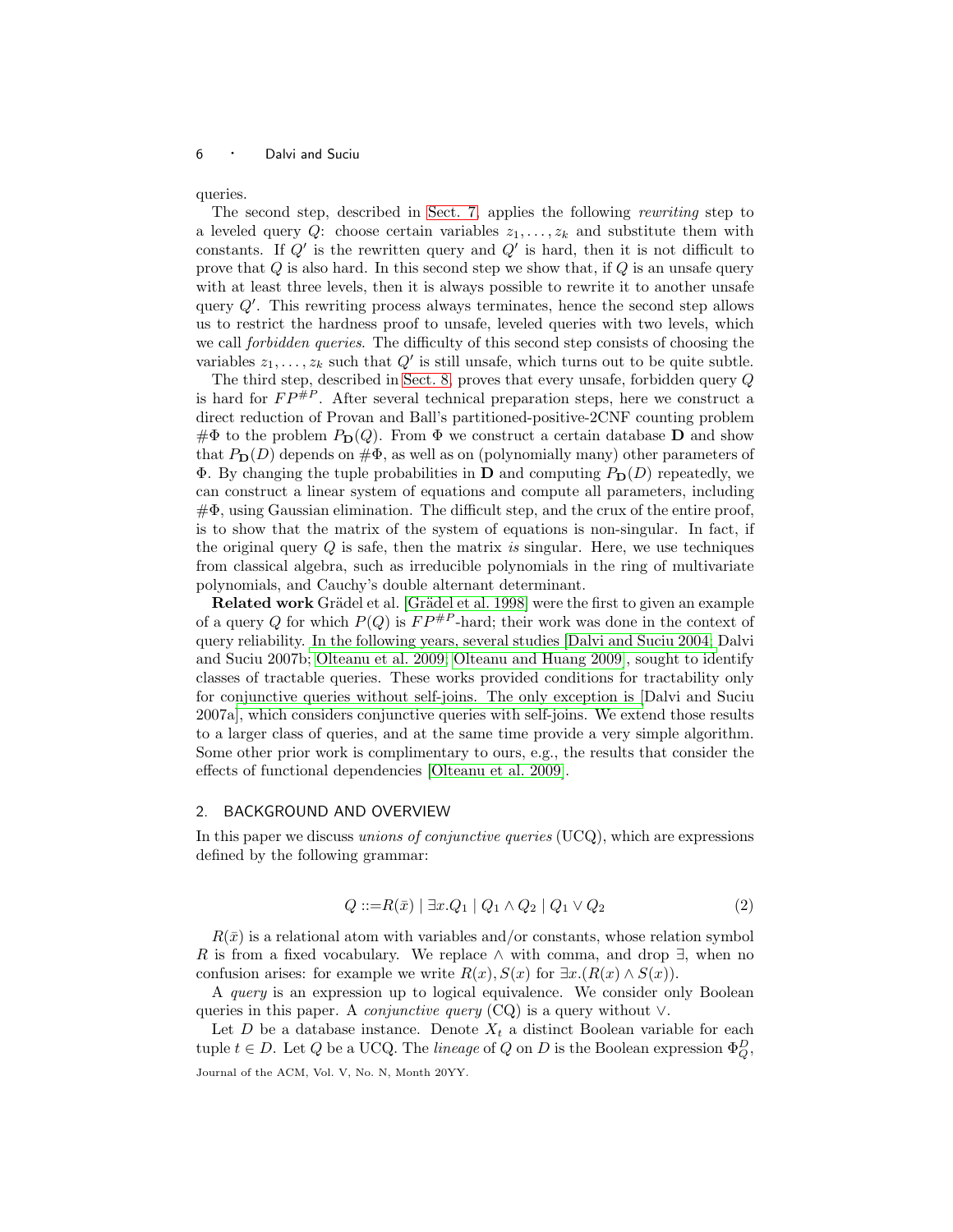or simply  $\Phi_Q$  if D is understood from the context, defined inductively as follows, where *ADom* denotes the active domain of the database instance:

<span id="page-6-1"></span>
$$
\Phi_{R(\bar{a})} = X_{R(\bar{a})} \qquad \qquad \Phi_{\exists x.Q} = \bigvee_{a \in ADom} \Phi_{Q[a/x]} \qquad (3)
$$

$$
\Phi_{Q_1 \wedge Q_2} = \Phi_{Q_1} \wedge \Phi_{Q_2} \qquad \Phi_{Q_1 \vee Q_2} = \Phi_{Q_1} \vee \Phi_{Q_2} \qquad (4)
$$

The lineage expression is a particular instance of a provenance expression in semi-rings [\[Green et al. 2007\]](#page-67-6): in the terminology of provenance expressions over semi-rings, our lineage expresses are called PosBool, because for queries without negations they are positive Boolean expressions. Notice that, for a fixed Q, the size of the Boolean expression  $\Phi_Q$  defined above is polynomial in the size of D. Furthermore, since the depths of the expression is  $O(1)$  and the outdegree of every  $\wedge$  operators is  $O(1)$ , by applying the distributivity law we can obtain a DNF expression for  $\Phi_Q$  whose size is polynomial in the size of  $D$ .

The query evaluation problem on probabilistic databases is the following. Given numbers  $P(t) \in [0, 1]$ , for every tuple t in the database D, compute the probability that the formula  $\Phi_Q$  is true, if each Boolean variable  $X_t$  is set to true independently, with probability  $P(t)$ ; the resulting probability is denoted  $P(Q) = P(\Phi_Q^D)$ .

We call the pair  $\mathbf{D} = (D, P)$  a probabilistic database instance, and sometimes use **D** in the subscript,  $P_D(Q)$ , to emphasize that the query's probability is computed on the instance D.

DEFINITION 2.1.  $UCQ(P)$  the class of UCQ queries Q s.t. for any probabilistic database **D**, the probability  $P_D(Q)$  can be computed in PTIME in the size of **D**.

In this paper we give a complete syntactic characterization of the class  $UCQ(P)$ , and establish a dichotomy, by proving that for every query not in  $UCQ(P)$ , computing  $P(Q)$  is hard for  $FP^{\#P}$ . Notice that each query Q defines a family of Boolean expressions, namely the family  $\Phi_Q^D$  where  $D$  ranges over all finite databases. Thus, our results are also a characterization of families of Boolean expressions that are computable in PTIME, and establish a dichotomy on these families.

We will assume without any loss of generality that there are no constants in a query  $Q$ . Otherwise, we rewrite  $Q$  into an equivalent query without constants, over an extended vocabulary. For example,  $R(x, a), S(x) \vee R(x, y), T(x)$  is rewritten as  $R_1(x), S(x) \vee R_1(x), T(x) \vee R_2(x, y), T(y)$ , where  $R_1(x) = \pi_x(\sigma_{y=a}(R(x, y)))$  and  $R_2(x,y) = \sigma_{y \neq a}(R(x,y))$ . Thus, throughout the paper we will assume that queries do not have constants, unless otherwise stated.

We start with some basics:

 $-A$  component, c, is a conjunctive query that is connected<sup>[1](#page-6-0)</sup>, i.e. whenever  $q_1, q_2$ are two conjunctive queries such that  $q_1 \wedge q_2 \Rightarrow c$ , then either  $q_1 \Rightarrow c$  or  $q_2 \Rightarrow c$ . Given a component c, we denote  $D_c$  the *canonical database* for c: its active domain consists of all constants and variables in  $c$ , and it has a tuple for each

<span id="page-6-0"></span><sup>&</sup>lt;sup>1</sup>The traditional definition of a connected conjunctive query is the following:  $c$  is connected if the following undirected graph is connected. The nodes are the atoms of c, and the edges are pairs  $(g, g')$  s.t. the atoms g and g' share a common variable. For queries without constants, this is equivalent to our definition.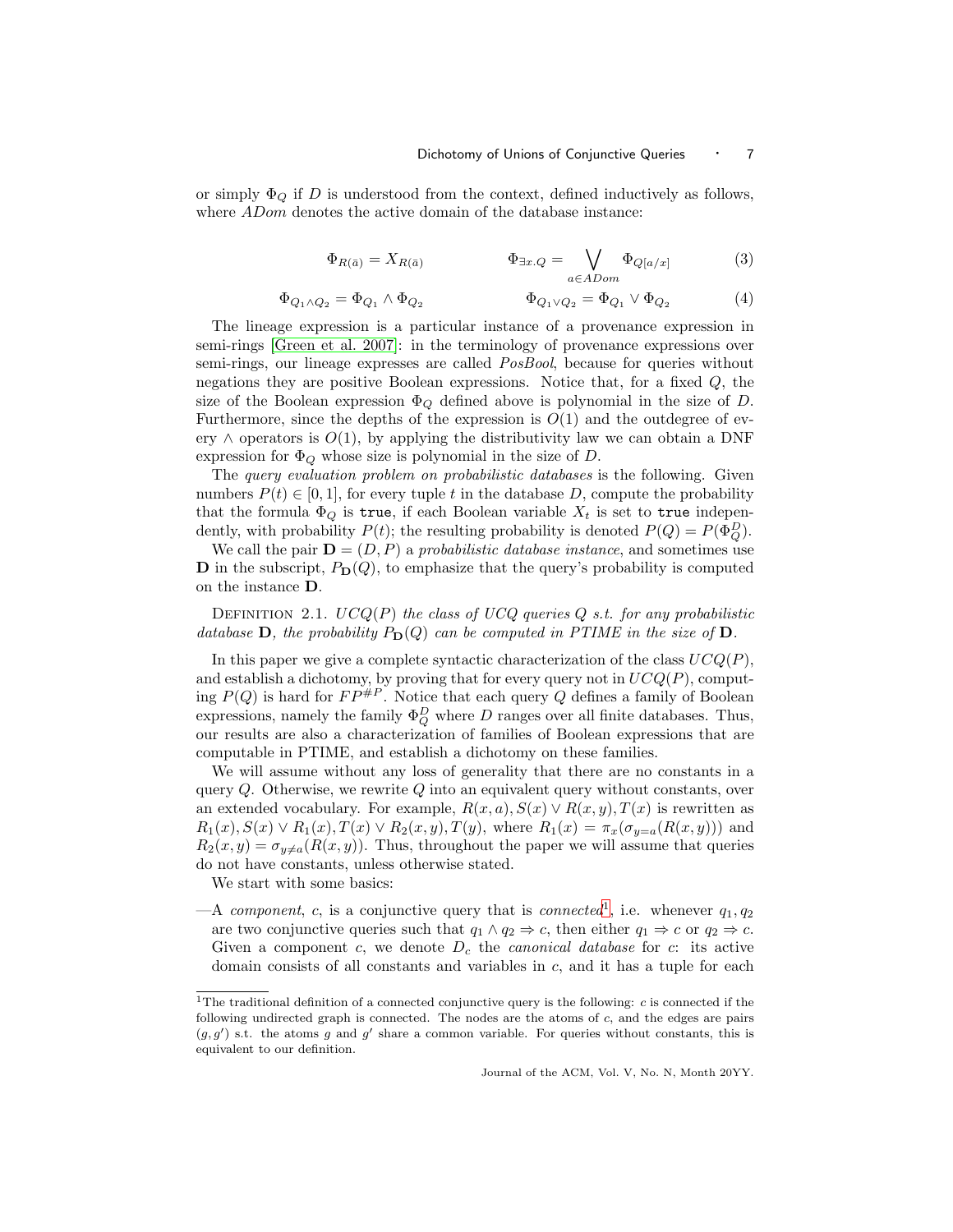atom in  $c$  [\[Abiteboul et al. 1995\]](#page-66-4). Given two components  $c, c'$ , the following three statements are equivalent: the logical implication  $c \Rightarrow c'$  holds; there exists a homomorphism  $c' \to c$ ;  $D_c \models c'$  [\[Chandra and Merlin 1977\]](#page-66-7).

- —A *conjunctive query* is a conjunction of components,  $q = c_1, c_2, \ldots, c_k$ . Given two conjunctive queries q, q', the implication  $q \Rightarrow q'$  holds iff  $\forall j.\exists i$  s.t.  $c_i \rightarrow c'_j$ .
- —A disjunctive query is a disjunction of components,  $d = c_1 \vee \ldots \vee c_k$ . The classic result by Sagiv and Yannakakis [\[Sagiv and Yannakakis 1980\]](#page-67-14) implies that an implication  $d \Rightarrow d'$  holds iff  $\forall i.\exists j$  s.t.  $c_i \Rightarrow c'_j$ .
- —A UCQ in DNF is an expression of the form  $Q = q_1 \vee \ldots \vee q_m$ . An implication  $Q \Rightarrow Q'$  holds iff  $\forall i.\exists j$  s.t.  $q_i \Rightarrow q'_j$  [\[Sagiv and Yannakakis 1980\]](#page-67-14).
- —A UCQ in CNF is an expression of the form  $Q = d_1 \wedge \ldots \wedge d_m$ .

The terms DNF expression and CNF expression are justified by viewing the components as atoms. Then the DNF expression is a disjunction of conjunction of atoms, while the CNF expression is a conjunction of disjunctions of atoms. One should keep in mind, however, that the components have their own conjunction, thus a CNF expression is, in fact, a conjunction of disjunctions of existential quantifiers of conjunctions.

Throughout this paper we will use the letters c, q, d, Q to denote a component, conjunctive query, disjunctive query, and union of conjunctive queries respectively, unless otherwise stated.

For CNF expressions we prove the following:

<span id="page-7-0"></span>PROPOSITION 2.2. If  $Q = \bigwedge_i d_i$  and  $Q' = \bigwedge_j d'_j$  are two UCQ queries in CNF, and have no constants, then the implication  $Q \stackrel{\sim}{\Rightarrow} Q'$  holds iff  $\forall j \exists i$  s.t.  $d_i \Rightarrow d'_j$ .

PROOF. Suppose the contrary: there exists an index j such that  $\forall i, d_i \neq d'_j$ . Thus, forall *i*, by Sagiv and Yannakakis' criteria we obtain that  $\exists k_i$  s.t  $c_{ik_i} \not\Rightarrow d_j^j$ , where  $c_{ik_i}$  is one of the components of the disjunctive query  $d_i$ . On the other hand,  $\forall i, c_{ik_i} \Rightarrow d_i$ , implying that  $\bigwedge_i c_{ik_i} \Rightarrow Q \Rightarrow Q' \Rightarrow d'_j$ . The left side is a conjunctive query, the right side a disjunctive query. Applying Sagive and Yannakakis' criteria a second time, we obtain a component  $c'_{jl}$  of  $d'_j$  s.t.  $\bigwedge_i c_{ik_i} \Rightarrow c'_{jl}$ . Now we use the fact that  $c_{1k_1}, c_{2k_2}, \ldots$  have no constants, and that  $c'_{jl}$  is a component: hence there exists i s.t  $c_{ik_i} \Rightarrow c'_{jl}$ , contradicting the fact that  $c_{ik_i} \not\Rightarrow d'_{j}$ .

The proposition fails if the queries have constants: for example  $R(x, a)$ ,  $S(a, z) \Rightarrow$  $R(x,y),S(y,z)$  (where a is a constant), but neither  $R(x,a) \neq R(x,y),S(y,z)$  nor  $S(a, z) \nless R(x, y), S(y, z)$ . This is the main reason why we eliminate constants.

We will assume throughout the paper that a query is *minimized*. We review briefly: a component  $c$  is minimized if no component  $c_0$  exists with strictly fewer atoms s.t.  $c_0 \Rightarrow c$ ; a conjunctive query  $\bigwedge c_i$  (disjunctive query  $\bigvee c_i$ ) is minimized if each  $c_i$  is minimized and  $i \neq j$  implies  $c_i \neq c_j$ ; a CNF  $\bigvee_i q_i$  (DNF  $\bigwedge d_i$ ) is minimized if each  $q_i$   $(d_i)$  is minimized and  $i \neq j$  implies  $q_i \neq q_j$   $(d_i \neq d_j)$ .

As a consequence of the containment criteria for the DNF and CNF representation, each UCQ admits a unique (up to isomorphism) representation in DNF, and a unique (up to isomorphism) representation in CNF that are minimized. From now on, whenever we say that a query is given in DNF or in CNF, we assume it is given in its minimized representation, which is unique up to isomorphism. Furthermore, we will constantly move back and forth between the DNF and the CNF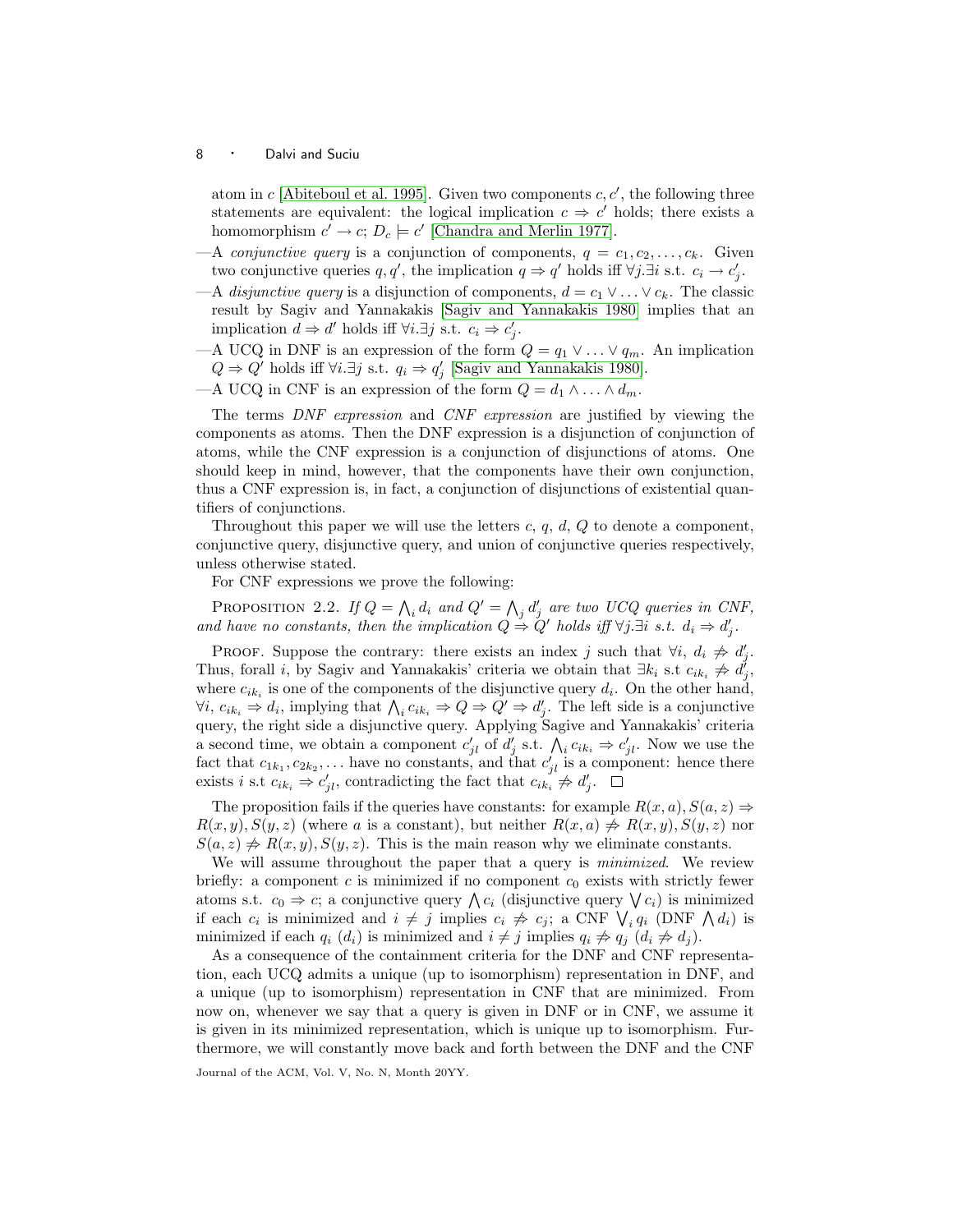Algorithm 1 Algorithm from [\[Dalvi and Suciu 2004;](#page-66-0) [Dalvi and Suciu 2007b\]](#page-66-1) computing  $P(q)$  for a conjunctive query without self-joins

<span id="page-8-0"></span>1: Write q as a conjunction of components  $q = c_1, \ldots, c_m$ . 2: if  $m > 2$  then 3: return  $P(c_1) \cdot P(c_2) \cdots P(c_m)$  /\* independent join \*/ 4: end if 5: 6:  $/* q$  is a single component: denote it  $c*/$ 7: if  $c$  has no variables then 8:  $\frac{1}{2}$  c consists of a single ground tuple  $t \frac{1}{2}$ 9: return  $P(t)$  /\* look up in the probabilistic database  $\frac{*}{t}$ 10: end if 11: 12: if c has a root variable  $z$  then 13: **return**  $1 - \prod_{a \in ADom}(1 - P(c[a/z]))$  /\* independent project \*/ 14: end if 15: 16: Otherwise FAIL

representation of a UCQ: this may come at the cost of an exponential increase in the size of the expression, but does not affect the complexity of evaluating  $P(Q)$ , which is measured only in terms of the size of the database. To give an example of a DNF to CNF conversion, consider the query:

$$
q_V = R(x_1), S(x_1, y_1) \lor S(x_2, y_2), T(y_2) \lor R(x_3), T(y_3)
$$

The third conjunctive query has two components,  $R(x_3)$  and  $T(y_3)$ . We convert it into CNF, then minimize:

$$
q_V = (R(x_1), S(x_1, y_1) \vee S(x_2, y_2), T(y_2) \vee R(x_3))
$$
  
 
$$
\wedge (R(x_1), S(x_1, y_1) \vee S(x_2, y_2), T(y_2) \vee T(y_3))
$$
  

$$
= (R(x_3) \vee S(x_2, y_2), T(y_2)) \wedge (R(x_1), S(x_1, y_1) \vee T(y_3))
$$

Finally, we define a root variable. Recall that the *scope* of a variable x is the part of the expression where the variable is defined: for example, in  $q_1 \wedge \exists x . q_2$ , the scope of x is  $q_2$ .

DEFINITION 2.3. Consider a query expression  $Q$  given by the grammar in [Eq. 2.](#page-5-1) A variable z is called a root variable if it occurs in all atoms within its scope.

**Prior Work** A conjunctive query is said to be without *self-joins* if no two atoms have the s[ame relational symbol. The](#page-66-0) [algorithm 1](#page-8-0) [was first described in \[](#page-66-0)Dalvi and Suciu 2004; [Dalvi and Suciu 2007b\]](#page-66-1) and computes the probabilities for conjunctive queries without self-joins. The algorithm proceeds inductively on the structure on the query. If the query is disconnected, then it multiplies the probabilities of its components. If the query is a single ground tuple  $t$  then it looks up and returns the tuple's probability in the probabilistic database. If the query is connected and has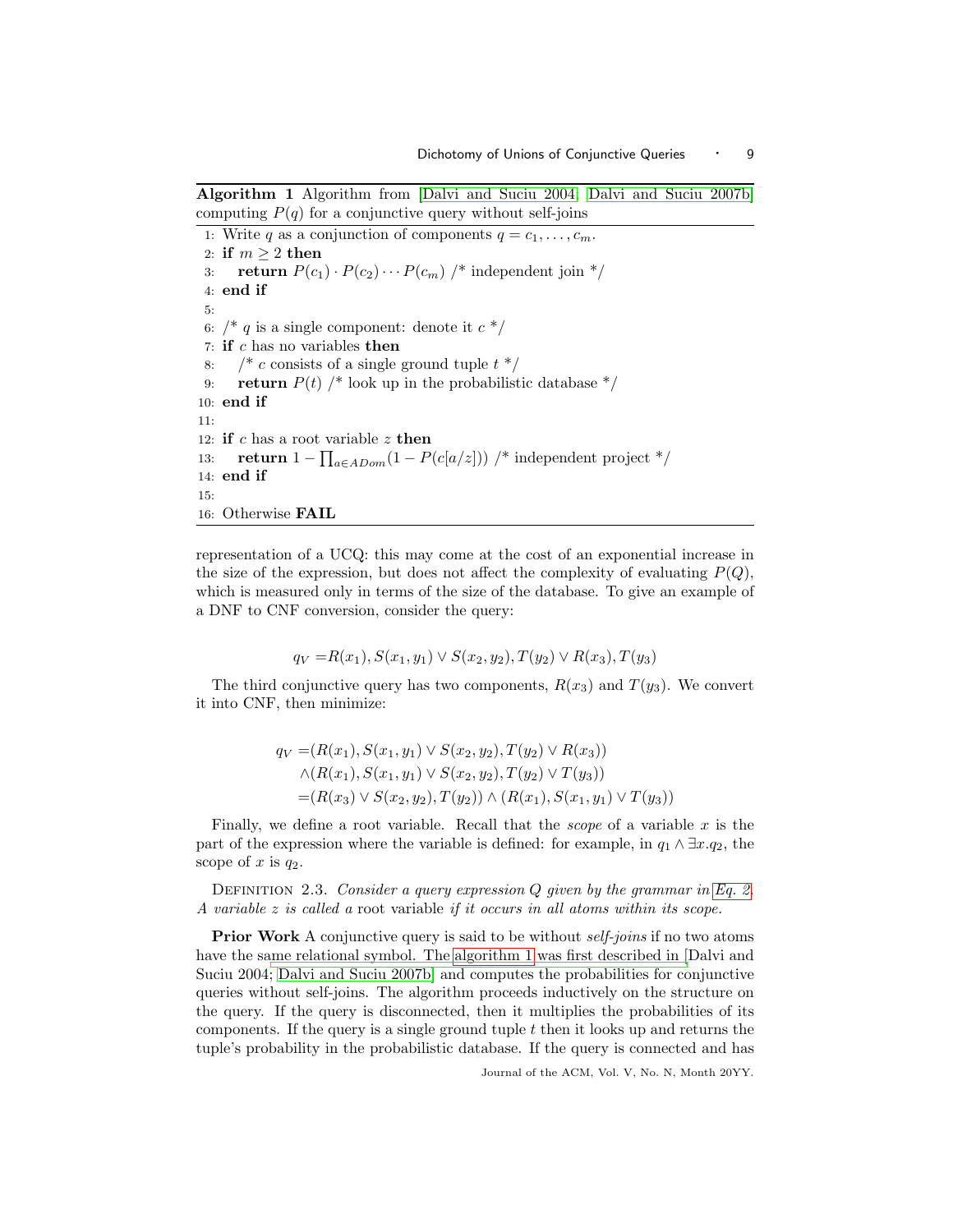variables, then it chooses a root variable z and substitutes it successively with all constants in the active domain: the resulting queries  $c[a/z]$ ,  $a \in AD$  are independent, and their probabilities are combined to compute  $P(c)$ . Finally, if the query has no root variable, then the algorithm fails. The two steps are called *independent* join and independent project respetively, because they can be implemented as a join, or as a project operator in Relational Algebra, over independent probabilistic events [\[Dalvi and Suciu 2004\]](#page-66-0).

The algorithm was proven in [\[Dalvi and Suciu 2004;](#page-66-0) [Dalvi and Suciu 2007b\]](#page-66-1) to be complete for conjunctive queries without self-joins, in the following sense. For any query  $q$ , the algorithm either succeeds in computing the probability of q, or, if it fails, then the query is hard for  $FP^{p}$ . For example, the query  $q =$  $R(x), S(x, y), T(y)$  is connected and has no root variable: therefore it is hard for  $FP^{\#P}$ . We briefly illustrate the algorithm on an example.

<span id="page-9-1"></span>EXAMPLE 2.4. Consider  $q = R(x), S(x, y) = \exists x. R(x) \wedge \exists y. S(x, y)$ . [algorithm 1](#page-8-0) computes its probability as follows:

$$
P(q) = 1 - \prod_{a \in ADom} (1 - P(R(a), \exists y.S(a, y)))
$$

$$
P(R(a), \exists y.S(a, y)) = P(R(a)) \cdot P(\exists y.S(a, y))
$$

$$
P(\exists y.S(a, y)) = 1 - \prod_{b \in ADom} (1 - P(S(a, b)))
$$

Here we have shown the existential quantifiers  $\exists y$  explicitly. In most of the rest of the paper we will drop quantifiers.

However, the algorithm cannot be applied beyond conjunctive queries without self-joins. For example, consider the query  $R(x_1), S(x_1,y_1), S(x_2,y_2), T(x_2)$ . Here we cannot apply multiply the probabilities of the two components, because they share the common symbol S.

# <span id="page-9-0"></span>3. A SIMPLE ALGORITHM

We start by describing a very simple algorithm for computing the probability of a union of conjunctive queries. The algorithm is incomplete yet, but only two adjustments (shown in [Sect. 4\)](#page-13-0) are sufficient to make it complete. We motivate the algorithm with an example:

EXAMPLE 3.1. Consider the query  $q = R(x_1), S(x_1, y_1), S(x_2, y_2), T(x_2),$  which can be written as  $q = c_1, c_2$ , where  $c_1 = R(x_1), S(x_1, y_1), c_2 = S(x_2, y_2), T(x_2)$ . To compute  $P(q)$  we use the inclusion-exclusion formula:

$$
P(c_1, c_2) = P(c_1) + P(c_2) - P(c_1 \vee c_2)
$$

We have seen in [Example 2.4](#page-9-1) how to compute  $P(c_1)$ , and  $P(c_2)$  is computed similarly. We show here how to compute  $P(c_3)$ , where  $c_3 = c_1 \vee c_2$ , by writing it as Journal of the ACM, Vol. V, No. N, Month 20YY.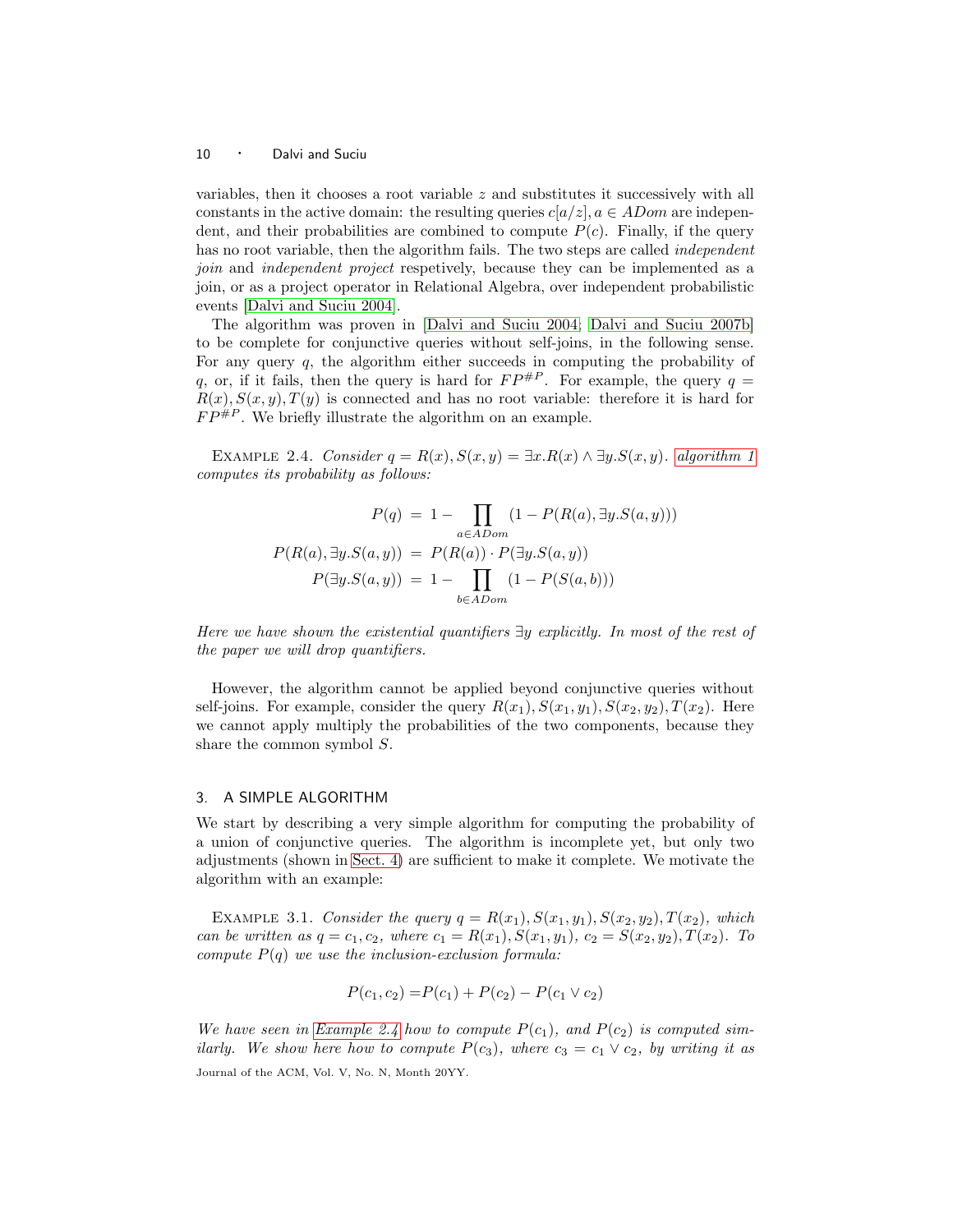$$
c_3 = \exists z. ((R(z) \lor T(z)) \land \exists y. S(z, y)) = \bigvee_{a \in ADom} ((R(a) \lor T(a)) \land \exists y. S(a, y))
$$

$$
P(c_3) = 1 - \prod_{a \in ADom} (1 - P((R(a) \lor T(a)) \land \exists y. S(a, y)))
$$

The last line holds because the queries  $(R(a) \vee T(a)) \wedge \exists y . S(a, y)$  for  $a \in ADom$  are independent. Next,  $P((R(a)\vee T(a))\wedge \exists y.S(a,y)) = P((R(a)\vee T(a)))\wedge P(\exists y.S(a,y)).$ Thus,  $P(c_3)$  can be computed in PTIME in the size of the database.

The example illustrates an important point: in order to compute the probability of a conjunctive query with self-joins, we had to compute the probability of a disjunctive query  $c_1 \vee c_2$  as an intermediate step. In other words, the class of conjunctive queries is not a natural class to study: the natural class is that of unions of conjunctive queries, UCQ.

To describe the algorithm for UCQ we need two definitions. First:

<span id="page-10-2"></span>DEFINITION 3.2. A separator variable for a query Q is a variable z s.t.  $Q \equiv$  $\exists z.Q_1$  and (a) z is a root variable (i.e. it appears in every atom), (b) for every relation symbol R, there exists a number  $i_R$  s.t. every atom with symbol R contains exactly one occurrence of z, and that is on the position  $i_R$ .

Only a disjunctive query can have a separator variable. To see this, write  $Q \equiv$  $\exists z.Q_1$  then expand  $Q_1$  in DNF:  $Q \equiv \exists z.q_1 \vee \exists z.q_2 \vee \ldots \vee \exists z.q_m$ . Since z is a root variable in each expression  $\exists z \, q_i$ , it follows that each such expression is a component, and therefore Q is a disjunctive query.

On the other hand, not every disjunctive query has a separator variable. A trivial example is  $R(x)$ ,  $S(x, y)$ ,  $T(y)$ , which has no separator variable because it doesn't even have a root variable. More subtly,  $R(x_1), S(x_1,y_1) \vee S(x_2,y_2), T(y_2)$  does have a root variable if one writes it as  $\exists z.(R(z), \exists y_1.S(z,y_1) \vee T(z), \exists x_2.S(x_2,z))$ . But z is not a separator variable because it occurs on the first position in  $S(z, y_1)$  and on the second position in  $S(x_2, z)$ .

We have:

follows:

PROPOSITION 3.3. Let  $d$  be a disjunctive query with a separator variable  $z$ . Then the events  $d[a/z]$ ,  $a \in$  ADom are independent probabilistic events. In particular:

<span id="page-10-0"></span>
$$
P(d) = 1 - \prod_{a \in ADom} (1 - P(d[a/z])) \tag{5}
$$

**PROOF.** Let  $a \neq b$  be two distinct constants in the active domain. Consider the lineage expressions of the queries  $d[a/z]$  and  $d[b/z]$ . We claim that these two Boolean expressions do not share any common Boolean variables. Indeed, suppose they share  $X_t$ , where t is a ground tuple:  $t = R(c_1, c_2,...)$ . Since z is a separator variable, every ground tuple of R occurring in the lineage of  $d[a/z]$  has the constant a on position  $i_R$ : in other words,  $c_{i_R} = a$ . Reasoning similarly for  $d[b/z]$ , we also conclude that the ground tuple contains b on position  $i_R$ , i.e.  $c_{i_R} = b$ . This is a contradiction because  $a \neq b$ .  $\Box$ 

<span id="page-10-1"></span>The second definition is: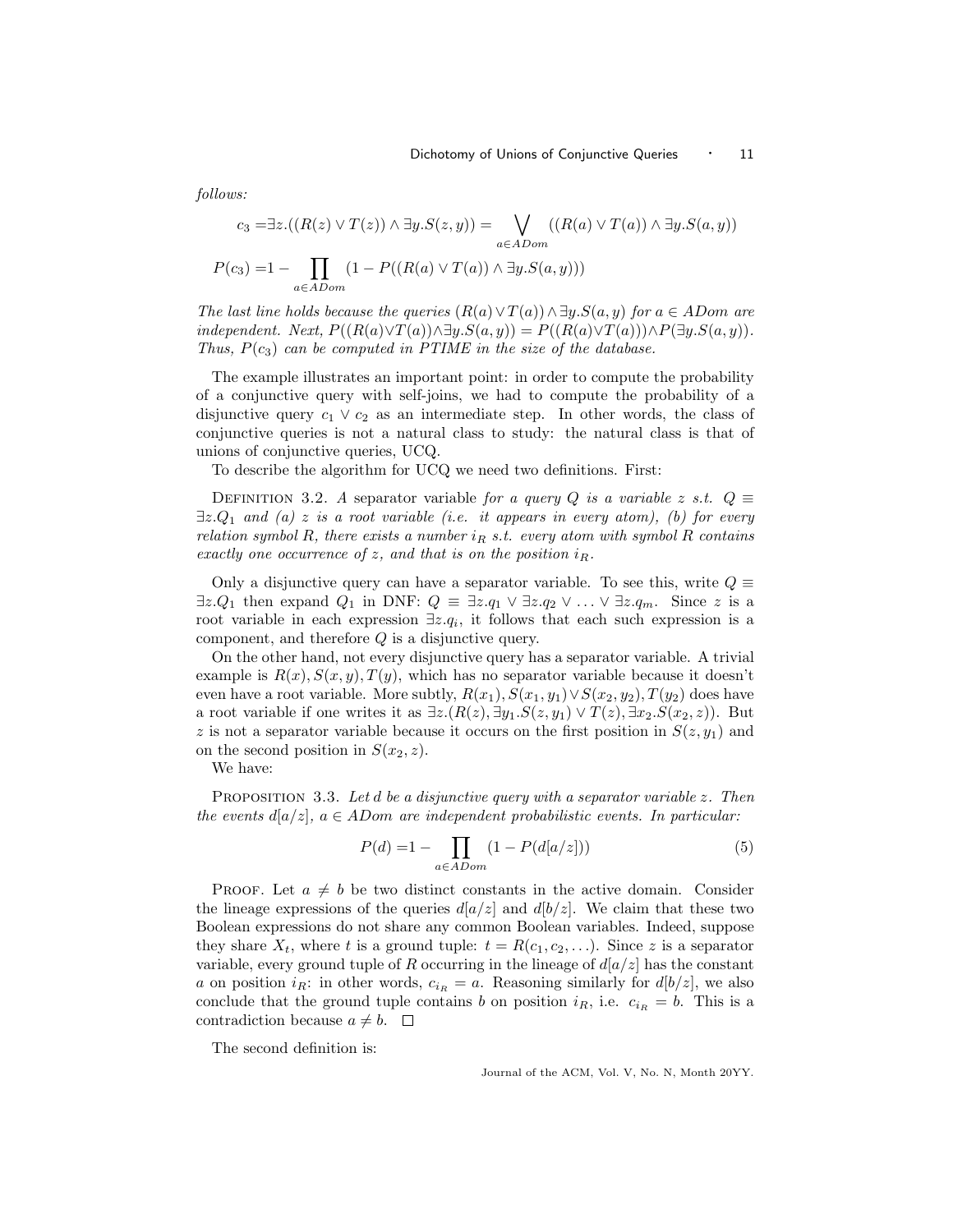DEFINITION 3.4. Let  $\mathbb{Q} = \{Q_1, Q_2, \ldots, Q_k\}$  be a set of queries. The co-occurrence graph of  $\mathbb Q$  is the following undirected graph: the nodes are  $1, 2, \ldots, k$ , and the edges are pairs  $(i, j)$  s.t. there exists a relational symbol that occurs both in  $Q_i$  and in  $Q_i$ . Let  $K_1,\ldots,K_m$  be the connected components (they form a partition on  $[k]$ ).

Let  $Q = d_1 \wedge \ldots \wedge d_k$  be a UCQ query written in CNF, and  $K_1, \ldots, K_m$  the connected components of set of queries  $\{d_1, \ldots, d_k\}$ . The symbol-components of Q are:

$$
Q_1 = \bigwedge_{i \in K_1} d_i, \qquad Q_2 = \bigwedge_{i \in K_2} d_i \qquad \qquad Q_m = \bigwedge_{i \in K_m} d_i
$$

Then we have:

<span id="page-11-0"></span>
$$
P(Q) = P(Q_1) \cdot P(Q_2) \cdots P(Q_m)
$$
\n
$$
(6)
$$

If  $m = 1$ , then we say that Q is symbol-connected.

Similarly, if  $d = c_1 \vee \ldots \vee c_k$  is a disjunctive query, and  $K_1, \ldots, K_m$  are connected components of the set of queries  $\{c_1,\ldots,c_k\}$ , then the symbol-components of d are:

$$
d_1 = \bigvee_{i \in K_1} c_i, \qquad d_2 = \bigvee_{i \in K_2} c_i \qquad \dots \qquad d_m = \bigvee_{i \in K_m} c_i
$$

Then we have:

$$
P(d) = 1 - (1 - P(d_1)) \cdot (1 - P(d_2)) \cdots (1 - P(d_m))
$$

If  $m = 1$ , then we say that d is symbol-connected.

We can now describe a very simple algorithm for computing  $P(Q)$  for a UCQ Q: [algorithm 2](#page-12-0) either computes  $P(Q)$  or fails. The algorithm proceeds inductively on the structure of Q: each expressions  $P(Q')$  represents a recursive call, with a simpler query Q′ . There are four main steps: an independent join, the inclusion/exclusion formula, an independent union, and an independent project. The first and last step generalize those of [algorithm 1,](#page-8-0) and are justified by [Eq. 6](#page-11-0) and [Eq. 5](#page-10-0) respectively. In fact, when run on a conjunctive queries without self-joins, [algorithm 2](#page-12-0) is identical to [algorithm 1.](#page-8-0)

The inclusion/exclusion formula in step [9](#page-12-1) is the dual of the more familiar one, because it is applied to a conjunction, like:

$$
P(d_1 \wedge d_1 \wedge d_3) = P(d_1) + P(d_2) + P(d_3) - P(d_1 \vee d_2) - P(d_1 \vee d_3) - P(d_2 \vee d_3) + P(d_1 \vee d_2 \vee d_3)
$$

This is the dual of the more familiar inclusion/exclusion formula:

$$
P(d_1 \vee d_1 \vee d_3) = P(d_1) + P(d_2) + P(d_3) - P(d_1 \wedge d_2) - P(d_1 \wedge d_3) - P(d_2 \wedge d_3) + P(d_1 \wedge d_2 \wedge d_3)
$$

Note how the algorithm reaches the end of the recursion. If one of the  $c_i$ 's in a disjunctive query  $d = \bigvee_i c_i$  is a ground tuple, then it is a symbol-component by itself: this ground tuple cannot occur in any other component  $c_j$ , because  $c_j$  is connected. Thus,  $c_i$  will be isolated by step [15,](#page-12-2) and at the next step it is treated as a query without variables: the algorithm simply looks up its probability in the database.

Finally, if the algorithm ever reaches a disjunctive query that has no separator, then it fails.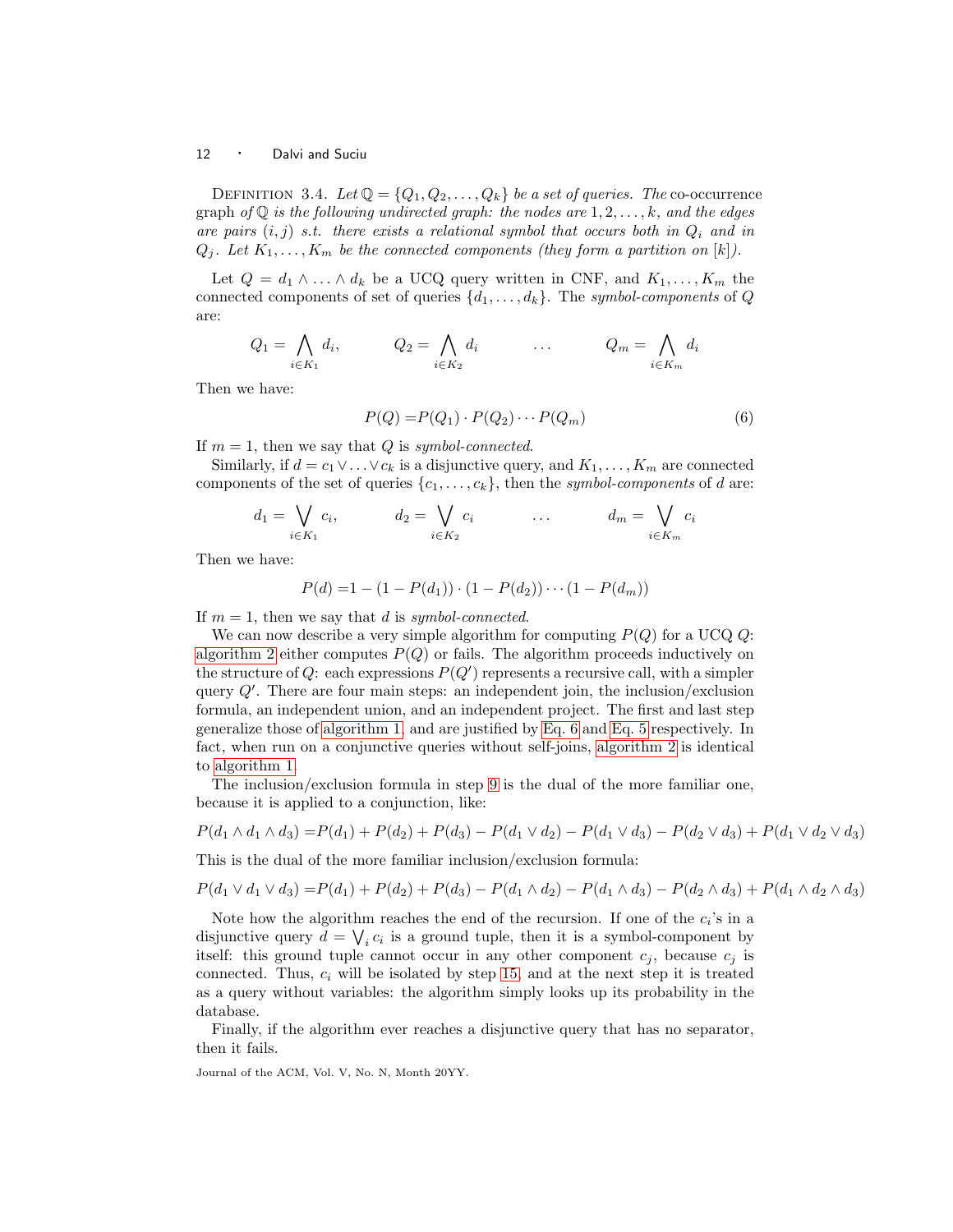**Algorithm 2** Algorithm for Computing  $P(Q)$ 

```
Input: UCQ Q, and Probabilistic database with active domain ADom
Output: P(Q)Comments: Two small adjustments are needed to make the algorithm complete:
(1) rank the query before running the algorithm, see Sect. 4.1, and replace the
inclusion-exclusion formula in Line 9 with Mobius's inversion function in Line 11,
see Sect. 4.2.
 1: Compute the symbol-components: Q = Q_1 \wedge \ldots \wedge Q_m2: if m \geq 2 then
 3: return P(Q_1) \cdot P(Q_2) \cdots P(Q_m) /* independent join */
 4: end if
 5:
 6: /* Q is symbol-connected */7: Write Q in CNF: Q = d_1 \wedge \ldots \wedge d_k8: if k \geq 2 then
 9: return -\sum_{s\subseteq[k],s\neq\emptyset}(-1)^{|s|}P(\bigvee_{i\in s}d_k) /* inclusion/exclusion */
10: \frac{1}{2} Sect. 4.2: */
11: ⁄* return − \sum_{v < \hat{1}, \mu(v,\hat{1}) \neq 0} \mu_L(v,\hat{1}) P(d_v) */
12: end if
13:
14: \frac{1}{2} (* Q is a disjunctive query. Denote it d \frac{1}{2}15: Compute the symbol-components: d = d_1 \vee \ldots \vee d_m16: if m \geq 2 then
17: return 1 - (1 - P(d_1)) \cdots (1 - P(d_m)) /* independent union */
18: end if
19:
20: /* d is symbol-connected */21: Write d as d = c_1 \vee \ldots \vee c_k22: if d has no variables (i.e. d is a single ground tuple t) then
23: return P(t) /* look up the probability of t^*/24: end if
25:
26: if d has a separator variable z then
27: return 1 - \prod_{a \in ADom} (1 - P(d[a/z])) /* independent project */
28: end if
29: Otherwise FAIL
```
<span id="page-12-5"></span><span id="page-12-2"></span>We assumed that the query has no constants, yet in the last step of the algorithm we construct the query  $d[a/z]$ , where a is a constant. But for all practical purposes, we can view this also as a query without constants. Indeed, for every relation symbol R, every atom referring to R in  $d|a/z|$  will have a on the same attribute position  $i_R$ . We can simply remove that attribute from  $R$ , thus reducing its arity by one, and restrict the database instance to only those tuples that have the constant a on attribute  $i_R$ .

Clearly [algorithm 2](#page-12-0) is sound: whenever it succeeds, it computes correctly the probability  $P(Q)$  and does this in PTIME in the size of the input database. We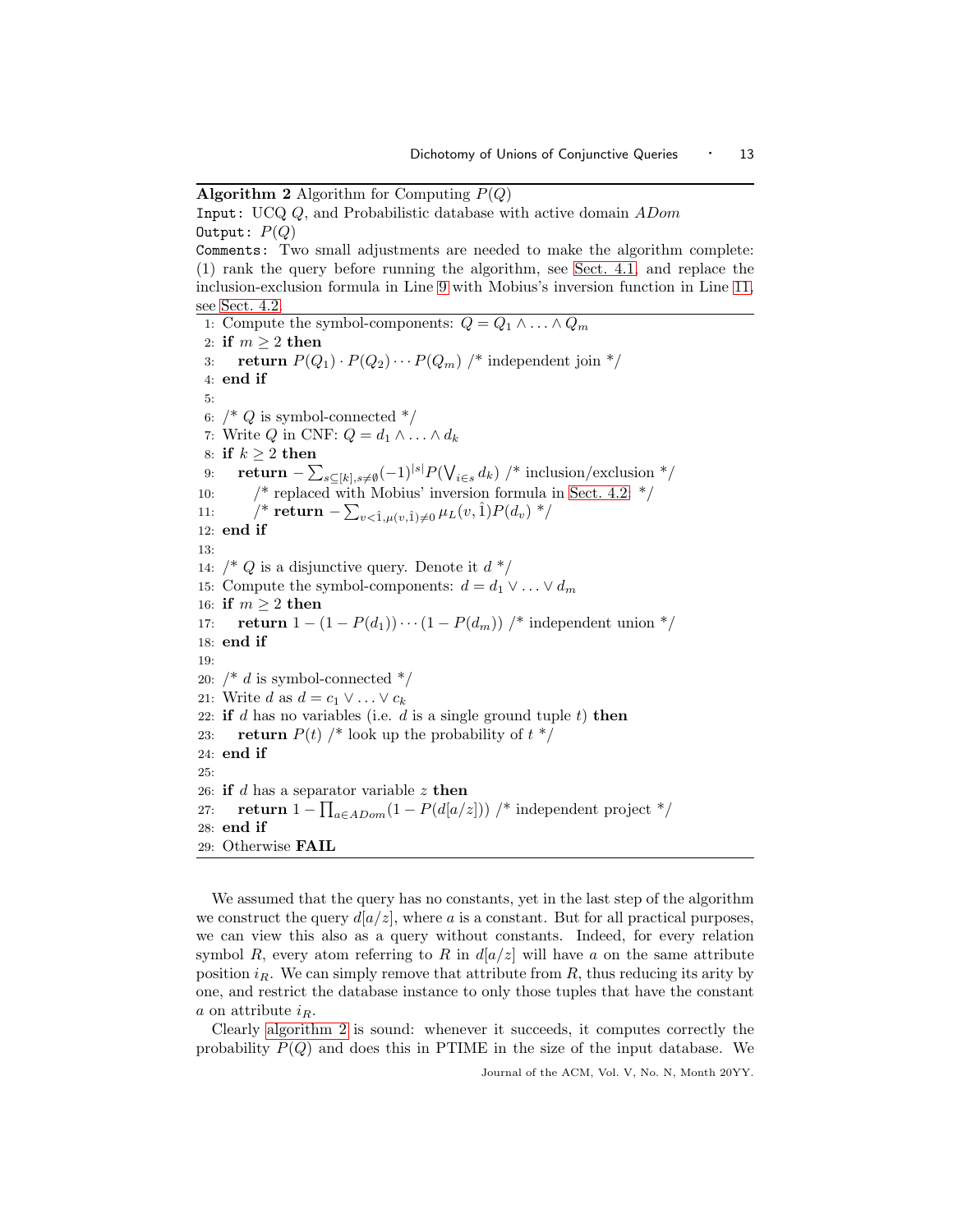want the algorithm to be complete, i.e. to not miss out any query in  $UCQ(P)$ . However, the algorithm is not yet complete: in the next section we make two adjustments to complete it.

# <span id="page-13-0"></span>4. THE COMPLETE ALGORITHM

There are two reasons why [algorithm 2](#page-12-0) is not complete, and each requires a different adjustment.

### <span id="page-13-1"></span>4.1 Ranking

First, the [algorithm 2](#page-12-0) may not find a separator variable, yet the query is still in  $UCQ(P)$ . For example, consider  $q = R(x, y), R(y, x)$ . The query has no separator. The root variable  $x$  is not a separator because it occurs on the first position in  $R(x, y)$  and on the second position in  $R(y, x)$ ; as a consequence the events  $q[a/x]$ ,  $a \in ADom$  are no longer independent. The same holds for y: it is not a separator for q. Thus, [algorithm 2](#page-12-0) fails immediately on q. But  $q \in UCQ(P)$  by the following argument. Transform a probabilistic database over the vocabulary  $R(A, B)$  into another probabilistic database, over the vocabulary  $R_{A=B}(A), R_{A and$  $R_{B < A}(B, A)$ , as follows:

$$
R_{A=B} = \Pi_A(\sigma_{A=B}(R)) \quad R_{A
$$

Then rewrite the query q to  $R_{A=A}(x) \vee R_{A. Now x is a sepa$ rator variable, allowing us to compute the query in PTIME (using [algorithm 2\)](#page-12-0).

<span id="page-13-2"></span>This justifies the following definition. We will assume that the domain of constants is an ordered domain.

DEFINITION 4.1. A query  $Q$  is ranked if it is consistent after the following transformation: for any atom, and any two attribute positions  $i < j$  in that atom, add the predicate  $x_i < x_j$  to the query, where  $x_i, x_j$  are the variables occurring on positions i and j respectively. (Note:  $x_i, x_j$  do not need to be distinct variables.)

In a ranked query no variable is repeated in the same atom (as in  $R(\ldots x, \ldots x, \ldots)$ ). Furthermore, if an atom contains both variables  $x, y$  and  $x$  comes before  $y$ , then in all other atoms that contain both variables, x comes before  $y$  (that is, no two atoms  $R(\ldots x, \ldots y, \ldots)$  and  $S(\ldots y, \ldots, x, \ldots)$  may exists).

For example,  $R(x,y), R(y,z), R(x,z)$  is ranked because  $x \leq y \land y \leq z \land x \leq z$ is consistent. The query  $R(x,y), R(y,x)$  is not ranked because  $x < y \wedge y < x$  is inconsistent; also  $R(x, x, y)$  is not ranked because  $x < x \land x < y$  is inconsistent. We prove:

PROPOSITION 4.2. Every UCQ query  $Q$  is computationally equivalent to a ranked  $UCQ$  query  $Q'$  over an extended vocabulary; that is, the problem "given  $D$  compute  $P_{\mathbf{D}}(Q)$ " can be reduced in polynomial time to "given  $\mathbf{D}'$  compute  $P_{\mathbf{D}'}(Q')$ ", and vice versa.

Proof. (Sketch) The proof idea is the same as in the example given earlier. For every symbol R, define a *ranking* for R to be a surjective function  $\tau : [k] \to [m]$ , where k is the arity of R, and m is a number such that  $1 \leq m \leq k$ . The extended vocabulary will consists of symbols  $R^{\tau}$ , where R is a relation name and  $\tau$  is a ranking for R: the arity of  $R^{\tau}$  is m.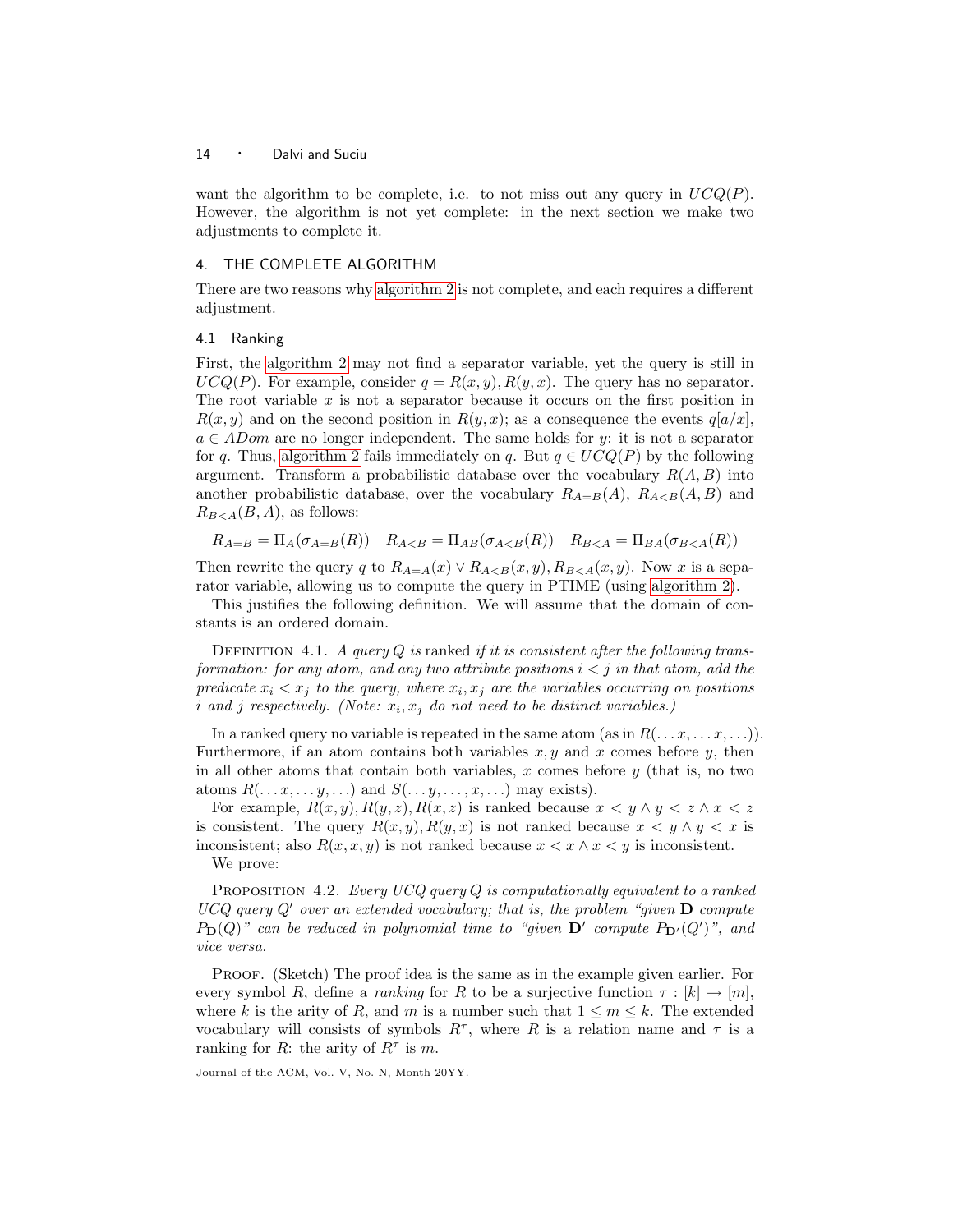Given a ranking  $\tau$  for R and two number  $i, j \in [k]$ , denote  $op_{i,j}^{\tau}$  the unique relation  $\langle$  or  $=$  or  $\rangle$  for which  $\tau(i)$   $op_{i,j}^{\tau} \tau(j)$  holds. Let  $g = R(x_1, \ldots, x_k)$  be an atom in Q, where  $x_1, \ldots, x_k$  are variables, not necessarily distinct, and define the predicate  $\rho^{g,\tau} = \bigwedge_{1 \leq i < j \leq k} x_i$   $op_{i,j}^{\tau} x_j$ . Let  $\tau^{-1}$  be any left inverse of  $\tau$  (choose one arbitrary), and define  $\tau^{-1}(x_1,\ldots,x_k)=(x_{\tau^{-1}(1)},\ldots,x_{\tau^{-1}(m)})$ . Then, given a query  $Q$ , we define the new query  $Q'$  inductively on the structure of  $Q$ , following the grammar [Eq. 2:](#page-5-1)

$$
(R(\bar{x}))' = \bigvee_{\tau} (R^{\tau}(\tau^{-1}(\bar{x})) \wedge \rho^{R(\bar{x}), \tau})
$$

$$
(\exists x . Q_1)' = \exists x . (Q_1)' (Q_1 \vee Q_2)' = Q'_1 \vee Q'_2 (Q_1 \wedge Q_2)' = Q'_1 \wedge Q'_2
$$

Next we prove that  $Q$  and  $Q'$  are "equivalent" more precisely that their computation problem is equivalent. Given a database  $D$ , we transform into a new database  $D'$ , as follows. For each symbol R and for each ranking  $\tau$ , define:

$$
R^{\tau} = \Pi_{\tau^{-1}(1)\cdots\tau^{-1}(m)} \sigma_{\bigwedge_{1 \leq i < j \leq k} i} \circ p_{i,j}^{\tau} j(R)
$$

The tuples in  $D$  are in 1-1 correspondence with those in  $D'$ . Therefore, when  $D$  is a probabilistic database (meaning that each tuple t has a probability  $p(t)$ ), then so is  $D'$ , and they have the same sets of possible worlds. It is straightforward to check that  $P_D(Q) = P_{D'}(Q')$ . For the converse, given a database D' for Q', define a new database D where each relation R consists of all tuples of the form  $(a_{\tau(1)},..., a_{\tau(k)})$ , for all tuples  $(a_1, \ldots, a_m) \in R^{\tau}$  and for all rankings  $\tau$ . Here, too, it is easy to check that the tuples of D and D' are in 1-1 correspondence, and  $P_D(Q) = P_{D'}(Q')$ .

It remains to remove the predicates  $\langle , = , \rangle$  from  $Q'$ , while ensuring that it is ranked. First, write it in DNF,  $Q' = \bigvee_i q_i$ . For each  $q_i$ , one of two things may happen. Either the relational predicates are inconsistent, e.g. contain  $x < x$ , or a cycle in the strict order: then remove  $q_i$  from the definition of  $Q'$ . Or, the relational predicates are consistent: in this case, from each equivalence class defined by  $=$  choose a unique variable x, and substitute all other variables in the same equivalence class with x; then remove all  $\lt, =, >$  predicates. The resulting query no longer has any predicates  $\langle , = , \rangle$ , it is ranked (since by re-introducing the predicates  $\langle$  and  $\rangle$  it will remain consistent), and its semantics on the database  $D'$ has not changed (since each relation in  $D'$  already enforces the predicates  $\langle$  and  $\rangle$ that we removed from the query).  $\square$ 

The *first adjustment* that we make to [algorithm 2](#page-12-0) is to rank the query before running the algorithm. Ranking needs to be done only once: if Q is ranked, then all subqueries processed recursively by [algorithm 2](#page-12-0) are also ranked. Therefore, one does not have to change the actual algorithm, one just needs to rank the query once, before running the algorithm.

<span id="page-14-1"></span>DEFINITION 4.3. A disjunctive query  $d$  is called immediately unsafe if it is symbol-connected, has variables, and has no separators.

<span id="page-14-0"></span>In other words, d is immediately unsafe if the algorithm gets stuck on d immediately, i.e. it fails on d immediately.

THEOREM 4.4. If d is ranked and immediately unsafe then computing  $P(d)$  is hard for  $FP^{\#P}$ .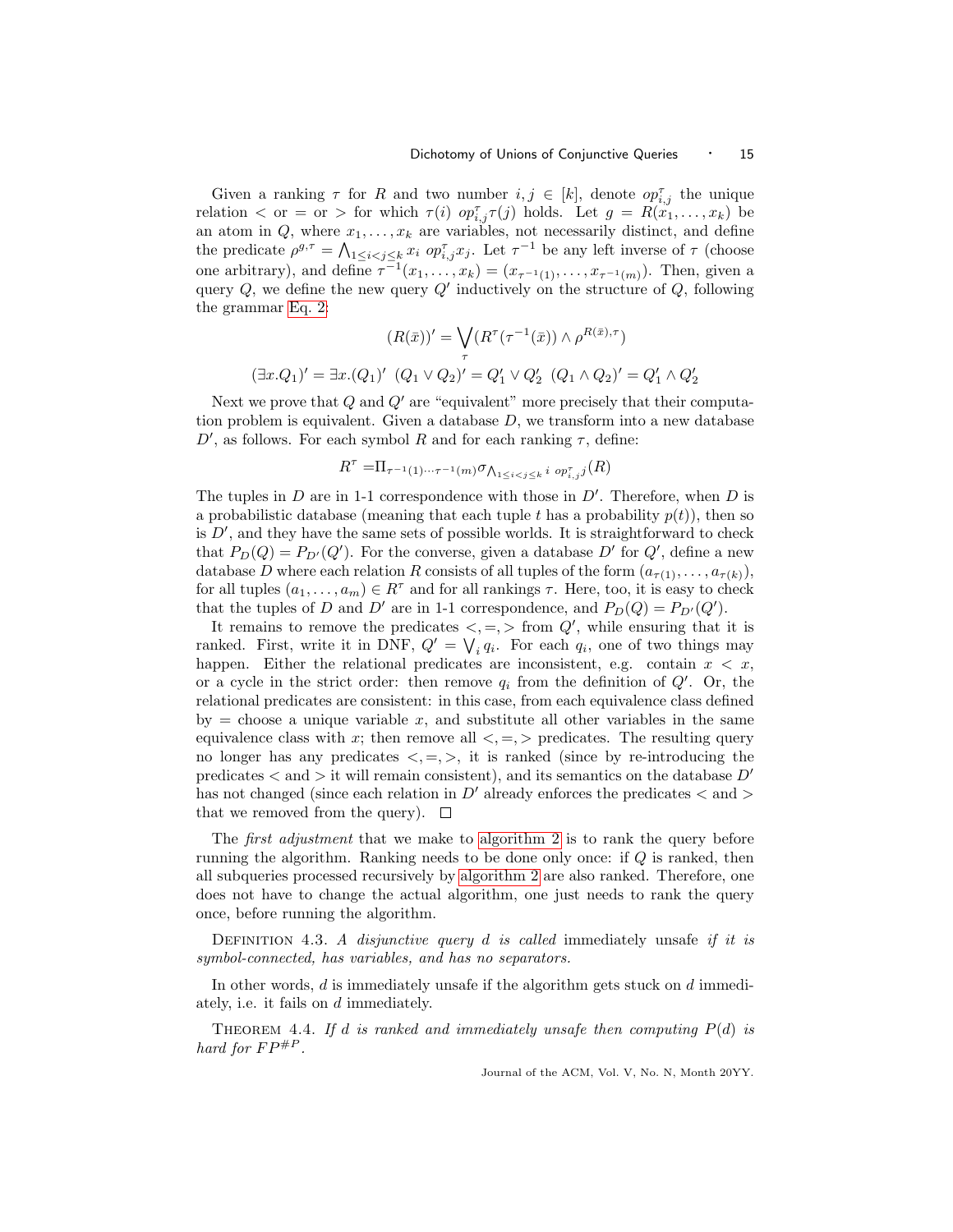The theorem is the hardest technical result in this paper, and most of the paper consists of the proof of this result, starting with [Sect. 5.](#page-23-0) As we have seen, the condition that d be ranked is necessary: a counterexample is  $R(x, y), R(y, x)$ , which is immediately unsafe, but is in  $UCQ(P)$ .

<span id="page-15-1"></span>We illustrate the theorem with some queries that will be important further in the paper:

Example 4.5. All queries below are ranked, and immediately unsafe. Hence, none of these queries is in  $UCQ(P)$ , unless  $P = \#P$ .

$$
h_0 = R(x_0), S_1(x_0, y_0), T(y_0)
$$
  
\n
$$
h_1 = R(x_0), S_1(x_0, y_0) \vee S_1(x_1, y_1), T(y_1)
$$
  
\n
$$
h_2 = R(x_0), S_1(x_0, y_0) \vee S_1(x_1, y_1), S_2(x_1, y_1) \vee S_2(x_2, y_2), T(y_2)
$$
  
\n
$$
h_2 = R(x_0), S_1(x_0, y_0) \vee S_1(x_1, y_1), S_2(x_1, y_1) \vee S_2(x_2, y_2), S_3(x_2, y_2) \vee S_3(x_3, y_3), T(y_3)
$$
  
\n...  
\n
$$
h_k = R(x_0), S_1(x_0, y_0) \vee S_1(x_1, y_1), S_2(x_1, y_1) \vee \dots \vee S_k(x_k, y_k), T(y_k)
$$

## <span id="page-15-0"></span>4.2 Mobius Inversion Formula

The second problem in [algorithm 2](#page-12-0) is that the inclusion-exclusion formula attempts to compute the probability of all queries of the form  $\bigvee_{i\in s}d_i$ , for all nonempty subsets s. If any of these queries is hard, then the algorithm eventually fails. But, in some cases, some of these queries are not needed in the inclusion/exclusion formula, because they cancel out with other, equivalent queries. We illustrate this with the query  $q_W = d_1 \wedge d_2 \wedge d_3$  where:

$$
d_1 = R(x_1), S_1(x_1, y_1) \vee S_2(x_2, y_2), S_3(x_2, y_2)
$$
  
\n
$$
d_2 = R(x_3), S_1(x_3, y_3) \vee S_3(x_4, y_4), T(y_4)
$$
  
\n
$$
d_3 = S_1(x_5, y_5), S_2(x_5, y_5) \vee S_3(x_6, y_6), T(y_6)
$$

The inclusion/exclusion formula iterates over these three queries, as well as the following:

$$
d_{12} = d_1 \vee d_2 = R(x_1), S_1(x_1, y_1) \vee S_2(x_2, y_2), S_3(x_2, y_2) \vee S_3(x_4, y_4), T(y_4)
$$
  
\n
$$
d_{23} = d_2 \vee d_3 = R(x_3), S_1(x_3, y_3) \vee S_1(x_5, y_5), S_2(x_5, y_5) \vee S_3(x_4, y_4), T(y_4)
$$
  
\n
$$
d_{123} = d_1 \vee d_3 = d_1 \vee d_2 \vee d_3 \equiv h_3
$$

Two facts are interesting here. First,  $d_{123}$  is equivalent to  $h_3$  in [Example 4.5,](#page-15-1) and therefore is hard. The naive algorithm would simply apply the inclusion-exclusion formula and fail when it reaches  $d_{123}$ . Second, we have the following equivalence:  $d_1 \vee d_3 \equiv d_1 \vee d_2 \vee d_3$ ; in other words,  $d_{13} = d_{123}$  and the two hard queries cancel out in the inclusion-exclusion formula:

$$
P(q_W) = P(d_1) + P(d_2) + P(d_3) - P(d_1 \vee d_2) - P(d_1 \vee d_3) - P(d_2 \vee d_3) + P(d_1 \vee d_2 \vee d_3)
$$
  
=  $P(d_1) + P(d_2) + P(d_3) - P(d_{12}) - P(d_{23})$ 

All five queries on the last line have a separator, hence all are in  $UCQ(P)$ . It Journal of the ACM, Vol. V, No. N, Month 20YY.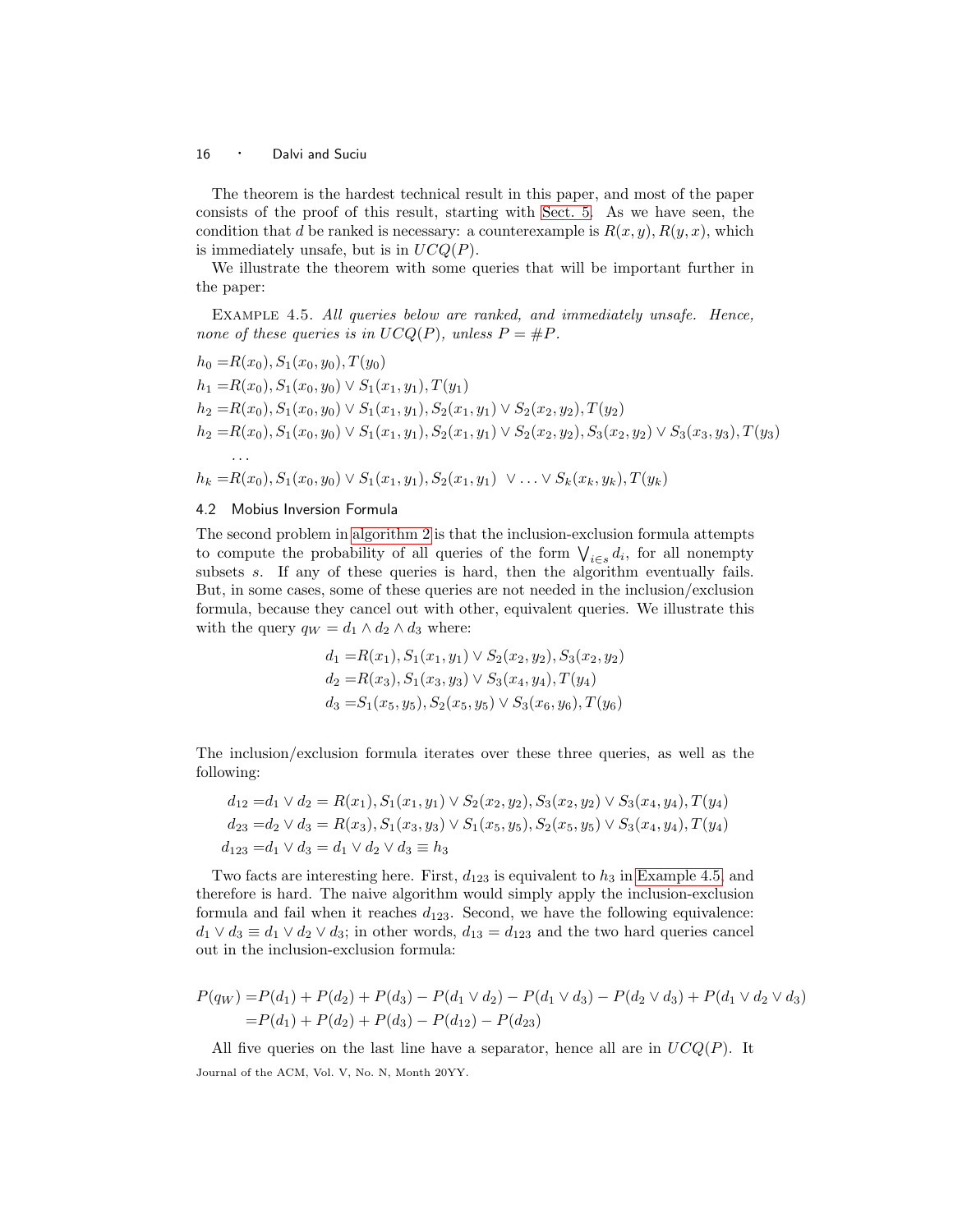follows that  $q_W$  is in  $UCQ(P)$ , and in order to compute  $P(q_W)$  in PTIME we must "cancel out" the two hard terms in the inclusion/exclusion formula.

The algebraic definition of the inclusion-exclusion formula is Mobius inversion formula on lattices. We review here the basic definitions, following Stanley [Stanley 1997]. A finite *lattice* is a finite ordered set  $(L, \leq)$  where every two elements  $u, v \in L$ have a greatest lower bound  $u \Delta v$  and a least upper bound  $u \nabla v$ , called meet and *join.* (The standard notations are  $\land$  and  $\lor$ , but we reserve these for logical OR and AND operations on queries.) Since the lattice is finite, it has a minimum and a maximum element, denoted  $\hat{0}$ ,  $\hat{1}$ . We say that v covers u if  $u < v$  and there is no w such that  $u < w < v$ . The *atoms* are all elements that cover  $\hat{0}$ ; the *co-atoms* are all elements covered by  $\hat{1}$ ; u is called *atomic* if it is the join of atoms; u is called co-atomic if it is the meet of co-atoms; the entire lattice is atomic (co-atomic) if all elements are atomic (co-atomic).

The Mobius function on the lattice<sup>[2](#page-16-0)</sup> L is the function  $\mu_L : L \times L \to \mathbb{Z}$  defined by:

$$
\mu_L(u, u) = 1
$$
  

$$
\mu_L(u, v) = -\sum_{w: u < w \le v} \mu_L(w, v)
$$

(It follows that, whenever  $u \nleq v$ ,  $\mu(u,v) = 0$ .) We drop the subscript and write  $\mu$ when  $L$  is clear from the context.

The Mobius function has the following important property. Let  $f: L \to \mathbf{R}$  be any real function defined on the lattice. Define a new function g as  $g(v) = \sum_{u \le v} f(u)$ . Then, one can recover  $f$  from  $g$  by:

$$
f(v) = \sum_{u \le v} \mu(u, v)g(u)
$$
\n<sup>(7)</sup>

Let  $Q = d_1 \wedge \ldots \wedge d_k$  be a query in CNF. For any set  $s \subseteq [k]$ , define  $\overline{s} = \{i \mid s \in [k] : s \in [k] \}$  $d_i \Rightarrow \bigvee_{j \in s} d_j$ . The following three properties follow immediately:  $s \subseteq s' \Rightarrow \overline{s} \subseteq \overline{s}'$ ;  $s \subseteq \bar{s}; \bar{s} = \bar{s}$ . Hence,  $s \mapsto \bar{s}$  is a closure operator. A set s is *closed* if  $\bar{s} = s$ . Denote  $L(Q)$  the set of closed sets.

DEFINITION 4.6. Given a UCQ query Q, its CNF lattice is  $(L(Q), \leq)$ , where  $L(Q)$  consists of all closed subsets of [k], and  $u \leq v$  if  $u \supseteq v$ .

The CNF lattice has the following properties:

- —Each element  $u \in L(Q)$ ,  $u \neq \hat{1}$ , represents a disjunctive query  $d_u = \bigvee_{i \in u} d_i$ . By convention, we denote  $d_1 = Q$ . Note that the lattice order  $u \leq v$  corresponds to reverse implication,  $d_v \Rightarrow d_u$ .
- $-Q \equiv \bigwedge_{u \in L, u \neq \hat{1}} d_u.$ —For all  $u, v \in L$ ,  $u \leq v$  iff  $d_v \Rightarrow d_u$ . In particular,  $d_u \equiv d_v$  iff  $u = v$ .

<span id="page-16-0"></span><sup>2</sup>The standard definition of the Mobius function is on a poset, i.e. one does not need it to be a lattice. But in this paper we are only interested in the Mobius function on lattices.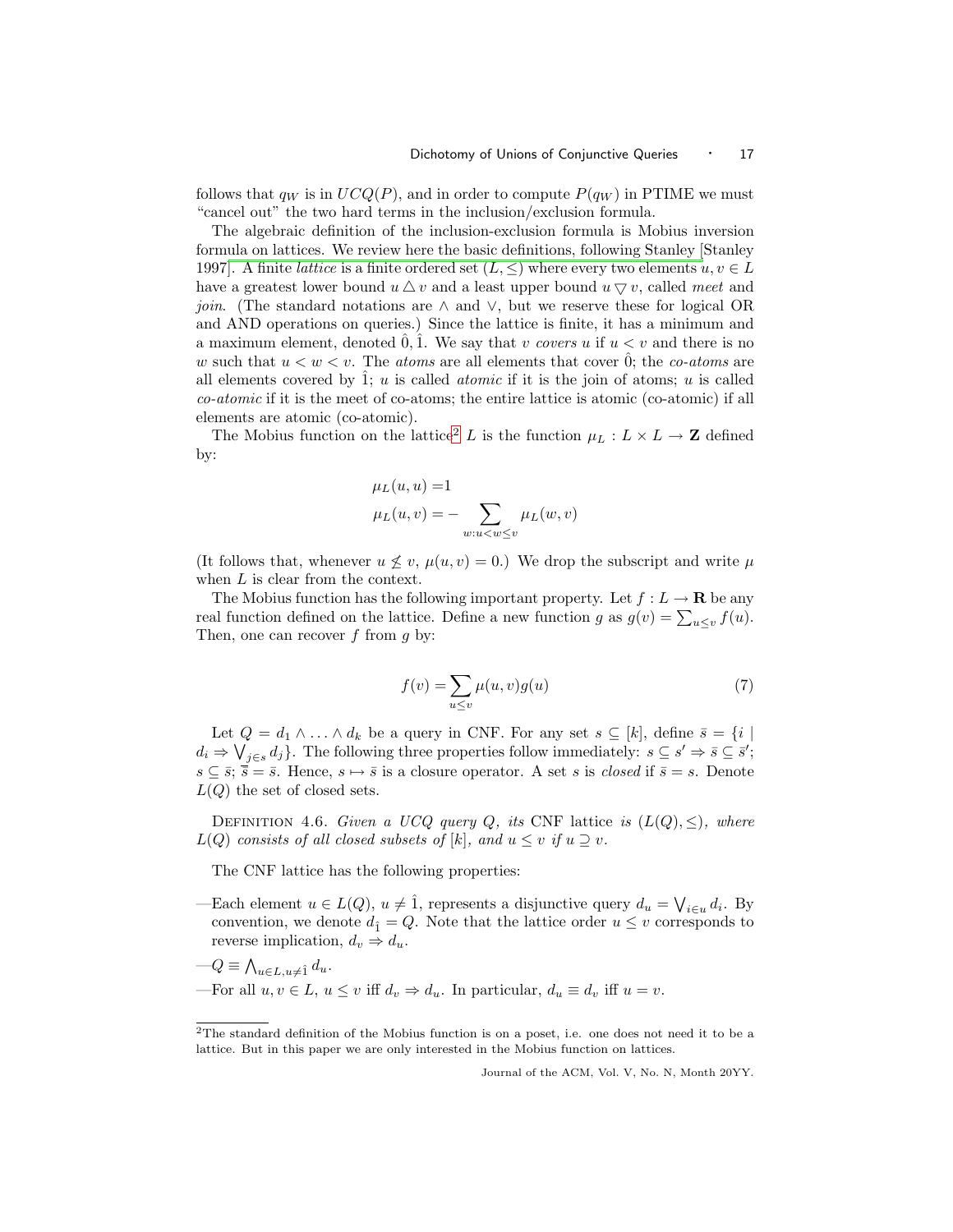- —For all  $u, v \in L(Q)$ ,  $d_{u \Delta v} = d_u \vee d_v$ . Here  $\Delta$  denotes the meet operation in the lattice (traditionally denoted  $\wedge$ ), while  $\vee$  is query disjunction. In other words, the lattice-meet (traditionally written  $\wedge$ ) is the query-or  $(\vee)$ .
- —The disjunctive queries  $d_1, \ldots, d_k$  in the CNF representation of Q correspond to the co-atoms of  $L(Q)$ . This follows from our assumption that the CNF representation is minimized: if  $d_j$  is not a co-atom, then  $d_l \Rightarrow d_j$  for some  $l \neq j$ , hence  $d_j$  it can be removed from the CNF expression  $Q = \bigwedge_{i=1,k} d_i$ , contradicting the fact that the CNF expression was minimized.
- —The lattice is co-atomic.

PROPOSITION 4.7 MOBIUS INVERSION FORMULA FOR QUERIES IN CNF. Let  $Q$ be a UCQ, with CNF lattice  $(L(Q), \leq)$ . Then:

<span id="page-17-1"></span>
$$
P(Q) = -\sum_{v < \hat{1}} \mu_L(v, \hat{1}) P(d_v) \tag{8}
$$

PROOF. Denote  $R = \neg Q$ , and, for every  $v \in L$ , denote  $e_v = \neg d_v$ . The following three properties hold: (a)  $R \equiv e_{\hat{1}} \equiv \bigvee_{v \in L(Q), v \neq \hat{1}} e_v$ ; (b)  $u \leq v$  iff  $e_u \Rightarrow e_v$ ; (c) for all  $u, v \in L(Q)$ ,  $e_{u\Delta v} = e_u \wedge e_v$ . We first prove:

<span id="page-17-0"></span>
$$
P(R) = -\sum_{v < 1} \mu_L(v, \hat{1}) P(e_v) \tag{9}
$$

Here we follow [\[Stanley 1997\]](#page-67-9). For all  $u \in L(Q)$ , denote  $f(u) = P(e_u \wedge \neg(\bigvee_{v \leq u} e_v))$ . Then:

$$
P(e_u) = \sum_{v \le u} f(v) \qquad \Rightarrow \qquad f(u) = \sum_{v \le u} \mu_L(v, u) P(e_v)
$$

The claim [Eq. 9](#page-17-0) follows by setting  $u = \hat{1}$  and noting  $f(\hat{1}) = 0$ . From here, [Eq. 8](#page-17-1) follows from the following three observations:  $P(Q) = 1 - P(R)$ ; for all  $v \in L(Q)$ ,  $P(d_v) = 1 - P(e_v)$ ; and  $\sum_{v \in L} \mu(v, \hat{1}) = 0$ .

It should be clear that Mobius' inversion formula generalizes inclusion/exclusion.

Therefore, the second change that we need to make to [algorithm 2](#page-12-0) is to replace the inclusion-exclusion formula with Mobius' inversion formula: that is, replace Line [9](#page-12-1) with [Eq. 8.](#page-17-1) Notice that when we apply the Mobius' inversion formula we must explicitly avoid the lattice elements whose Mobius function is 0: this is shown in Line [11](#page-12-3) of the algorithm. This is a key technical detail that allows us to prove that the algorithm is complete.

<span id="page-17-2"></span>EXAMPLE 4.8. Consider  $q_W$  from the beginning of this section,  $q_W = (h_{30} \vee$  $h_{32}) \wedge (h_{30} \vee h_{33}) \wedge (h_{31} \vee h_{33}),$  where:

$$
h_{30} = R(x_0), S_1(x_0, y_0)
$$
  
\n
$$
h_{31} = S_1(x_1, y_1), S_2(x_1, y_1)
$$
  
\n
$$
h_{32} = S_2(x_2, y_2), S_3(x_2, y_2)
$$
  
\n
$$
h_{33} = S_3(x_3, y_3), T(y_3)
$$

Note that  $h_{30} \vee h_{31} \vee h_{32} \vee h_{33} \equiv h_3$ , where  $h_3$  is given in [Example 4.5,](#page-15-1) and is hard for  $FP^{\#P}$ . [Figure 1](#page-18-0) shows the CNF lattice for  $q_W$ . All five queries other than the Journal of the ACM, Vol. V, No. N, Month 20YY.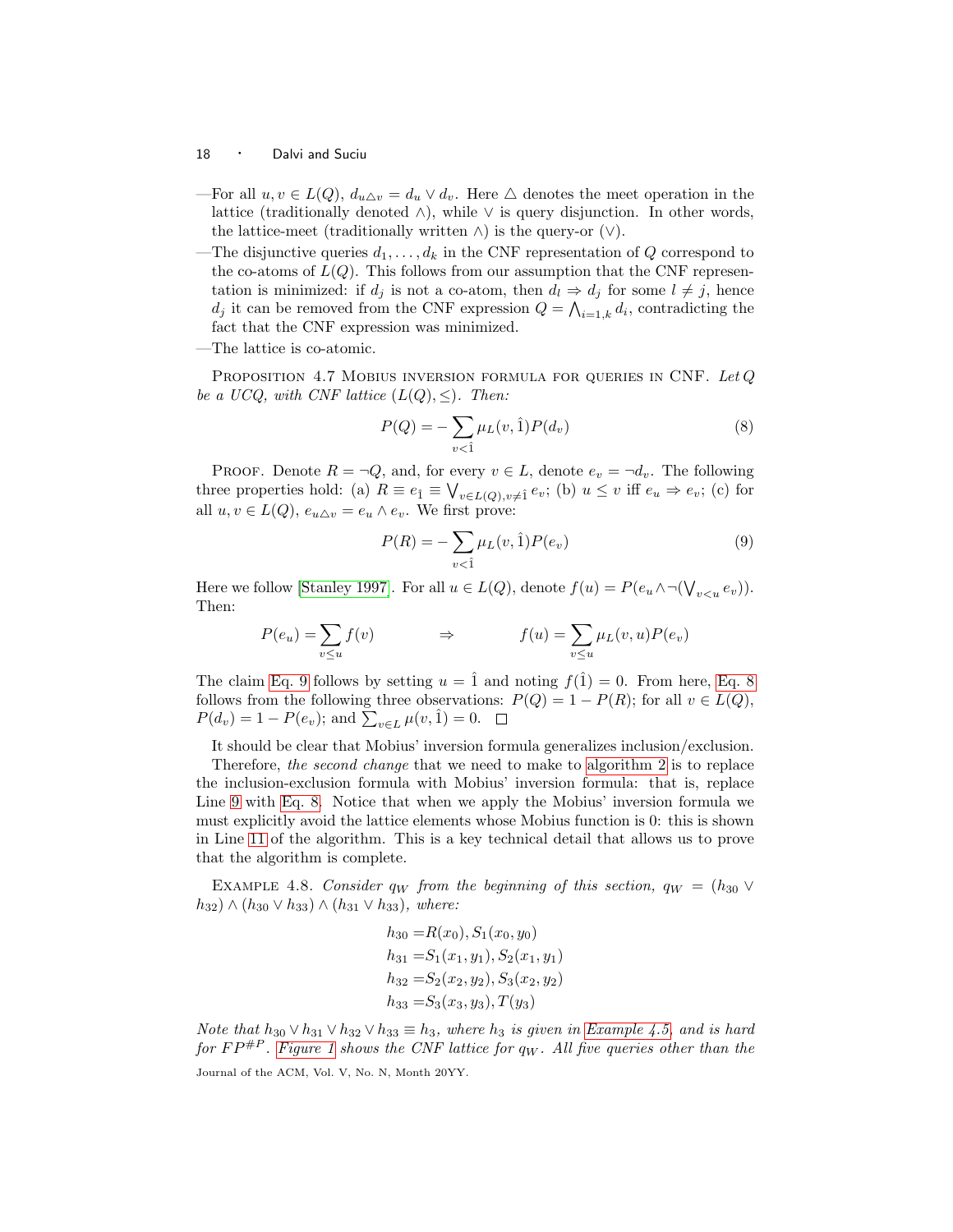

 $q_W = (h_{30} \vee h_{32}) \wedge (h_{30} \vee h_{33}) \wedge (h_{31} \vee h_{33})$ 

<span id="page-18-0"></span>Fig. 1. The CNF Lattice for  $q_W$ ; see [Example 4.8.](#page-17-2)

bottom query have a separator, and hence these five queries are in  $UCQ(P)$ . At the bottom we have  $h_3$ , which is not in  $UCQ(P)$ . The Mobius function  $\mu(v, \hat{1})$  is shown for each node: in particular, it is  $\theta$  for the bottom element. That means that we can compute  $P(q_W)$  using Mobius' inversion formula, by summing over the five queries (which form a W, hence the name of the query): we don't need  $P(h_3)$ . Notice that the lattice in [Figure 1](#page-18-0) is not atomic: neither  $h_{30} \vee h_{32}$  nor  $h_{31} \vee h_{33}$  are atomic. By exploiting this fact [\[Jha and Suciu 2010\]](#page-67-11), it has been shown that  $P(q_W)$ can also be computed in PTIME using a d-DNNF [\[Darwiche 2000;](#page-66-3) Darwiche and Marquis 2002], as an alternate technique to Mobius' inversion formula.

[Figure 2](#page-19-0) shows the CNF lattice of another query, called  $q_9$ . The lattice has 9 points (hence the name). Here, too, the query at the bottom of the lattice is  $h_3$ , while all other queries are in  $UCQ(P)$ . The Mobius function at the bottom element  $is = 0$ , hence we can compute  $P(q_9)$  using Mobius' inversion formula without the need to compute  $P(h_3)$ . Therefore,  $q_9$  is in  $UCQ(P)$ . The interesting fact about this lattice is that it is both atomic and coatomic, yet it has  $\mu(0,1) = 0$ . The technique used in [\[Jha and Suciu 2010\]](#page-67-11) to derive a polynomial size d-DNNF no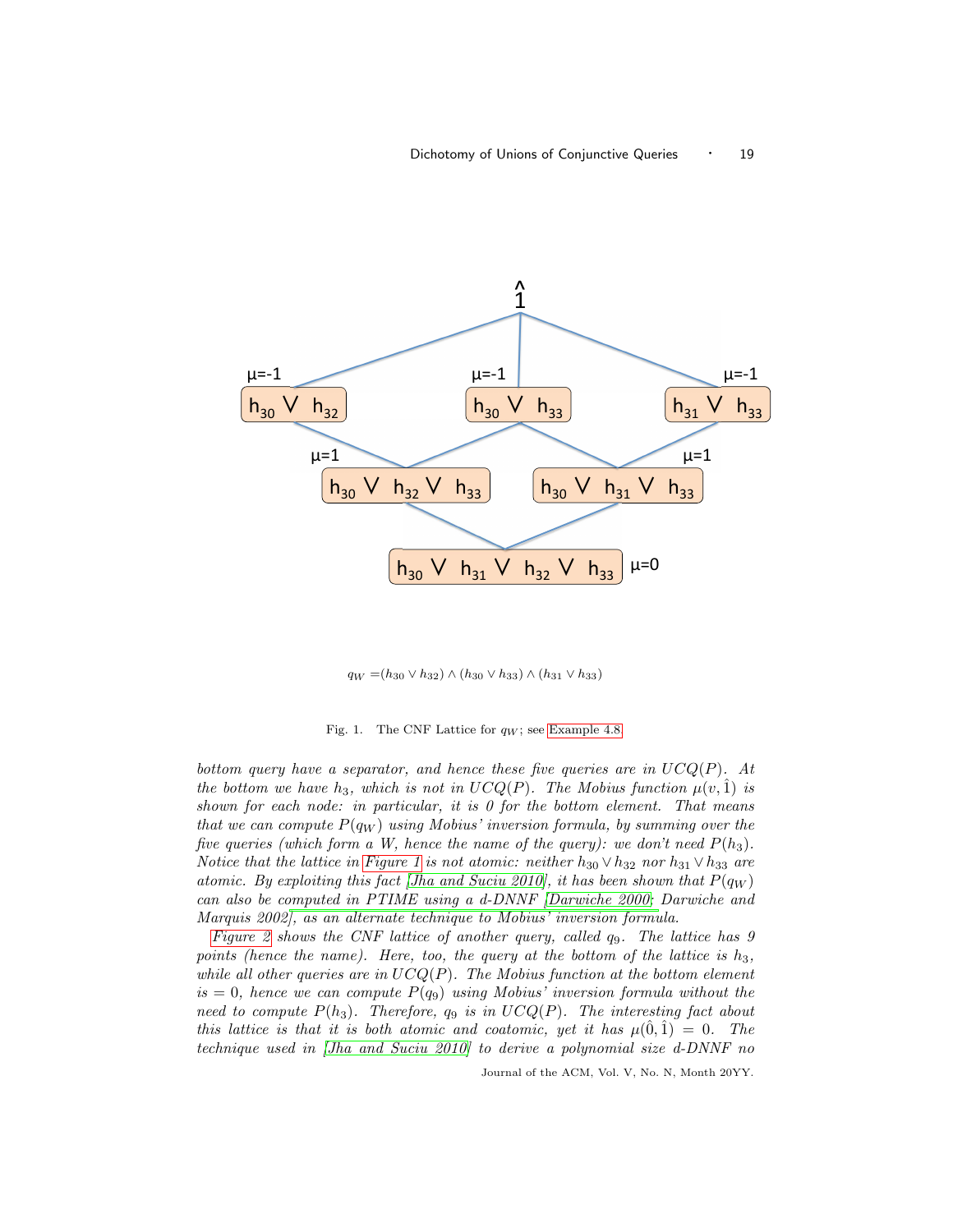

 $q_9 = (h_{30} ∨ h_{33}) ∧ (h_{31} ∨ h_{33}) ∧ (h_{32} ∨ h_{33}) ∧ (h_{30} ∨ h_{31} ∨ h_{32})$ 

<span id="page-19-0"></span>Fig. 2. The CNF Lattice for q9; see [Example 4.8.](#page-17-2)

long[er works if the lattice is atomic. In fact, it is conjectured in \[](#page-67-11)Jha and Suciu 2010] that this query does not have a polynomial size d-DNNF. To the best of our knowledge, the only technique to date that can compute  $P(q_9)$  in PTIME is Mobius' inversion function, as in [algorithm 2.](#page-12-0)

# 4.3 The Dichotomy Theorem

We prove now the dichotomy theorem for unions of conjunctive queries: every query is either in  $UCQ(P)$ , or it is provably hard for  $FP^{p}$ . For the proof of the dichotomy theorem, we use [algorithm 2](#page-12-0) and [Theorem 4.4.](#page-14-0) We assume throughout this section that the query is ranked: the results immediately extend to unranked queries, since we have shown that every query can be ranked without affecting its membership in  $UCQ(P)$ .

<span id="page-19-1"></span>If Q is a query and R a relational symbol, then  $Q[R = \texttt{false}]$  denotes the result of replacing in  $Q$  every atom that refers to  $R$  with false.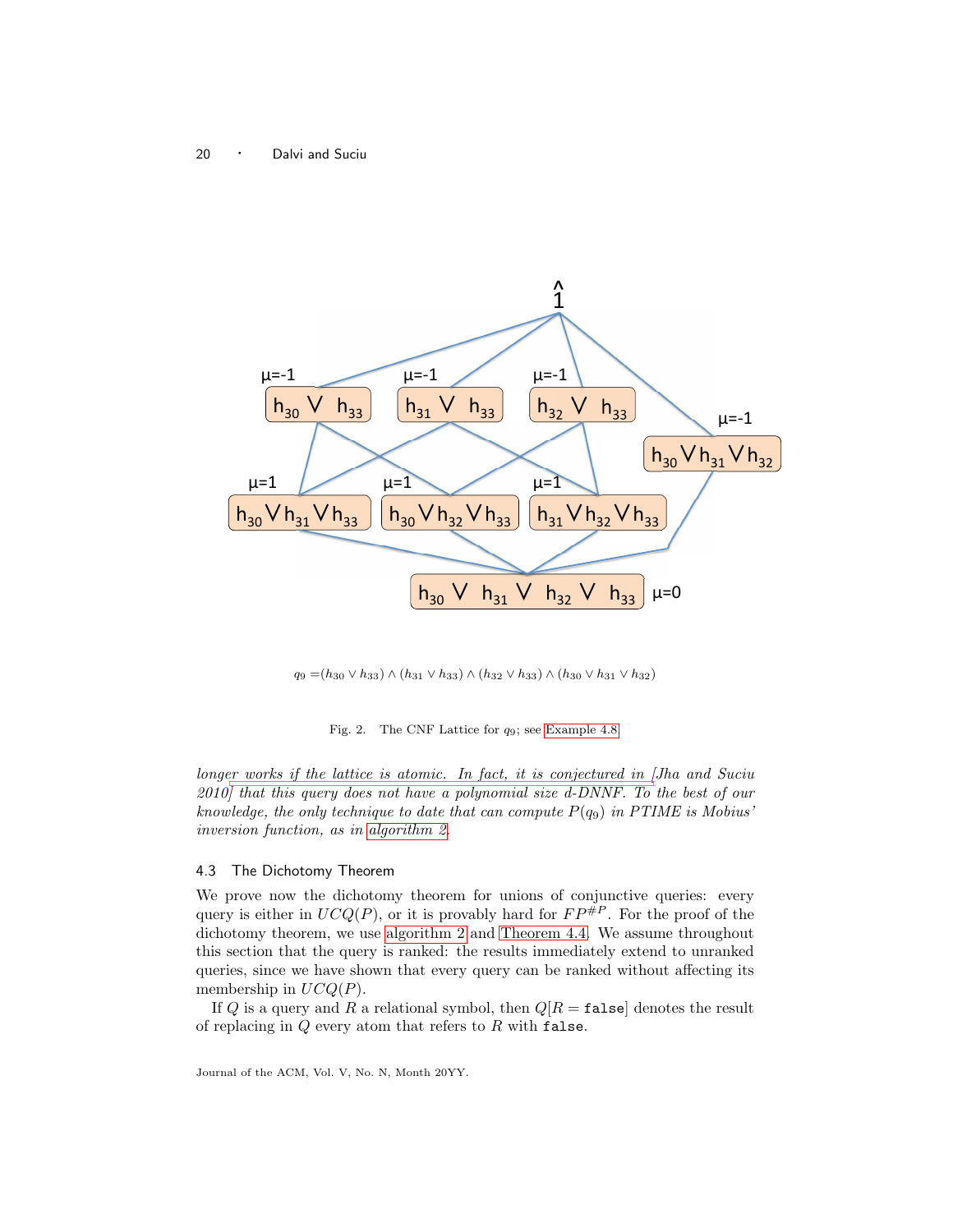DEFINITION 4.9. Define the following rewrite rule on UCQ, denoted  $Q \rightarrow Q'$ :

| $Q \rightarrow Q[R = false]$ | where $R$ is a relational symbol                |
|------------------------------|-------------------------------------------------|
| $Q \rightarrow d_n$          | where $v \in L(Q)$ and $\mu(v, \hat{1}) \neq 0$ |
| $d \rightarrow d[a/z]$       | where $z$ is a separator and $a$ a constant     |

# Denote  $\stackrel{*}{\rightarrow}$  the reflexive and transitive closure of  $\rightarrow$ .

As in [algorithm 2,](#page-12-0) we make the assumption that the query  $d[a/z]$  is rewritten such that it does not mention the constant  $a$ . This is possible because  $z$  is a separator variable: for every symbol  $R$ , every atom with the symbol  $R$  will have  $a$  on the same position, so we simply eliminate that position, decreasing the arity of  $R$  by one, for every R.

DEFINITION 4.10. A query Q is called unsafe if there exists a rewriting  $Q \stackrel{*}{\rightarrow} Q'$ , s.t. Q′ is immediately unsafe [\(Def. 4.3\)](#page-14-1). Otherwise it is called safe.

For a simple illustration, the following query is unsafe:

 $d = R(z_0, x_0), S(z_0, x_0, y_0) \vee S(z_1, x_1, y_1), T(z_1, y_1)$ 

<span id="page-20-0"></span>To see this, use the separator  $z = z_0 = z_1$  (i.e. write d equivalently as  $d[z/z_0, z/z_1]$ : now z is a separator), then rewrite  $d \to d[a/z]$ : the latter is the same as  $h_1$  in [Example 4.5.](#page-15-1)

THEOREM 4.11 DICHOTOMY. For every  $UCQ$  query  $Q$  the following holds:

- $-If Q$  is safe, then  $Q \in U C Q(P)$ .
- $-If Q$  is unsafe, then computing  $P(Q)$  is hard for  $FP^{\#P}$ .

Before proving the theorem we give a technical lemma. Call a rewriting step  $Q \to d_v$  maximal, if for every u s.t.  $v < u$ , if  $\mu(u, \hat{1}) \neq 0$  then  $d_u$  is safe. We call a sequence of rewritings  $Q \stackrel{*}{\rightarrow} Q'$  maximal if every rewriting step of type  $Q \rightarrow d_v$  is maximal (there are no restrictions on the other two types of rewritings). Then:

<span id="page-20-1"></span>LEMMA 4.12. If  $Q \stackrel{*}{\rightarrow} Q'$  is a maximal rewriting, then the computation problem of  $P(Q')$  can be reduced in polynomial time to the computation problem of  $P(Q)$ . In particular, if Q' is hard for  $FP^{\#P}$ , then Q is hard for  $FP^{\#P}$ .

PROOF. We prove the lemma by induction on the length of the rewriting. When the length is 0 then it is trivial, so assume the length is  $> 0$  and consider the first rewriting step  $Q \to Q''$ . There are three cases.

The rewriting is  $Q \to Q/R = \texttt{false}$ . By induction,  $Q'' = Q/R = \texttt{false}$  and the computation problem of  $P(Q')$  can be reduced to that of  $P(Q'')$ . On the other hand, one can compute  $P(Q'')$  given an oracle for computing  $P(Q)$ : indeed, given a database  $D''$  for  $Q''$ , modify it by setting the probabilities of all tuples in R to 0. This change does not affect  $P(Q'')$  (since  $Q''$  does not mention R), and on the new database,  $P(Q) = P(Q'')$ .

The rewriting is  $d \to d[a/z]$ . Here  $Q = d$  is a disjunctive query. By induction, we know that the computation problem of  $P(Q')$  can be reduced to that of  $P(d[a/z])$ .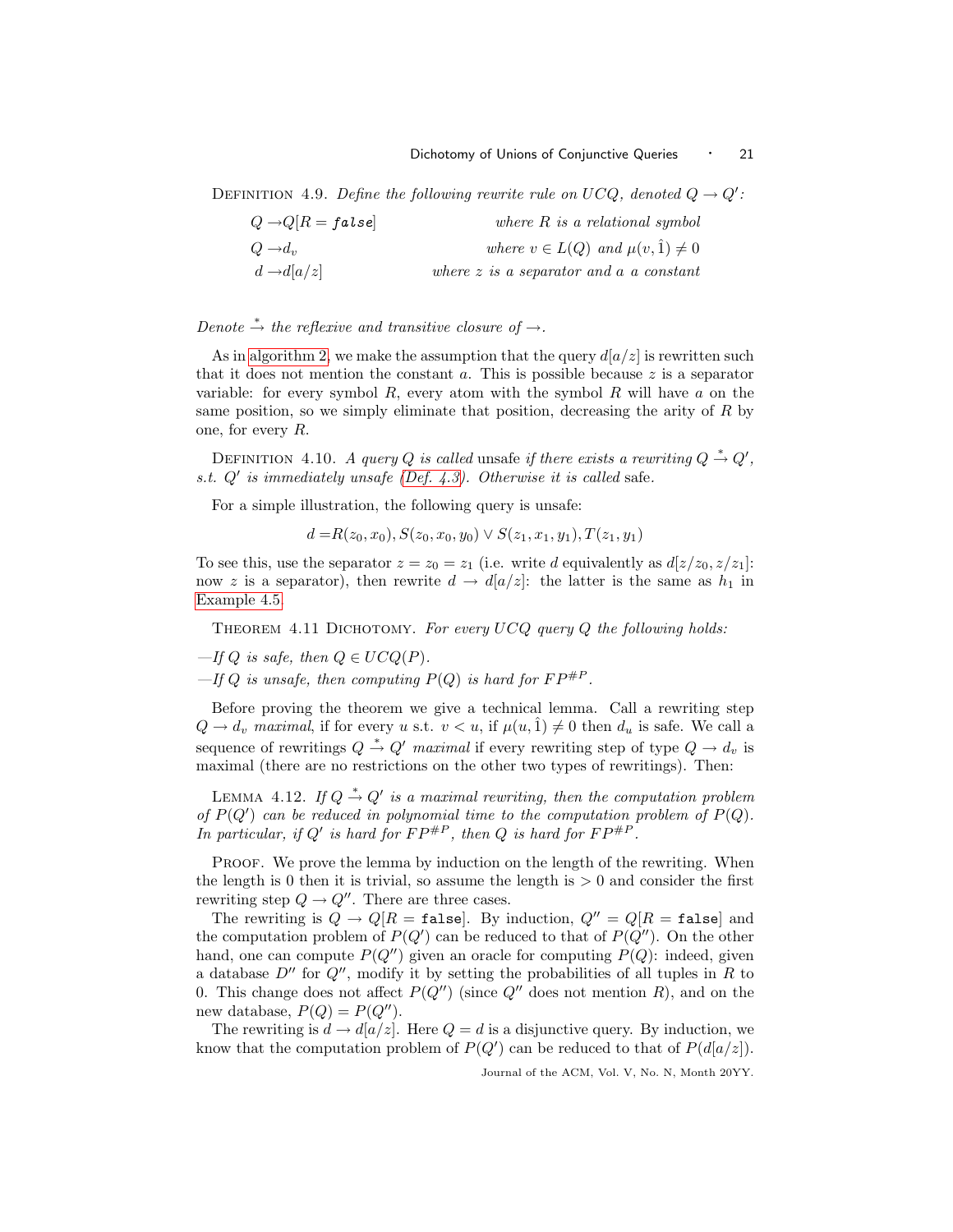The latter further reduced to  $P(d)$  as follows. Consider a database  $D''$  for  $d[a/z]$ . Recall that in the schema for  $d[a/z]$ , each relation R has one missing attribute, namely the attribute corresponding to the separator variable z: modify  $D''$  by reinserting that attribute, and setting its value to the constant  $a$  in all tuples. Call D the resulting database. It is easy to see that  $P_D(d) = P_{D''}(d[a/z])$ .

The rewriting is  $Q \to d_u$ , where  $u \in L(Q)$  and  $\mu(u, \hat{1}) \neq 0$ . Since the rewriting is maximal, we know that for all queries  $d_w$  for  $w > u$ , either  $\mu(w, \hat{1}) = 0$  or  $d_w$ is computable in PTIME: we will use this below. By induction, we know that the computation problem for  $P(Q')$  can be reduced to  $P(d_u)$ ; we show that the latter can be reduced to  $P(Q)$ . Assume we have access to an oracle computing  $P(Q)$ . Let  $D''$  be a probabilistic database for  $d_u$ . We construct a new probabilistic database D consisting of  $D''$  and the union of several deterministic databases  $D_z$ , one for each  $z \in L(Q)$ ,  $u \not\leq z < 1$ . We will define  $D_z$  such that  $D_z \models d_z$ , yet  $D_z$  does not affect any query  $d_w$ , for  $u \leq w$ . We start by noting that  $u \not\leq z$  implies  $d_z \not\Rightarrow d_u$ ; since  $d_z$  is a disjunctive query  $d_z = c_1 \vee c_2 \vee \ldots$ , where each  $c_i$  is a component, there exists i such that  $c_i \neq d_u$  (such an i exists because of Sagiv and Yannakakis theorem [\[Sagiv and Yannakakis 1980\]](#page-67-14), as we explained in [Sect. 2\)](#page-5-0). Then define  $D_z$ to be the canonical database of  $c_i$ . We further ensure that all constants in  $D_z$  are distinct from all other constants used in  $D''$  or in other  $D_z$ 's: this is possible since  $c_i$  has no constants, so we can simply replace its variables with fresh constants in the canonical database. By adding  $D_z$  to  $D''$  we ensure that the query  $d_z$  is true:  $D_z \cup D'' \models d_z$ . On the other hand, this does not affect any of the queries  $d_w$  for  $u \leq w$ . Indeed, if a valuation maps a component  $c'_j$  of  $d_w$  to  $D_z \cup D''$ , then it must map it either entirely to  $D_z$  or entirely to  $D''$ , because  $c'_j$  is connected and  $D_z, D''$ do not share constants: the former is not possible, because it would imply  $c_i \Rightarrow c'_j$ , which implies  $c_i \Rightarrow d_u$  (because  $c'_j \Rightarrow d_w$  and  $d_w \Rightarrow d_u$ ), which contradicts  $u \not\leq z$ . Let  $D = D'' \cup \bigcup_{u \not\leq z < \hat{1}} D_z$ . We have:

$$
P_D(Q) = P_D(\bigwedge_{w<1} d_w)
$$
  
\n
$$
= P_D(\bigwedge_{u\leq w<1} d_w)
$$
 because if  $u \nleq z < 1$  then  $D \models d_z$   
\n
$$
= P_{D''}(\bigwedge_{u\leq w<1} d_w)
$$
 because  $d_w$  is not affected by any  $D_z$   
\n
$$
= - \sum_{u\leq w<1} \mu(w, 1) P_{D''}(d_w)
$$

Given  $P_D(Q)$ , we can compute  $P_{D''}(d_u)$  because  $\mu(u, \hat{1}) \neq 0$  and for all w s.t.  $u < w < 1$ , either  $\mu(w, 1) = 0$  and then we ignore that term, or the probability  $P_{D''}(d_w)$  can be computed in PTIME.  $\Box$ 

PROOF. of [Theorem 4.11.](#page-20-0) To prove the first item we show that [algorithm 2](#page-12-0) never gets stuck on a safe query. Indeed, starting with Q, the algorithm processes recursively various queries  $Q'$ . We prove that for each such  $Q'$ ,  $Q \stackrel{*}{\rightarrow} Q'$ . Indeed, when the algorithm narrows to a symbol-component in Lines [3](#page-12-4) and [15,](#page-12-2) then we rewrite  $Q \to Q'$  by setting  $R = \text{false}$  for all relations outside that symbol-component. Journal of the ACM, Vol. V, No. N, Month 20YY.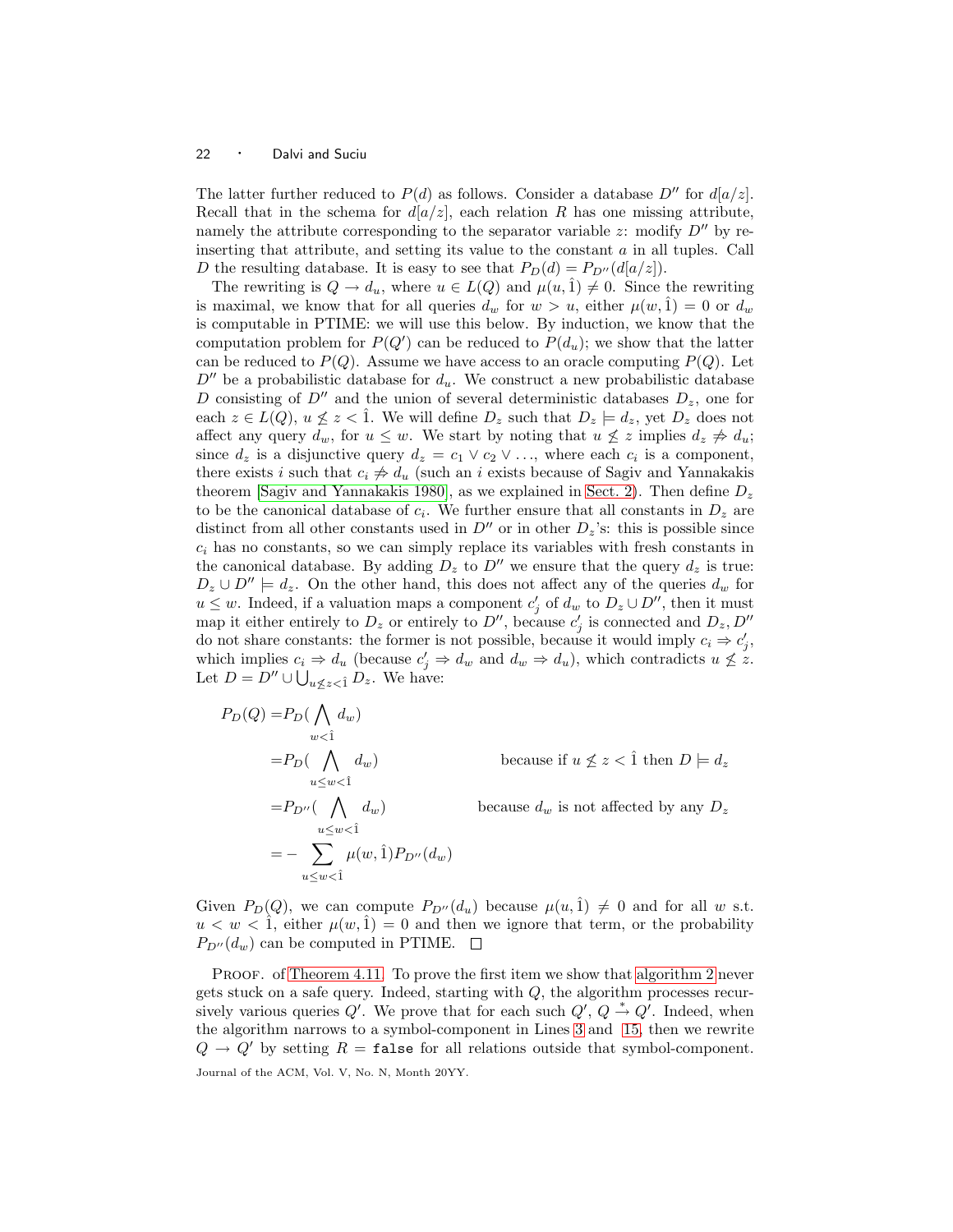When the algorithm computes the probability recursively on a lattice element  $d<sub>v</sub>$ s.t.  $\mu(v, \hat{1}) \neq 0$  (Line [11\)](#page-12-3), then we use the rewrite rule  $Q \rightarrow d_v$ ; and when the algo-rithm substitutes a separator with a constant (Line [27\)](#page-12-5) then we rewrite  $d \to d[a/z]$ . Thus, if the algorithm ever gets stuck, it gets stuck on some  $Q'$  s.t.  $Q \stackrel{*}{\rightarrow} Q'$ ; since  $Q'$ is immediately unsafe, we conclude that Q is unsafe, contradicting the assumption that Q was safe. Therefore, the algorithm never gets stuck on a safe query.

We prove now the second item. For that, we will prove the following claim: for any unsafe query Q there exists a maximal rewriting  $Q \overset{*}{\rightarrow} Q'$  s.t.  $Q'$  is immediately unsafe. The claim proves the second item, because [Theorem 4.4](#page-14-0) ensures that  $Q'$  is hard, then [Lemma 4.12](#page-20-1) proves that Q is hard. We prove the claim by induction on the structure of  $Q$ . Indeed, suppose  $Q$  is unsafe, and suppose that the first step in a rewriting to an immediately unsafe query is  $Q \to d_v$ . Consider all elements  $u \in L(Q)$  with the properties:  $\mu(u, \hat{1}) \neq 0$ , and  $d_u$  is unsafe: there exists at least one such element, namely v. Choose u to be any maximal element with this property. Since  $d_u$  is simpler than  $Q$ , by induction hypothesis there exists a maximal rewriting  $d_u \stackrel{*}{\rightarrow} Q'$ , with  $Q'$  immediately unsafe. Then the rewriting  $Q \rightarrow d_u \stackrel{*}{\rightarrow} Q'$ is maximal, and proves the claim. If the first step of the rewriting any of the other two kinds,  $Q \rightarrow Q''$ , then we simply use induction hypothesis on  $Q''$  to argue that there exists a maximal rewriting  $Q'' \stackrel{*}{\rightarrow} Q'$ , which gives us a maximal rewriting  $Q \stackrel{*}{\rightarrow} Q'$ . This concludes the proof of the claim and the theorem.

## 4.4 Representation Theorem

Finally, we show that testing for zeros of the Mobius function is a necessary step in ensuring that an algorithm is complete. For that we prove the following:

THEOREM 4.13 REPRESENTATION THEOREM. Let  $L$  be any finite lattice. Then there exists a UCQ query  $Q$  such that (a) the CNF lattice of  $Q$  is isomorphic to  $L$ , (b) if  $u = \hat{0} \in L$ , then the query  $d_u$  is unsafe, and (c) if  $u \in L$ ,  $u \neq \hat{0} \neq \hat{1}$ , then  $d_u$ is safe.

In general, there are many queries  $Q$  for which  $L(Q)$  is isomorphic to a given lattice L. The query stated by the theorem is one that has the special property that  $P(Q)$  is in PTIME iff  $\mu_L(\hat{0}, \hat{1}) = 0$ . In other words, the theorem says that there is no substitute to checking  $\mu_L(0, 1) = 0$ .

PROOF. Call an element  $r \in L$  join irreducible if whenever  $v_1 \nabla v_2 = r$ , then either  $v_1 = r$  or  $v_2 = r$ . (Recall that  $\bigtriangledown$  is join: traditionally written  $\vee$  in lattice theory.) This includes all atoms (since every atom is join irreducible), and possibly more elements. Let  $R = \{r_0, r_1, \ldots, r_k\}$  be all join irreducible elements in L. For every  $u \in L$  denote  $R_u = \{r \mid r \in R, r \leq u\}$ , and note that  $R_{u \Delta v} = R_u \cup R_v$ . Define the following components (see also [Example 4.8\)](#page-17-2):

$$
h_{k0} = R(x_0), S_1(x_0, y_0)
$$
  
\n
$$
h_{ki} = S_i(x_i, y_i), S_{i+1}(x_i, y_i) \quad i = 1, k - 1
$$
  
\n
$$
h_{kk} = S_k(x_k, y_k), T(y_k)
$$

Define  $Q = \bigwedge_{u < 1} \bigvee_{r_i \in R_u} h_{ki}$ . Then the query at  $\hat{0}$  is  $\bigvee_i h_{ki} = h_k$  and is unsafe; any query at some  $u \neq 0$  misses at least one component of  $h_k$ , and thus is safe. This proves the claim.  $\square$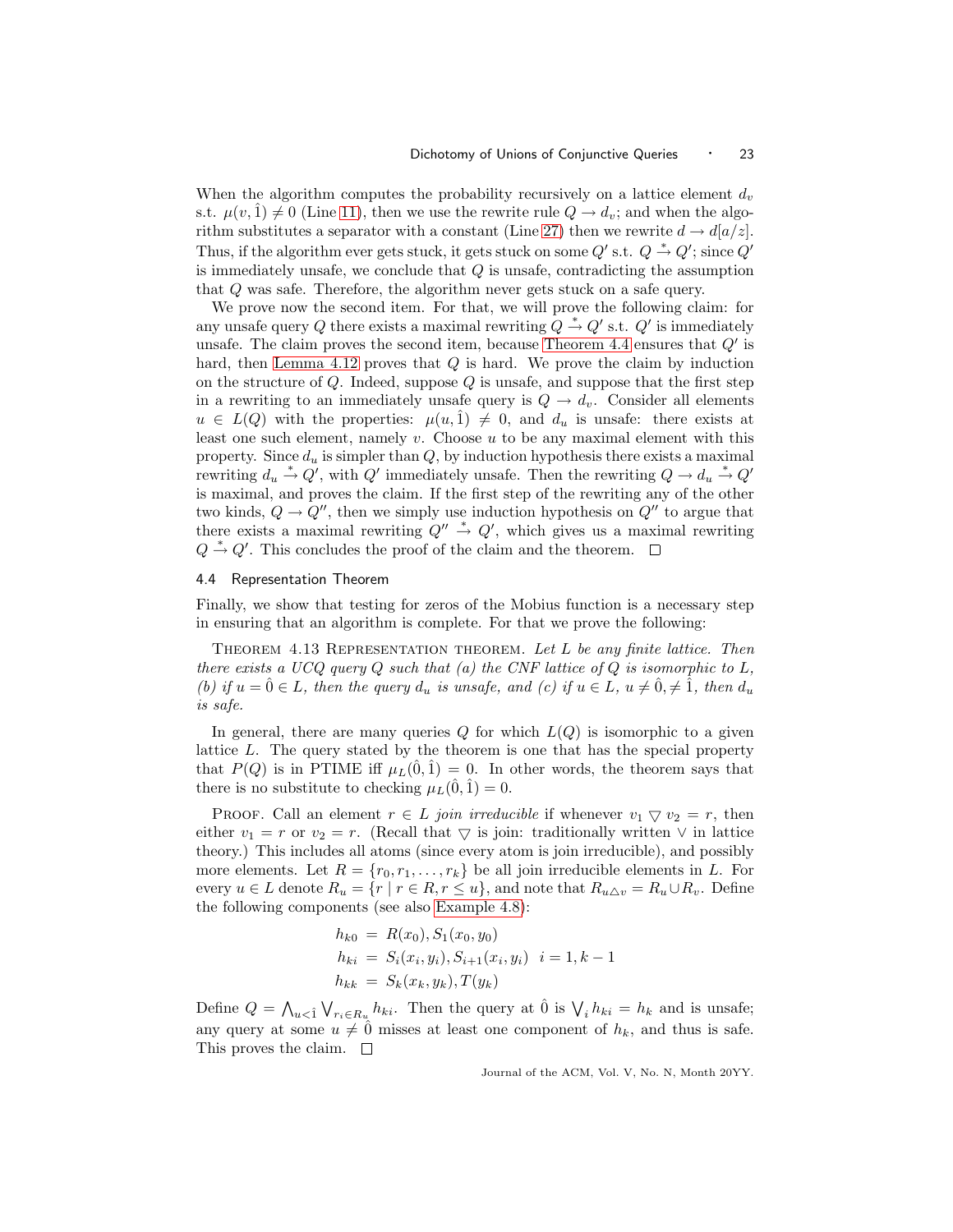Both queries  $q_W$  and  $q_9$  were obtained by this construction from the lattices in [Fig. 1](#page-18-0) and [Fig. 2.](#page-19-0) Note that the query Q defined in the proof is given in a CNF expression which is not necessarily minimized. This is needed in order to ensure that  $L(Q)$  is isomorphic to L. If one minimizes Q first, then  $L(Q)$  is isomorphic to the set of co-atomic elements of  $L$ , which form a meet-sublattice, denote it  $L_0$ . Thus, [algorithm 2](#page-12-0) operates on the lattice  $L_0$  rather than L. However, the test  $\mu_L(\hat{0}, \hat{1}) = 0$  is still unavoidable in order to check if  $P(Q)$  is in PTIME, because of the following two properties, which can be proved using standard lattice-theoretic techniques [\[Stanley 1997\]](#page-67-9): (a) if  $\hat{0} \notin L_0$  then  $\mu_L(\hat{0}, \hat{1}) = 0$ ; in that case  $P(Q)$  is in PTIME (because all elements in  $L_0$  are safe queries), and (b) if  $0 \in L_0$  then  $\mu_L(\hat{0}, \hat{1}) = \mu_{L_0}(\hat{0}, \hat{1});$  in that case  $P(Q)$  is in PTIME iff  $\mu_L(\hat{0}, \hat{1}) = 0.$ 

# <span id="page-23-0"></span>5. OUTLINE OF THE HARDNESS PROOF

In the rest of the paper we prove [Theorem 4.4.](#page-14-0) The proof has three parts:

Query Leveling. We assign to each relation attribute a "type" s.t. every join is between the same type. We call such a type a "level". Call a query "leveled" if all attributes in a relation symbol are on distinct levels. This prevents two distinct attributes of a symbol to join, even indirectly. For example,  $R(x,y)$ ,  $R(y,z)$  is not leveled, since both attributes of R must have the same type. In [Sect. 6](#page-24-0) we prove that if a query  $d$  is immediately unsafe, then it can be transformed into a leveled query  $d'$  that is immediately unsafe, and the computation problem for  $P(d')$  can be reduced to that for  $P(d)$ . Thus, it suffices to prove hardness for all leveled queries, and we restrict the discussion to leveled queries in the rest of the proof.

Rewriting to forbidden queries. If a query is unsafe, then the rewrite rules in [Def. 4.9](#page-19-1) allow us to simplify it. But if  $d$  is immediately unsafe, then none of those rules further applies. To further simplify a query  $d$ , we introduce a new rewrite step, where we replace all variables on a level with constants. If  $d'$  is the resulting query, then it is not difficult to prove that the computation problem for  $P(d')$  can be reduced to that for  $P(d)$ . The difficulty is to choose the level such that, after the rewriting, d' is still unsafe. This is only possible for leveled queries: for example it is not possible for  $R(x, y)$ ,  $R(y, z)$  because there all attributes have the same level, and substituting that level with constants leads to a safe query (without variables). This explains why we leveled the query in the first part. In [Sect. 7](#page-27-0) we prove that, if  $d$  is leveled and immediately unsafe, then, as long as it has three or more levels, one can choose a level such that, after substituting it with constants, the new query d' is also unsafe. This allows us to simplify the query until it has only two levels. The proof of this step is rather subtle, because choosing the right level to substitute such that the resulting query is still unsafe requires a careful case analysis.

Hardness of forbidden queries. Call a 2-leveled query that is immediately unsafe, a forbidden query. Based on the previous two parts, it suffices to prove hardness for forbidden queries, which we do in [Sect. 8:](#page-38-1) we show that every forbidden query is hard for  $FP^{\#P}$ . This is by far the most difficult part of the hardness proof. Our reduction is from the *partitioned, positive 2CNF* problem, which was shown to be  $\#P$ -hard by Provan and Ball [\[Provan and Ball 1983\]](#page-67-8). We show that if d is any forbidden query, then one can solve the pp-2CNF problem with a polynomial-time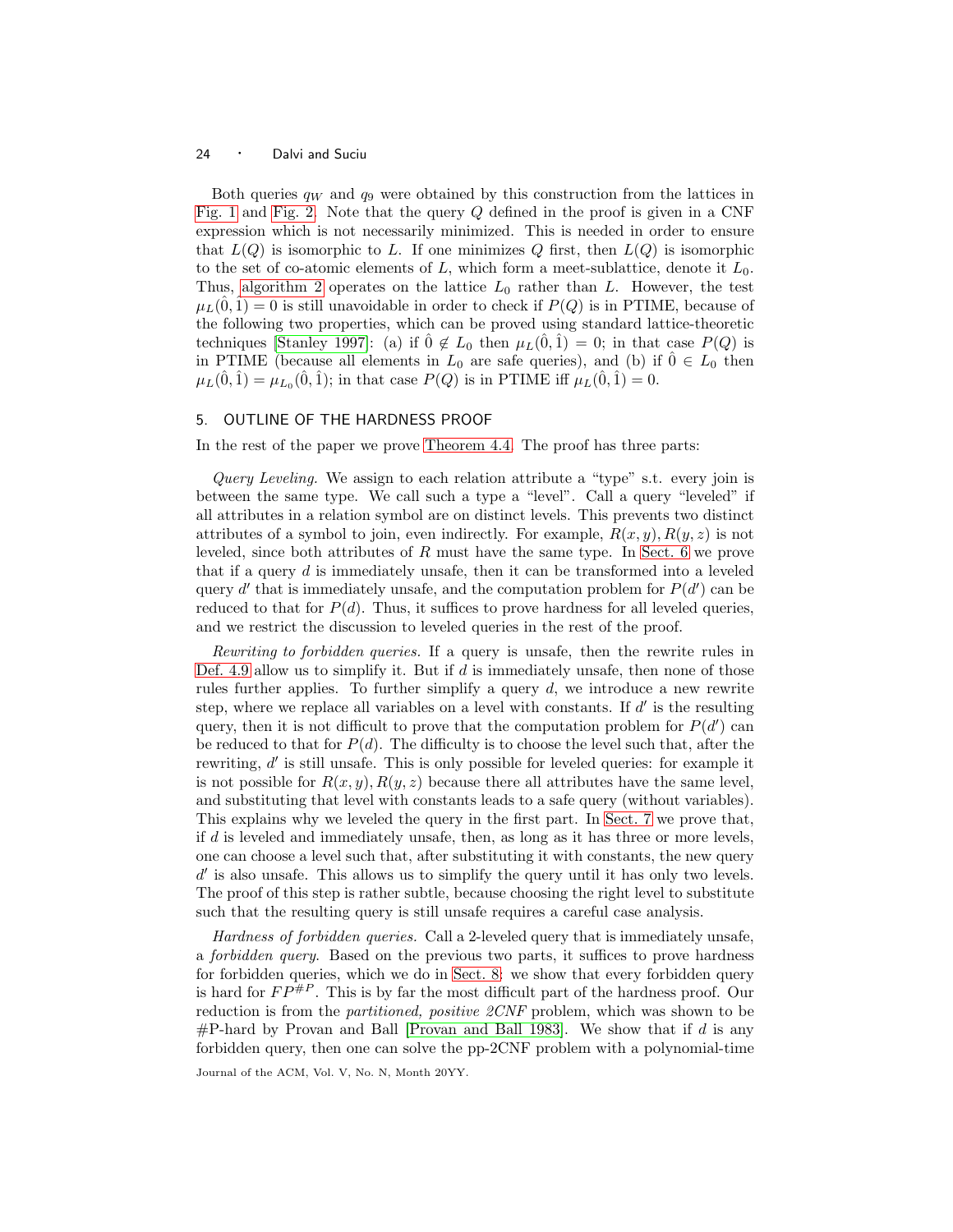Turning Machine with an oracle for  $P(d)$ . The proof is difficult because the general structure of a forbidden query is quite different from that of the pp-2CNF problem.

# <span id="page-24-0"></span>6. QUERY LEVELING

Fix a relational vocabulary. An *attribute* is a pair  $(R, i)$ , where R is a relation name and  $i \in [arity(R)]$ . Denote Attr the set of all attributes in the vocabulary.

Let d be a disjunctive query,  $d = c_1 \vee c_2 \vee \dots$  We usually call  $c_i$  a "component", but in this section we will prefer the longer term "connected conjunctive query", or just "conjunctive query". Construct the following undirected graph, called the *attribute graph of d.* The nodes are  $Attr$ , and the edges are pairs  $((R, i), (S, j))$  s.t. there exists a conjunctive query  $c_k$  that contains two atoms  $R(\ldots)$  and  $S(\ldots)$  s.t. the same variable x occurs in position  $i$  in the first atom and in position  $j$  in the second atom. In other words, two attributes are connected in the graph if they are joined in some of the queries  $c_k$ .

DEFINITION 6.1. A level of d is a connected component in the attribute graph of d.

Thus, a level is a set of attributes, and every attribute belongs to exactly one level  $Z$ . By some abuse of notation we say that a variable  $x$  belongs to a level  $Z$ , and write  $x \in Z$ , when x occurs in an attribute position that is at the level Z. Clearly a variable  $x$  belongs to exactly one level. In other words, one can view the levels as a partition of the set of variables, and each level Z as a set of variables.

We start by establishing the connection between a separator and a level. Recall that  $d = c_1 \vee c_2 \vee \ldots$  is called *symbol-connected* if its co-occurrence graph is con-nected [Def. 3.4.](#page-10-1) A variable x in  $c_i$  is a *root variable* if it occurs in all atoms of  $c_i$ .

<span id="page-24-1"></span>PROPOSITION 6.2. Let d be a disjunctive query that is symbol-connected. Then d has a separator iff there exists a level Z that contains only root variables.

**PROOF.** To prove the "if" direction, assume  $Z$  is a level that contains only root variables. Then  $Z$  contains at least one variable from each component  $c_i$ , because the query is symbol-connected; also, Z contains at least one attribute from each relational symbol  $R$ . We prove that it contains exactly one attribute from each symbol R. For each R, let  $i_R$  be the smallest attribute in Z: that is,  $(R, i_R) \in Z$ , and, if  $(R, j) \in Z$  then  $i_R \leq j$ . Call  $(R, i_R)$  the minimal Z-attribute in R. We claim that if a minimal Z-attribute  $(R, i_R)$  is connected to some other attribute  $(S, j)$  in the attribute graph, then  $(S, j)$  is also a minimal Z-attribute. Indeed, consider a component containing  $R(\ldots), S(\ldots)$  and a common variable x on position  $i_R$  in R and on position j in S. Clearly x is a root variable. Suppose  $i_S < j$ : then the variable y on position  $i<sub>S</sub>$  in S is also a root variable, and must also occur in R, on some position i, and obviously  $(R, i) \in Z$ . Because the query is ranked [\(Def. 4.1\)](#page-13-2), we must have  $i < i_R$ , contradicting the fact that  $i_R$  was minimal. Thus, Z contains exactly one attribute in each relation, and exactly one root variable in each component. We prove now that it is a separator. Let  $x_i$  be the root variable in  $c_i$  on level Z. Write d as  $\exists z.(c_1[z/x_1] \vee c_2[z/x_2] \vee \ldots)$ . Now z is a separator variable: it is clearly a root variable, and in every atom with relation symbol  $R$ , the variable  $z$  occurs precisely on the attribute that is at the level  $Z$ . This proved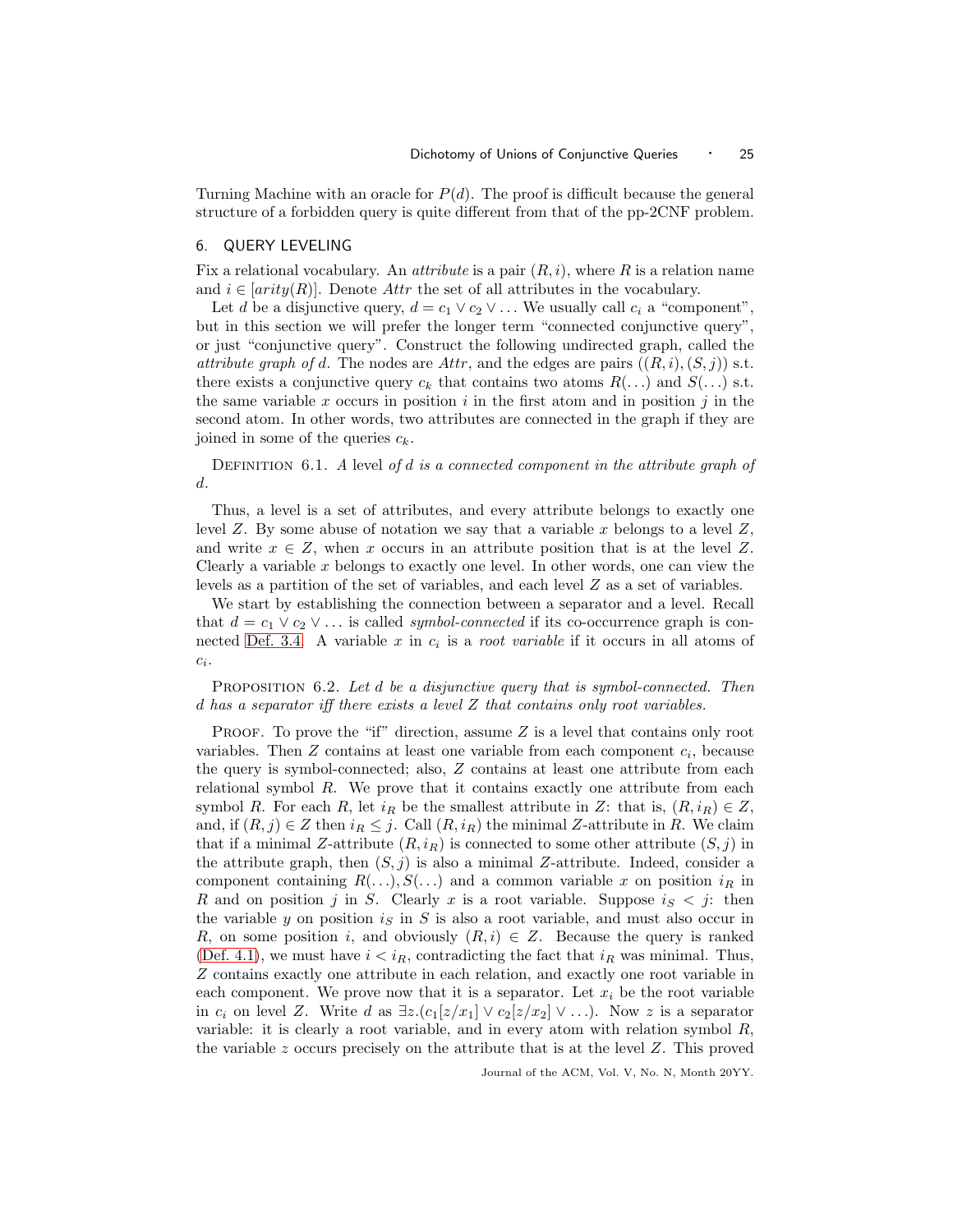the "if" direction. For the "only if" direction, write d as  $Q = \exists z.(q_1 \vee q_2 \vee ...)$ where z is a separator variable. Let  $Z$  be the set of attributes where z occurs: we prove that  $Z$  is a level, and that it satisfies the proposition. First,  $Z$  is a level, because if two attributes  $(R, i)$  and  $(S, j)$  join, and  $(R, i)$  is in Z, then every atom with symbol R contains z on position i: since it joins with  $(S, j)$ , the atom with symbol S also contains z on position j, hence  $(S, j)$  is in Z. Obviously, Z contains only root variables (namely z).  $\square$ 

In the rest of the paper we will use the criteria in [Prop. 6.2](#page-24-1) as the definition of a separator in a leveled query, instead of the official [Def. 3.2.](#page-10-2)

DEFINITION 6.3. A disjunctive query is called leveled if every level Z contains at most one attribute from every relational symbol R.

<span id="page-25-1"></span>EXAMPLE 6.4. All queries  $h_k$  in [Example 4.5](#page-15-1) are leveled. Queries  $q_W, q_9$  in [Fig. 1,](#page-18-0) [Fig. 2](#page-19-0) are leveled.

The following two queries are not leveled:

$$
d_1 = R(x, y), R(y, z)
$$
  
\n
$$
d_2 = R(x, y), S(y, z) \lor R(x', y'), S(x', y')
$$

The main result in this section is:

<span id="page-25-0"></span>THEOREM  $6.5$  LEVELING. If d is a disjunctive query that is immediately unsafe, then there exists a leveled, disjunctive query  $d'$  s.t.  $d'$  is also immediately unsafe, and the computational problem for  $P(d')$  can be reduced to that of  $P(d)$ .

In the rest of the section we prove [Theorem 6.5.](#page-25-0) We start by constructing the leveled query. Fix a number  $L > 0$ , call a number  $t \in [L]$  a level number. Define a new vocabulary, called the L-vocabulary, where each symbol is a pair  $(R, \tau)$ , denoted  $R^{\tau}$ , where R is a relation symbol in the original vocabulary, and  $\tau \in$  $[L]^{arity(R)}$ , is a sequence of *distinct* numbers, called *level numbers*. Thus, there are  $L!/(arity(R))!$  relation names in the new vocabulary from each relation name R in the old vocabulary. Each attribute *i* of  $R^{\tau}$  is associated with a number  $\tau_i$ , called the level number of that attribute.

Consider a connected, conjunctive query  $c'$  over the L-vocabulary. We call this query well annotated if each of its variables can be mapped to a level number  $t \in [L]$ , such that the variable occurs only on attribute positions with level number t. A disjunctive query  $d' = c'_1 \vee c'_2 \vee \dots$  is well annotated if all its conjunctive queries are. The following is straightforward:

PROPOSITION 6.6. If a disjunctive query is well annotated, then it is leveled.

Indeed, if the query is well annotated then every level consists of attributes with the same level number. (The converse does not hold in general.) The claim follows from the fact  $\tau$  in  $R^{\tau}$  is a sequence of *distinct* level numbers.

Start from a connected conjunctive query c. We will associate to it several well annotated queries  $c^T$  over the L-vocabulary, as follows. Let  $T:Vars(c) \to [L]$  be a function that associates level numbers to variables, s.t. whenever  $x, y$  co-occur in a common atom, then  $T(x) \neq T(y)$ . Define  $c^T$  as follows: for each atom  $R(x_1, x_2,...)$ in c, there is one atom  $R^{T(x_1) \cdot T(x_2) \cdots}(x_1, x_2, \ldots)$  in c'. In other words,  $c^T$  has the Journal of the ACM, Vol. V, No. N, Month 20YY.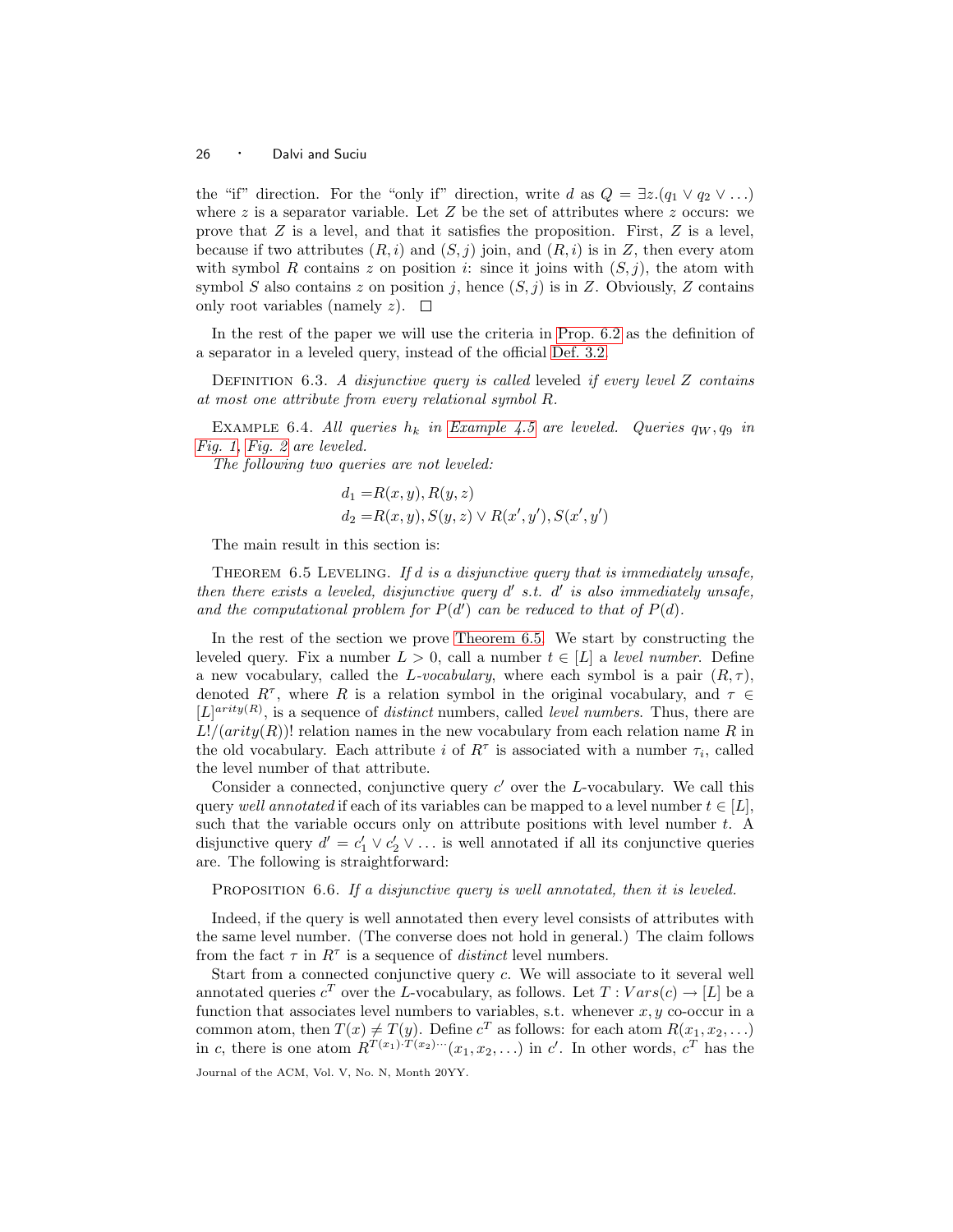<span id="page-26-0"></span>same atoms as  $c$ , except that the relation symbols are now annotated with level sequences. Clearly,  $c^T$  is well annotated.

DEFINITION 6.7. The leveling of a connected, conjunctive query c is  $d' = \bigvee_T c^T$ , there T ranges over all functions associating level numbers to the variables of c. The leveling of a disjunctive query  $d = c_1 \vee c_2 \vee \dots$  is  $d' = d'_1 \vee d'_2 \vee \dots$  where  $d'_i$  is the leveling of  $c_i$ .

To prove [Theorem 6.5](#page-25-0) we show two properties: the computation problem for  $Pd'$  can be reduced to that of  $P(d)$ , and if d is immediately unsafe, then d' is also immediately unsafe.

EXAMPLE 6.8. We illustrate the main idea on  $d_1, d_2$  in [Example 6.4.](#page-25-1) Choosing  $L = 4$  for both  $d_1$  and  $d_2$ , we could construct the following levelings:

$$
\begin{aligned} d_1'=&R^{12}(x^1,y^2), R^{23}(y^2,z^3)\vee R^{23}(x^2,y^3), R^{34}(y^3,z^4)\\ d_2'=&R^{23}(x^2,y^3), S^{34}(y^3,u^4)\vee R^{12}(x^1,y^2), S^{23}(y^2,z^3)\vee R^{23}(x'^2,y'^3), S^{23}(x'^2,y'^3) \end{aligned}
$$

We have indicated in a superscript the level annotation for each variable, making it easy to check that both queries are well annotated. This is more frugal leveling than that defined by [Def. 6.7,](#page-26-0) since it does not include many possible annotations, e.g.  $R^{13}, R^{21}, R^{31}$ , etc. But in these examples, the two main properties still hold. Neither  $d'_1$ ,  $d'_2$  have a separator. Furthermore, the reader may check that one can use an oracle for  $P(d_1)$  in order to compute  $P(d'_1)$  (but not in the other direction); and similarly for  $d_2, d'_2$ . Notice that the choice of L matters: it has to be "large enough". If we choose  $L = 3$  for leveling  $d_1$ , then  $d'_1 = R^{12}(x^1, y^2), R^{23}(y^2, z^3)$  has the separator  $y^2$ .

PROPOSITION 6.9. Let d' be the leveling of d. The computation problem for  $P(d')$  can be reduced to that of  $P(d)$ .

PROOF. We use an oracle for  $P(d)$  in order to compute  $P(d')$ . Let D' be a database over the L-vocabulary. For every  $t \in [L]$ , let  $ADom_t$  be the set of all constants in  $D$  that occur in some attribute with level number  $t$ . W.l.o.g. we can assume that the domains  $ADom_1, ADom_2,...$  are disjoint. Indeed, suppose some active domain  $ADom_t$  shares some constants with some other active domain. Then we re-map all constants in  $ADom_t$  to a new domain  $ADom'_t$ , disjoint from all others, by using a bijective function  $f: ADom_t \to ADom'_t$ . More precisely, we modify the database D' to D'', by replacing every value  $a \in ADom_t$  of an attribute with level number t with the new value  $f(a) \in ADom'_t$ , and leaving all other attribute values unchanged. Since d' is well annotated, we have  $D' \models d'$  iff  $D'' \models d'$ ; moreover, if D' is a probabilistic database, then so is  $D''$  and  $P_{D'}(d') = P_{D''}(d')$ . Thus, we can assume w.l.o.g. that  $ADom<sub>1</sub>, ADom<sub>2</sub>,...$  are disjoint. Construct a new database D over the original vocabulary, by simply erasing the level number annotation of all tuples in  $D'$ . The tuples in  $D$  are in 1-1 correspondence with those in  $D'$ , because no two tuples can become the same after erasing their level annotation, since attributes with different level annotations have different active domains. Furthermore, we prove that  $D \models d$  iff  $D' \models d'$ . The "if" direction is straightforward: any valuation from a component  $c^T$  of  $d'$  to  $D'$ , it is also a valuation of the corresponding component  $c$  to  $D$ . For the "only if" direction,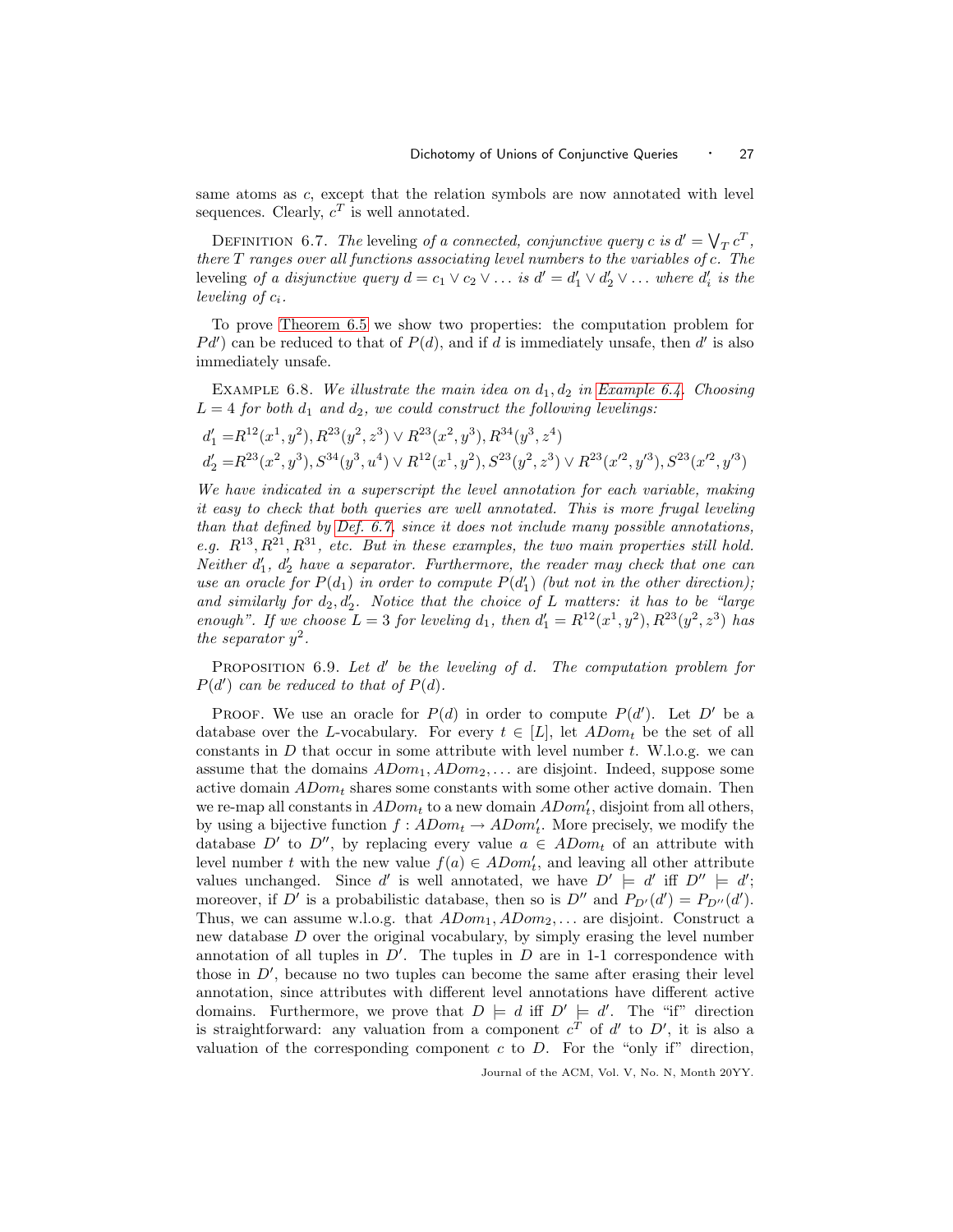consider a valuation from a component c to  $D$ . It maps every atom in c to some tuple in D. Every variable x in c must be mapped to some  $ADom_t$ : define  $T(x) = t$ . It is easy to see that this valuation is also a valuation from  $c^T$  to  $D'$ .

PROPOSITION 6.10. Let  $d$  be a disjunctive query that is immediately unsafe (i.e. symbol-connected, and without separators, see [Def. 4.3\)](#page-14-1). Then there exists  $L > 0$ such that the  $L$ -leveling  $d'$  of  $d$  has a symbol-component that is also immediately unsafe.

PROOF. Let  $d = c_1 \vee c_2 \vee \dots$  and  $d' = c'_1 \vee c'_2 \vee \dots$  Let G be the co-occurrence graph of  $c_1, c_2, \ldots$ , and G' the co-occurrence graph of  $c'_1, c'_2, \ldots$  By assumption G is connected, but  $G'$  is not necessarily connected<sup>[3](#page-27-1)</sup>. Let K be any connected component in G' that has a separator. That is, K consists of a subset of  $d'_1, d'_2, \ldots$ that is symbol-connected, and their disjunction has a separator. By [Prop. 6.2](#page-24-1) there is a level  $Z'$  s.t. each variable on level  $Z'$  is a root variable.

Let Z be the image of Z' in d: that is Z contains all attributes  $(R, i)$  for which there exists  $\tau$  s.t.  $(R^{\tau}, i)$  in Z'. We will prove that Z contains only root variables: then, by Prop.  $6.2$ ,  $d$  has a separator, which contradicts our assumption. Hence the component  $K$  cannot have a separator, proving the proposition.

To check the conditions of [Prop. 6.2,](#page-24-1) start by showing that  $Z$  is a level: indeed, if  $(R, i) \in Z$ , because of  $(R^{\tau}, i) \in Z'$ , and is connected in the attribute graph to another attribute  $(S, j)$  because there exists a conjunctive query  $c_i$  containing the atoms  $R(\ldots x \ldots)$  and  $S(\ldots x \ldots)$ , then we can level  $c_i$  to  $c_i^T$  such that the leveling annotation of the first atom becomes  $R^{\tau}$  (hence  $c^{T}$  belongs to the connected component K); then the second atom will receive some annotation  $S^{\sigma}$ , and from  $(S^{\sigma},j) \in Z'$  we obtain that  $(S,j) \in Z$ . Thus, Z is a level.

Finally, we check that every variable on level Z is a root variable. Let  $(R, i)$  be an attribute in  $Z$ , and consider a query  $c_i$  with an atom R. Let x be the variable on position *i*. There must exists some attribute  $(R^{\tau}, i) \in Z'$ , and we define a function  $T: Vars(c_i) \rightarrow [L]$  s.t. the atom R in  $c_i$  becomes  $R^{\tau}$  in  $c_i^{T}$  (to be able to construct T we assume L is large enough). Then  $R^{\tau}$  contains x on position i, hence x must be a root variable in  $c_i^T$ , hence it is a root variable in  $c_i$ .

# <span id="page-27-0"></span>7. REWRITING TO A FORBIDDEN QUERY

From now on we will assume that the queries are leveled. If a query has L levels, then we call it an L-leveled query.

If a query is unsafe, then the rewrite rules in [Def. 4.9](#page-19-1) allow us to simplify it. But if d is immediately unsafe, then none of those rules further applies. To further simplify a query  $d$ , we introduce in this section a new rewrite step, where we replace all variables on a level with constants, resulting in a new unsafe query  $d'$ . As long as d has at least three levels, then either this rule, or one of the rules in [Def. 4.9](#page-19-1) allows us to further simplify it. At the end we reach a query with only two levels, which we call a forbidden query:

DEFINITION 7.1. A forbidden query is a 2-leveled, disjunctive query that is immediately unsafe.

<span id="page-27-1"></span><sup>&</sup>lt;sup>3</sup>For a trivial example, the 2-leveling of  $d = R(x)$  is  $d' = R^1(x^1) \vee R^2(x^2)$  which is not symbolconnected.

Journal of the ACM, Vol. V, No. N, Month 20YY.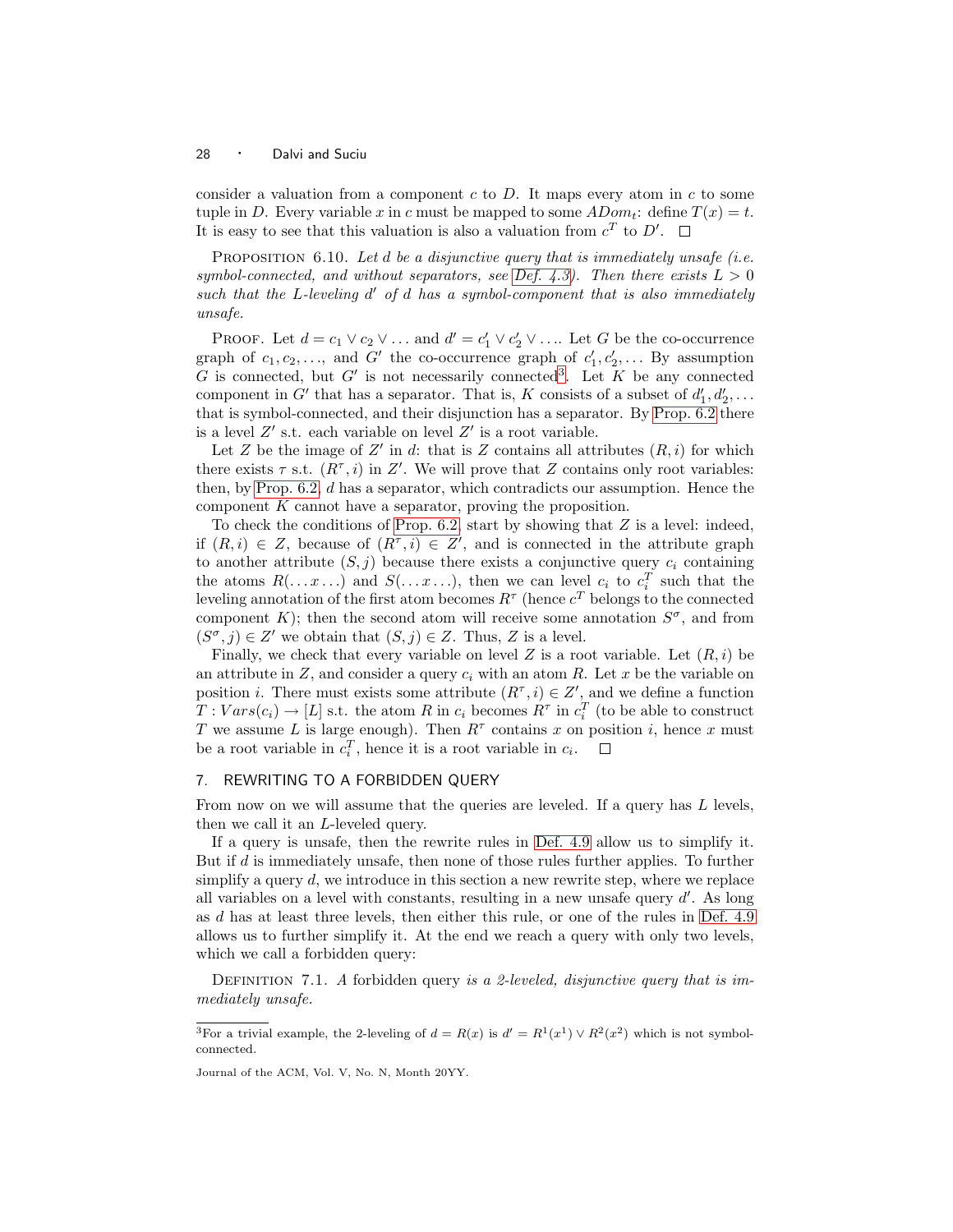We describe now the new rewriting. Let  $d = c_1 \vee c_2 \vee \dots$  be a disjunctive query. Recall that each  $c_i$  is a connected, conjunctive query, which we call a *component*. As usual, we assume d to be minimized. Let Z be a level, and denote  $Vars_Z(c_i)$  the set of variables in  $c_i$  that are in level Z; call them Z-variables. Since the query is leveled, for any fixed Z, each atom contains 0 or 1 Z-variables. Let  $A = \{a_1, a_2, \ldots\}$ be a set of constants ( $\vec{A}$  is at most as large as the number of variables in  $\vec{d}$ ). Denote:

<span id="page-28-1"></span>
$$
\Theta_Z(c_i, A) = \{ \theta \mid \theta : Vars_Z(c_i) \to A \}
$$
  
\n
$$
c_i[A/Z] = \bigvee_{\theta \in \Theta_Z(c_i, A)} c_i[\theta]
$$
  
\n
$$
d[A/Z] = \bigvee_i c_i[A/Z] \tag{10}
$$

 $\Theta_Z(c_i, A)$  is the set of substitutions of Z-variables, and  $d[A/Z]$  is obtained by substituting the Z-variables in all possible ways with constants from A.

Our new rewrite step is the following: choose a level Z and rewrite d to  $d[A/Z]$ . It is easy to prove that, for any  $Z, A$ , if  $d[A/Z]$  is hard, then d is hard; the proof is similar to [Lemma 4.12.](#page-20-1) There we showed that, if  $d[a/z]$  is hard then d is hard, and this can be extended to the case when  $Z$  is a level and  $A$  is a set of constants. We omit the proof.

The difficulty is to choose the level Z such that  $d[A/Z]$  is still unsafe. In fact, if d is not leveled, then no such level exists: for example, in  $d = R(x, y, z), R(y, z, u)$ there is a single level containing all three attributes of  $R$ , and for any set of constants A,  $d[A/Z]$  consists only of ground tuples, hence is safe. This was the reason why we leveled the query. Even if d is leveled, we cannot choose  $Z$  arbitrarily. The main result in this section is:

<span id="page-28-0"></span>THEOREM 7.2. Let d be a disjunctive query, with  $\geq$  3 levels, which is immediately unsafe. Then there exists a level Z and set of constants A (no larger than the set of variables in d) such that  $d[A/Z]$  is unsafe.

We make the same assumptions about  $d[A/Z]$  as we made about  $d[a/z]$  in [algorithm 2](#page-12-0) and in [Def. 4.9:](#page-19-1)  $d[A/Z]$  is not a query with constants, but instead it is a query without constants over a new vocabulary. If  $R$  is a relation name and  $Z$  contains one attribute of R, then we create new relation names  $R_1, R_2, \ldots$ , one for each constant  $a_1, a_2, \ldots$  in A, and replace each atom  $R(\ldots a_i \ldots)$  with  $R_i$ , removing the constant  $a_i$  and thus decreasing the arity by 1. Since Z is a level, all atoms with symbol R will have some  $a_i$  on that attribute position, hence we no longer have the old symbol R in the rewritten query, only the new symbols  $R_1, R_2, \ldots$ 

In the rest of the section we prove [Theorem 7.2.](#page-28-0) But first, let us see how the above results lets us reduce any query to a forbidden query.

COROLLARY 7.3. Let d be an unsafe query. Then, there exists a forbidden query q which is polynomial time reducible to d.

PROOF. The idea is to start from  $d$  and repeatedly apply either the rules in [Def. 4.9](#page-19-1) or the rewrite step in [Theorem 7.2,](#page-28-0) as long as there are at least 3 levels. We prove that the process terminates: then we arrive at a query that has at most 2 levels, i.e., a forbidden query.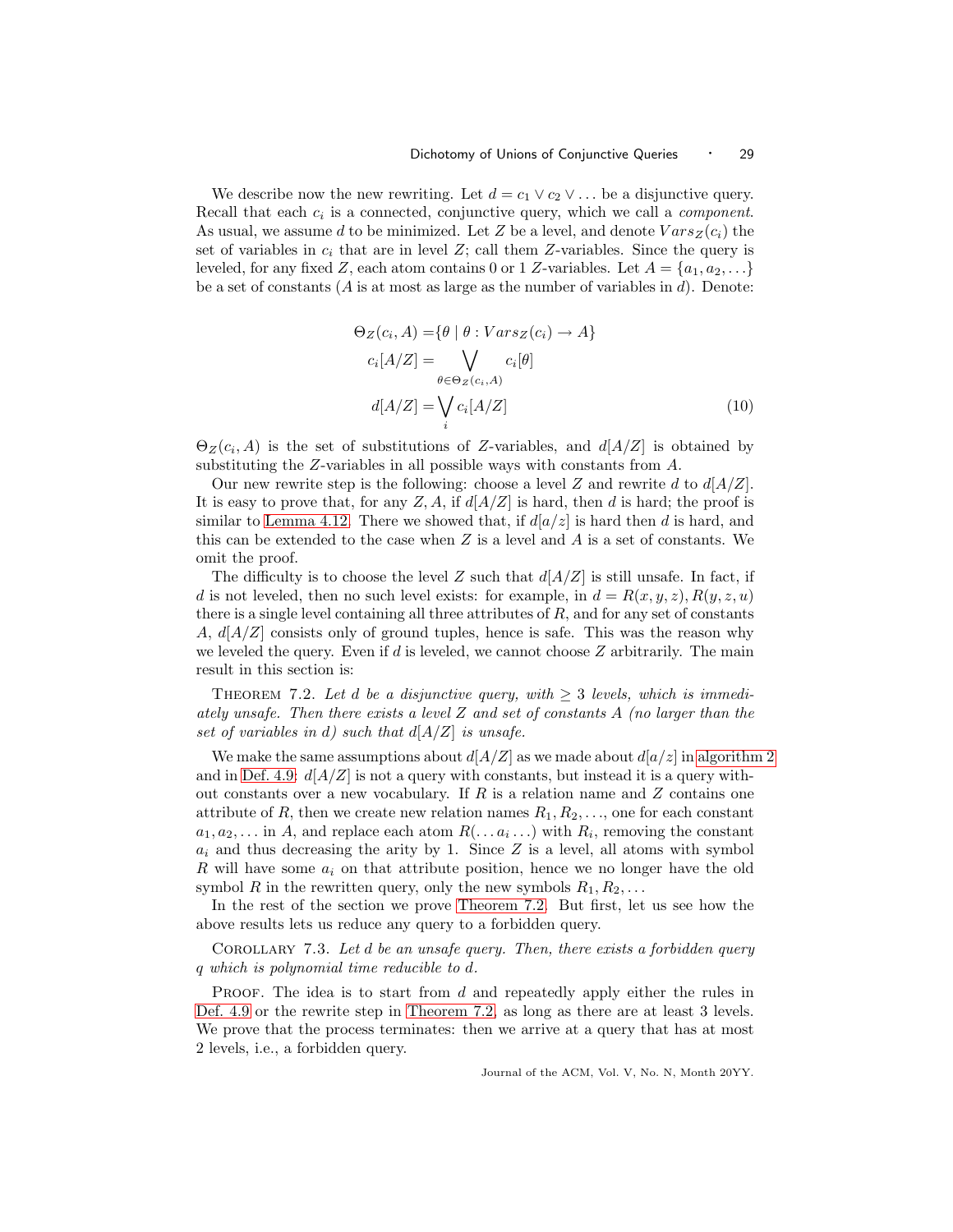Suppose, on the contrary, the process never terminates. Then, there must exist an infinite sequence of queries

$$
d_0 \to d_1 \to d_2 \to \cdots
$$

such that each is obtained from the previous either by one of the rewrite rules in [Def. 4.9](#page-19-1) or is a step that replaces d with  $d[A/Z]$ . There must be infinitely of the latter kind of steps, so assume w.l.o.g. that the sequence  $d_0, d_1, \ldots$  includes only the queries obtained after a  $d[A/Z]$  step. Let l be the maximum arity of the set of relational symbols in  $d_0$ . Any rewriting  $d[A/Z]$  takes a set of relational symbols, and for each relation  $R$  in the set, it replaces all occurrences of  $R$  with new relations of strictly smaller arity. Thus, the arity of any symbol in any query in the sequence is at most l. Consider a function seq from queries to  $\mathbb{N}^l$  such that seq(q) is a sequence of non-negative integers with  $i^{th}$  integer is equal to the number of distinct relational symbols in  $q$  with arity exactly  $i$ . Also, consider the lexicographical order > on  $\mathbb{N}^l$ , where, for  $a, b \in \mathbb{N}^l$ , the order between a and b is determined by the order of numbers in the largest index where they differ. Since a rewriting replaces all occurrences of a relational symbol  $R$  with a set of relations of smaller arity, it follows that:

$$
seq(d_0) > seq(d_1) > seq(d_2) > \cdots
$$

Also, since the natural order is a well-order for N, the lexicographical order is a well-order for  $\mathbb{N}^l$ , which follows a known property of lexicographical orders. Also, we know that in a well-ordered set, there cannot be an infinite sequence of strictly decreasing elements. This proves that the sequence of rewritings must terminate after finite number of steps, and result in a forbidden query.  $\Box$ 

Note that the corollary holds only if we substitute with constants an entire level: this guarantees that at least one relation of arity  $k$  is replaced completely with relations of arities  $k-1$ . If we don't substitute all variables on a level with constants, then the rewriting process may never terminate.

Now, we return to [Theorem 7.2.](#page-28-0) More precisely, we prove the following: given the assumptions in the theorem, there exists  $Z, A$  s.t. in the (minimized) CNF expression  $d[A/Z] = \bigwedge_l d'_l$ , there exists l s.t.  $d'_l$  has a symbol-component without a separator d'. Then [Def. 4.9](#page-19-1) gives us the following two rewrite steps  $d[A/Z] \rightarrow$  $d'_l \stackrel{*}{\rightarrow} d'$ : the first step replaces  $d[A/Z]$  with  $d'_l$  which is a co-atom in its CNF lattice (recall that for any coatom, we have  $\mu = -1$ ); the second step sets  $R = \texttt{false}$  for all symbols that are not in the symbol-component  $d'$ . Furthermore,  $d'$  is immediately unsafe. Hence,  $d[A/Z]$  is unsafe, which proves the theorem. In the rest of the section we will prove that one can always find such Z and A.

We illustrate here the main idea, and also show why we need sets A with cardinality larger than 1:

Example 7.4. Consider:

$$
d = R(x, z_1), S(x, y_1, z_1), S(x, y_2, z_2), U(x, z_2) \lor S(x, y, z), T(y) \lor R(x, z), U(x, z)
$$

The query is immediately unsafe, hence none of the rewriting steps in [Def. 4.9](#page-19-1) applies. To further simplify d, we use the level  $Z = \{z_1, z_2, z\}$ , and rewrite  $d \rightarrow$ Journal of the ACM, Vol. V, No. N, Month 20YY.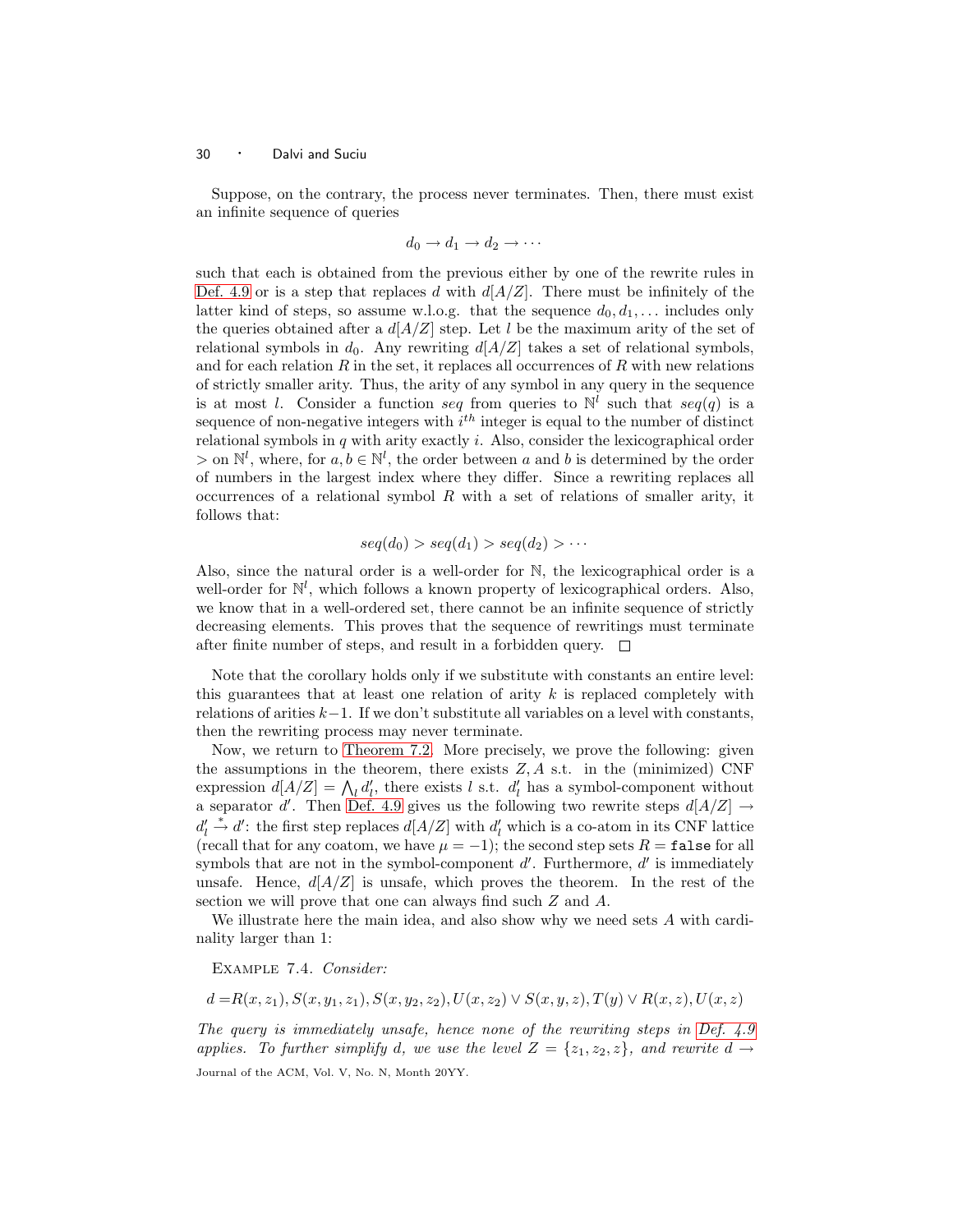$d[A/Z]$ . However, we cannot use a single constant, because then  $d[a/Z]$  minimizes:

$$
d[a/Z] = R(x, a), S(x, y_1, a), S(x, y_2, a)U(x, a) \lor S(x, y, a), T(y) \lor R(x, a), U(x, a)
$$
  
=S(x, y, a)T(y)  $\lor R(x, a)U(x, a)$ 

Here  $d[a/Z]$  is safe. Instead, we use two constants,  $A = \{a, b\}$ :

$$
d[A/Z] = R(x, a), S(x, y_1, a), S(x, y_2, b), U(x, b) \lor R(x, b), S(x, y_1, b), S(x, y_2, a), U(x, a) \lor S(x, y, a), T(y) \lor S(x, y, b), T(y) \lor R(x, a), U(x, a) \lor R(x, b), U(x, b)
$$

Now  $d[A/Z]$  has no separator; in fact, it is immediately unsafe.

# 7.1 Properties of  $d[A/Z]$

We start by describing the structure of  $d[A/Z]$ . Let  $c_i$  be a component and Z a level. Define the Z-subcomponents of  $c_i$  to be the connected components of the following graph: the nodes are the atoms in  $c_i$ , and edges are pairs of atoms that share at least one variable that is not in Z. Denote  $sc_Z(c_i) = \{s_1, \ldots, s_m\}$ the Z-subcomponents of  $c_i$ . In other words, if we substitute the Z-variables with constants, then  $c_i$  will be decomposed into several connected components: these are precisely the Z-subcomponents. Formally, for  $\theta \in \Theta_Z(c_i, A)$ :

<span id="page-30-1"></span>
$$
c_i[\theta] = \bigwedge_{s \in sc_Z(c_i)} s[\theta] \tag{11}
$$

and each  $s[\theta]$  is a separate connected component. Now we will write  $d[A/Z]$  in CNF. Starting from [Eq. 10:](#page-28-1)

$$
d[A/Z] = \bigvee_{i,\theta} c_i[\theta] = \bigvee_{i,\theta} \bigwedge_{s \in sc_Z(c_i)} s[\theta] \tag{12}
$$

Here and in the sequel, the disjunction  $\bigvee_{i,\theta}$  is taken over all pairs  $i,\theta$ , where  $\theta \in \Theta_Z(c_i, A)$ . Next, we convert this DNF expression to CNF, as follows. For each pair  $i, \theta$ , choose one component  $s \in sc_Z(c_i)$ ; there are  $M = \prod_i |\Theta_Z(c_i, A)|$  choices. For each choice  $k = 1, 2, 3, \ldots, M$ , define the following disjunctive query:

<span id="page-30-3"></span><span id="page-30-0"></span>
$$
d'_k = \bigvee_{i,\theta} s[\theta] \tag{13}
$$

Then the CNF expression is  $d[A/Z] = \bigwedge_k d'_k$ . However, this expression is not minimized: the minimized expression contains only a subset of the  $d_k$ 's, and these may be further minimized.

Throughout this section we will denote  $d'_{k}$  a disjunctive query in [Eq. 13,](#page-30-0) keeping in mind that it may not necessarily occur in the minimized CNF expression. Note that the logical implication  $d[A/Z] \Rightarrow d'_k$  holds, for every k. We also denote  $d'_l$  a disjunctive query that is part of the minimized CNF expression  $d[A/Z] = \bigwedge_i d'_i$ .

<span id="page-30-2"></span>We give now a technical lemma, which shows that  $d[A/Z]$  preserves any single sub-component: if  $s \in sc_Z(d_i)$  is a sub-component then the lemma says that we will still find s in the minimized CNF expression of  $d[A/Z]$ . For example, if s plays a role in making d unsafe, then we can use the lemma to argue that  $d[A/Z]$  is unsafe. While we use the lemma in this form only once, we will later extend the proof technique to prove that sets of subcomponents  $s_1, s_2, \ldots$  occur together in the minimized CNF expression, and thus we will refer back to this proof.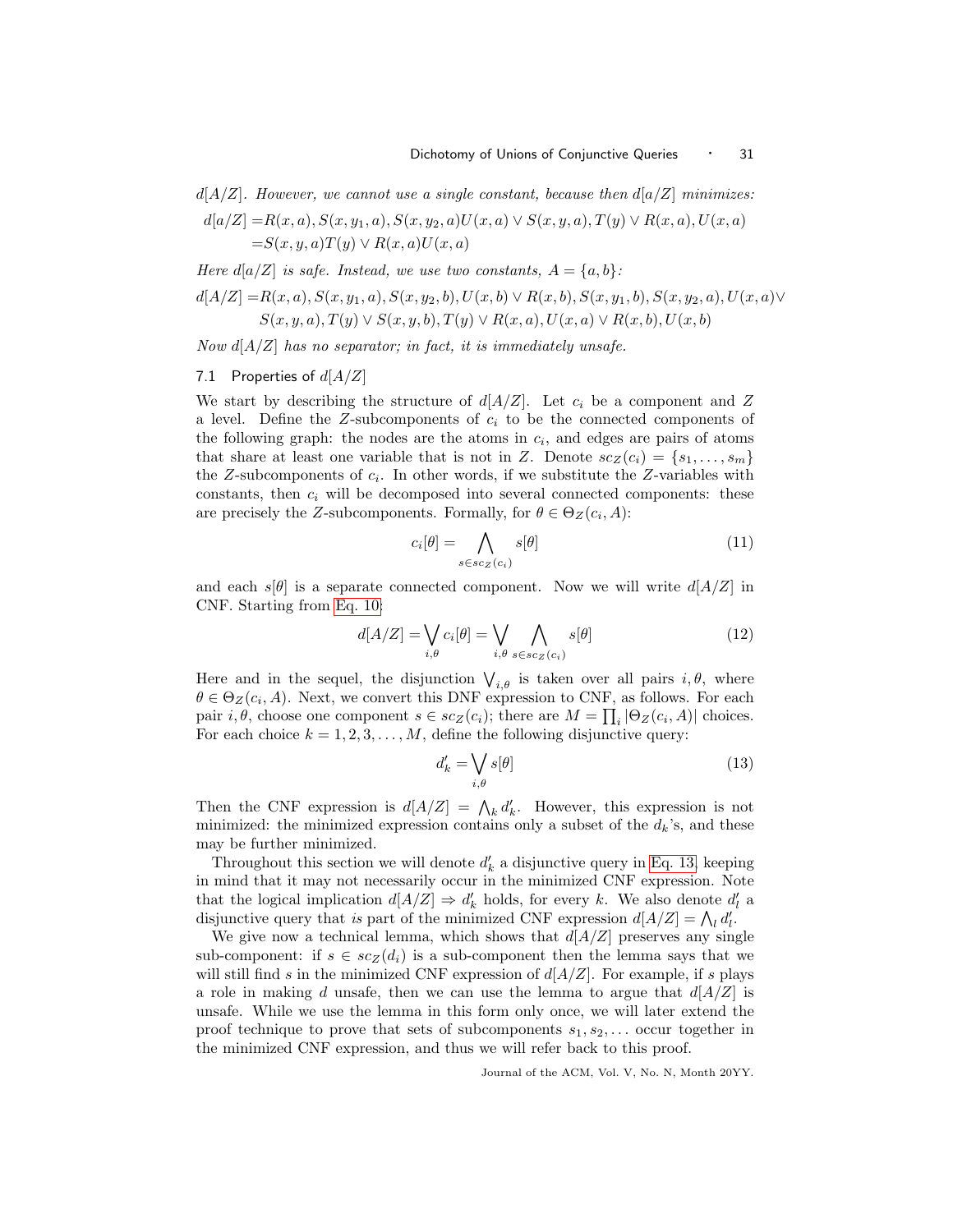LEMMA 7.5. Let  $\theta \in \Theta_Z(c_i, A)$  be an injective function (hence A needs to be large enough for such a function to exists), and  $s \in sc_Z(c_i)$  a subcomponent, and consider the minimized CNF expression  $d[A/Z] = \bigwedge_l d'_l$ . Then there exists l such that the disjunctive query  $d'_l$  has a component isomorphic to  $s[\theta]$ .

PROOF. We start by showing that there exists a disjunctive query  $d'_{k}$  given by [Eq. 13](#page-30-0) with the following properties: (1)  $s[\theta]$  is a component of  $d'_{k}$ , and (2) for any other component  $s'[\theta']$  in  $d'_k$ , the logical implication  $c_i[\theta] \Rightarrow s'[\theta']$  does not hold: equivalently, there is no homomorphism  $s'[\theta'] \to c_i[\theta]$ . In particular  $s[\theta] \not\Rightarrow s'[\theta']$ (because  $s[\theta]$  is a component of  $c_i[\theta]$ , see [Eq. 11\)](#page-30-1), hence, after minimizing  $d'_k$ , it still contains  $s[\theta]$ . Recall that each  $d'_k$  is determined by choosing, for every pair  $j, \theta'$ , one subcomponent  $s' \in sc_Z(c_j)$ . We choose as follows. For the pair  $i, \theta$  we will choose s: thus,  $d'_k$  contains  $s[\theta]$ . For every other pair  $j, \theta'$  we choose  $s' \in sc_Z(d_j)$ s.t. there is no homomorphism  $s'[\theta'] \to c_i[\theta]$ . We claim that this is always possible. Otherwise, if for all  $s' \in sc_Z(d_j)$ , there exists a homomorphism, then we obtain a homomorphism  $c_j[\theta'] \to c_i[\theta]$  (because of [Eq. 11\)](#page-30-1): since  $\theta$  is injective, this means that there exists a homomorphism  $c_j \to c_i$ , contradicting the fact that the original query d was minimized. We have shown that for each pair  $j, \theta'$  there exists some  $s' \in \Theta_Z(c_j)$  s.t. there is no homomorphism  $s'[\theta'] \to s[\theta]$ : this is the s' that we choose to include in  $d'_k$ , completing the construction of  $d'_k$ .

Let  $d[A/Z] = \bigwedge_l d'_l$  be the minimized CNF expression for  $d[A/Z]$ ;  $d'_k$  is not necessarily one of the  $d'_l$ , because  $d'_k$  may disappear during the minimization. The following logical implications hold obviously:

$$
c_i[\theta] \Rightarrow \bigwedge_l d'_l \Rightarrow d'_k
$$

From [Prop. 2.2](#page-7-0) we deduce that there exists l such that:

$$
c_i[\theta] \Rightarrow d_l' \Rightarrow d_k'
$$

Using Sagiv and Yannakakis' containment criteria, we find a component  $c'_{lj}$  in  $d'_{l}$ and a component  $s'[\theta']$  in  $d'_{k}$  s.t.:

$$
c_i[\theta] \Rightarrow c'_{lj} \Rightarrow s'[\theta']
$$

Because of the way we constructed  $d'_k$ , the only component  $s'[\theta']$  that can be logically implied by  $c_i[\theta]$  is  $s[\theta]$ , hence we have:

$$
c_i[\theta] \Rightarrow c'_{lj} \Rightarrow s[\theta]
$$

Next we write  $c_i[\theta]$  as a conjunction of components,  $\bigwedge_{s' \in sc_Z(c_i)} s'[\theta]$  [\(Eq. 11\)](#page-30-1), and since both  $c'_{lj}$  and  $s[\theta]$  are components themselves, we conclude that there exists a subcomponent  $s' \in sc_Z[c_i]$  s.t.

$$
s'[\theta] \Rightarrow c'_{lj} \Rightarrow s[\theta]
$$

But the only subcomponent s' s.t.  $s'[\theta] \Rightarrow s[\theta]$  is  $s' = s$ : otherwise, if there exists a different component  $s'$ , then the query  $c_i$  could be further minimized (by removing the subcomponent  $s$ ), contradicting the fact that  $d$  was minimized.

Thus, we have proven that  $c'_{ij} \equiv s[\theta]$ , which proves the lemma.

Journal of the ACM, Vol. V, No. N, Month 20YY.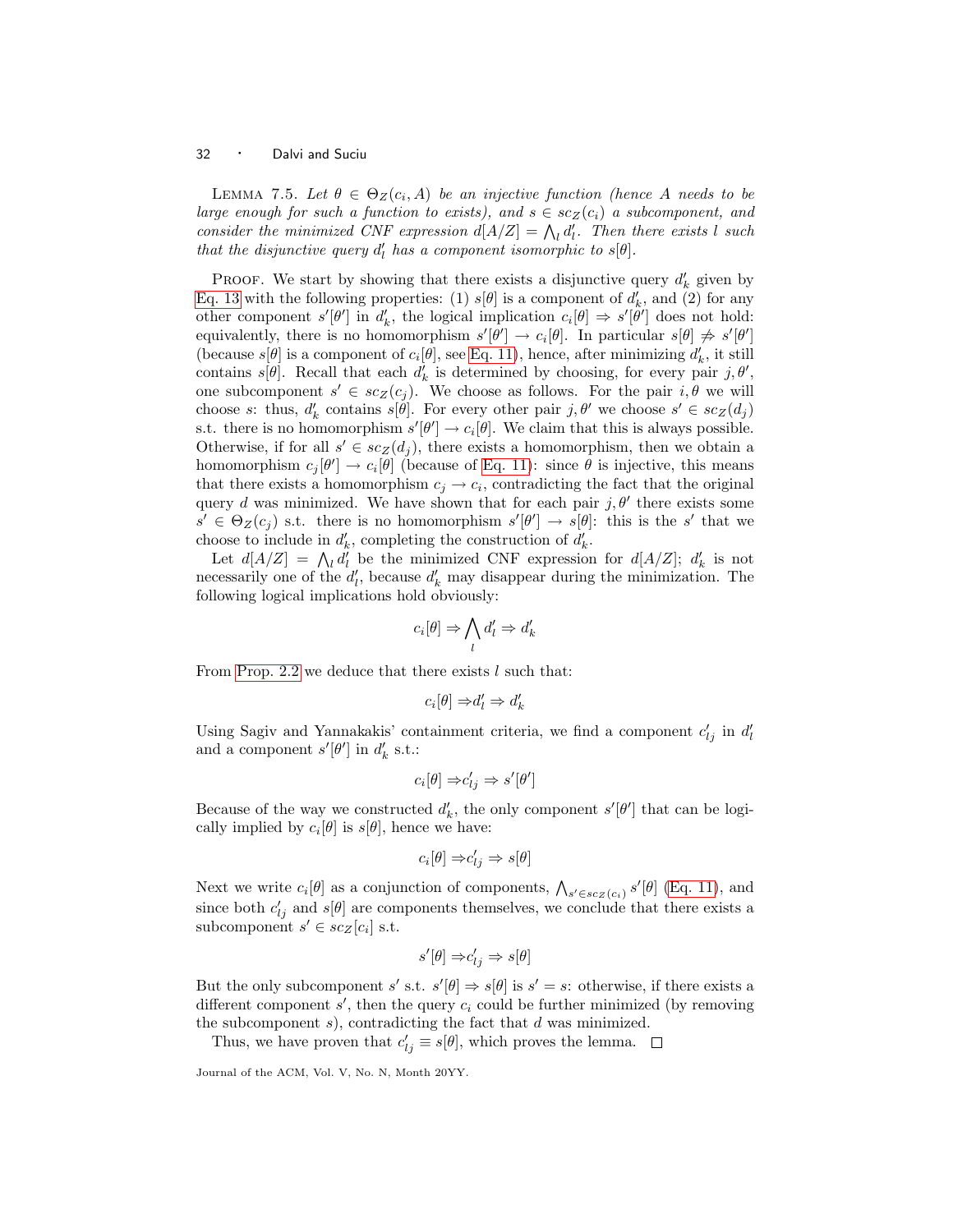#### 7.2 Preliminary: No Root Variable

We first prove [Theorem 7.2](#page-28-0) when d contains some component  $c_i$  that has no root variable. Here we use [Lemma 7.5](#page-30-2) to prove that the minimized CNF for  $d[A/Z]$  also contains a query without a root variable, hence is unsafe.

Given a variable  $x \in Vars(c_i)$ , let  $at(x)$  denote its set of atoms. Let x be a variable for which  $at(x)$  is a maximal set;  $at(x)$  does not contain all atoms in  $c_i$ , because  $x$  is not a root variable. Since  $c_i$  is connected, there exists some other variable y s.t. all three sets  $at(x) \cap at(y)$ ,  $at(x) - at(y)$  and  $at(y) - at(x)$  are nonempty. [\(A query with this property is called non-hierarchical in \[](#page-66-0)Dalvi and Suciu 2004; [Dalvi and Suciu 2007b\]](#page-66-1)). Choose  $Z$  to be any level distinct from the two levels containing  $x$  and  $y$ : there exists such a level since we assumed that d has at least three levels<sup>[4](#page-32-0)</sup>. Choose a set of constants A as large as  $Vars(c_i)$ . The variables  $x, y$  will occur in the same subcomponent of  $c_i$ , i.e. there exists  $s \in sc_Z(c_i)$  s.t.  $x, y \in Vars(s)$ . Let  $\theta \in \Theta_Z(c_i, A)$  be any injective substitution. Then the component  $s[\theta]$  has no root variable: this is because x is not a root variable, since  $at(x)$  does not contain  $at(y)$ , and no other variable u can have  $at(u)$ strictly larger than  $at(x)$ . By [Lemma 7.5](#page-30-2) there exists a conjunct  $d'_l$  in the minimized CNF expression for  $d[A/Z]$  that contains  $s[\theta]$  as a component. Then, obviously, the symbol-component to which  $s|\theta|$  belongs has no separator, proving [Theorem 7.2](#page-28-0) for this case.

In the rest of the section we prove [Theorem 7.2,](#page-28-0) assuming that each component has a root variable.

#### 7.3 Case 1: Non-splitting Level

Call a level Z non-splitting for  $c_i$  if  $|s c_Z(c_i)| = 1$ . If Z splits  $c_i$ , i.e.  $|s c_Z(c_i)| > 1$ , then  $c_i$  has exactly one root variable, and that is on level Z. This is because  $c_i$ must have a root variable (as we assumed), and if it has at least one root variable on a level other than  $Z$ , then that variable will continue to make  $c_i$  connected even if we substitute Z with constants.

Call a level Z non-splitting if for all i, Z is non-splitting for  $c_i$ . Obviously, if Z is non-splitting, then  $d[A/Z]$  is a disjunctive query (since each  $c_i[\theta]$  in [Eq. 12](#page-30-3) is a connected conjunctive query).

In this section we prove [Theorem 7.2](#page-28-0) in the case when there exists a non-splitting level. We pick any non-splitting level Z, and prove our claim for  $d[A/Z]$ .

LEMMA 7.6 CASE 1. Let  $Z$  be any non-splitting level. Let  $A$  be a set of constants s.t.  $|A| \geq |Var_Z(c_i)|$ , for all i. Then  $d[A/Z]$  is a disjunctive query, and it has a symbol-component d' s.t. d' has no separator.

PROOF. For any substitution  $\theta \in \Theta_Z(c_i, A)$ ,  $c_i[\theta]$  is connected, and therefore  $d[A/Z]$  given by [Eq. 12](#page-30-3) is a disjunctive query by definition. Moreover, from [Lemma 7.5](#page-30-2) we know that for any injective substitution  $\theta_i$ :  $Vars_Z(c_i) \rightarrow A$ ,  $C_i[\theta]$ is not redundant.

Let K be any symbol-component in  $d[A/Z]$ . (We have assumed that d is symbolconnected, but  $d[A/Z]$  may not be.) We show that K has no separator. Suppose

<span id="page-32-0"></span><sup>&</sup>lt;sup>4</sup>It is entirely possible that Z has no attributes in  $c_i$ . For example  $c_i$  may be  $R(x)$ ,  $S(x, y)$ ,  $T(y)$ , while Z contains attributes from other relations. We still make progress simplifying d to  $d[A/Z]$ .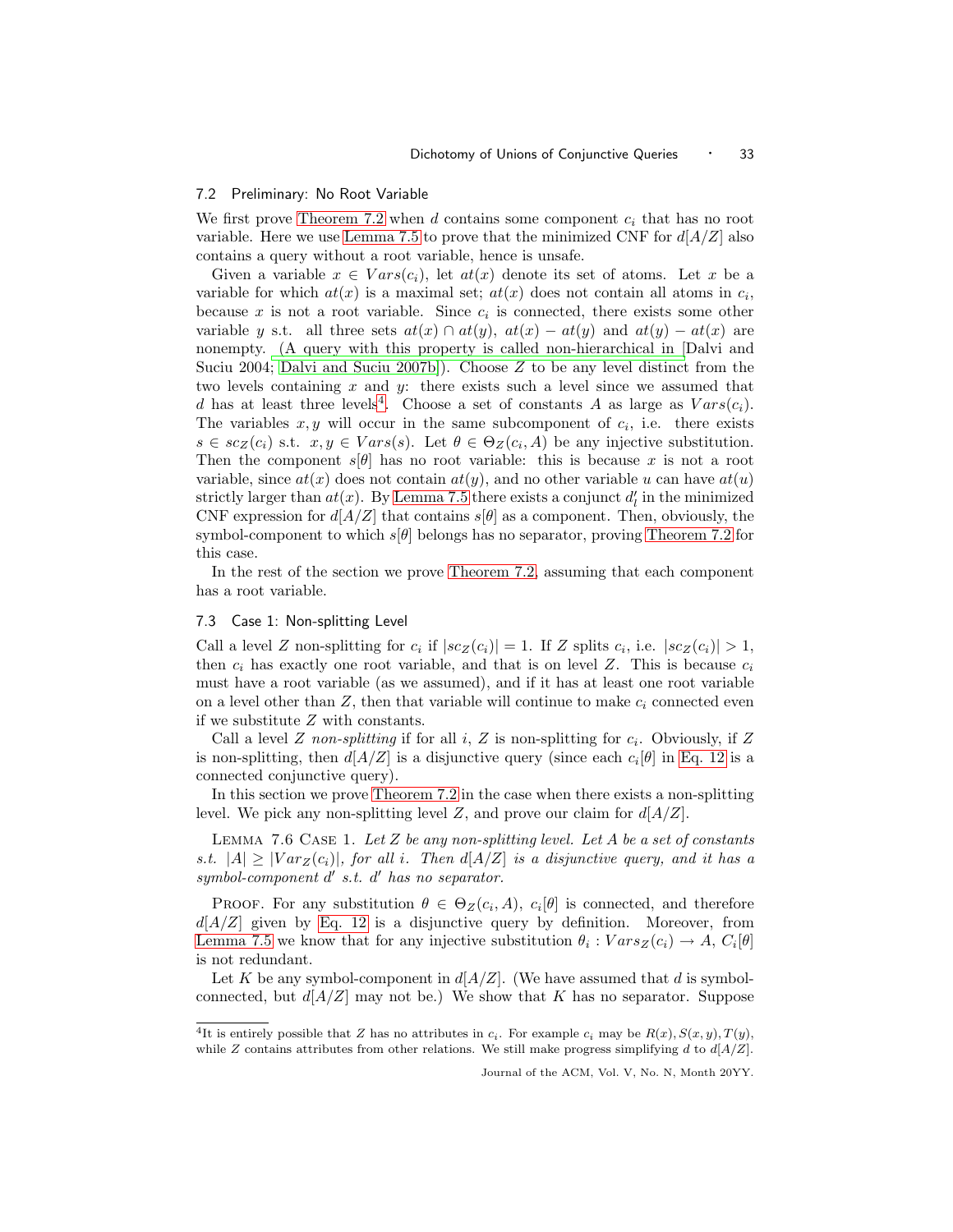it had a separator: then there exists a level  $V'$  that contains only root variables: then we show that the "corresponding level" in  $d$  also contains only root variables, showing that  $d$  has a separator. To define the "corresponding level", let  $V$  be the set of all attributes  $(R, i)$  s.t. there exists an attribute  $(R_a, i) \in V$ , where  $R_a$  is a symbol occurring in the symbol-component  $K$ . Here  $R_a$  denotes the new symbol representing R with the constant a on position  $Z$ : different constants a result in different symbols  $R_a$ . We will prove that V is a level, and that it contains only root variables.

To prove that V is a level, consider an edge  $(R,i)$ ,  $(S,j)$  in the attribute graph, and suppose that V contains  $(R, i)$ . Thus, there exists a symbol  $R_a$  s.t.  $(R_a, i) \in V'$ . Let  $c_k$  be the component in d that connects these two attributes, i.e.  $c_k$  contains two atoms  $R$  and  $S$ , with the same variable on positions i and j respectively. Consider any substitution  $\theta : Vars_Z(c) \to A$  that maps R to  $R_a$ : then in  $c[\theta]$  we have an edge from  $(R_a, i)$  to  $(S_b, j)$  (or to  $(S, j)$  if S has no attributes in level Z), proving that  $(S, j) \in Z$ . (Obviously  $S_b$  is also in K, because it is connected to  $R_a$ .)

Finally, we show that every variable in V is a root variable. Let  $(R, i) \in V$ ; by definition, there exists  $(R_a, i) \in V'$ . Consider some atom R in some component  $c_k$ , and let x be the variable on position i. Define  $\theta \in \Theta_Z(c_k)$  to be s.t. it is injective, and it maps the atom  $R$  to  $R_a$ . By [Lemma 7.5,](#page-30-2) the minimized query  $d[A/Z]$  contains the component  $c_k[\theta]$ , and this further belongs to K (because it contains the symbol  $R_a$ ): hence x is a root variable in  $c_k[\theta]$ , and it must also be a root variable in  $c_k$  (because  $c_k[\theta]$  and  $c_k$  are isomorphic, since we chose  $\theta$  to be injective).  $\square$ 

Example 7.7. We illustrate Case 1. Consider:

$$
d = c_1 \vee c_2 = R(x), S(x, y, z) \vee S(x', y', z'), T(y')
$$

Level  $Z_1 = \{x, x'\}$  splits  $c_1$  into two subcomponents  $R(x)$  and  $S(x, y, z)$ , while level  $Z_2 = \{y, y'\}$  splits  $c_2$  into two subcomponents  $S(x', y', z')$  and  $T(y')$ . Therefore  $Z_3 = \{z, z'\}$  is the only non-splitting level. We choose level  $Z_3$  and rewrite<sup>[5](#page-33-0)</sup>

$$
d[a/Z_3]=R(x), S(x,y,a)\vee S(x',y',a), T(y')
$$

and this query is still without separator.

Note that it would have been a mistake to choose  $Z_1$ :

$$
d[a/Z_1] = R(a), S(a, y, z) \vee S(a, y', z'), T(y')
$$
  
=  $(R(a) \vee S(a, y', z'), T(y')) \wedge (S(a, y, z) \vee S(a, y', z'), T(y'))$   
=  $(R(a) \vee S(a, y', z'), T(y')) \wedge S(a, y, z)$ 

and  $d[a/Z_1]$  is a safe query (because all three elements of its V-shaped CNF lattice have separators). Thus, Case 1 is necessary.

From now on we will assume that Case 1 does not apply, i.e. every level Z splits some component.

<span id="page-33-0"></span><sup>&</sup>lt;sup>5</sup>In this example it suffices to choose  $A = \{a\}$ ; choosing a larger set  $A = \{a, b\}$  leads to a longer but similar query.

Journal of the ACM, Vol. V, No. N, Month 20YY.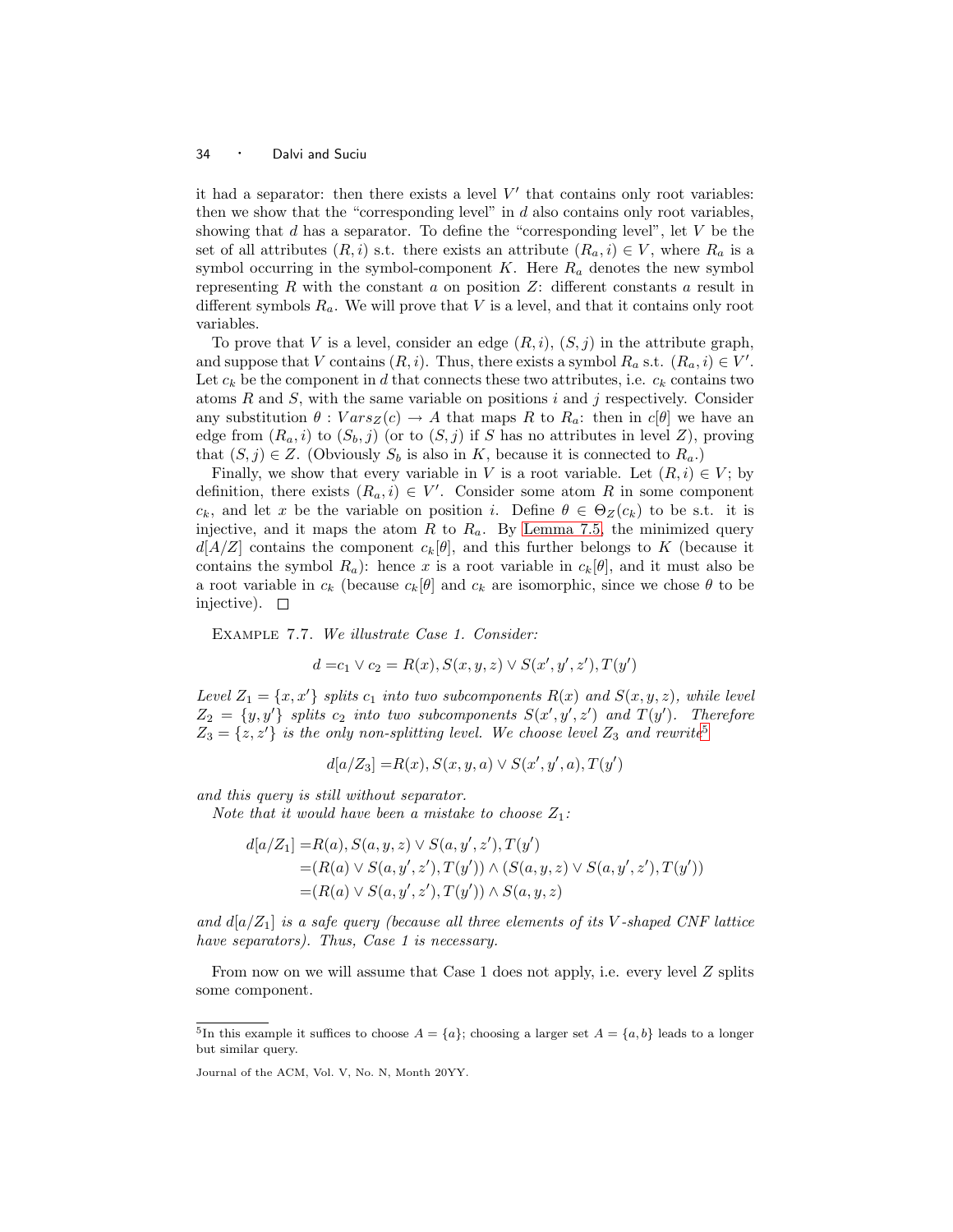#### 7.4 Case 2: Two Related Levels

By assumption there are at least three distinct levels. Choose any three distinct levels, and call them  $Z_1, Z_2, Z_3$ . We will fix these three levels, for both cases 2 and 3.

For each  $i = 1, 2, 3$ , let  $C_i$  be the set of components  $c_j$  that are split by the level  $Z_i$ . For every  $i = 1, 2, 3$ , we have  $C_i \neq \emptyset$ : otherwise,  $Z_i$  is non-splitting, and we have assumed that every level splits some component.

We say that two distinct levels  $Z_i, Z_j$  are *related* if there exists  $s \in sc_{Z_i}(c_i)$  and a homomorphism  $s \to c_j$  for  $j \neq i$ . In this section we prove [Theorem 7.2](#page-28-0) in the case when there exists two related levels. Here we pick  $Z$  to be the other (third) level among  $Z_1, Z_2, Z_3$ , and prove our claim for  $d[A/Z]$ . If there are multiple pairs of related levels, we choose arbitrarily one such a pair, then let  $Z$  be the third level.

LEMMA 7.8 CASE 2. Suppose  $Z_1, Z_2$  are related levels: that is, there exists  $s_1 \in$  $sc_{Z_1}(c_1)$  and a homomorphism  $h : s_1 \rightarrow c_2$ . Let A be a set of constants such that  $|A| \geq |Var_{Z_3}(c_1)| + |Var_{Z_3}(c_2)|$ . Consider the CNF expression for  $d[A/Z_3] = \bigwedge_i d'_i$ . Then there exists  $l$  s.t. some symbol-component in  $d_l$  has no separator.

PROOF. The plan is this. Consider  $c_1, c_2$  the components witnessing the fact that  $Z_1, Z_2$  are related. We will chose certain substitutions  $\theta_1, \theta_2$  s.t.  $c_1[\theta_1] \vee c_2[\theta_2]$ are symbol-connected, and, together, have no separator; we also show that they occur in one of the disjunctive queries  $d'_l$  in the minimized query  $d[A/Z_3]$ .

Let  $\theta_2 \in \Theta_{Z_3}(c_2, A)$  be any injective substitution, and denote  $A_2 = Im(\theta_2)$ . Define  $\theta_1 \in \Theta_{Z_3}(c_1, A)$  as follows. Recall that  $s_1 \in sc_{Z_1}(c_1)$  is the subcomponent for which we have a homomorphism  $h : s_1 \to c_2$ . For every  $x \in Var_{Z_3}(s_1)$ , define  $\theta_1(x) = \theta_2(h(x))$ . For every other  $Z_3$ -variable y of  $c_1$ , define  $h(y)$  to be a fresh constant, which is not in  $A_2$ . In other words, we start by splitting  $c_1$  in two parts, using the level  $Z_1$ : the subcomponent  $s_1$ , and everything else. All the  $Z_3$  variables in the subcomponent  $s_1$  are mapped by  $\theta_1$  to the values  $\theta_2 \circ h$ ; all the  $Z_3$  variables in the rest, are mapped injectively to fresh new constants, not used by  $\theta_2$ . Denote the latter  $A_1 = Im(\theta_1) - A_2$ . Note that both  $c_1[\theta_1]$  and  $c_2[\theta_2]$  are connected conjunctive queries. This is because level  $Z_1$  disconnects  $c_1$ , and the only way this can happen is if  $c_1$  has a unique root variable, which is on level  $Z_1$ : therefore, level  $Z_3$  cannot disconnect  $c_1$ . Similarly for  $c_2$ . Furthermore, the two queries  $c_1[\theta_1]$  and  $c_2[\theta_2]$  are symbol-connected, because of the homomorphism  $h : s_1[\theta_1] \to c_2[\theta_2]$ . Furthermore, any disjunctive query that contains  $c_1[\theta_1] \vee c_2[\theta_2]$  cannot have a separator: this is because the only root variable in  $c_1[\theta_1]$  is on level  $Z_1$ , and the only root variable in  $c_2[\theta_2]$  is on level  $Z_2$ , while a separator must be a single level that contains root variables from all components [\(Prop. 6.2\)](#page-24-1). Thus, to prove the lemma, it suffices to show that there exists a disjunctive query  $d'_{l}$  in the minimized CNF expression of  $d[A/Z_3]$  that has both components  $c_1[\theta_1] \vee c_2[\theta_2]$ . We prove this by extending the proof of [Lemma 7.5.](#page-30-2)

Like in [Lemma 7.5,](#page-30-2) we first prove that there exists some  $d'_{k}$  in [Eq. 13](#page-30-0) that (1) contains both queries  $c_1[\theta_1]$  and  $c_2[\theta_2]$ , and (2) for any other query  $s'[\theta']$  in  $d'_k$ , there is no homomorphism  $s'[\theta'] \to c_1[\theta_1]$  and there is no homomorphism  $s'[\theta'] \to$  $c_2[\theta_2]$ . Once we prove this, then we use exactly the same argument as at the end of [Lemma 7.5](#page-30-2) to prove that there exists a disjunctive query  $d'_{l}$  in the minimized CNF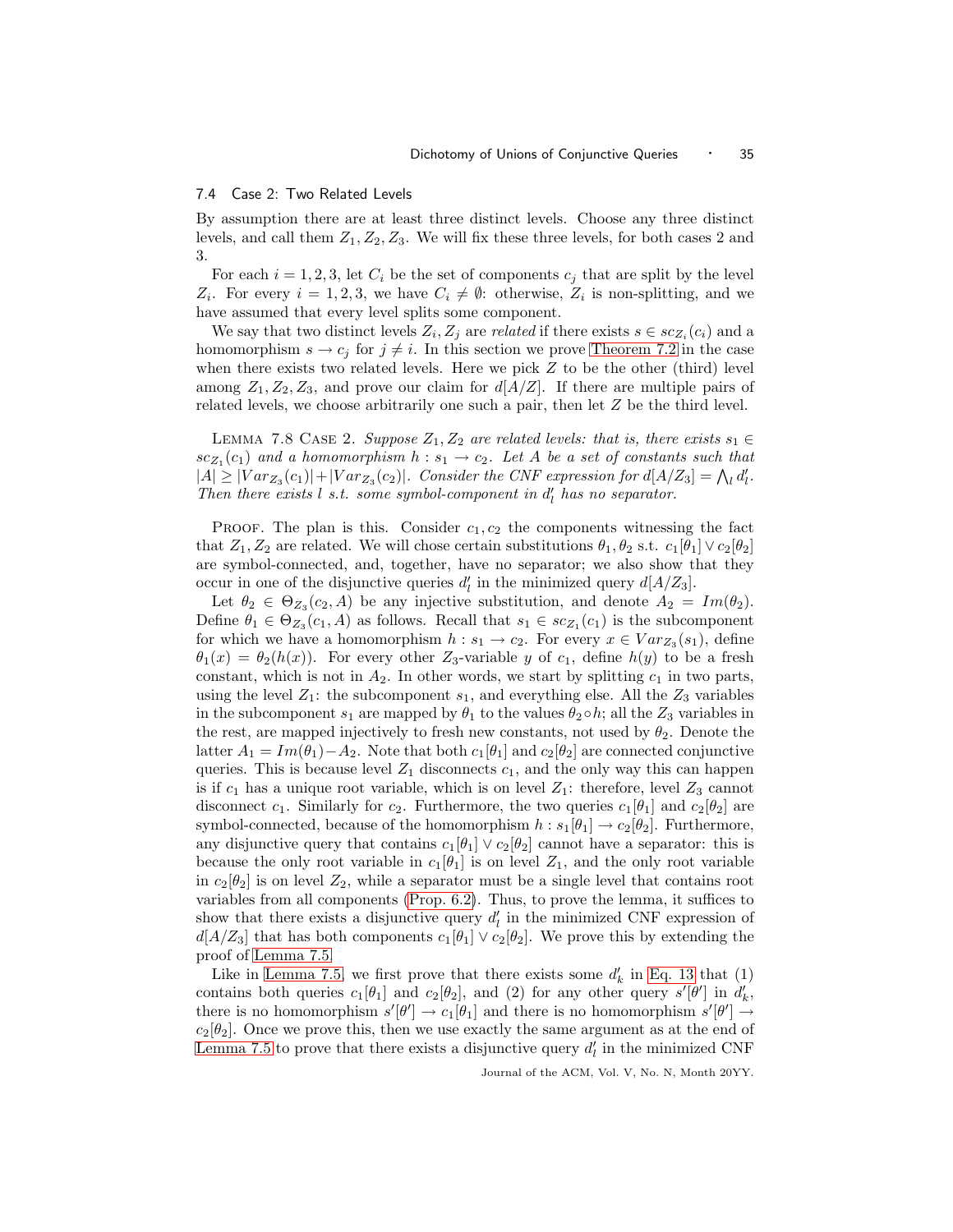of  $d[A/Z_3]$  that contains both  $c_1[\theta_1] \vee c_2[\theta_2]$ : we omit this step of the proof since it is identical to [Lemma 7.5.](#page-30-2) Thus, it suffices to show how to construct  $d'_{k}$  with the two properties above.

Fix a pair j,  $\theta'$ . We need to show that there exists a subcomponent  $s' \in sc_{Z_3}(c_j)$ s.t. there is no homomorphism from  $s'[\theta']$  to either  $c_1[\theta_1]$  or to  $c_2[\theta_2]$ .

If  $Z_3$  does not split  $c_j$ , then the only component  $s' \in sc_{Z_3}(c_j)$  is  $c_j$  itself. In that case there cannot be any homomorphism  $c_j[\theta'] \to c_1[\theta_1]$ , because that would give us a homomorphism  $c_i \rightarrow c_1$ , contradicting the fact that the query d was minimized; similarly there is no homomorphism  $c_j[\theta'] \to c_2[\theta_2]$ .

So we assume wlog that  $Z_3$  splits  $c_j$ : then  $c_j$  has a root variable z on level  $Z_3$ , and that is the only root variable in  $c_j$ . We know the following from the proof of [Lemma 7.5:](#page-30-2) (a) there exists  $s' \in sc_{Z_3}(c_j)$  s.t. there exists no homomorphism  $s'[\theta'] \to c_1[\theta_1]$ , and (b) there exists  $s' \in sc_{Z_3}(c_j)$  s.t. there exists no homomorphism  $s'[\theta'] \to c_2[\theta_2]$ . This is not sufficient yet, because the two s' may not be the same. To prove that they can be chosen the same, we use the special structure of  $c_1[\theta_1]$ and  $c_2[\theta_2]$  and the fact that  $c_j$  has the root variable z on level  $Z_3$ .

We consider two cases. First, when  $\theta'(z) \in A_2$ . Then let s' be given by (b) above, i.e. there is no homomorphism  $s'[\theta'] \to c_2[\theta_2]$ . We prove that there is also no homomorphism  $g : s'[\theta'] \to c_1[\theta_1]$ . Suppose such a g exists: every atom of s' contains the variable z, hence every atom in  $s'[\theta']$  contains the constant  $\theta'(z) \in$  $A_2$ , the image of g is contained entirely in  $s_1[\theta_1]$ . But, by assumption there is a homomorphism  $h: s_1 \to c_2$  (that "relates" the levels  $Z_1, Z_2$ ) and this can be extended to a homomorphism  $h : s_1[\theta_1] \to c_2[\theta_2]$  (because of the way we constructed  $\theta_1$ ): by composing  $h \circ g$  we obtain a homomorphism  $s'[\theta'] \to c_2[\theta_2]$ , which is a contradiction. Thus, there is no homomorphism  $s'[\theta'] \to c_1[\theta_1]$ , and this proves the claim for the first case.

The second case is when  $\theta'(z) \in A_1$ . Then we choose s' given by (a) above, i.e. there is no homomorphism  $s'[\theta'] \to c_1[\theta_1]$ . Clearly there cannot be a homomorphism  $s'[\theta'] \to c_2[\theta_2],$  since every atom in  $s'[\theta']$  has a constant from  $A_1$ , while  $c_2[\theta_2]$  has no such constants. This proves the claim for the second case.  $\Box$ 

<span id="page-35-0"></span>Example 7.9. We illustrate Case 2 with:

 $d = c_1 \vee c_2 \vee c_3 = R(x_1,y_1), S(x_1,z_1) \vee R(x_2,y_2), T(y_2,z_2) \vee S(x_3,z_3), T(y_3,z_3)$ 

Level  $Z_1 = \{x_1, x_2, x_3\}$  splits  $c_1$  into  $R(x_1, y_1)$  and  $S(x_1, z_1)$ ; similarly level  $Z_2 =$  ${y_1, y_2, y_3}$  splits  $c_2$ , and level  $Z_3 = {z_1, z_2, z_3}$  splits  $c_3$ . Thus, every level is splitting, and Case 1 does not apply. Case 2 applies here, because every two levels are related. For example there is a homomorphism from the subcomponent  $R(x_1,y_1)$ to  $c_2$ , showing that levels  $Z_1, Z_2$  are related. We therefore choose level  $Z_3$ , and two constants  $A = \{a, b\}$  and rewrite to:

$$
d[A/Z_3] = c_1[A/Z_3] \vee c_2[A/Z_3] \vee S(x_3, a), T(y_3, a) \vee S(x_3, b), T(y_3, b)
$$
  
=  $(c_1[A/Z_3] \vee c_2[A/Z_3] \vee S(x_3, a) \vee S(x_3, b)) \wedge$   
 $(c_1[A/Z_3] \vee c_2[A/Z_3] \vee S(x_3, a) \vee T(y_3, b)) \wedge$   
 $(c_1[A/Z_3] \vee c_2[A/Z_3] \vee T(y_3, a) \vee S(x_3, b)) \wedge$   
 $(c_1[A/Z_3] \vee c_2[A/Z_3] \vee T(y_3, a) \vee T(y_3, b))$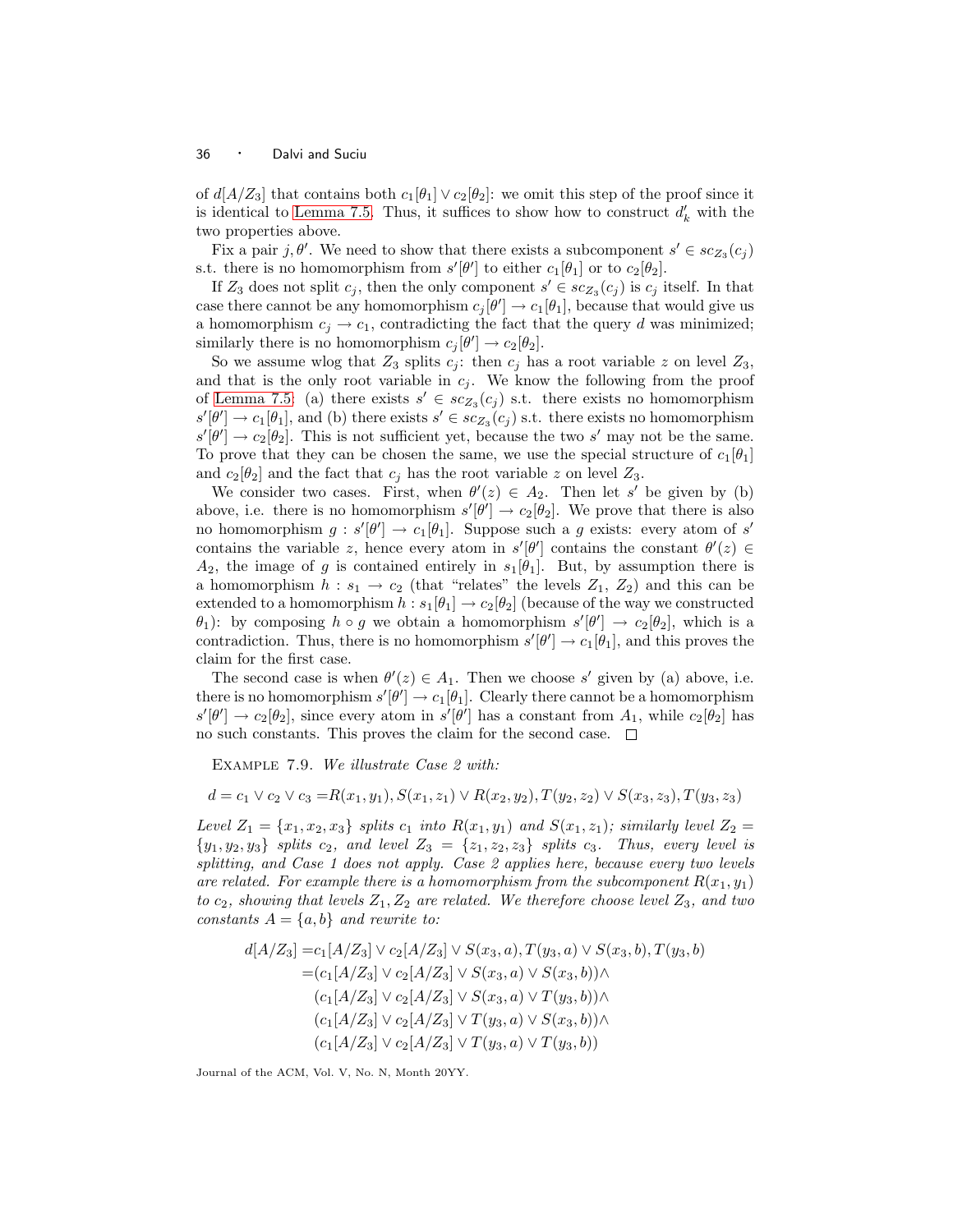The CNF expression is given in the last four rows, and is the conjunction of four disjunctive queries. Consider the second:

$$
d'_2 = c_1[A/Z_3] \vee c_2[A/Z_3] \vee S(x_3, a) \vee T(y_3, b)
$$

Expanding the first two expressions results in  $\downarrow$  components. Two of these are redundant, because one contains  $S(x_1, a)$  and the other contains  $T(y_2, b)$ . However, the following two components are not redundant:

$$
d'_2 = \ldots \vee R(x_1, y_1), S(x_1, b) \vee R(x_2, y_2), T(y_2, a) \vee \ldots
$$

Obviously,  $d_2$  has no separator.

In the next example we show why it is important to pick the level according to our rule (as the third level, if two levels are related). Consider:

$$
d = c_1 \vee c_2 \vee c_3 = U(x, y', z'), V(x, y'', z'') \vee R(y), S(x'', y, z''), U(x'', y, z'') \vee V(x', y', z), S(x', y', z), T(z)
$$
  
Here  $Z_1 = \{x, x', x''\}$  splits  $c_1$  into two subcomponents:  $U(x, y', z')$  and  $V(x, y'', z'')$ ,

and there is a homomorphism from the first to  $c_2$ : here we must pick level  $Z_3 =$  $\{z, z', z''\}$ . There is also a homomorphism from the second component to  $c_3$ ; here we should pick level  $Z_2 = \{y, y', y''\}$ . Either choice is fine, but it would be a mistake to pick  $Z_1 = \{x, x', x''\}$ , since  $Z_2, Z_3$  are unrelated. To see that, consider expanding it with a set of constants  $A = \{a, b, c, \ldots\}$ :

$$
d[A/Z_1] = \bigvee_{v \in A} U(v, y', z')V(v, y'', z'') \lor c_2[A/Z_1] \lor c_3[A/Z_1] = \bigwedge_k d'_k
$$

Each  $d'_k$  contains  $c_2[A/Z_1] \vee c_3[A/Z_1]$  and, for each constant  $v \in A$ , it contains either  $U(v, y', z')$  or  $V(v, y'', z'')$  (for a total of  $2^{|A|}$  disjunctive queries  $d_k$ ). However, each  $d'_k$  has a separator. Indeed:

$$
c_2[A/Z_1] \vee c_3[A/Z_1] = \bigvee_{a \in A} (R(y), S(a, y, z''), U(a, y, z'') \vee V(a, y', z), S(a, y', z), T(z))
$$

For any fixed constant a the disjunction of the two components above has no separator: in particular the entire expression above has no separator. However, for every constant a we must include in  $d'_k$  either  $U(a, y', z')$  or  $V(a, y'', z'')$ , and either the first or the second component above becomes redundant. If A had a single constant  $a,$  then it is obvious that  $d'_k$  has a separator; one can check that  $d'_k$  continues to have a separator for an arbitrary A (just choose separately, a separator for each constant  $a \in A$ ). This shows that we cannot expand on  $Z_1$ . On the other hand, expanding on level  $Z_3$  with a single constant a we obtain:

$$
d[a/Z_3] = U(x, y', a), V(x, y'', a) \vee R(y), S(x'', y, a), U(x'', y, a) \vee V(x', y', a), S(x', y', a), T(a)
$$
  
=  $(U(x, y', a), V(x, y'', a) \vee R(y), S(x'', y, a), U(x'', y, a) \vee V(x', y', a), S(x', y', a)) \wedge$   
 $(U(x, y', a), V(x, y'', a) \vee R(y), S(x'', y, a), U(x'', y, a) \vee T(a))$ 

Neither conjunct has a separator.

#### 7.5 Case 3: Three Unrelated Levels

We continue to assume that every level is splitting. Further, we use the same notations  $Z_1, Z_2, Z_3$ , for three arbitrary, but fixed levels, and  $C_1, C_2, C_3$  for the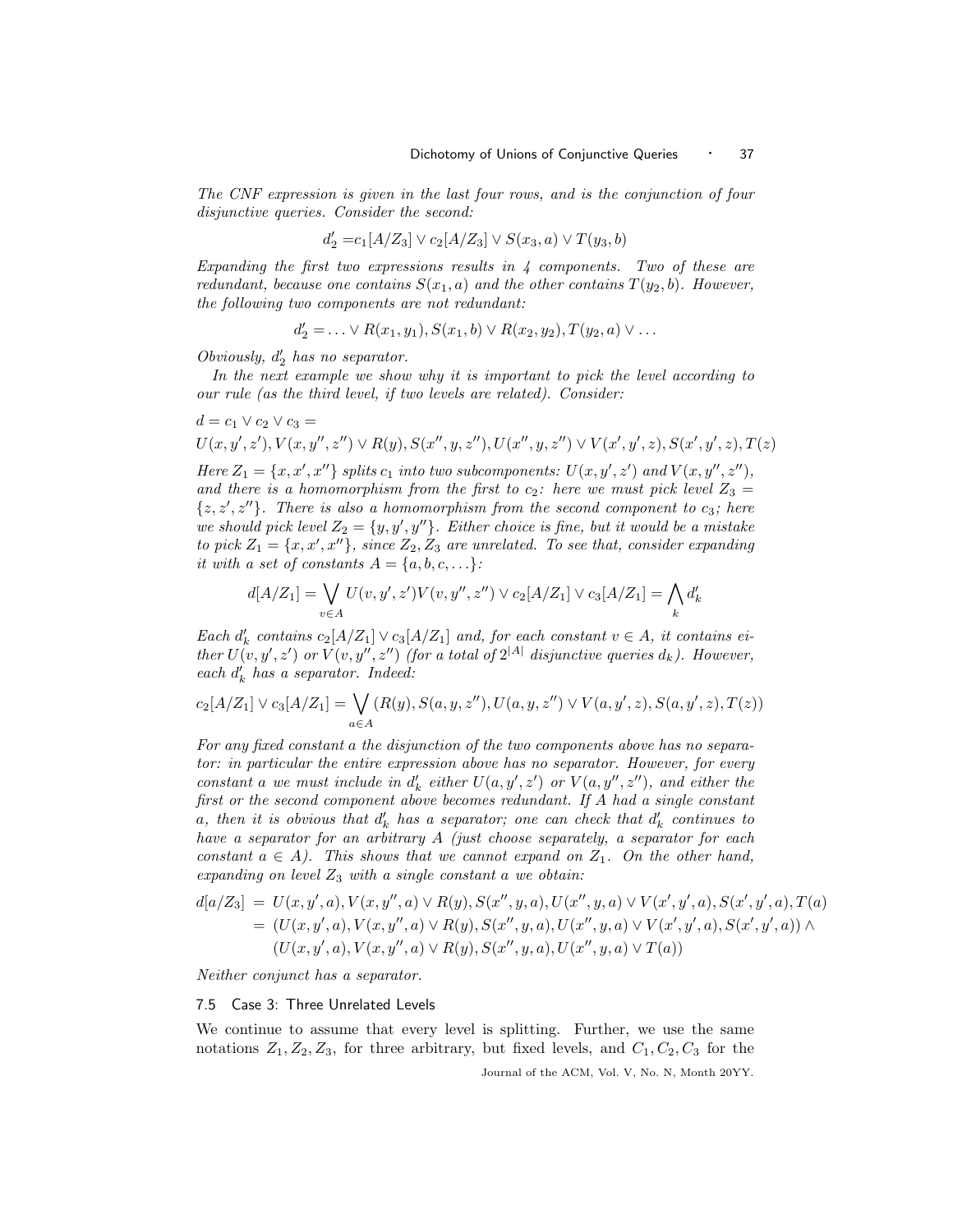non-empty sets of components split by each of these three levels. We assume that no two levels are related. Since the query d is symbol-connected, for each  $i \neq j$ there exists a path in the co-occurrence graph from a query in  $C_i$  to a query in  $C_j$ . Let  $n_{ij}$  be the length of the shortest such path. Assume  $n_{12}$  is the minimum of  $n_{12},n_{13},n_{23}$  (break ties arbitrarily). Then we pick level  $Z_3$ .

LEMMA 7.10 CASE 3. Suppose  $n_{12} = \min(n_{12},n_{13},n_{23})$ . Let A be a set of constants such that  $|A| \geq \max_i(|Var_{Z_3}(c_i)|)$ , for all components  $c_i$  of d, and let  $d[A/Z_3] = \bigwedge_i d'_i$  be the minimized, CNF expression of  $d[A/Z_3]$ . Then there exists l such that  $d'_l$  has a symbol-component without a separator.

PROOF. Suppose that the shortest path from  $C_1$  to  $C_2$  is:

$$
c_1 = c^0, c^2, \dots, c^n = c_2
$$

where  $c_1 \in C_1$  and  $c_2 \in C_2$ ; thus,  $n_{12} = n$ . That is, any pair of consecutive queries  $c^{i-1}, c^i$  share a common relational symbol. Note that, for every  $i = 1, n-1, c^i$  does not belong to any of  $C_1, C_2, C_3$ : otherwise we would have a strictly shorter path between two of the three sets.

Define, inductively, the substitutions  $\theta_i \in \Theta_{Z_3}(c^i, A)$  as follows. Start by defining  $\theta_0: Var_{Z_3}(c^0) \to A$  to be any injective substitution. To define  $\theta_i: Var_{Z_3}(c^i) \to A$ , consider the two atoms in  $c^{i-1}$  and  $c^i$  that share a common relational symbol R. If the symbol R has no attribute in level  $Z_3$ , then choose  $\theta_i$  an arbitrary injective function. Otherwise, let x be the unique  $Z_3$ -variable in the first atom, and y be the unique  $Z_3$  variable in the second atom (obviously, they occur on the same attribute position in R). Choose  $\theta_i$  to be injective and s.t.  $\theta_i(y) = \theta_{i-1}(x)$ . Note that  $c^{i}[\theta_i]$  is a connected conjunctive query, for all  $i = 0, \ldots, n$ , since none of the queries  $c^0, \ldots, c^n$  is in  $C_3$ . We note two simple properties: the set of queries  $c^0[\theta_0], \ldots, c^n[\theta_n]$  is symbol-connected, because of the way we constructed the  $\theta_i$ 's, and there is no homomorphism from  $c^{i}[\theta_i]$  to  $c^{j}[\theta_j]$  for  $i \neq j$ : otherwise we would have a homomorphism  $c^i \to c^j$ , contradicting the assumption that d is minimized.

We will show now that there exists a disjunctive sentence  $d'_{l}$  in the minimized CNF expansion of  $d[A/Z]$  that contains all components  $c^{i}[\theta_i]$ : this proves our claim, because the only root variable in  $c^0$  is on level  $Z_1$ , and the only root variable in  $c^n$ is on level  $Z_2$ , hence  $d'_l$  cannot have a separator. To prove this claim, we extend the proof of [Lemma 7.5.](#page-30-2) We show that there exists a  $d'_{k}$  (given by [Eq. 13\)](#page-30-0) with the following properties: (1) it contains all queries  $c^0[\theta_0], \ldots, c^n[\theta_n]$ , and (2) for any other component  $s'[\theta']$  in  $d'_{k}$ , there is no homomorphism to any of the queries  $c^{i}[\theta_{i}]$ . If such a  $d'_k$  exists, then we use exactly the same argument as at the end of the proof of [Lemma 7.5](#page-30-2) to show that there exists a  $d'_{l}$  in the minimized CNF expression of  $d[A/Z]$  that contains all queries  $c^0[\theta_0], \ldots, c^n[\theta_n].$ 

Fix j and  $\theta' \in \Theta_{Z_3}(c_j, A)$ . We need to show that there exists  $s' \in sc_{Z_3}(c_j)$ s.t. there is no homomorphism  $s'[\theta'] \to c^i[\theta_i]$  for any  $i = 0, n$ . First, note that if  $c_j \notin C_3$ , then  $Z_3$  does not split  $c_j$ , and the only subcomponent in  $sc_{Z_3}(c_j)$  is  $c_j$ itself: in that case there is no homomorphism  $c_j[\theta'] \to c^i[\theta_i]$ , because that would imply a homomorphism  $c_j \to c^i$ , which contradicts the fact that d was minimized. So if  $c_j \notin C_3$  then there is no homomorphism, and then we can choose  $s \in sc_{Z_3}(c_j)$ arbitrarily.

Suppose now that  $c_j \in C_3$ , and suppose there exists  $s' \in sc_{Z_3}(c_j)$  s.t. there is a Journal of the ACM, Vol. V, No. N, Month 20YY.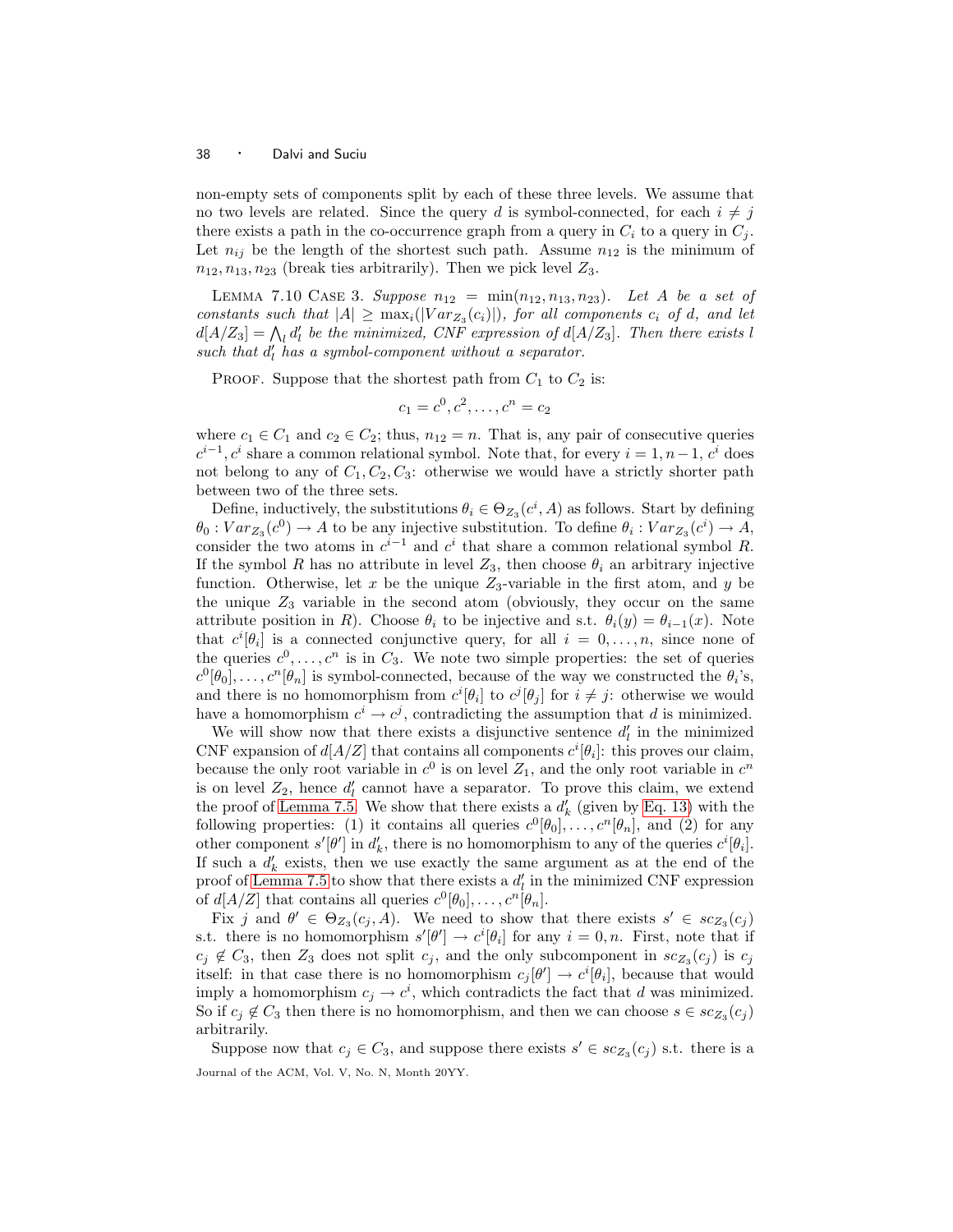homomorphism  $s'[\theta'] \to c^i[\theta_i]$ . Then  $i \neq 0$ : otherwise levels  $Z_3$  and  $Z_1$  would be related. Similarly,  $i \neq n$ ; otherwise levels  $Z_3$  and  $Z_2$  would be related. (Recall that we assumed that no two levels among  $Z_1, Z_2, Z_3$  are related.) Hence  $i = 1, \ldots, n-1$ . Then, we obtain the following two paths in the co-occurrence graph of  $d$ , one from  $C_1$  to  $C_3$  and one from  $C_3$  to  $C_2$ :

$$
c^0, c^1, \ldots, c^i, c_j
$$
  
 $c_j, c^i, c^{i+1}, \ldots, c^{n-1}, c^n$ 

None of them can be shorter than  $n$ , because we assumed  $n$  to be the shortest possible path. Since  $i \neq 0, i \neq n$ , it follows that  $n = 2$  and  $i = 1$ .

Now we can prove our claim, by considering two simple cases. If  $n > 2$ , then for every pair j,  $\theta'$ , choose an arbitrary subcomponent  $s' \in sc_{Z_3}(c_j)$ : we know there is no homomorphism to any  $c^{i}[\theta_i]$ . If  $n = 1$ , then we know from the proof of [Lemma 7.5](#page-30-2) that there exists  $s' \in sc_{Z_3}(c_j)$  s.t. there exists no homomorphism to  $c^1[\theta_1]$ . This s' satisfies our claim, since we already know that there are no homomorphisms  $s'[\theta'] \to c^0[\theta_0]$  or  $s'[\theta'] \to c^2[\theta_2]$ .

#### <span id="page-38-1"></span>8. FORBIDDEN QUERIES ARE HARD

Recall that a forbidden query is 2-leveled disjunctive query that is symbol-connected and has no separator. They form an important subclass of UCQ, since they are the "simplest" possible queries that are still hard.

# <span id="page-38-0"></span>8.1 Definitions and Main Result

We denote X, Y the two levels; variables in X are denoted  $x, x_1, x_2, \ldots$ , those in Y are denoted  $y, y_1, y_2, \ldots$  There are three kinds or relation symbols: (a) Unary,  $R(x)$ , (b) binary  $S(x, y)$ , and (c) unary  $T(y)$ .

Note that if a leveled query contains only relation symbols of arity  $\leq 2$ , then it is not necessarily a forbidden query. This is illustrated by [Example 7.9:](#page-35-0) all symbols have arity 2, yet the query is not forbidden, because it has three levels. We have shown in the example how to rewrite it to a forbidden query.

<span id="page-38-2"></span>We prove in this section the following, which is the most difficult result in the paper.

THEOREM 8.1. If d is a forbidden query, then the problem: given a probabilistic database D compute  $P(d)$ , is hard for  $FP^{\#P}$ .

<span id="page-38-3"></span>EXAMPLE 8.2. Query  $h_0 = R(x), S(x, y), T(y)$  is forbidden. All queries  $h_k, k \geq$ 1 in [Example 4.5](#page-15-1) are forbidden queries. Below are further examples of forbidden queries:

$$
g = U(x, y_1), S_1(x, y_1), U(x, y_2), S_2(x, y_2), U(x, y_3), S_3(x, y_3) \vee \nS_1(x, y), S_2(x, y), S_3(x, y), S'(x, y) \vee \nS'(x, y), T(y) \nj = R(x), S_1(x, y_1), S_2(x, y_2) \vee S_1(x_1, y), S_2(x_2, y), T(y)
$$

Queries  $h_k, k \geq 0$  form an important subset of forbidden queries, but they are not the only ones, as the example showed.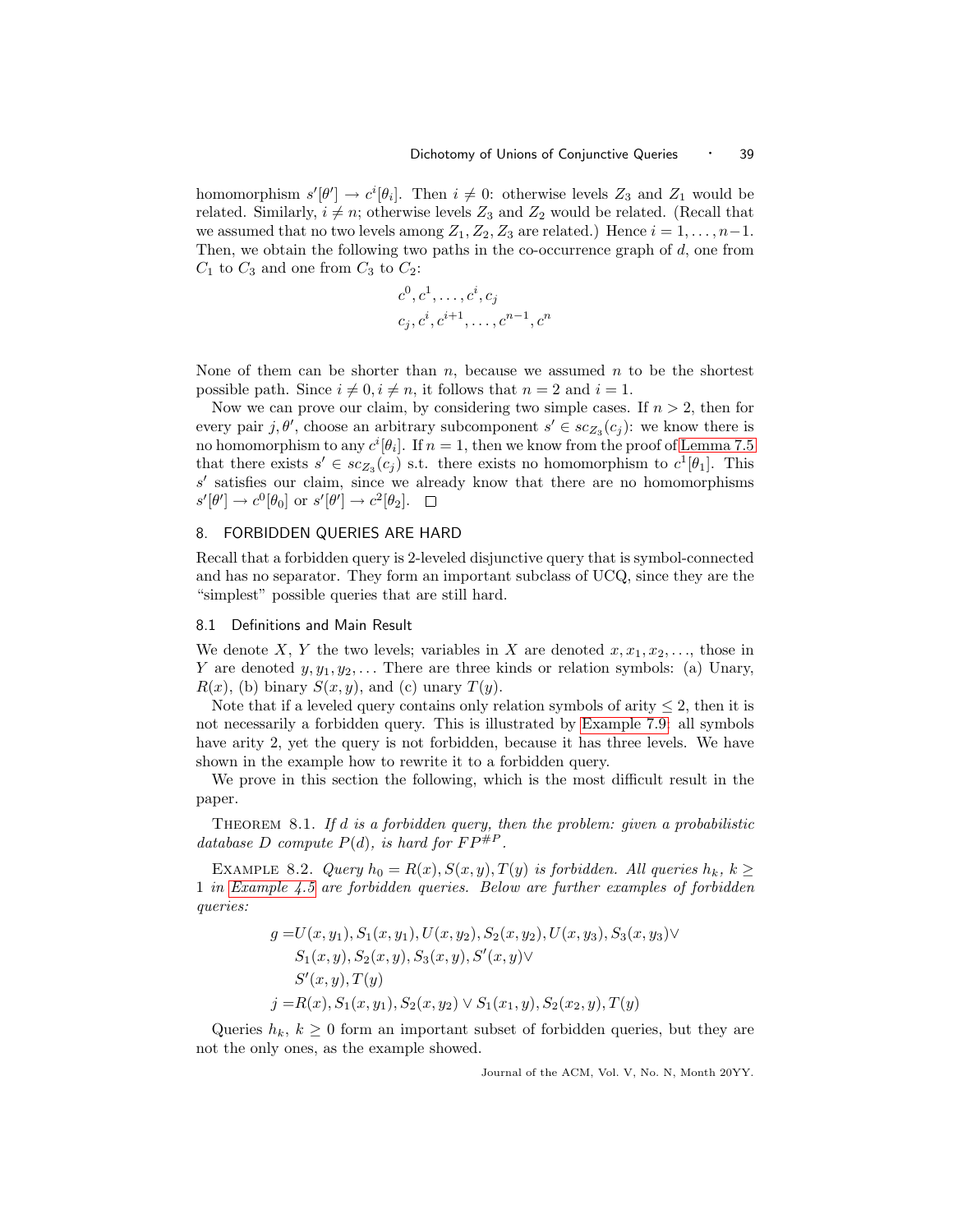Our proof of [Theorem 8.1](#page-38-2) consist of reducing the #PP2DNF problem to the problem of computing  $P(D)$ .

DEFINITION 8.3. The Positive Partitioned 2 DNF problem,  $\#PP2DNF$ , is the following. Given a Boolean formula  $\Phi = \bigvee_{(i,j)\in E} X_i Y_j$ , compute the number of satisfying assignments, denoted  $\#\Phi$ .

Provan and Ball [\[Provan and Ball 1983\]](#page-67-8) have shown<sup>[6](#page-39-0)</sup> that the #PP2DNF problem is hard for #P. Note that the problem is completely defined by the set  $E \subseteq [n_1] \times$  $[n_2]$ , where  $n_1$  is the number of  $X_i$  variables, and  $n_2$  the number of  $Y_i$  variables.

As a warmup, [we prove](#page-66-0) [Theorem 8.1](#page-38-2) [by reviewing a simple case, shown in \[](#page-66-0)Dalvi and Suciu 2004; [Dalvi and Suciu 2007b\]](#page-66-1). Recall that a root variable in  $c_i$  is a variable that occurs in all atoms of  $c_i$ .

PROPOSITION 8.4. Let  $d = \bigvee_i c_i$  be a forbidden query. Suppose that there exists a component  $c_i$  that has no root variables. Then computing  $P(D)$  is hard for  $FP^{\#P}$ .

PROOF. We illustrate the proof only in the special case when  $c_i = R(x), S(x, y), T(y)$ : here neither  $x$  nor  $y$  is a root variable. The general case follows immediately, using the techniques in [\[Dalvi and Suciu 2004;](#page-66-0) [Dalvi and Suciu 2007b\]](#page-66-1). Given a PP2DNF instance  $\Phi$ , defined by  $E \subseteq [n_1] \times [n_2]$ , construct the following database instance D: R has n tuples,  $R(a_1), \ldots, R(a_{n_1})$  and their probabilities are  $1/2$ ; S contains all tuples  $S(a_i, b_j)$  for  $(i, j) \in E$ , and their probabilities are 1; and T consists of all tuples  $T(b_1), \ldots, T(b_{n_2})$ , and their probabilities are 1/2. All relation symbols other than R, S, T are empty in D; thus  $D \not\models c_i$  for  $j \neq i$  (since d is minimized). Then  $P(d) = \frac{\text{#}\Phi}{2^{n_1+n_2}}$ , proving the proposition.

In the rest of this section we will assume that every component  $c_i$  in d has a root variable. Thus, there are three kinds of components in d:

Left component. One root variable, x; other variables  $y_1, y_2, \ldots$ 

Central component. Two root variables,  $x, y$  and no other variables.

Right component. One root variable, y; other variables  $x_1, x_2, \ldots$ 

We write the forbidden query as:

$$
d = d^L \vee d^C \vee d^R
$$

where  $d^L, d^C, d^R$  consists of all left, central, and right components respectively. In [Example 8.2,](#page-38-3)  $g^C = S_1(x, y), S_2(x, y), S_3(x, y), S'(x, y),$  and  $j^C = \texttt{false}$ .

In the rest of this section we will give a reduction from the  $\#PP2DNF$  problem to the problem of computing  $P(d)$ , for any forbidden query d. In [Sect. 8.2](#page-40-0) and [Sect. 8.3](#page-42-0) we prove some preliminary results about forbidden queries. [Section 8.4](#page-47-0) refines the #PP2DNF problem to a new problem that we need in the reduction. The core of the reduction is in [Sect. 8.5](#page-49-0) and [Sect. 8.6:](#page-54-0) this is where we establish the connection between logic (the structure of the query  $d$ ) and algebra (certain multivariate polynomials associated to  $d$ . Finally, [Sect. 8.7](#page-62-0) proves that the reduction is indeed in PTIME.

<sup>6</sup>Their result is for 2CNF; it extends immediately to 2DNF.

<span id="page-39-0"></span>Journal of the ACM, Vol. V, No. N, Month 20YY.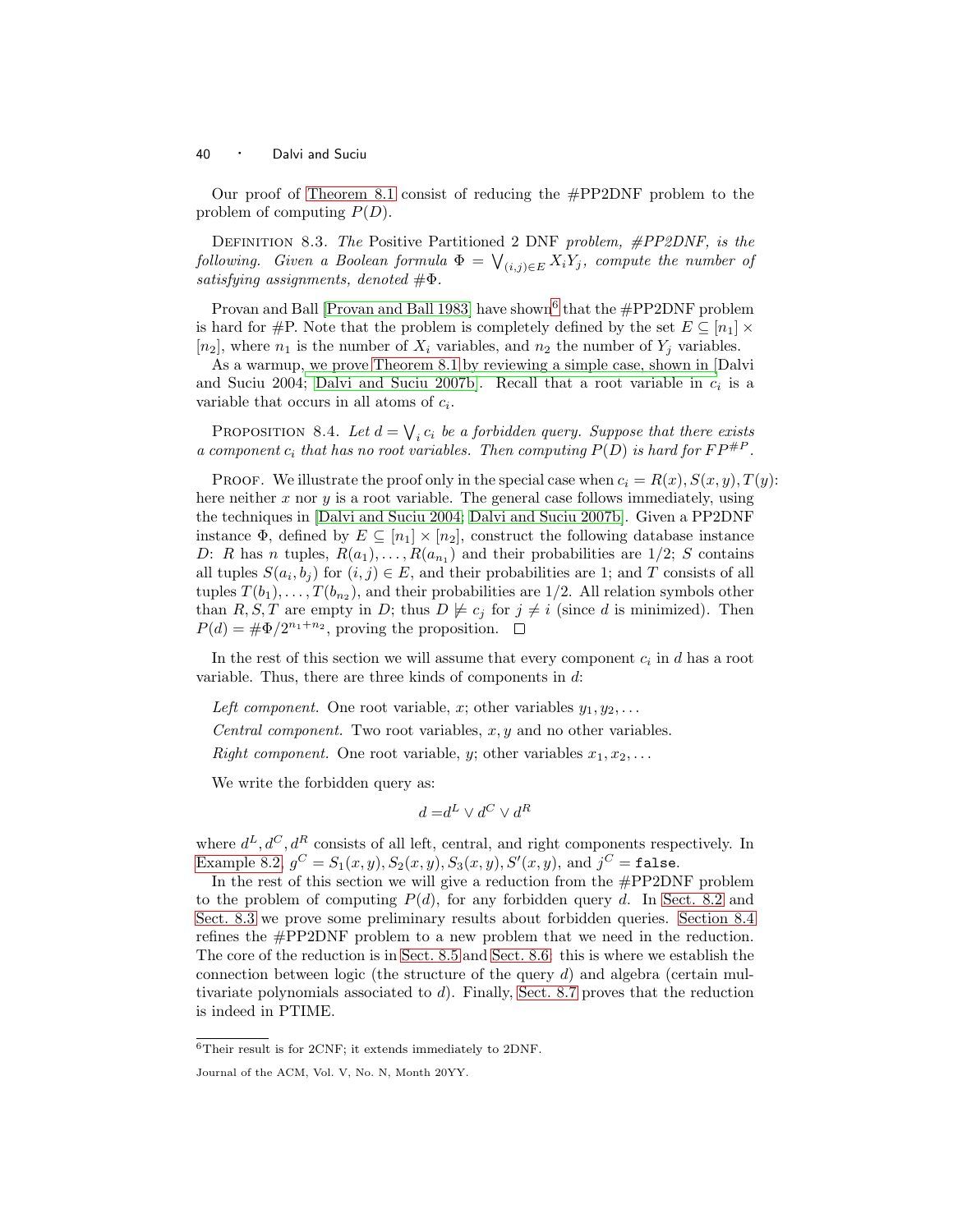# <span id="page-40-0"></span>8.2 The Zig-Zag-Zig Block

We start by describing a construction that we need twice during the proof. Given a forbidden query d and two constants  $a, b$ , we define a database instance  $D^z(a, b)$ , called the *zig-zag-zig* block. Let  $n_x$  be the maximum number of  $x_i$  variables occurring in any component of d, and  $n_y$  the maximum number of  $y_i$  variables.

The block  $D^z(a, b)$  has constants  $a, b, c_1, \ldots, c_{n_x}$  and  $d_1, \ldots, d_{n_y}$ .  $D^z(a, b)$  contains the following tuples:

- $-R(a), R(c_i), i = 1, n_x$ , for every left unary symbol R.
- $-S(a,d_i), S(c_j, d_i), S(c_j, b), i = 1, n_x, j = 1, n_y$ , for every binary symbol S.
- $-T(d_i)$ ,  $j = 1, n_y$ .  $T(b)$ , for every right unary symbol T.

The binary symbols S form several zig-zag-zig patterns, from a to  $c_i$  to  $d_i$  and to b, hence the name. The size of the zig-zag-zig block depends only on the size of the query.

We give here the first application of the zig-zag-zig block: a second application will come at a later point in the proof of [Theorem 8.1.](#page-38-2)

Given a forbidden query  $d$ , we classify the relational symbols as follows:

- A Left Symbol. is a symbol that occurs in  $d^L$ .
- A Right Symbol. is a symbol that occurs in  $d^R$ .
- A Central Symbol. is a symbol that is neither left nor right.

A central symbol occurrs exclusively in  $d^C$ . Note that a symbol may be both left and right; for example, S in  $h_1 = R(x), S(x, y) \vee S(x, y), T(y)$  [\(Example 4.5\)](#page-15-1) is both left and right.

DEFINITION 8.5. d is called long if no component  $c_i$  contains both a left and a right symbol; in particular, no symbol is both a left and a right symbol. Otherwise, d is called short.

<span id="page-40-1"></span>Queries  $h_1, h_2$  in [Example 4.5](#page-15-1) are short; queries  $h_k, k \geq 3$  are long. Our first transformation is to make any forbidden query long.

PROPOSITION 8.6. If d is a forbidden query, then there exists a long query  $d^z$ , over a different vocabulary, such that the computational problem for  $P(d^z)$  can be reduced to the computational problem for  $P(d)$ . In particular, if  $d^z$  is hard for  $FP^{\#P}$  then so is d.

PROOF. We first describe how to translate any database  $D$  for  $d^z$  into a database  $D^z$  for d s.t. their tuples are in 1-1 correspondence. Note that  $d^z$  will be 2-leveled; call the two levels X and Y. We define  $D^z$  to be the union of all zig-zag-zig blocks  $D^z(a, b)$ , for every constant a in occurring in an X-attribute, and every constant b occurring in a Y-attribute in D. Now we define the vocabulary for  $d^z$ , s.t. the tuples of  $D$  and  $D^z$  are in 1-1 correspondence. Referring to the tuples of the block  $D^z(a, b)$  described above, we want to have the following tuples in D:

Left-Unary:  $R(a)$ . *Binary-for-Left-Unary:.*  $R^i(a, b)$ , for  $i = 1, n_x$ . *Binary:.*  $S^{0j}(a, b)$ ,  $S^{ij}(a, b)$ ,  $S^{i0}(a, b)$ , for  $i = 1, n_x, j = 1, n_y$ .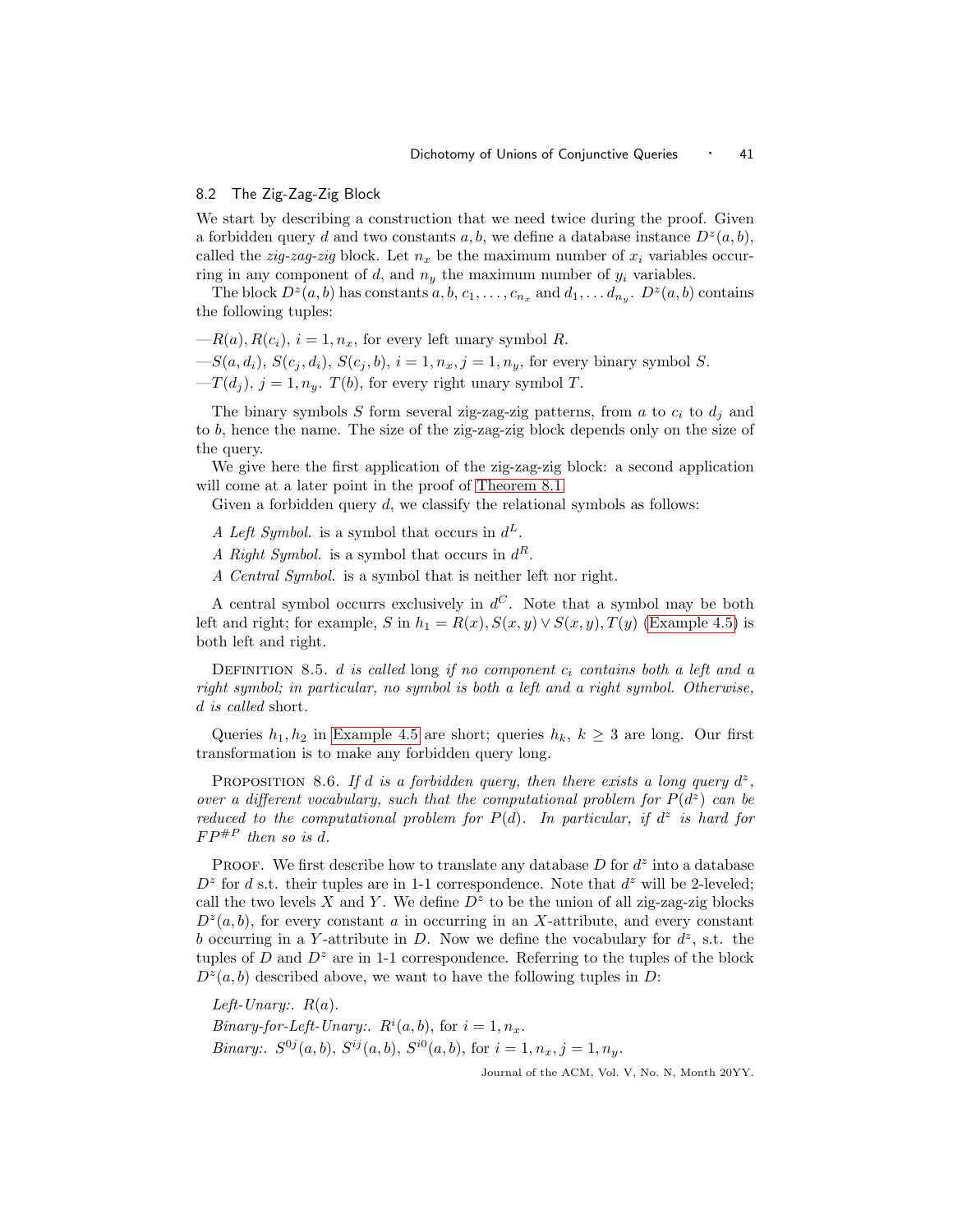*Binary-for-Right-Unary:*.  $T^j(a, b)$ , for  $j = 1, n_y$ .  $Right\text{-}binary: T(b).$ 

That is, during the  $D \mapsto D^z$  translation, each tuple in this list is mapped precisely to the corresponding tuple in the list describing the block  $D^z(a, b)$ . For example, tuple  $R^3(a, b)$  in D is mapped to  $R(c_3)$  in  $D^z$ , while tuple  $S^{52}(a, b)$  in D is mapped to  $S(c_5, d_2)$  in  $D^z$ . This defines the new vocabulary, and the translation  $D \mapsto$  $D^z$ . Since the tuples of D and  $D^z$  are in 1-1 correspondence, we simply copy their probabilities too, which allows us to map a probabilistic database  $D$  to a probabilistic database  $D^z$ .

It remains to do the following. (1) Construct the query  $d^z$  s.t.  $d^z$  over D is equivalent to d over  $D^z$ . More precisely, for any possible world  $W \subseteq D$ , if  $W^z \subseteq D^z$ is the corresponding possible world in  $D^z$ , then  $W^z \models d$  iff  $W \models d^z$ . This ensures  $P_{D^z}(d) = P_D(d^z)$ . (2) Prove that  $d^z$  is a forbidden query. (3) Prove that  $d^z$  is long. Each of these proofs is rather tedious, but straightforward, and is omitted. Details are in [\[Dalvi et al. 2010b\]](#page-66-8). Here, we prefer to illustrate the main ideas with examples.  $\square$ 

EXAMPLE 8.7. We illustrate [Prop. 8.6](#page-40-1) with three examples. First, on  $h_1 =$  $R(x), S(x,y) \vee S(x,y), T(y)$ . The long query obtained through the zig-zag construction is:

$$
h_1^z = R(x), S^{01}(x, y) \lor S^{01}(x, y), T^1(x, y) \lor
$$
  
\n
$$
R^1(x, y), S^{11}(x, y) \lor S^{11}(x, y), T^1(x, y) \lor
$$
  
\n
$$
R^1(x, y), S^{10}(x, y) \lor S^{10}(x, y), T(y)
$$

The reader may check that the problem  $P(d^z)$  can be reduced to the problem  $P(d)$ . The second example shows how to handle multiple  $x_i$ , or multiple  $y_j$  variables:

$$
d = S_1(x, y_1), S_2(x, y_2) \lor S_1(x_1, y), S_2(x_2, y)
$$

Here  $n_x = n_y = 2$  and therefore the equivalent long query is:

$$
d^{z} = \bigvee_{j,j' \in [2]} S_{1}^{0j}(x, y_{1}) S_{2}^{0j'}(x, y_{2}) \quad \vee \bigvee_{i,j \in [2]} S_{1}^{0j}(x, y), S_{2}^{ij}(x, y) \vee \bigvee_{i,j \in [2]} S_{1}^{ij}(x, y), S_{2}^{0j}(x, y)
$$

$$
\vee \bigvee_{i,j \in [2]} S_{1}^{ij}(x, y), S_{2}^{ij}(x, y) \quad \vee \bigvee_{i,j \in [2]} S_{1}^{ij}(x, y), S_{2}^{ij}(x, y) \bigvee_{i,j \in [2]} S_{1}^{ij}(x, y), S_{2}^{ij}(x, y) \bigvee_{i,j \in [2]} S_{1}^{ij}(x, y), S_{2}^{ij}(x, y) \bigvee_{i,j \in [2]} S_{1}^{ij}(x, y), S_{2}^{ij}(x, y) \bigvee_{i,j \in [2]} S_{2}^{ij}(x, y) \bigvee_{i,j \in [2]} S_{2}^{ij}(x, y) \bigvee_{i,j \in [2]} S_{2}^{ij}(x, y) \bigvee_{i,j \in [2]} S_{2}^{ij}(x, y) \bigvee_{i,j \in [2]} S_{2}^{ij}(x, y) \bigvee_{i,j \in [2]} S_{2}^{ij}(x, y) \bigvee_{i,j \in [2]} S_{2}^{ij}(x, y) \bigvee_{i,j \in [2]} S_{2}^{ij}(x, y) \bigvee_{i,j \in [2]} S_{2}^{ij}(x, y) \bigvee_{i,j \in [2]} S_{2}^{ij}(x, y) \bigvee_{i,j \in [2]} S_{2}^{ij}(x, y) \bigvee_{i,j \in [2]} S_{2}^{ij}(x, y) \bigvee_{i,j \in [2]} S_{2}^{ij}(x, y) \bigvee_{i,j \in [2]} S_{2}^{ij}(x, y) \bigvee_{i,j \in [2]} S_{2}^{ij}(x, y) \bigvee_{i,j \in [2]} S_{2}^{ij}(x, y) \bigvee_{i,j \in [2]} S_{2}^{ij}(x, y) \bigvee_{i,j \in [2]} S_{2}^{ij}(x, y) \bigvee_{i,j \in [2]} S_{2}^{ij}(x, y) \bigvee_{i,j \in [2]} S
$$

The left symbols are  $S_1^{01}$ ,  $S_1^{02}$ ,  $S_2^{01}$ ,  $S_2^{02}$  and the right symbols are  $S_1^{10}$ ,  $S_2^{20}$ ,  $S_2^{10}$ ,  $S_2^{20}$ . One can check that the query is forbidden by examining the following subset:  $S_1^{01}(x,y_1), S_2^{01}(x,y_2) \vee$  $S_1^{01}(x,y),S_2^{11}(x,y)\vee S_1^{11}(x,y),S_2^{11}(x,y)\vee S_1^{11}(x,y),S_2^{10}(x,y)\vee S_1^{10}(x,y_1),S_2^{10}(x,y_2)$ this subset does not have a separator, hence neither does  $d^z$ . In this example, we did not have to choose two intermediate points, i.e. the query  $d^z$  remains forbidden if we replace [2] with [1] above.

Finally, we explain why the zig-zag-zig block contains several  $c_i$  and several  $d_J$ constants: if not, then the translated query may minimize, and be no longer forbid-Journal of the ACM, Vol. V, No. N, Month 20YY.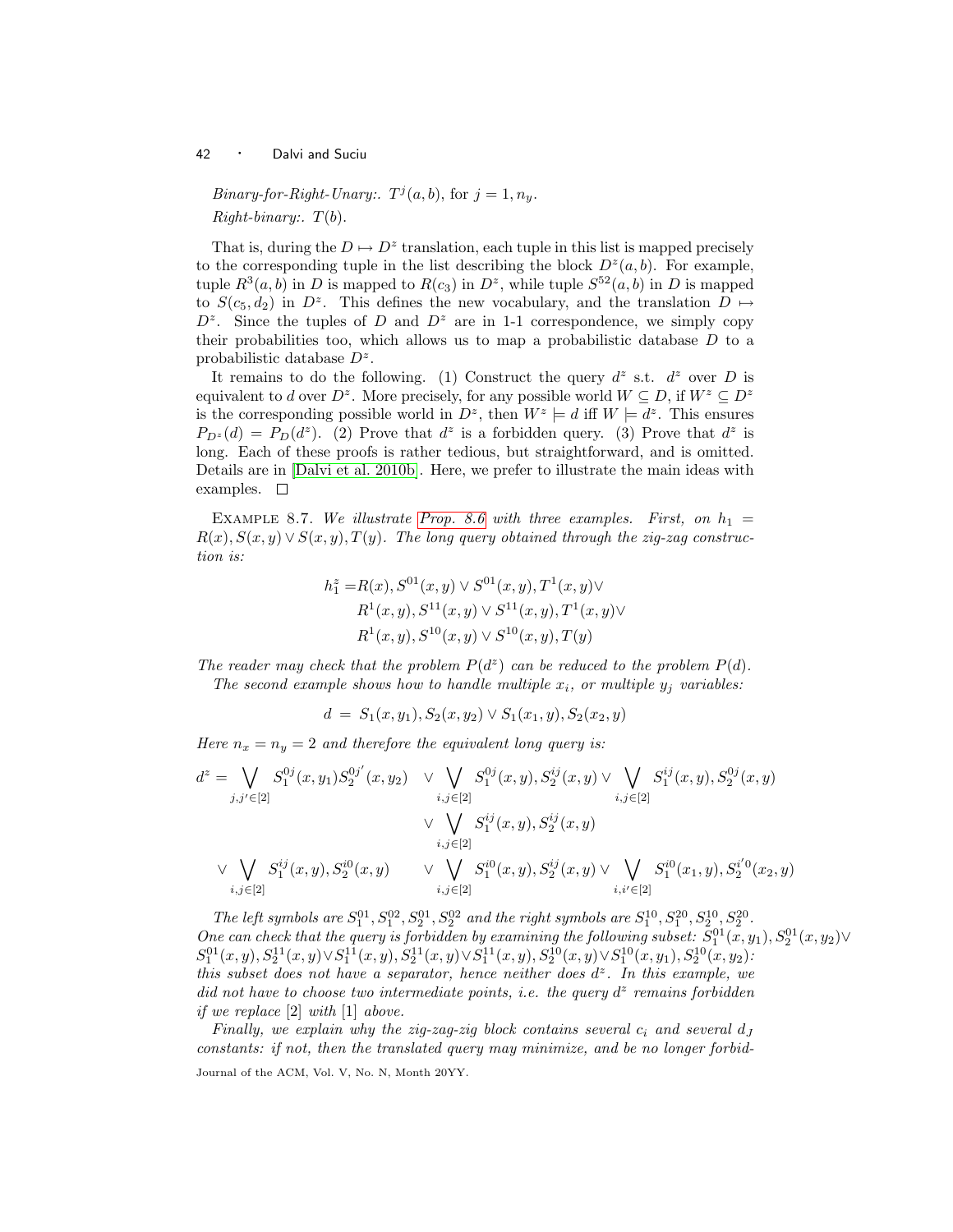den. This is illustrated by:

$$
d = S_1(x, y_1), S_2(x, y_1), S_1(x, y_2), S_3(x, y_2), S_2(x, y_3), S_3(x, y_3)
$$
  
\n
$$
\forall S_1(x, y), S_2(x, y), S_3(x, y)
$$
  
\n
$$
\forall S_1(x_1, y), S_2(x_1, y), S_1(x_2, y), S_3(x_2, y), S_2(x_3, y), S_3(x_3, y)
$$

Here, if we choose only one copy of intermediate points, then in any new component, two of the three  $y_i$ 's in the left component are equal, and that component becomes redundant because of the central component  $S_1(x,y),S_2(x,y),S_3(x,y)$ . Instead, by using  $n_x = n_y = 3$ , we allow the three  $y_i$ 's to map to different intermediate constants; the translated query  $d^z$  is a forbidden query.

From now on, in the rest of this section we will assume that the forbidden query is long.

# <span id="page-42-0"></span>8.3 Final Forbidden Queries

In our proof of [Theorem 8.1](#page-38-2) we must first further simplify the forbidden query, and we do this using three rewrite rules  $d \to d'$  described below. We call a forbidden query *final* if it can no longer be rewritten to another forbidden query using these rules. It suffices to prove [Theorem 8.1](#page-38-2) only for final queries, because whenever  $d \rightarrow^+ d'$  and d' is hard for  $FP^{\#P}$ , then d is also hard for  $FP^{\#P}$ . In this section we define the three rules for  $\rightarrow$  formally, and prove some structural properties of final queries, which we use later in the proof of [Theorem 8.1.](#page-38-2)

The first two rules are:

$$
d \to d[S = \mathtt{false}]
$$
  

$$
d \to d[S = \mathtt{true}]
$$

That is, choose a symbol  $S$  (unary or binary) and replace it with false or with true. We have already defined the first in [Def. 4.9;](#page-19-1) the second rule is similar. Notice that after substituting with true we may need to minimize the resulting disjunctive query.

In the third rewriting, we fix a left binary symbol  $S$ , choose a set of  $k$  constants,  $B = \{b_1, \ldots, b_k\}$ , no larger than the number of distinct  $y_i$  variables in any left component, and rewrite the query assuming that it is evaluated on database instances with the following two properties. (a) Every tuple in the relation  $S$  has the form  $S(x,b_i)$  for some  $b_i \in B$ , i.e. it has a constant in B on its second attribute. (b) The constants  $b_i$  do not occur in any tuple of a central or a right symbol. We rewrite  $d$ to a new query, denoted,  $d[S] = L B$ , which is equivalent to d over these restricted database instances:

$$
d \to d[S = L B]
$$

defined as follows. If  $d = \bigvee_i c_i$ , then  $d[S = L \ B] = \bigvee_i c_i[S = L \ B]$ , where  $c_i[S = L \ B]$ is defined as follows. If  $c_i$  contains at least one central or right symbol, then:

| $c_i[S =^L B] =$ false | if $c_i$ contains S |
|------------------------|---------------------|
| $c_i[S =^L B] = c_i$   | otherwise           |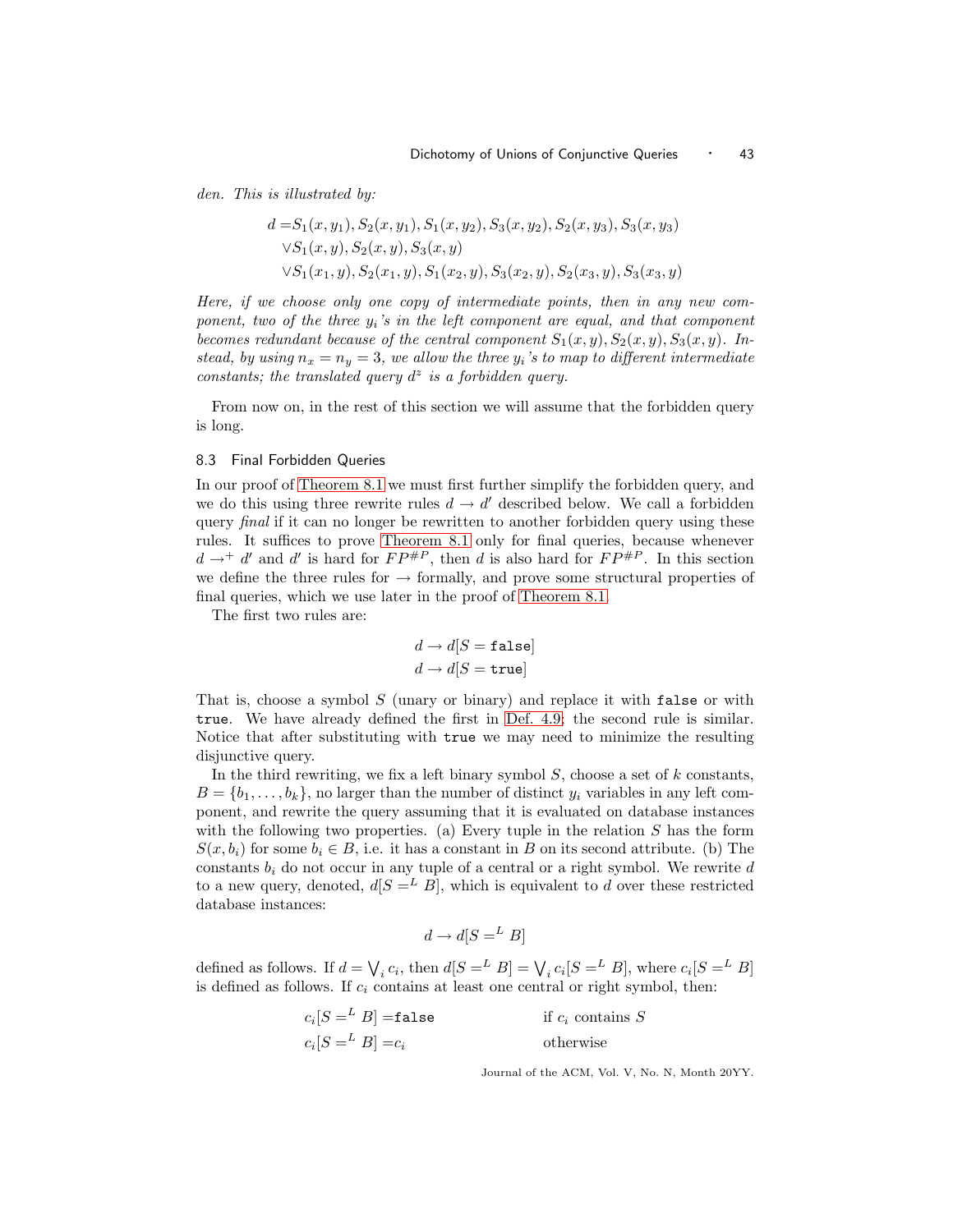If  $c_i$  contains only left symbols, then x is a root variable in  $c_i$ . Let  $sc_X(c_i)$  =  $\{s_1,\ldots,s_m\}$  be its X-subcomponents (see [Sect. 7\)](#page-27-0), thus:

<span id="page-43-0"></span>
$$
c_i = \exists x.(\exists y_1. s_1(x, y_1) \land \exists y_2. s_2(x, y_2), \dots \land \exists y_m. s_m(x, y_m))
$$

Assuming w.l.o.g. that S occurs in the first n subcomponents, where  $0 \le n \le m$ ,  $c_i[S = L B]$  is defined as:

$$
c_i[S = L B] = \exists x. (\bigvee_i s_1[b_i/y_1]) \land \dots \land (\bigvee_i s_n[b_i/y_n]) \land \n(\bigvee_i s_{n+1}[b_i/y_{n+1}] \lor \exists y_{n+1}.s_{n+1}) \land \dots \land (\bigvee_i s_m[b_i/y_m] \lor \exists y_m.s_m) \quad (14)
$$

This completes the definition of  $d[S] = L B$ . Note that in order to obtain its DNF representation, we need to apply the distributivity law to [Eq. 14.](#page-43-0)

As in the previous rewritings in this paper, we do not view  $d[S] = E B$  as a query with constants, but rather as a query over a new vocabulary, where the left binary symbol  $S(x, y)$  is removed, and replaced with k unary symbols  $R_1(x), \ldots, R_k(x)$ , and every other left binary symbol  $S'(x, y)$  is kept and, in addition, k new binary symbols are introduced on its behalf.

EXAMPLE 8.8. Consider the query:

$$
d = S(x, y_1), S_1(x, y_1), S_1(x, y_2), S_2(x, y_2) \vee S_1(x, y), S_3(x, y) \vee \dots
$$

where  $S, S_1, S_2$  are left binary symbols and  $S_3$  is a central symbol. Let  $B = \{b\}$ . The rewriting  $d[S] = L b$  is such that (a) all tuples in the relation S are of the form  $S(x, b)$ , and (b) no tuples of the form  $S_3(x, b)$  exists in the database. On the other hand, there may be tuples  $S_1(x, b)$ ,  $S_2(x, b)$  as well as  $S_1(x, y)$ ,  $S_2(x, y)$  with  $y \neq b$ . Thus:

$$
d[S = L a] = S(x, b), S_1(x, b), S_2(x, b) \lor S(x, b), S_1(x, b), S_1(x, y_2), S_2(x, y_2) \lor S_1(x, y), S_3(x, y) \lor \dots
$$
  
= R(x), R<sub>1</sub>(x), R<sub>2</sub>(x)  $\lor$  R(x), R<sub>1</sub>(x), S<sub>1</sub>(x, y), S<sub>2</sub>(x, y)  $\lor$  S<sub>1</sub>(x, y), S<sub>3</sub>(x, y)  $\lor$ 

We define similarly a right rewriting,  $d \rightarrow d[S = R]$ , where S is a right symbol and A a set of constants.

Define  $\stackrel{*}{\rightarrow}$  the reflexive and transitive closure of  $\rightarrow$ . The following property similar to [Lemma 4.12](#page-20-1) holds

LEMMA 8.9. If  $d \stackrel{*}{\rightarrow} d'$  then the computation problem for  $P(d')$  can be reduced in polynomial time to the computation problem for  $P(d)$ . In particular, if d' is hard for  $FP^{\#P}$ , then so is d.

The proof is a straightforward adaptation of the proof of [Lemma 4.12](#page-20-1) and is omitted.

Every sequence of rewritings  $\stackrel{*}{\rightarrow}$  terminates, because it either reduces the number of total symbols by 1 (the first two rewritings), or reduces the number of binary symbols by 1 (the third rewriting).

<span id="page-43-1"></span>DEFINITION 8.10. A forbidden query  $d$  is called final if there exists no rewriting  $d \stackrel{+}{\rightarrow} d'$  s.t.  $d'$  is a forbidden query.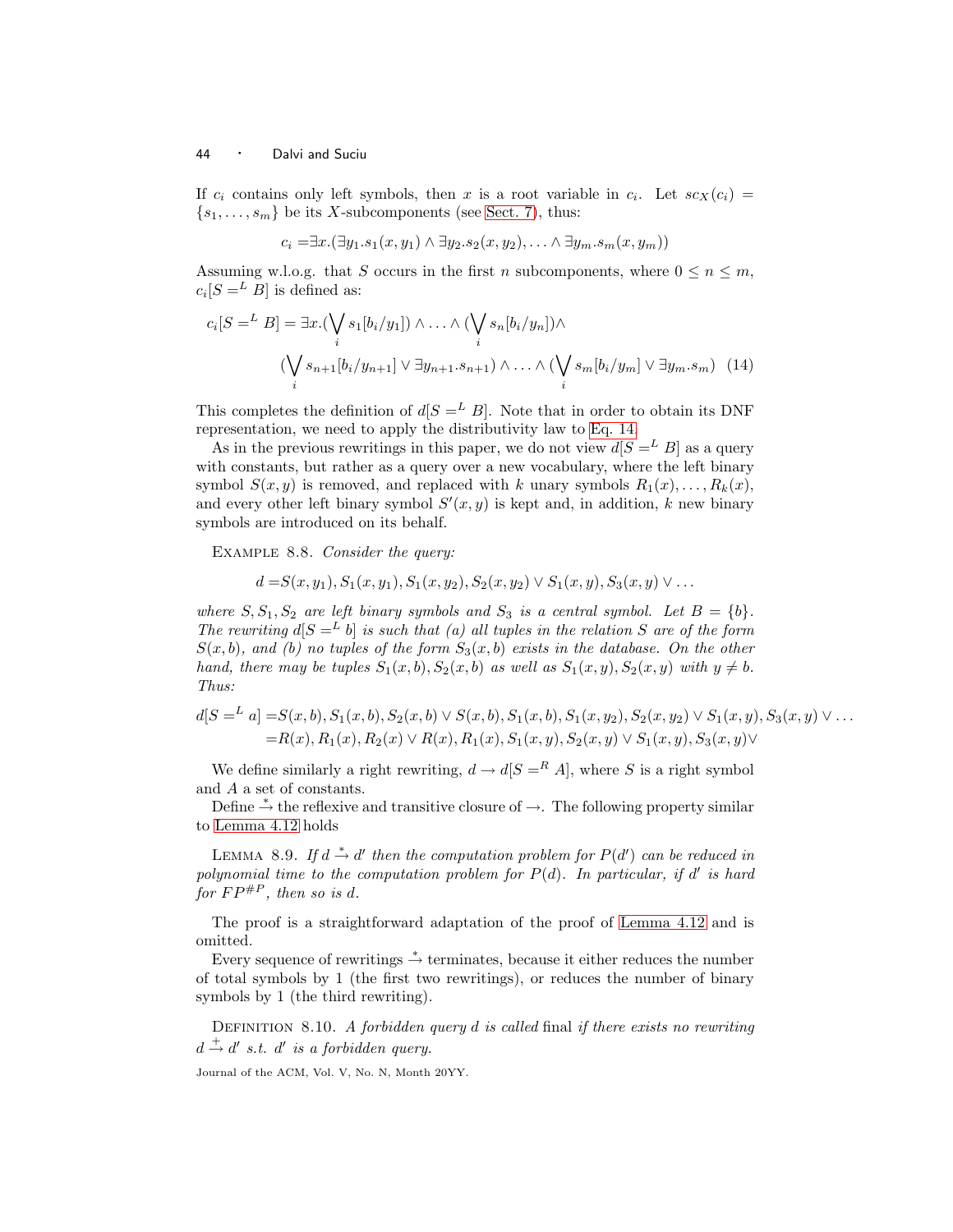Therefore, it suffices to prove hardness for all final queries: using the lemma above, this implies the hardness of all forbidden queries.

In the remainder of this section we prove three important properties of final queries.

8.3.1 Strict Paths. Recall that the co-occurrence graph  $G(d)$  of d has a node for each components  $c_i$ , and an edge  $(c_i, c_j)$  for each pair of components that share a common relational symbol. By definition of a forbidden query,  $G(d)$  is connected. A left-right path is a path  $c_0, c_1, \ldots, c_k$  s.t.  $c_0$  is a left component and  $c_k$  is a right component. We always have  $k \geq 3$  because the query d is long. Since  $c_0$  consists only of left symbols,  $c_1$  must always contain at least one left symbol, because it connects to  $c_0$ . Similarly, both  $c_{k-1}$  and  $c_k$  contain right symbols. Call a leftright path strict if (a) forall  $i \geq 2$ ,  $c_i$  does not contain any left symbol, and (b) forall  $i \leq k-2$ ,  $c_i$  does not contain any right symbol. Thus, a strict path uses left and right symbols as sparingly as possible: it uses left symbols only in  $c_0, c_1$ and right symbols only in  $c_{k-1}, c_k$ . Furthermore, in a strict path all components  $c_1, c_2, \ldots, c_{k-1}$  are central components. It is easy to check that every left-right path of minimal length is a strict path; thus, a forbidden query has at least one strict path.

<span id="page-44-1"></span>PROPOSITION 8.11. Let d be a long, final query [\(Def. 8.10\)](#page-43-1). Then every strict path  $c_0, c_1, \ldots, c_k$  contains all relational symbols in d.

In particular, all the left symbols occur in  $c_0$  or in  $c_1$  or in both, and, similarly, all the right symbols occur in  $c_{k-1}$  or  $c_k$  or both.

PROOF. Let  $S$  be a symbol that does not occur on the strict path. Then we can rewrite it to a forbidden query by setting  $S = \texttt{false}$ . Indeed, in  $d[S = \texttt{false}]$  the path  $c_0, c_1, \ldots, c_k$  remains unchanged. The query  $d[S = \texttt{false}]$  is not a forbidden query in general, because it may be symbol-disconnected. However, the symbolcomponent that contains the path  $c_0, c_1, \ldots, c_k$  is a forbidden query, and we can rewrite  $d[S = \texttt{false}]$  to this symbol-component by setting all other symbols to false.  $\square$ 

8.3.2 Type 1 and Type 2. Let d be a long, forbidden query, and let  $d = d^L \vee$  $d^C \vee d^R$  be its left, central, and right parts.

<span id="page-44-0"></span>PROPOSITION 8.12. If d is final, then one of the following two cases holds for  $d^L$  :

-There is exactly one left unary symbol, R, and every left component  $c_i$  in  $d^L$  has exactly two variables x, y. We say that  $d^L$  is of Type 1.

—All left symbols are binary. We say that  $d^L$  is of Type 2.

The similar statement holds for  $d^R$ : it can be of type 1 or type 2.

As an example, query g in [Example 8.2](#page-38-3) is a final query:  $g^L$  is of type 2 and  $g^R$ is of type 1. Query  $j$  in the example is not final.

PROOF. Step 1 We start by showing that  $d$  contains at most one left unary symbol R. Suppose the contrary, that  $d$  has two or more left unary symbols. Consider any strict path  $c_0, c_1, \ldots, c_k$ . All left unary symbols must occur in  $c_0$ ,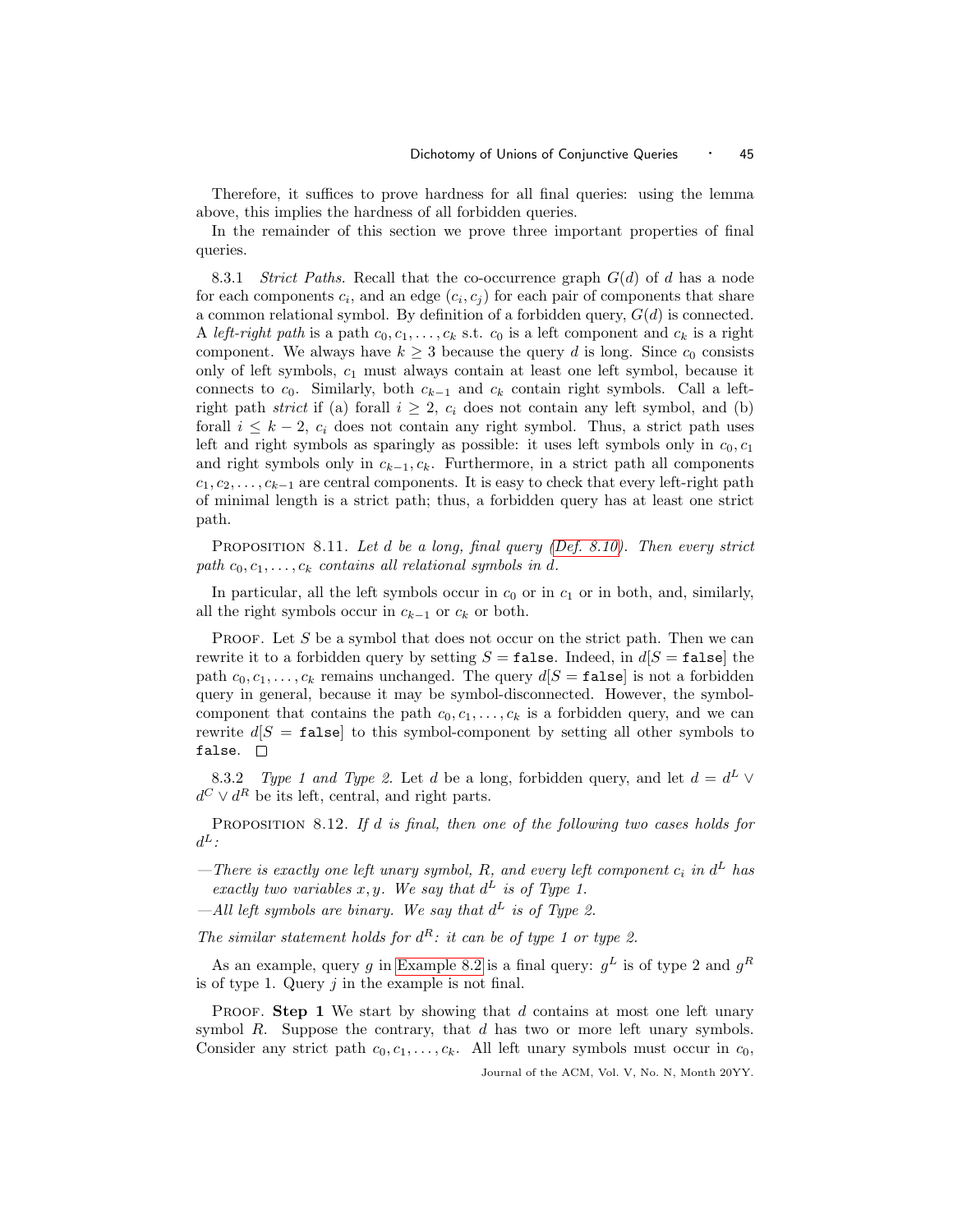therefore  $c_0$  contains at least two left unary symbols; let R be one of these left unary symbols. We claim that in that case  $d/R = \text{true}$  rewrites to a forbidden query, contradicting the fact that d is final. For that, we will prove that  $d[R = true]$ contains the path  $c_0[R = \text{true}], c_1, \ldots, c_k$  (only  $c_0$  contains R), i.e. none of these k queries is redundant in  $d[R = \text{true}]; c_0[R = \text{true}]$  is a left component because it has at least one other unary symbol, therefore this path is a left-right path in  $d[R = \text{true}]$ , implying that (the symbol-component containing this path) is a forbidden query, contradicting the fact that  $d$  is final. Thus, we only need to show that none of the components of the new path is redundant. We start with  $c_0[R = \text{true}]$ . If there exists a homomorphism  $c[R = \text{true}] \rightarrow c_0[R \text{true}]$  then there exists also a homomorphism  $c \to c_0$ , contradicting the fact that d is minimized. Thus,  $c_0[R = \text{true}]$  is not redundant. Next, consider  $c_i$ ,  $i > 0$ . If there exists a homomorphism  $c[R = \text{true}] \rightarrow c_i$  then c must contain R, hence it is a left component, hence  $c, c_i, c_{i+1}, \ldots, c_k$  is a strict path in d, hence c contains all unary symbols, and therefore  $c/R = \text{true}$  has at least one other unary symbol, and therefore there cannot be a homomorphism  $c[R = \text{true}] \rightarrow c_i$ . This concludes the proof of Step 1.

**Step 2** We prove that, if a left component c has exactly one left unary symbol  $R$ , then it has a single *y*-variable. We consider two cases:

- —There exists a strict path starting at c:  $c_0 = c, c_1, \ldots, c_k$ . Suppose  $c_0$  has two or more y-variables. We consider two sub-cases. First, when  $c_1$  contains all left binary symbols. Let S be any left binary symbol. We claim that  $d[S = true]$ rewrites to a forbidden query, contradicting the fact that  $d$  is final. Indeed, all queries in the rewritten path  $c_0[S = \text{true}], c_1[S = \text{true}], c_2, \ldots, c_k$  are nonredundant in  $d[S = \text{true}]$  (the proof is identical to that in step 1, and omitted), and this is indeed a path, because there exists at least one binary symbol other than S in  $c_0$  (otherwise  $c_0$  cannot have two y-variables), and that symbol connects  $c_0[S = \text{true}]$  and  $c_1[S = \text{true}]$ . Second, when  $c_1$  does not contain all left binary symbols, then we claim that  $d/R = \text{true}$  rewrites to a forbidden query. First we note that  $c_0[R = \text{true}]$  is a left component, because it has two or more y-variables. Next we show that the path  $c_0[R = \text{true}], c_1, \ldots, c_k$  is nonredundant. We use the same argument as above to show that  $c_0[R = \text{true}]$ is non-redundant. We show that  $c_1$  is non-redundant: suppose there were a homomorphism  $c[R = \text{true}] \rightarrow c_1$ , this implies that c must contain R, hence it is a left component, and  $c, c_1, \ldots, c_k$  is a strict path. Let S be the left binary symbol missing from  $c_1$ . Since the path starting at c is strict, S must occur in either  $c$  or  $c_1$ , implying that it occurs in  $c$ . But this contradicts the existence of the homomorphism  $c[R = \text{true}] \rightarrow c_1$ . It is easy to check that  $c_i, i \geq 2$  is non-redundant, because they don't contain any left symbols.
- There is no strict path starting at c. Consider any strict path, and let  $c_0$  be its first component. By assumption  $c_0$  contains the left unary symbol R (since  $c_0,c_1$ ) contain all left symbols and  $c_1$  is a central component), and we have proved in the first case that  $c_0$  has only one y-variable. All symbols in c are left symbols, and therefore they must be occur in  $c_0$  (none can occur in  $c_1$ , otherwise we have a strict path starting at c:  $c, c_1, c_2, \ldots, c_k$ . But this means that there exist a homomorphism  $c \to c_0$  (here we use the fact that  $c_0$  has a single y-variable),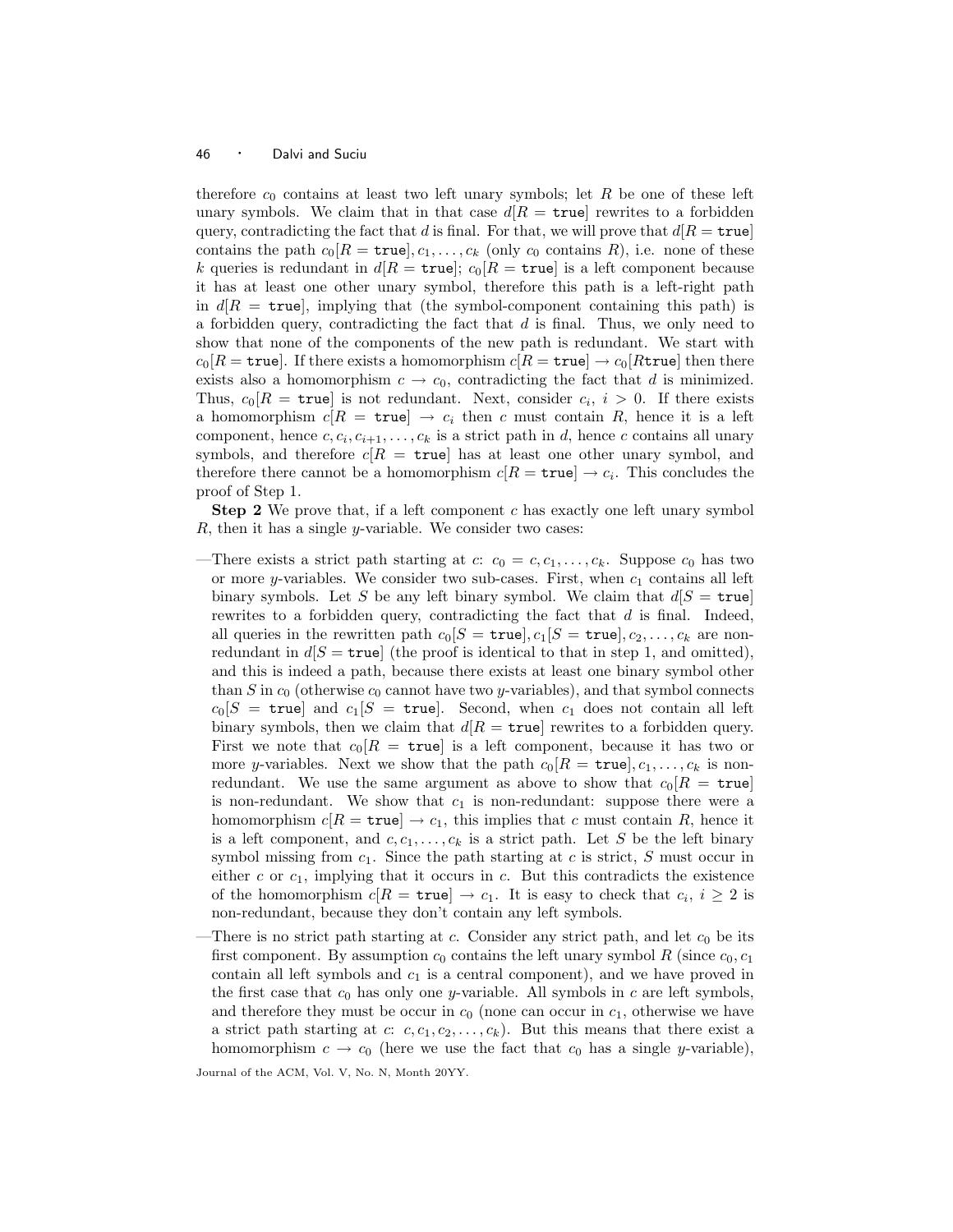contradicting the fact that d was minimized.

This proves step 2, and completes the proof.  $\square$ 

<span id="page-46-0"></span>8.3.3 More Properties for Type 1 and Type 2. Finally, we prove two additional properties.

PROPOSITION 8.13. Let d be a final query and  $c_0, c_1, \ldots, c_k$  be a strict path.

 $-$ If  $d^L$  is of Type 1, then  $c_1$  contains every left binary symbol.

 $-If d<sup>L</sup>$  is of Type 2, if  $c<sub>1</sub>$  does not contain a left binary symbol U, then U occurs in every  $X$ -subcomponent of  $c_0$ . We call  $U$  ubiquitous.

The similar statement holds for  $d^R$ .

Notice that, if  $d^L$  is of Type 2, then there must exists at least one ubiquitous symbol  $U$ . Otherwise,  $c_1$  contains all left binary symbols, and we can construct a homomorphism  $c_0 \rightarrow c_1$  (since  $c_0$  has only left binary symbols, and  $c_1$  has only two variables,  $x$  and  $y$ ), contradicting the fact that  $d$  is minimized.

**PROOF.** Suppose  $d^L$  is of type 1, and let S be a left binary symbol that does not occur in  $c_1$ . Then  $d[S = \text{true}]$  rewrites to a forbidden query. Indeed, all components  $c_0[S = \text{true}], c_1, \ldots, c_k$  are non-redundant in  $d[S = \text{true}]$  (by the same argument as in the previous proof). Let S' be the common symbol between  $c_0$  and  $c_1$ . Then  $c_0[S = \text{true}]$  is a left component, because it contains  $R(x), S'(x, y), \ldots$  and  $S'$ connects  $c_0[S = \text{true}]$  with  $c_1$ . Thus,  $c_0[S = \text{true}], c_1, \ldots, c_k$  is a left-right path in  $d[S = \text{true}]$ , proving that it rewrites to a forbidden query.

Suppose  $d^L$  is of type 2, and let U be a left binary symbol that does not occur in  $c_1$ . Using the notations in [Eq. 14,](#page-43-0) let m be the number of X-subcomponents of  $c_0$ , and n the number of subcomponents that contain U. By our assumption,  $1 \leq n \leq m$ . Let  $B = \{b_1, \ldots, b_n\}$  be a set of n constants. We claim that the query  $d[U = L B]$  rewrites to a forbidden query, contradicting the fact that d was final. Start by noting that  $c_i[U = E] = c_i$  for all  $i \ge 1$ , because  $c_i$  contains at least one central symbol. On the other hand, after applying the distributivity law in [Eq. 14](#page-43-0) we obtain a union of conjunctive queries. (They are all connected, because each has  $x$  as a root variable). From this union, we select only one query, namely:

 $c'_0 = \exists x . (s_1[b_1/y_1] \land ... \land s_n[b_n/y_n] \land (\exists y_{n+1}.s_{n+1}) \land ... \land (\exists y_m.s_m))$ 

The expression above is minimized, because it is isomorphic to  $c_0$  up to the renaming  $y_i \rightarrow b_i$  for  $i = 1, n$  (this is the reason why we chose n distinct constants in B). Therefore,  $c'_0$  is a left component: indeed  $s_1[b_1/y_1]$  has at least one unary symbol (namely  $U(x,b_1)$ ), and there exists at least one binary symbol coming from  $s_m$ (since  $m > n$ ). Therefore, the path  $c'_0, c_1, \ldots, c_k$  is a left-right path in  $d[U =^L B]$ proving that the latter rewrites to a forbidden query. This contradicts the fact that d is minimized.  $\square$ 

<span id="page-46-1"></span>COROLLARY 8.14. Let d be a final query, c a left component, and  $c_0, c_1, \ldots, c_k$ a strict path. Then  $c, c_1, \ldots, c_k$  is also a strict path.

**PROOF.** If  $d^L$  is of Type 1, then we have seen in the last step of the proof of [Prop. 8.12](#page-44-0) that every left component can be substituted for the first component of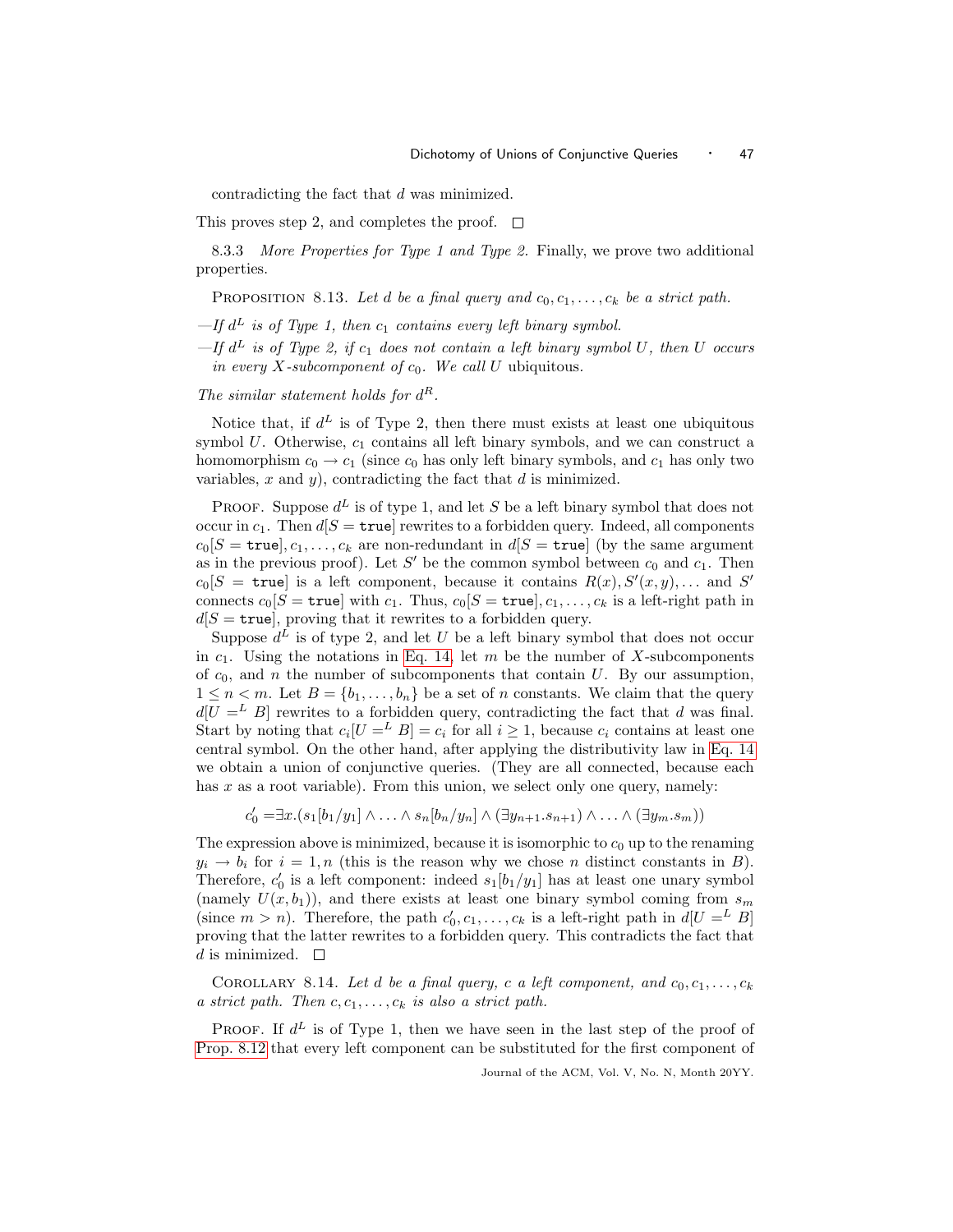any strict path. Suppose  $d^L$  is of Type 2, and consider any strict path  $c_0, c_1, \ldots, c_k$ . For any symbol U in c, U does not occur in  $c_1$  (otherwise  $c, c_1, \ldots, c_k$  is a strict path starting at  $c$ ). We have seen in the proof of [Prop. 8.13](#page-46-0) that  $U$  must be ubiquitous in  $c_0$ . Thus, all symbols in c occur ubiquitously in  $c_0$ , i.e. they occur in all subcomponents. Thus, the first subcomponent of  $c_0$  contains the atoms  $U_1(x,y_1), U_2(x,y_1), U_3(x,y_1), \ldots$ , where  $U_1, U_2, \ldots$  are the symbols in c, which implies that there exists a homomorphism  $c \to c_0$  contradicting the fact that d is minimized.  $\Box$ 

8.3.4 Example. We illustrate the proof with several examples.

EXAMPLE 8.15. Consider how we remove extra unary symbols:

 $d = R(x), R_1(x), S_1(x, y) \vee S_1(x, y), S_2(x, y) \vee S_2(x, y), T(y) \vee S_2(x, y), T_1(y)$ 

Rewrite it to  $d \to d[R_1 = \text{true}, T_1 = \text{false}] \equiv h_2$  (from [Example 4.5\)](#page-15-1). Clearly  $h_2$ is a final query.

Removing mixed type 1-and-2 components requires a careful case analysis. One simple case is query j in [Example 8.2:](#page-38-3) rewrite it to  $j \rightarrow j[S_2 = \text{true}]$  and the new query is equivalent to  $h_1$ . For a more subtle example, consider:

$$
d = R(x), S_1(x, y_1), S_2(x, y_2) \lor S_1(x, y), S_2(x, y) \lor S_1(x, y), S(x, y) \lor S_2(x, y), S(x, y) \lor S(x, y), T(y)
$$

Neither of the simple rewritings  $d[S_2 = true]$  or  $d[S_2 = false]$  or  $d[R = true]$ works here, because all these queries minimize to a safe query. Instead, we rewrite to  $d[S_2 =^L \{a\}],$  which is:

 $R(x)$ ,  $S_1(x,y_1)$ ,  $S_2(x,a) \vee R(x)$ ,  $S_1(x,a)$ ,  $S_2(x,a) \vee S_1(x,a)$ ,  $S_2(x,a) \vee S_1(x,y)$ ,  $S(x,y) \vee S(x,y)$ ,  $T(y)$  $=$ R(x), S<sub>1</sub>(x,y<sub>1</sub>), S<sub>2</sub>(x,a)  $\vee$  S<sub>1</sub>(x,a), S<sub>2</sub>(x,a)  $\vee$  S<sub>1</sub>(x,y), S(x,y)  $\vee$   $\vee$  S(x,y), T(y)

Next, we rewrite by setting  $S_1(x,a) =$  false and  $S_2(x,a) =$  true: the result is equivalent to  $h_2$ .

Finally, we show why the ubiquitous symbol needs to appear. If there is no ubiquitous symbol, then we can choose one binary symbol and make it unary. For example:

$$
d = S_1(x, y_1), S_2(x, y_2) \lor S_1(x, y), S(x, y) \lor S_2(x, y), S(x, y) \lor S(x, y), T(y)
$$

Then rewrite to  $d[S_2 =^L \{a\}]$  and the query becomes equivalent to  $h_2$ .

# <span id="page-47-0"></span>8.4 The Signature Counting Problem

The proof of [Theorem 8.1](#page-38-2) is by reduction from the *signature counting problem*, SC, which we introduce here as a generalization of the  $\#PP2DNF$  problem. The input to an SC problem is the same as to the  $\#PP2DNF$ : two numbers  $n_1, n_2 > 0$  and a set  $E \subseteq [n_1] \times [n_2]$ . The size of the input problem is given by  $n = n_1 n_2$ ; all other parameters below are constants.

We are given two numbers  $m_1, m_2 \geq 2$ , and call the sets  $LL = [m_1], RR = [m_2]$ the *left labels* and *right labels* respectively. Unlike n, the numbers  $m_1, m_2$  are fixed, and not part of the input problem.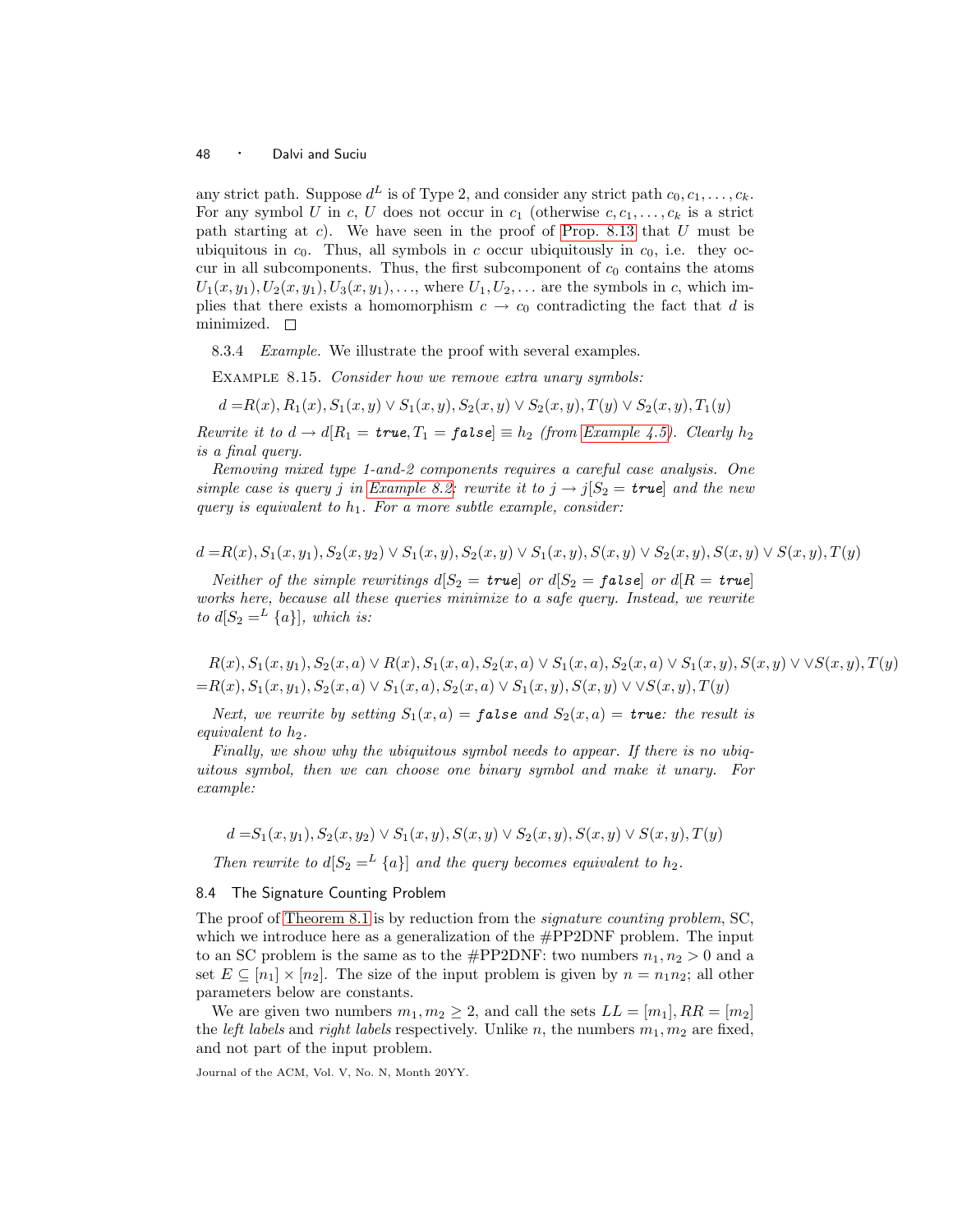DEFINITION 8.16. A labeling is a pair of functions  $l = (l_1, l_2)$ , where  $l_1 : [n_1] \rightarrow$ *LL* and  $l_2: [n_2] \rightarrow RR$ . There are  $m_1^{n_1} \times m_2^{n_2}$  labelings.

In the case of #PP2DNF, we have  $m_1 = m_2 = 2$ , and a labeling is a valuation, associating false or true values to each variable  $X_i$  and  $Y_j$ ,  $i \in [n_1], j \in [n_2]$ .

DEFINITION 8.17. A central-, left-, and right-signature, are strings:

$$
k^C \in \{0, 1, \dots, n\}^{LL \times RR}
$$
  

$$
k^L \in \{0, 1, \dots, n\}^{LL}
$$
  

$$
k^R \in \{0, 1, \dots, n\}^{RR}
$$

Every labeling  $l = (l_1, l_2)$  defines uniquely a central, left, and right signature, namely:

$$
(k^{C}(l))_{u,v} = |\{(a,b) \in E \mid l_{1}(a) = u, l_{2}(y) = v\}| \qquad \forall (u,v) \in LL \times RR
$$
  
\n
$$
(k^{L}(l))_{u} = |\{a \in [n_{1}] \mid l_{1}(a) = u\}| \qquad \forall u \in LL
$$
  
\n
$$
(k^{R}(l))_{v} = |\{b \in [n_{2}] \mid l_{2}(b) = v\}| \qquad \forall v \in RR
$$

DEFINITION 8.18. We define four types of signatures:

- $-A$  signature of type 1-1 is  $k = k^C$ .
- $-A$  signature of type 1-2 is  $k = (k^C, k^R)$ .
- $-A$  signature of type 2-1 is  $k = (k^L, k^C)$ .
- $-A$  signature of type 2-2 is  $k = (k^L, k^C, k^R)$ .

For fixed parameters  $m_1, m_2$ , and type, let  $\Sigma$  denote the set of all signatures. Note that  $|\Sigma| \le (n+1)^{m_1 m_2 + m_1 + m_2}$ .

Given a signature k, denote  $\#k$  the number of labelings that have that signature, in other words:

$$
\#k \ = \ |\{l \mid k(l) = k\}|\
$$

We denote  $\#\Sigma = \{\#k \mid k \in \Sigma\}$  the set of all signature counts.

DEFINITION 8.19. The signature counting problem,  $SC$ , is the following. Given  $n_1, n_2$  and  $E \subseteq [n_1] \times [n_2]$ , compute all signature counts  $\#\Sigma$ .

PROPOSITION 8.20. SC is hard for  $FP^{\#P}$ .

PROOF. The proof is by reduction from #PP2DNF. We show this only for the SC problem of type 1-1: the extension to SC problems of types 1-2, 2-1, 2-2 is straightforward. Consider first the case  $m_1 = m_2 = 2$ , and let  $\Phi = \bigwedge_{(i,j)\in E} X_i Y_j$ . Then a signature k consists of four numbers,  $k = (k_{11}, k_{12}, k_{21}, k_{22})$ : where  $k_{11}$ represents the number of clauses  $X_i Y_j$  where both  $X_i, Y_j$  are false,  $k_{12}$  is the number of clauses where  $X_i$  is false and  $Y_j$  is true, etc. Clearly,  $\Phi$  is true iff  $k_{22} > 0$ . A solution to the SC problems gives us, for each  $k$ , the number of truth assignments  $#k$  that satisfy this constraint. It follows:

$$
\#\Phi = \sum_{k_{11}=0,n} \sum_{k_{12}=0,n} \sum_{k_{21}=0,n} \sum_{k_{22}=1,n} \#k
$$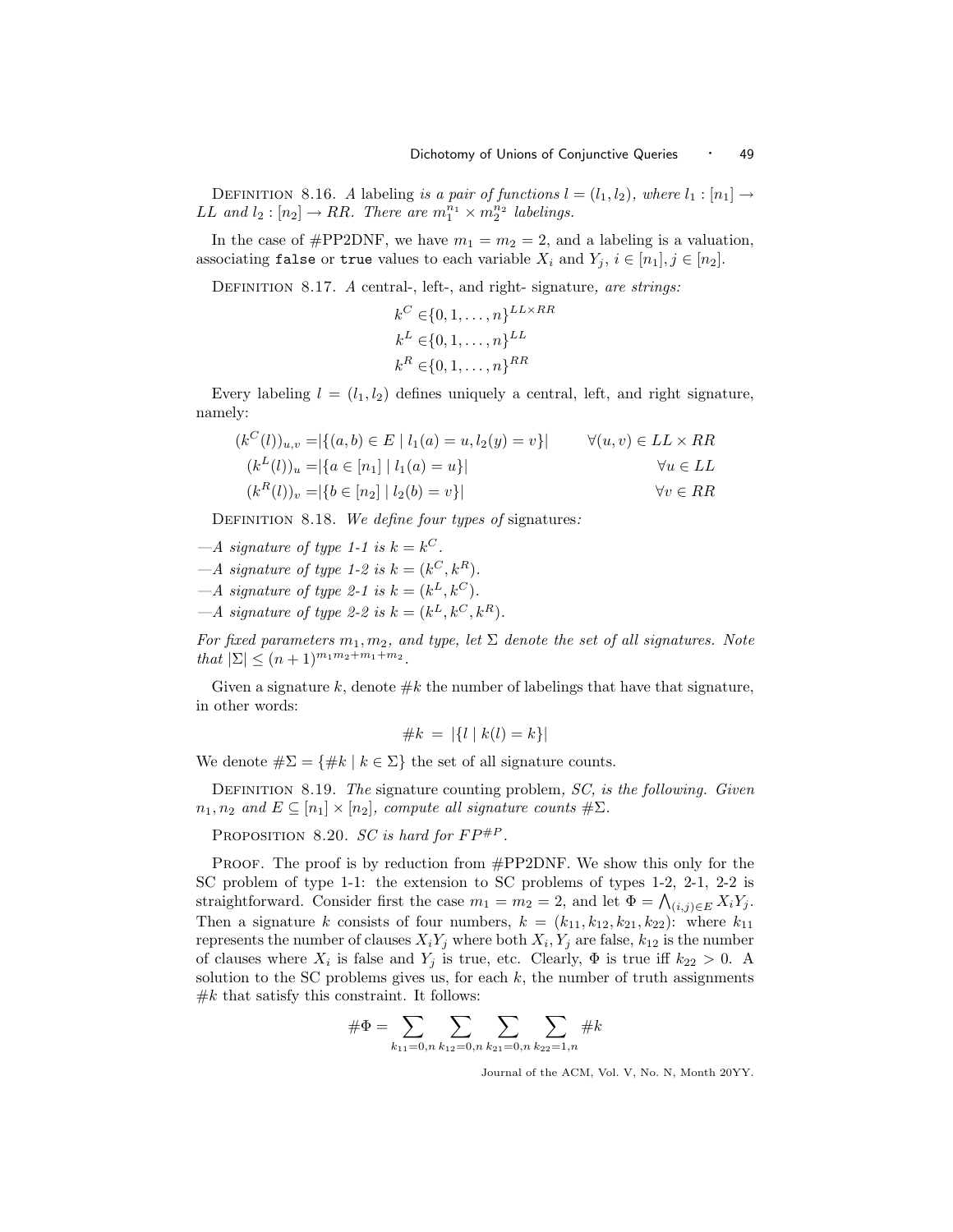(Note that, if  $k_{11} + k_{12} + k_{21} + k_{22} \neq n_1 n_2$ , then by definition  $\#k = 0$ . In other words the sum above has many redundant terms. We do not care about that.) Furthermore, we can convert a solution to a SC problem with parameters  $m_1 \geq$  $2, m_2 \geq 2$  into a solution of the SC problem with parameters  $m_1 = m_2 = 2$  by marginalizing. Denoting  $\Sigma$  the set of all  $(2, 2)$ -signatures and  $\Sigma'$  the set of all  $(m_1,m_2)$  signatures, we have:

$$
\forall k \in \Sigma: \qquad \qquad \#k = \sum_{k' \in \Sigma': \forall u, v \in [2], k'_{uv} = k_{uv}} \#k'
$$

 $\Box$ 

# <span id="page-49-0"></span>8.5 The Expansion Formula

Let d be a forbidden query. The proof of [Theorem 8.1](#page-38-2) for d is a reduction from a signature counting problem,  $E \subseteq [n_1] \times [n_2]$ , with signatures  $\Sigma$ . We will construct a certain databse  $D$  from  $E$ , then repeatedly vary the probabilities of its tuples and compute the probability of d on D. From these results we extract  $\#\Sigma$ : thus, we will have shown how an oracle for  $P(d)$  can be used to compute  $\#\Sigma$ .

There are several steps in the reduction; in this section we show the first step. For every  $a \in [n_1], b \in [n_2]$ , we construct a certain database  $D(a, b)$  (to be described in in [Sect. 8.6\)](#page-54-0), called a *block*. The constants in  $D(a, b)$  are a,b and other constants, which are assumed to be disjoint from the sets  $[n_1]$  and  $[n_2]$ . We will describe later exactly how to construct this block (as a union of zig-zag-zig blocks). For the purpose of this section we don't care about the internal structure of  $D(a, b)$ . In addition to  $D(a, b)$ , if the type of the query is 2,1, or 1,2, or 2,2 then we also construct blocks  $D(a, \cdot)$  and  $D(\cdot, b)$ . Here  $\cdot$  should be interpreted as a new constant, unique for a (b respectively): that is  $D(a, \cdot) = D(a, d_a)$ , where  $d_a$  is a fresh constant. The database  $D$  will be the union of all these blocks. The blocks have following properties, which we need in this section:

—All blocks are isomorphic.

- —For  $a \in [n_1], b \in n_2$ , no binary symbol contains both a and b. That is, every binary symbols that contains  $a \in [n_1]$  on the first position, has some other constant  $\notin [n_2]$  on the second position.
- Two blocks  $D(a, b)$  and  $D(a', b')$  do not share any constants, except possibly the endpoints, e.g.  $D(a, b)$ ,  $D(a, b')$  have in common the constant a. Similarly for the blocks  $D(a, \cdot), D(\cdot, b)$ . In particular, the only tuples that can be shared between blocks are of the form  $R(a)$  and  $T(b)$ , for  $a \in [n_1]$  and  $b \in [n_2]$ .
- For all  $a \in [n_1], b \in [n_2]$  we set  $P(R(a)) = P(T(b)) = 1/2$ . All other probabilities (of binary tuples, and of unary tuples of the form  $R(d)$  and  $T(c)$ ) will be specified below.

Based on these assumptions only, we give in this section a formula that relates  $P(d)$ and  $\#\Sigma$ , called the *expansion formula*.

Given two constants a, b, define the query  $d^{-a,-b}$  the query obtained from d as follows: every left component c is replaced with  $c \wedge (x \neq a)$ ; every right component c is replaced with  $c \wedge (y \neq b)$ ; and every center component is left unchanged. That is,  $d^{-a,-b}$  is identical to d, except that it does not allow the left components to map  $x$  to  $a$ , nor the right components to map  $y$  to  $b$ .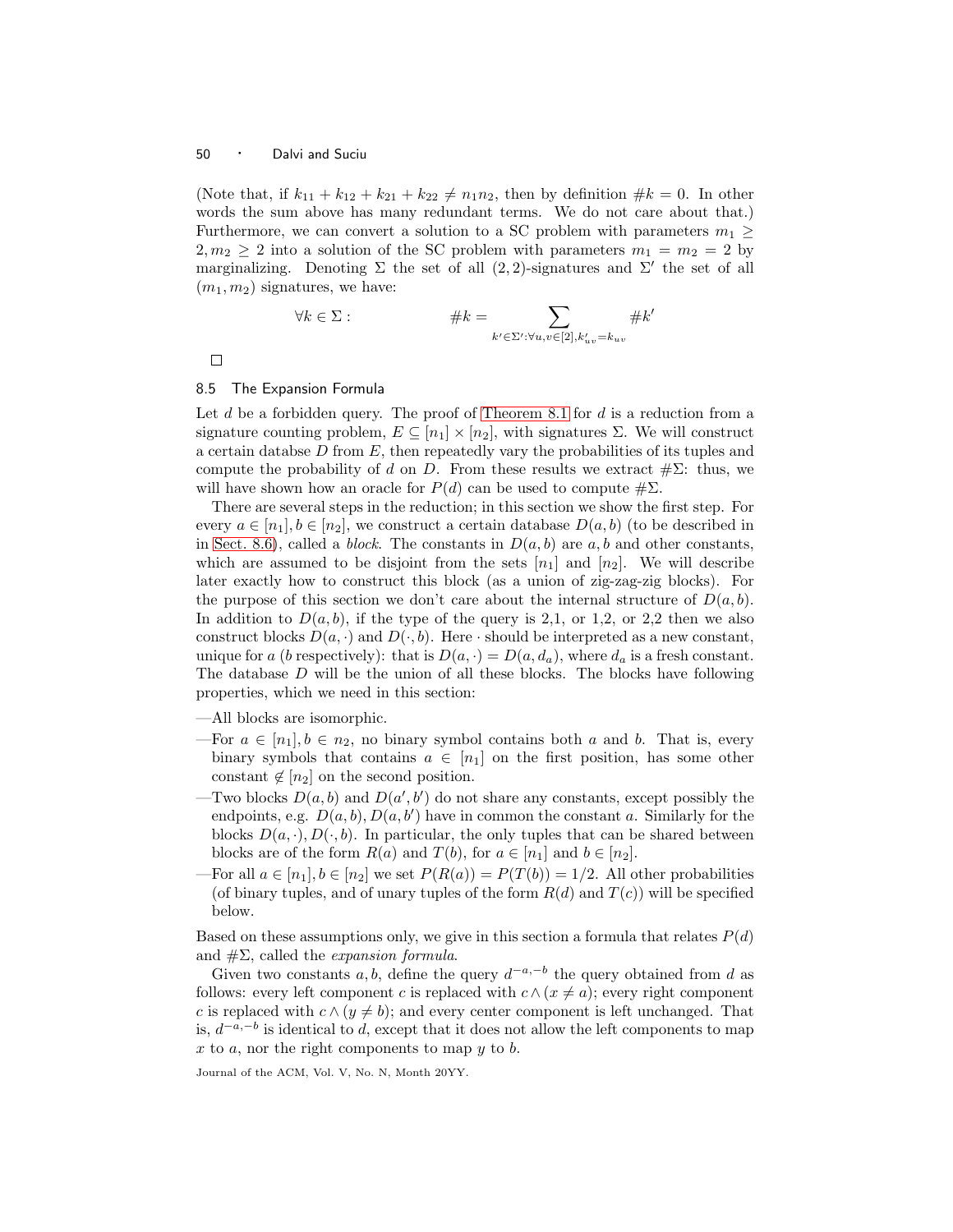8.5.1 Expansion formula of type 1-1. We start with the case when  $d = d^L \vee$  $d^C \vee d^R$  is of type 1-1. Here the SC problem will be of type 1,1, and  $m_1 = m_2 = 2$ . Fix two constants a, b, and two labels  $u \in [m_1]$ ,  $v \in [m_2]$ . Interpret u, v as truth values for  $R(a)$  and  $T(b)$  (recall that  $1 = \mathtt{false}, 2 = \mathtt{true}$ ). We will define below a query  $d_{uv}(a,b)$  s.t. its probability is exactly the probability of d, conditioned on the fact that the truth values of  $R(a)$ ,  $T(b)$  are  $u, v$  respectively:

<span id="page-50-0"></span>
$$
P(\neg d_{uv}(a,b)) = P(\neg d \mid R(a) \equiv u, T(b) \equiv v)
$$
\n<sup>(15)</sup>

For that, first define:

$$
d_u^L = d^L[R = u] \qquad d_v^R = d^R[T = v]
$$

That is,  $d_u^L$  is obtained by substituting in  $d^L$  the relation symbol R with false, when  $u = 1$ , and with true, when  $u = 2$  respectively; obviously,  $d_1^L \equiv$  false. Abbreviating  $d_u^L[a/x]$  with  $d_u^L(a)$ , we define, for every  $u \in [2], v \in [2]$ :

<span id="page-50-1"></span>
$$
d_{uv}(a, b) = d_u^L(a) \vee d^{-a, -b} \vee d_v^R(b)
$$
  

$$
y_{uv} = P_{D(a, b)}(\neg d_{uv}(a, b))
$$
 (16)

The reader is invited to check that [Eq. 15](#page-50-0) holds. Thus, the probability  $y_{uv}$ represents the probability that d is false on the block  $D(a,b)$ , conditioned on the fact that the truth values of  $R(a)$  and  $T(b)$  are u, v respectively. Note that  $y_{uv}$ is the same for all blocks  $D(a, b)$ , i.e. it does not depend on the constants a, b, because all blocks are isomorphic.

Recall that for each tuple in the database  $D, P(t)$  denotes its probability.. A possible world W is a subset  $W \subseteq D$ , and  $P(W) = \prod_{t \in W} P(t) \cdot \prod_{t \in D-W} (1 - P(t))$ . Then, by definition [\(Eq. 1\)](#page-0-0):

$$
P(\neg d) = \sum_{W \subseteq D: W \models \neg d} P(W) \tag{17}
$$

Fix a labeling  $l_1 : [n_1] \rightarrow [2], l_2 : [n_2] \rightarrow [2]$ . We say that a world W has labeling  $l = (l_1, l_2)$ , if forall  $a \in [n_1], b \in [n_2], W \models (R(a) \equiv l_1(a))$  and  $W \models (T(b) \equiv l_2(b))$ . Let  $E_l$  be the event "W has labeling  $l = (l_1, l_2)$ ". Clearly,  $P(E_l) = 1/2^{n_1+n_2}$ . Conditioned on  $E_l$ , the event  $W \models \neg d$  is the conjunction of the independent events  $W(a,b) \models \neg d_{l_1(a),l_2(b)}(a,b)$ , where  $W(a,b) = W \cap D(a,b)$ . That is, once we fixed the truth value for all  $R(a)$ 's and all  $T(b)$ 's (through the labeling  $l_1, l_2$ ), we need to check that d is false on each block  $D(a, b)$  separately; these events are independent, because the blocks share only their endpoints, and there the truth values of  $R(a), T(b)$  are already fixed. Furthermore, if  $(a, b) \in E$  (and edge in the bipartite graph  $E \subseteq [n_1] \times [n_2]$ , then the probability of this event is  $y_{l_1(a),l_2(b)}$ ; if  $(a,b) \notin E$ , then it is 1 (because the block  $D(a, b)$  is empty, hence the query is false). Recall that, forall  $u \in [2], v \in [2], k_{uv}(l)$  denotes the number of edges in E whose endpoints are labeled with  $u$  and  $v$  respectively. Then: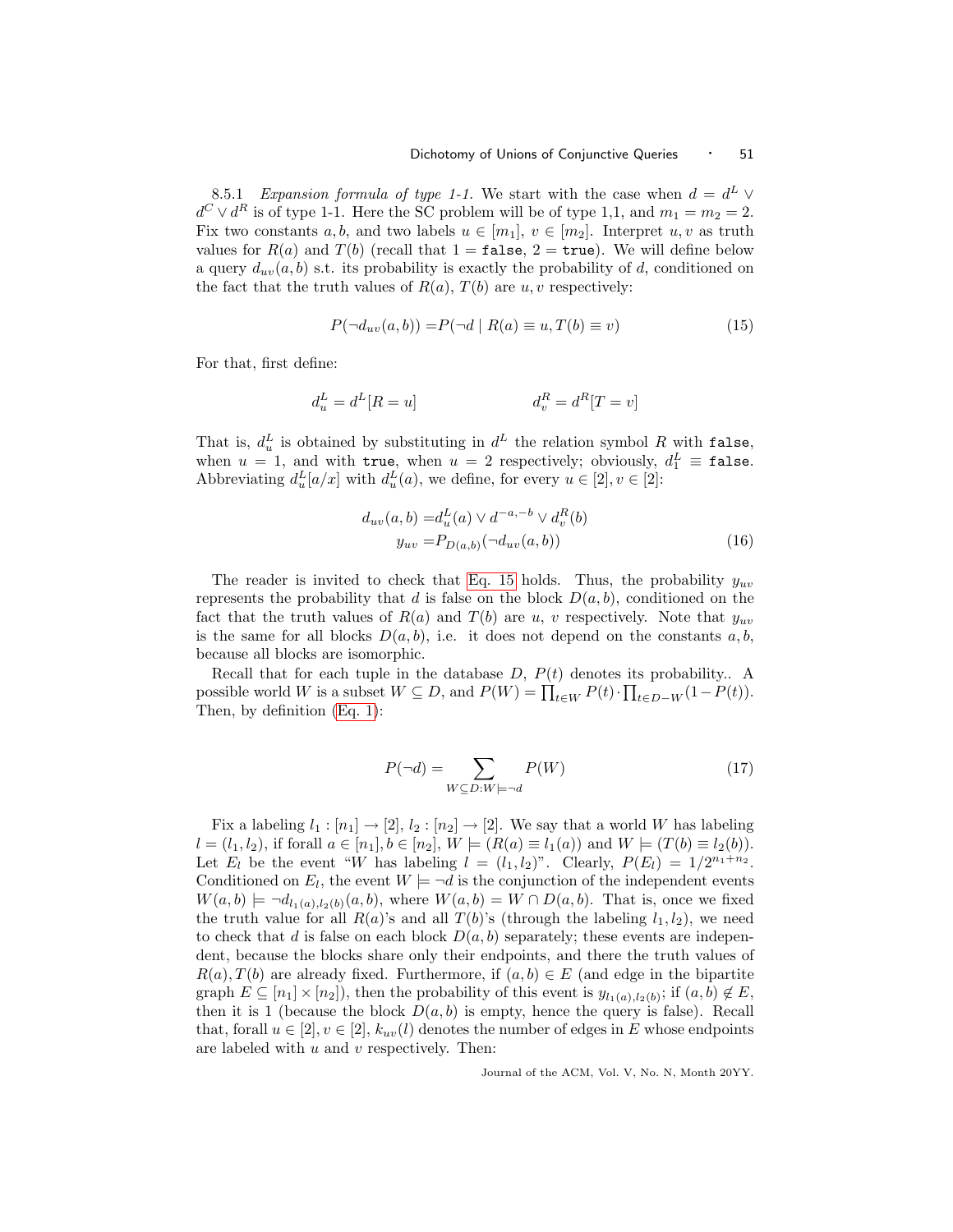<span id="page-51-0"></span>
$$
P(\neg d|E_l) = \prod_{(a,b)\in E} y_{l_1(a)l_2(b)} = \prod_{u\in[2], v\in[2]} y_{uv}^{k_{uv}(l)}
$$

$$
P(\neg d) = \frac{1}{2^{n_1+n_2}} \sum_{l} P(\neg d|E_l) = \frac{1}{2^{n_1+n_2}} \sum_{k\in\Sigma} \#k \prod_{u\in[2], v\in[2]} y_{uv}^{k_{uv}} \tag{18}
$$

We call [Eq. 18](#page-51-0) the *expansion formula* for a query  $d$  of type 1,1. This is a polynomial in the four variables  $\bar{y} = (y_{11}, y_{12}, y_{21}, y_{22})$ , and it says this. To compute  $P(\neg d)$ , proceed as follows. Fix a generic block  $D(a, b)$ . Set the truth values of  $R(a), T(b)$ to all four combinations of false/true, and for each, compute the probability of  $\neg d$  conditioned on that setting of  $R(a)$ ,  $T(b)$ : this probability is  $y_{uv}$ . Then compute the polynomial [Eq. 18,](#page-51-0) where the coefficients  $\#k$  are exactly the signature counts of the SC problem. More precisely, the coefficient of a monomial  $y_{11}^{k_{11}} \cdot y_{12}^{k_{12}} \cdot y_{21}^{k_{21}} \cdot y_{22}^{k_{22}}$ is the number of labelings that have signature  $k = (k_{11}, k_{12}, k_{21}, k_{22})$ , i.e. #k. We want to use this process in reverse: given an oracle for  $P(\neg d)$ , compute the coefficients  $\#k$ . For that, we vary the probabilities of the block  $D(a,b)$ , to generate  $(n+1)^4$  distinct values for  $\bar{y}$  and obtain a linear system with  $(n+1)^4$  equations and  $(n+1)^4$  unknowns. Let M be the matrix of this system. If M is non-singular, then we can solve for all  $\#k$ : then we have used the oracle  $P(d)$  to solve the SC problem, proving that  $P(d)$  is hard for  $FP^{\#P}$ . Notice that if we could choose values for  $y_{11}, y_{12}, y_{21}, y_{22}$  independently, by choosing  $n + 1$  distinct values for each variable, then forming all  $(n+1)^4$  combinations, then M is the Kronecker product of 4 Vandermonde matrices, and is non-singular. In general we cannot choose the y's independently, we can only vary probabilities in the block  $D(a, b)$ . We show in [Sect. 8.6](#page-54-0) that the matrix is non-singular.

8.5.2 Expansion formula of type 2-2. Next, we will derive the expansion formula for a query  $d$  of type 2,2. Here there are no unary symbols. For any constant  $a \in [n_1]$ , the query  $d^L[a/x]$  is a union of conjunctive queries, and similarly  $d^R[b/y]$ . Denote their CNF lattices  $LL = L(d^L[a/x])$ ,  $RR = L(d^R[b/y])$ . Let  $m_1 = |LL \{\hat{1}\};$  by renaming the lattice elements, we assume wlog  $LL = [m_1] \cup \{\hat{1}\}.$  The left labels in our SC problem will be  $[m_1]$ . Repeating the same for the right end, we define  $RR = [m_2] \cup {\hat{1}}$ . Recall that for each  $u \in [m_1]$ ,  $d_u^L$  denotes the query associated to the lattice element  $u$  in  $LL$ . Since in this query all atoms are of the form  $S(a, y)$ , i.e. there is no x variable, and there is a single y-variable, we will always write it as  $d_u(a)$ , to remind that the constant a appears in all atoms. Similarly, for each  $v \in [m_2]$ ,  $d_v^R(b)$  denotes a query associated to the lattice element v in RR.

Thus:

<span id="page-51-2"></span><span id="page-51-1"></span>
$$
d^L[a/x] \equiv \bigwedge_{u \in [m_1]} d_u^L(a) \qquad d^R[b/y] \equiv \bigwedge_{v \in [m_2]} d_v^R(b) \qquad (19)
$$

Define:

$$
d_{uv}(a,b) = d_u^L(a) \vee d^{-a,-b} \vee d_v^R(b) \qquad d_u = d_u^L(a) \vee d^{-a} \qquad d_v = d^{-b} \vee d_v^L(b)
$$
  
\n
$$
y_{uv} = P_{D(a,b)}(\neg d_{uv}(a,b)) \qquad z_u = P_{D(a,\cdot)}(\neg d_u) \qquad z_{\cdot v} = P_{D(\cdot,b)}(\neg d_{\cdot v}) \qquad (20)
$$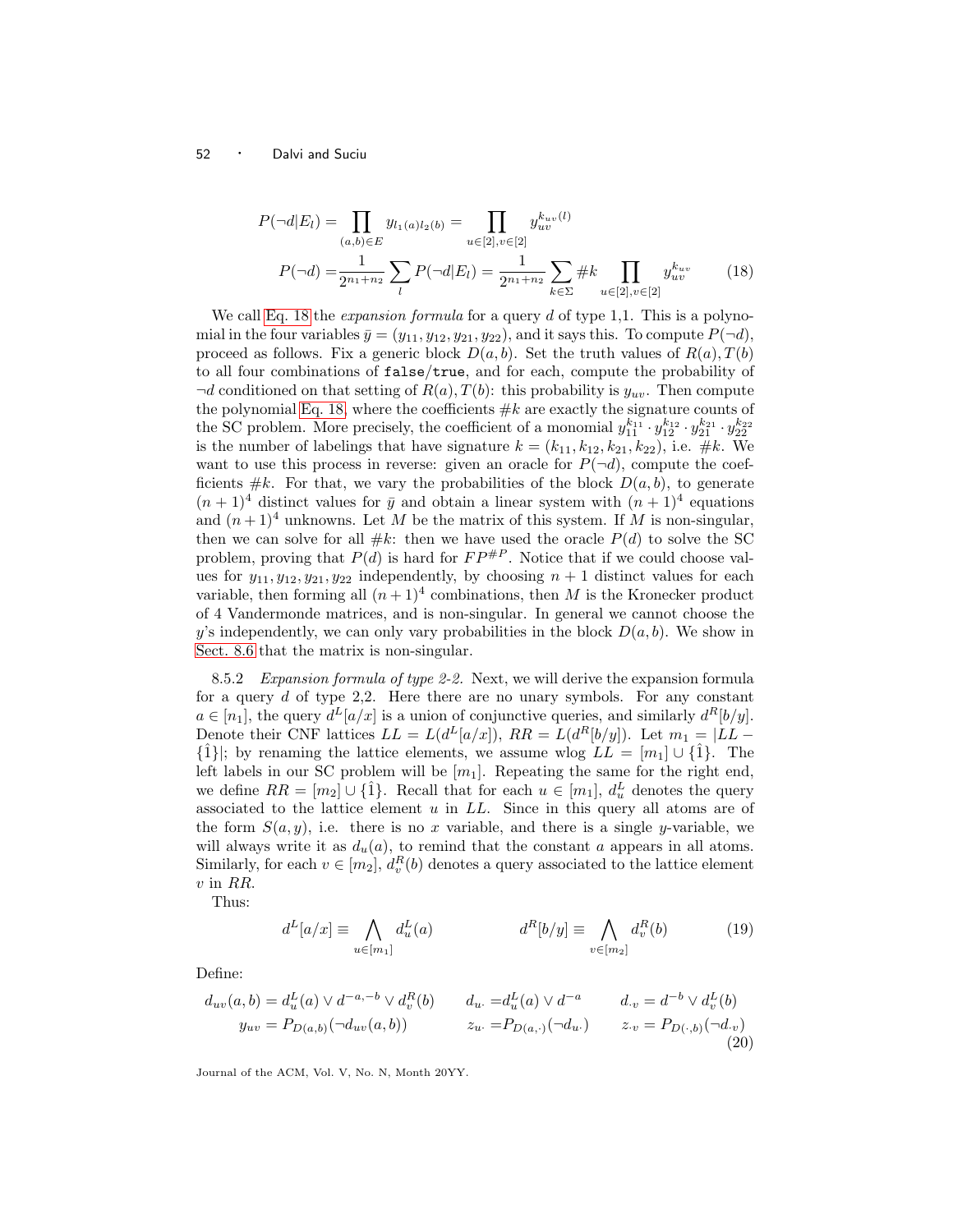The intuition is that  $d_{uv}(a,b)$  is obtained from d by imposing that the end-points a and b satisfy the labels  $d_u^L(a)$  and  $d_v^R(b)$  respectively.

EXAMPLE 8.21. We illustrate with two examples. We only show  $d^L$  in both cases, since the left labels  $LL$  depend only on  $d^L$ .

$$
d^{L} = S(x, y_1)S_1(x, y_1), S(x, y_2)S_2(x, y_2), S(x, y_3)S_3(x, y_3)
$$

The left labels are:

$$
d_1^L(a) = S(a, y), S_1(a, y)
$$
  
\n
$$
d_2^L(a) = S(a, y), S_2(a, y)
$$
  
\n
$$
d_3^L(a) = S(a, y), S_3(a, y)
$$

and their closure under disjunctions. There are  $m_1 = 7$  left labels.

Consider a query with two left components:

$$
dL = S(x, y1), S1(x, y1), S(x, y2), S2(x, y2) \vee S(x, y1), S1(x, y1), S(x, y3), S3(x, y3)
$$

The labels are:

$$
d_1^L(a) = S(a, y), S_1(a, y)
$$
  

$$
d_2^L(a) = S(a, y), S_2(a, y) \lor S(a, y), S_3(a, y)
$$

and  $d_1^L(a) \vee d_2^L(a)$ . There are 3 left labels.

Let  $l_1 : [n_1] \to [m_1]$  and  $l_2 : [n_2] \to [m_2]$  be a labeling. We say that a world W satisfies this labeling, if forall  $a \in [n_1]$ ,  $W \models \neg d_{l_1(a)}^L(a)$  and forall  $b \in [n_2]$ ,  $W \models \neg d_{l_2(b)}^R(b)$ . Let  $E_{l_1l_2}$  denote the event "W satisfies the labeling  $l_1, l_2$ ".

There are two important differences from the case (type 1-1). First, some worlds do not satisfy any labeling. However, we observe that, if  $W \models \neg d$ , then W does satisfy some labeling. Indeed, let  $a \in [n_1]$ . Since  $W \models \neg d$ , we have  $W \models \neg d^L[a/x]$ , which implies that there exists  $u \in [m_1]$  s.t.  $W \models \neg d_u^L(a)$  (because of [Eq. 19\)](#page-51-1). Similarly, there exists  $v \in [m_2]$  s.t.  $W \models \neg d_v^L(b)$ . Set  $l_1(a) = u, l_2(b) = v$ , and repeat this forall  $a, b$ : thus, W satisfies the labeling  $l_1, l_2$ . The second difference is that the events  $E_{l_1l_2}$  are no longer disjoint. However, they form a lattice, and we will use Mobius' inversion formula to express the probability, instead of conditioning on disjoint events. To do that, we need a brief review of lattice theory.

Given two lattices  $L_1, L_2$ , their product  $L_1 \times L_2$  is also a lattice. Furthermore,  $\mu_{L_1\times L_2}((u,v),(x,y)) = \mu_{L_1}(u,x)\cdot\mu_{L_2}(v,y)$ . The strict product of  $L_1$  and  $L_2$  is:

$$
(L_1 \times L_2)^0 = (L_1 - {\hat{1}}) \times (L_2 - {\hat{1}}) \cup {\hat{1}}
$$

This is indeed a lattice, because  $L_i - \{\hat{1}\}\$ is a meet semilattice, for  $i = 1, 2$ , hence  $(L_1-\hat{1})\times (L_2-\hat{1})$  is a meet semilattice, and after completing with  $\hat{1}$  it becomes a lattice. We have:

LEMMA 8.22.  $\mu_{(L_1 \times L_2)^0}((u, v), \hat{1}) = -\mu_{L_1}(u, \hat{1}) \cdot \mu_{L_2}(v, \hat{1}).$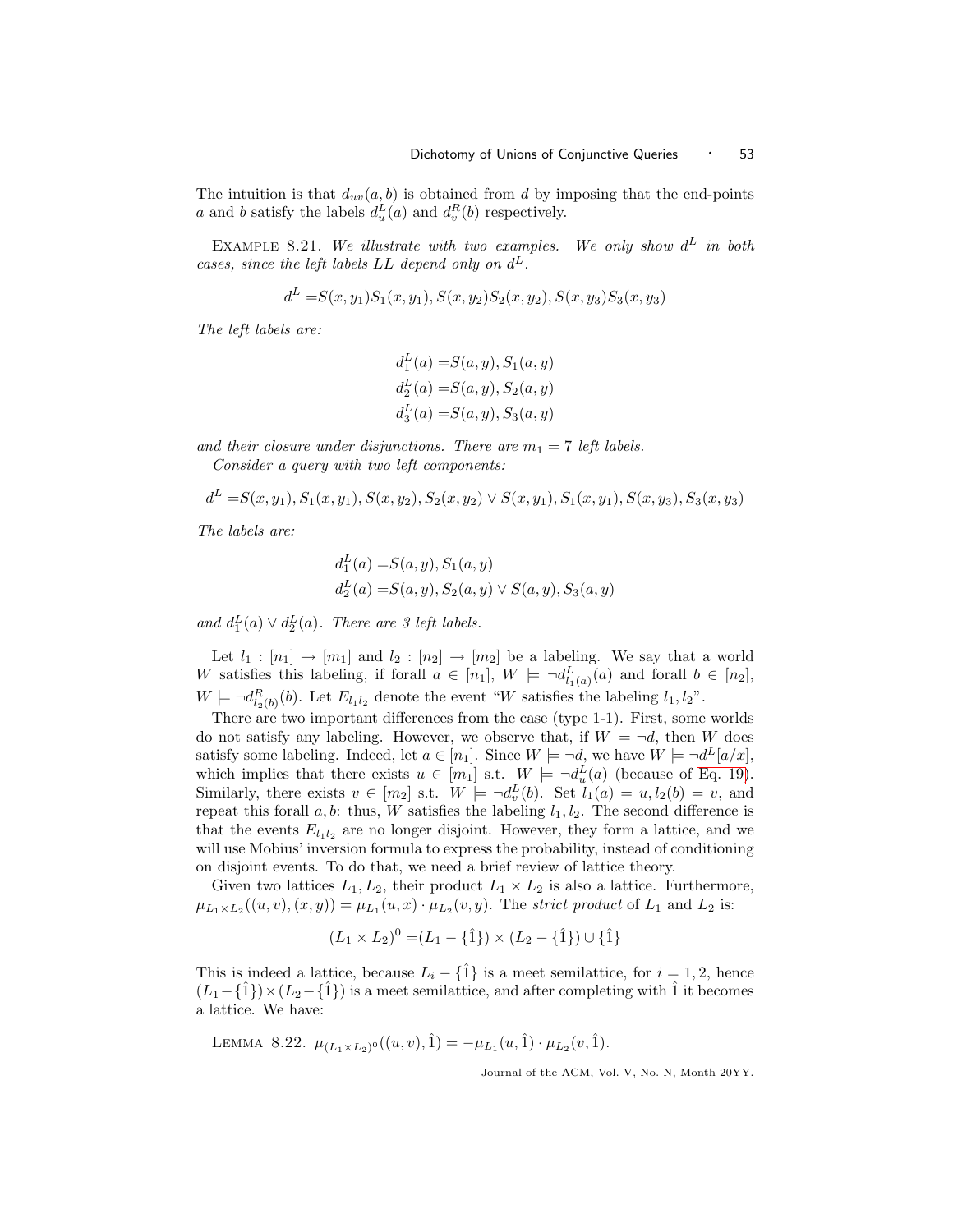PROOF.

$$
\mu_{(L_1 \times L_2)^0}((u, v), \hat{1}) = - \sum_{(u, v) \le (x, y) < \hat{1}} \mu_{(L_1 \times L_2)^0}((u, v), (x, y))
$$
\n
$$
= - \sum_{u \le x < \hat{1}, v \le y < \hat{1}} \mu_{L_1}(u, x) \times \mu_{L_2}(v, y) = -\mu_{L_1}(u, \hat{1}) \cdot \mu_{L_2}(v, \hat{1})
$$

Here, we used the fact that the interval  $[(u, v), (x, y)]$  of the strict product  $(L_1 \times L_2)^0$ is isomorphic to the same interval in the regular product  $L_1 \times L_2$ , because  $x < 1$ and  $y < \hat{1}$ .  $\Box$ 

Given a lattice L, we denote  $(L^n)^0$  the strict cartesian product  $(L \times ... \times L)^0$ . It follows from the lemma that  $\mu_{(L^n)^0}(\bar{u}, \hat{1}) = -(-1)^n \prod_i \mu_L(u_i, \hat{1}).$ 

Since each label  $l_1(a)$  belongs to  $LL - \{\hat{1}\}\$ , it follows that the space of all left labelings  $l_1$  is the strict product  $(LL^{n_1})^0$ . In other words, every element of  $(LL^{n_1})^0$ , except  $\hat{1}$ , corresponds<sup>[7](#page-53-0)</sup> to a labeling  $l_1$ . The Mobius function in this lattice is  $\mu(l_1, \hat{1}) = -(-1)^{n_1} \prod_{a \in [n_1]} \mu(l_1(a), \hat{1}).$  Similarly,  $l_2$  is in the strict lattice product  $(RR^{n_2})^0$ , while  $(l_1, l_2)$  is in the strict product of the two lattices, hence  $\mu((l_1,l_2),\hat{1}) = -\mu(l_1,\hat{1}) \cdot \mu(l_2,\hat{1}).$ 

The last observation that we need to make is that, for a fixed labeling  $l_1, l_2$ , the event  $W \models E_{l_1,l_2} \land \neg d$  is the conjunction of the following: independent events:

$$
(\bigwedge_a W(a, \cdot) \models \neg d_{l_1(a)}.) \land (\bigwedge_b W(\cdot, b) \models \neg d_{\cdot l_2(b)}) \land (\bigwedge_{a,b} W(a, b) \models \neg d_{l_1(a)l_2(b)})
$$

The probabilities of the events above are  $z_{l_1(a)}$ ,  $z_{l_2(b)}$ , and  $y_{l_1(a)l_2(b)}$  respectively, see [Eq. 20.](#page-51-2)

Recall that in the case of a signature counting problem of type 2-2, every signature k consists of the left-, center-, and right signature,  $k^L, k^C, k^L$ . Therefore:

$$
P(\neg d) = P(\bigvee_{l_1, l_2} E_{l_1l_2} \land \neg d) = -\sum_{l_1, l_2} (-1)\mu(l_1, \hat{1}) \cdot \mu(l_2, \hat{1}) P(E_{l_1l_2} \land \neg d)
$$
  
\n
$$
= (-1)^{n_1+n_2} \sum_{l_1, l_2} (\prod_{a} \mu(l_1(a), \hat{1}) \cdot z_{l_1(a)} \cdot \prod_{b} \mu(l_2(b), \hat{1}) \cdot z_{l_2(b)}) \cdot (\prod_{a,b} y_{l_1(a)l_2(b)})
$$
  
\n
$$
= (-1)^{n_1+n_2} \sum_{k \in \Sigma} \# k \cdot \prod_{u \in [m_1]} (\mu(u, \hat{1}) \cdot z_u)^{k_u^L} \cdot \prod_{v \in [m_2]} (\mu(v, \hat{1}) \cdot z_v)^{k_v^R} \cdot \prod_{u \in [m_1], v \in [m_2]} y_{uv}^{k_{uv}^{C}}
$$

Here  $\mu(u, \hat{1})$  is taken in the left lattice LL, while  $\mu(v, \hat{1})$  is in the right lattice RR. Now it should become clear why we introduced the blocks  $D(a, \cdot), D(\cdot, b)$ , and their associated variables  $z_u, z_v$ : they absorb the powers of the mobius function. Note that when  $\mu(u, \hat{1}) = 0$ , then the only terms that contribute to the sum above are those for which the exponent  $k_u^L = 0$ . This means that we can simply ignore the labels  $u \in LL$  whose Mobius function is zero. Decreasing  $m_1$  appropriately, we will assume that forall  $u \in [m_1], \mu(u, \hat{1}) \neq 0$ . (We no longer need a lattice structure on

<span id="page-53-0"></span><sup>&</sup>lt;sup>7</sup>If we took  $l_1$  to range over  $L^n$ , then we need to exclude many more elements other than  $\hat{1}$ , and then the Mobius inversion formula no longer applies.

Journal of the ACM, Vol. V, No. N, Month 20YY.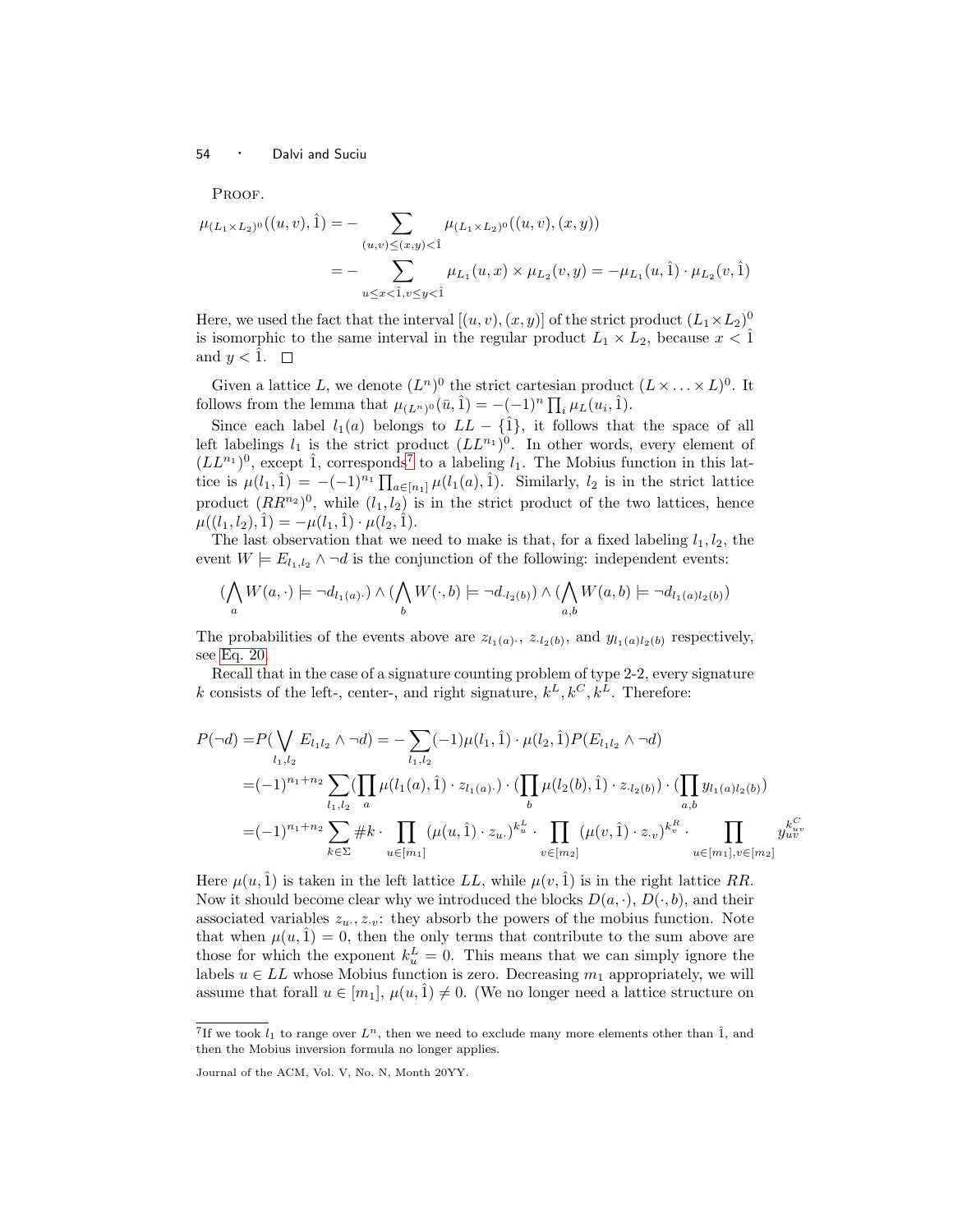$[m_1]$ .) Similarly for  $m_2$ . Thus, denoting:

<span id="page-54-2"></span>
$$
y_u = \mu(u, \hat{1}) \cdot z_u.
$$
  
\n
$$
y_v = \mu(v, \hat{1}) \cdot z_v
$$
  
\nfor  $u \in [m_1]$   
\nfor  $v \in [m_2]$ 

we obtain the following expansion formula for  $P(\neg d)$  in the case when d is of type 2-2:

$$
P(\neg d) = (-1)^{n_1 + n_2} \sum_{k \in \Sigma} \# k \cdot \prod_{u \in [m_1]} y_u^{k_u^L} \cdot \prod_{v \in [m_2]} y_v^{k_v^R} \cdot \prod_{u \in [m_1], v \in [m_2]} y_u^{k_{uv}^C} \tag{21}
$$

Thus, as in the 1-1 case, we have expressed  $P(\neg d)$  in terms of  $m_1m_2 + m_1 + m_2$ variables  $\bar{y}$ . As before, we will probe  $D(a, b)$  with different probabilities, and form a system of linear equations, with unknowns  $#k$ . Its matrix is M. We will show in the next two sections that this matrix is non-singular.

8.5.3 Expansion formula of types 2-1 and 1-2. If the query d is of type 2-1 or 1-2, then we use a mixed expansion formula, which is a straightforward comination of the previous two, and omitted.

## <span id="page-54-0"></span>8.6 Non-Zero Jacobian

This section is at the core of our hardness proof for forbidden queries. So far, we have only assumed that both  $d^L$  and  $d^R$  are non-empty. In a forbidden query d, they must also be symbol-connected, i.e. connected in the co-occurrence graph: otherwise the query is not forbidden; for example, the left and right in  $R(x)$ ,  $S_1(x,y)$   $\vee$  $S_2(x,y),T(y)$  are not connected, and this query is safe. We have not assumed so far that the left and right are connected. The step we describe in this section works if and only if  $d^L$  and  $d^R$  are connected. In other words, here is where we assume that d is forbidden.

Let m be the number of y-variables in the expansion formula  $(m = 4$  for type 1-1,  $m = m_1m_2 + m_1 + m_2$  for type 2-2, etc). We sometimes write these variables as  $\bar{y} = (y_1, \ldots, y_m)$  instead of their official index  $y_{uv}$ , and will switch back and forth between the two notations. Each  $y_i$  is a probability of a query,  $\neg d_{uv}(a, b)$ , on the block  $D(a,b)$ , see [Eq. 16](#page-50-1) and [Eq. 20.](#page-51-2) For each tuple  $t_j \in D(a,b)$ , denote  $x_j = P(\neg t_j)$ , then  $y_i = F_i(x_1, x_2, \ldots)$  is a multi-linear polynomial. Denote  $\overline{F} =$  $(F_1,\ldots,F_m).$ 

In this section we show how to construct the block  $D(a, b)$  (and  $D(a, \cdot)$ ) and  $D(\cdot,b)$  and choose m distinguished tuples in  $D(a,b)$  with probabilities  $\bar{x} = (x_1,\ldots,x_m)$ (i.e.  $x_i = P(\neg t_i)$ ), with the following property: the Jacobian of the function  $\bar{x} \mapsto F$ is non-zero. That is, we will construct  $D(a, b)$  such that:

<span id="page-54-1"></span>PROPOSITION 8.23. There are m tuples in  $D(a, b)$  with associated probabilities  $\bar{x}$ , such that the Jacobian of the function  $\bar{x} \mapsto \bar{y}$  is non-zero at some point in  $\bar{x} \in [0, 1]^m$ .

We use this proposition in [Sect. 8.7](#page-62-0) to prove that  $M$  is non-singular: the idea is that the image of the function  $\bar{x} \mapsto \bar{y}$  contains an open hypercube of dimension m, hence we can vary each dimension  $y_i$  independently, to obtain  $(n + 1)^m$  values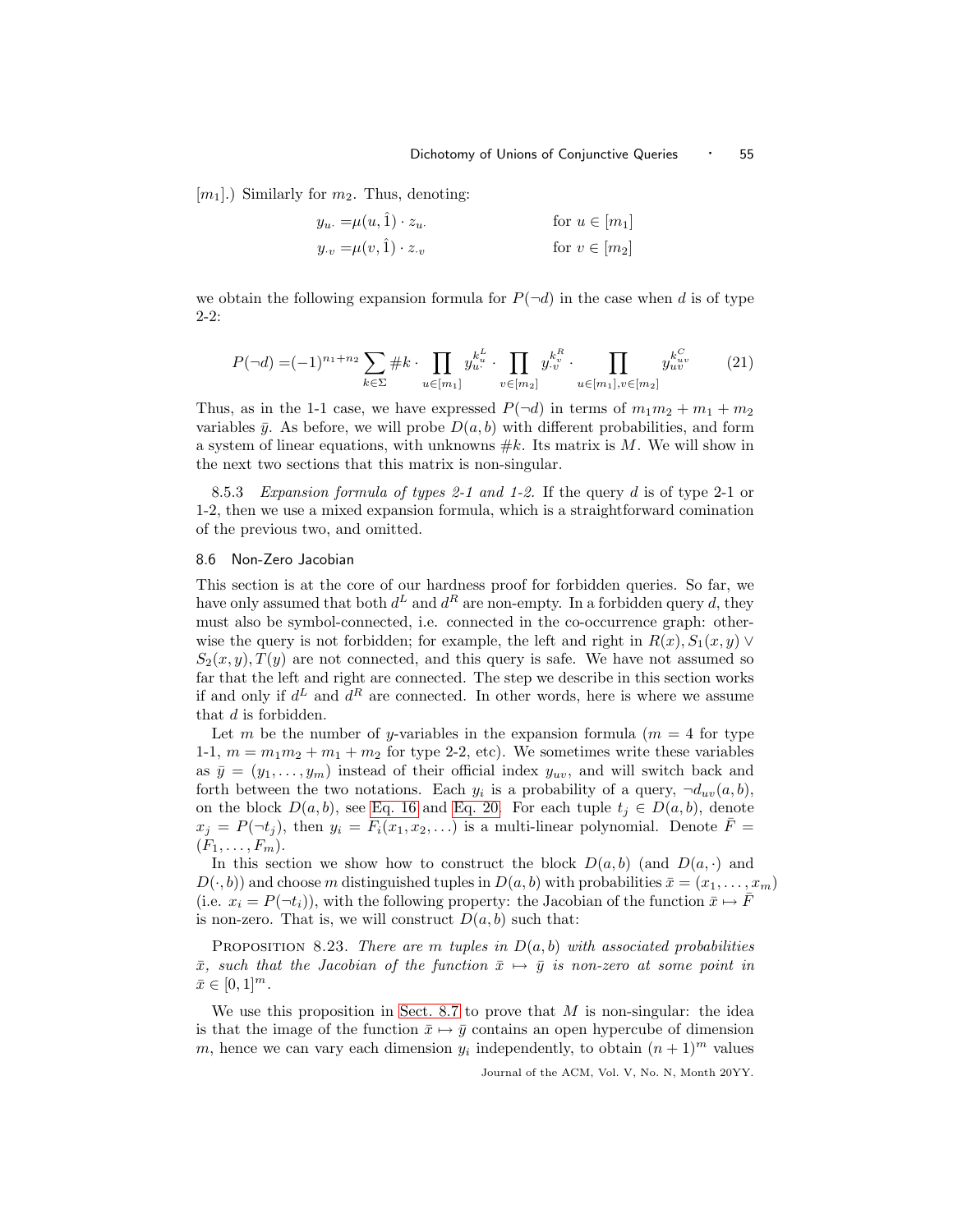in a grid in this hypercube: for these points,  $M$  is the Kronecker product of Vandermonde matrices, hence is non-singular. Thus, it is important that the Jacobian  $\bar{x} \mapsto \bar{y}$  be non-zero: otherwise the points  $\bar{y}$  may lie in a space of lower dimension and then the matrix  $M$  is always singular. In the remainder of this section we prove [Prop. 8.23.](#page-54-1)

8.6.1 The Parallel Sub-blocks  $D(a, b) = \bigcup_i D_i(a, b)$ . The  $m_1 m_2$  variables  $y_{uv}$ depend only on the probabilities in the block  $D(a, b)$ , while the variables  $y_u$  and  $y_{\cdot v}$  depend on the blocks  $D(a, \cdot)$  and  $D(\cdot, b)$ . Thus, there are three functions  $\bar{x} \mapsto \bar{y}$ . It suffices to prove separately that each of these three functions has a non-zero Jacobian: then the combined function also has a non-zero Jacobian. Hence, for the rest of this subsection we will focus only on  $y_{uv}$ , and their corresponding block  $D(a, b)$ ; the variables  $y_u$  and  $y_v$  are treated similarly and omitted.

We construct  $D(a,b) = D_1(a,b) \cup D_2(a,b) \cup \ldots \cup D_{m_1m_2}(a,b)$ , to be a union of "sub-blocks". All sub-blocks are disjoint, except for the endpoints  $a$  and  $b$ : that is, they share the unary symbols  $R(a)$ ,  $T(b)$  (if such symbols exists). All sub-blocks are isomorphic. We will choose one distinguished tuple  $t_1$  in  $D_1(a,b)$  and assign probability  $x_1 = P(\neg t_1)$ . (We show below how to choose  $t_1$ .) Let  $t_2, \ldots, t_m$  the tuples in  $D_2(a, b), \ldots, D_{m_1 m_2}(a, b)$  that correspond to  $t_1$  through the isomorphism, and let  $x_i = P(\neg t_i)$ , for  $i = 1, m_1m_2$ . That is, each sub-block has one distinguished tuple, which correspond through the isomorphism, and their probabilities are given by different variables. For every other tuple, its probability will be the same in all sub-blocks (and its value chosen in a way we show below). Recall that  $y_{uv} =$  $P_{D(a,b)}(\neg d_{uv}(a,b))$ . For any world  $W \subseteq D(a,b)$ , the event  $W \models \neg d_{uv}(a,b)$  is the conjunction of the  $m_1m_2$  events  $W \cap D_i(a,b) \models \neg d_{uv}(a,b)$ , and these are independent. This is because each component of the query  $d_{uv}(a,b)$  has at most one  $x$ - and at most one  $y$ -variable, hence every valuation maps its atoms to tuples that belong to a single block  $W \cap D_i(a, b)$ . Denote  $f_{uv}(x_i) = P_{D_i(a, b)}(\neg d_{uv}(a, b))$ . Since all probabilities except for the distinguished tuples are fixed, this function is a linear function in  $x_i$ ,  $f_{uv}(x_i) = a_{uv}x_i + b_{uv}$ , where  $a_{uv}, b_{uv}$  are real constants. Thus, based on our discussion so far:

<span id="page-55-0"></span>
$$
y_{uv} = P_{D(a,b)}(\neg d_{uv}(a,b)) = \prod_{i} P_{D_i(a,b)}(\neg d_{uv}(a,b)) = \prod_{i} f_{uv}(x_i)
$$
 (22)

Thus, each  $y_{uv}$  is the product of linear functions. We show that the Jaobian of such products is non-zero.

8.6.2 The Jacobian of a Product of Linear Functions. Two polynomials f,g are called *equivalent* if there exists a constant  $c \neq 0$  s.t.  $f = c \cdot g$ . Call a linear polynomial  $ax+b$  non-degenerate if it is not equivalent to 1 (in other words,  $a \neq 0$ ). We prove the following:

PROPOSITION 8.24. Let  $f_i(x) = a_i x + b_i$ ,  $i = 1, m$  be m inequivalent, nondegenerate linear polynomials. Define the following m multivariate polynomials, where  $x_1, \ldots, x_m$  are m distinct variables:

$$
F_i(x_1,\ldots,x_m) = f_i(x_1) \cdot f_i(x_2) \cdots f_i(x_n)
$$

Let  $J(\bar{x}) = D(F)/D(\bar{x})$  be the Jacobian. Let  $\bar{v} = (v_1, \ldots, v_m) \in R^m$  be any m distinct values (i.e.  $v_i \neq v_j$  for  $i \neq j$ ). Then  $det(J(\bar{v})) \neq 0$ .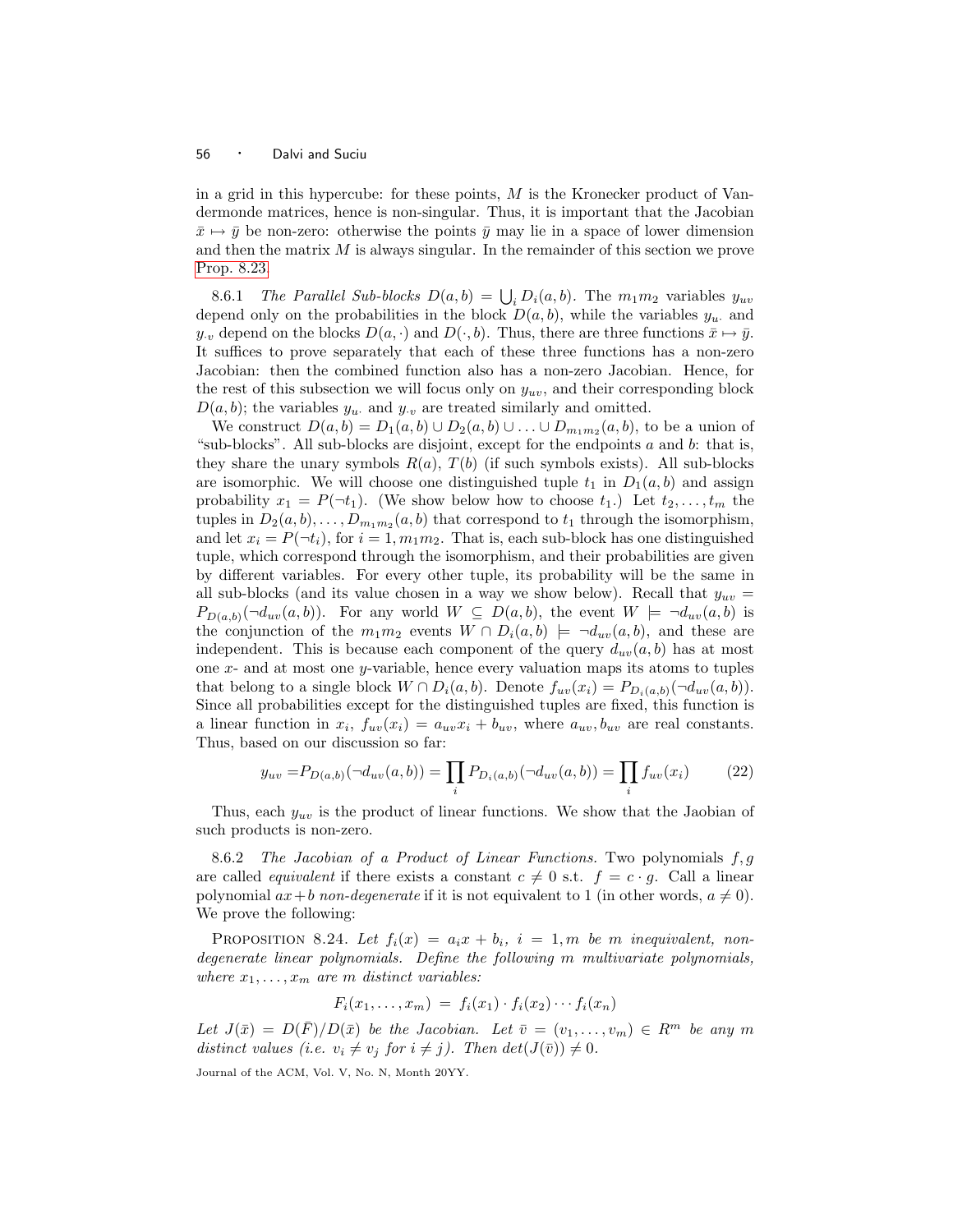PROOF. We can assume w.l.o.g. that  $a_1 = \ldots = a_m = 1$ . Then the polynomials can be written as  $f_i(x) = x + y_i$ , where  $y_1, \ldots, y_n$  are distinct values (because the polynomials are inequivalent), and the Jacobian  $J$  is:

$$
J = \left(\prod_{k \neq j} (x_k + y_i)\right)_{ij}
$$

Its [determinant can be computed from](#page-67-15) Cauchy's double alternant [Krattenthaler 1999]. Its value is:

$$
det(J) = \prod_{i < j} (x_i - x_j)(y_i - y_j)
$$

 $\Box$ 

To prove [Prop. 8.23](#page-54-1) it suffices to show that the linear functions  $f_{uv}(x_i)$  are nonequivalent, and non-degenerate. Then the Jacobian of [Eq. 22](#page-55-0) is non-zero for any choice of distinct probabilities  $x_i \neq x_j$ , for  $i \neq j$ .

8.6.3 Form Multilinear to Linear and the Role of Irreducible Factors. Now we revisit our assumption that all tuples in  $D_1(a, b)$  have fixed probabilities. We will let them vary as follows. For each tuple t in  $D_1(a,b)$ , we choose a distinct variable to denote  $P(\neg t)$ . Then we fix the same probability for all isomorphic copies of t in  $D_1(a,b),D_2(a,b),\ldots$  Thus, there are  $|D_1(a,b)|$  free variables, one of which is our distinguished variable. We ask the following question: to what values do we need to set the other  $|D_1(a,b)|-1$  variables such that the resulting linear polynomials  $f_{uv}$  are non-equivalent and non-degenerate.

Given m multilinear polynomials  $F_1, \ldots, F_m$ , over the same set of variables, call a variable  $x$  distinguished if one can substitute the other variables with some values (same value in all polynomials) such that all resulting linear polynomials are nondegenerate and non-equivalent. For example, in  $F_1 = x_1x_2$  and  $F_2 = x_1x_2 + x_1$  the variable  $x_2$  is distinguished: setting  $x_1 = 1$  results in the linear polynomials  $x_2$  and  $x_2 + 1$ , which are non-equivalent. But  $x_1$  is not distinguished: setting, say,  $x_2 = 1$ gives us  $x_1$  and  $2x_1$ , which are equivalent.

Recall that a multi-variate polynomial F is irreducible if whenever  $F = G \cdot H$ then it is equivalent to either  $G$  or  $H$ . A classical theorem in algebra is that every multi-variate polynomial over a field admits a unique factorization as a product of irreducible polynomials.

<span id="page-56-0"></span>PROPOSITION 8.25. Let  $F_1, \ldots, F_m$  multi-linear polynomials over the same set of variables. Then a variable x is distinguished iff each  $F_i$  depends on x, and, denoting  $G_i$  the irreducible factor in  $F_i$  that contains x, the polynomials  $G_1, \ldots, G_m$ are non-equivalent.

In the example above, the factorization is  $x_1x_2$  and  $x_1(x_2 + 1)$ . The factors containing  $x_1$  are identical (hence  $x_1$  is not distinguished) while the factors containing  $x_2$  differ (hence  $x_2$  is distinguished).

**PROOF.** The "only if" direction is trivial: if two factors  $G_i$ ,  $G_j$  are equivalent, then for any substitution of the variables other than x, the two polynomials  $F_i$  and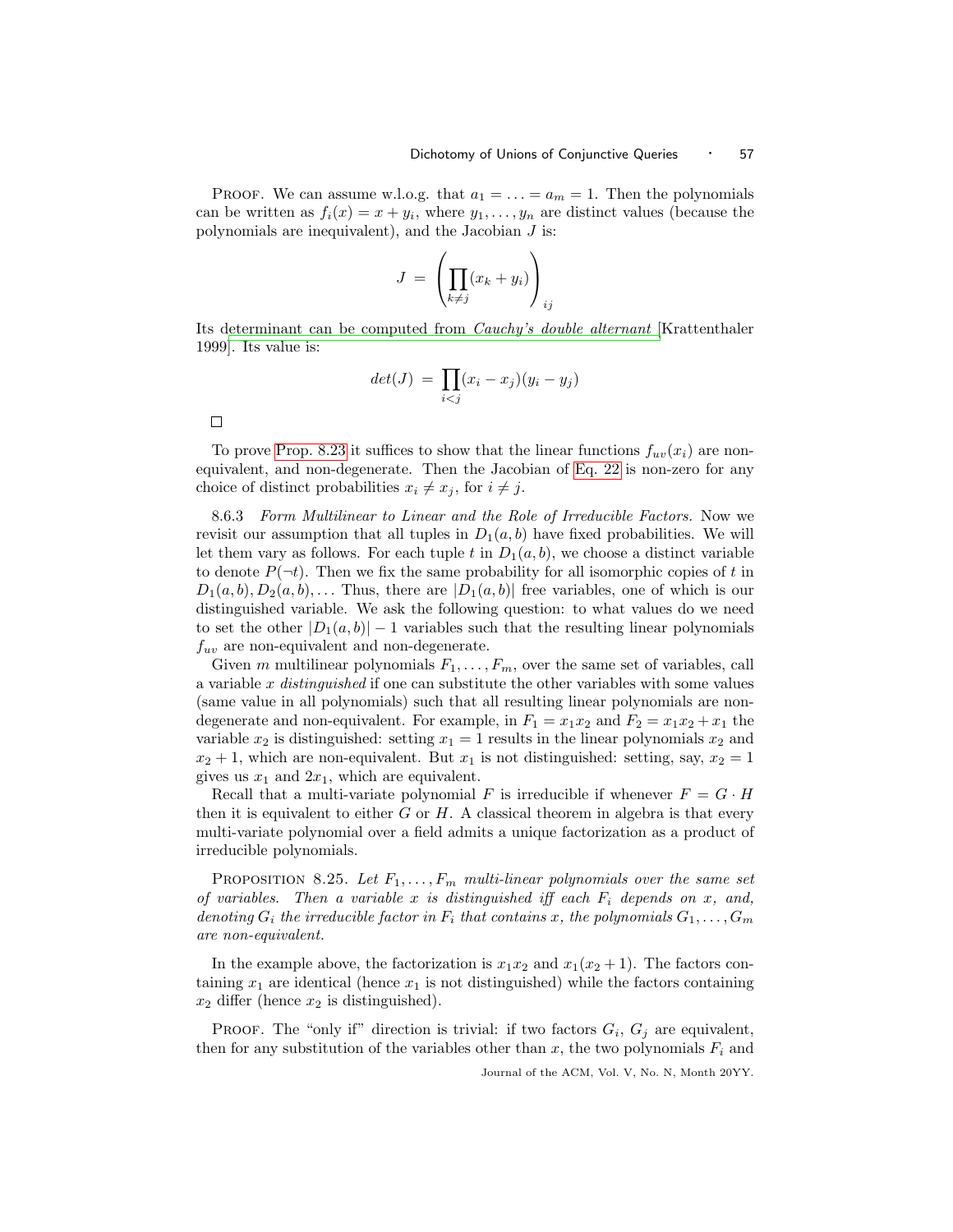$F_j$  are also equivalent. For the "if" direction, write  $G_i(x) = a_i * x - b_i$  where  $a_i$ ,  $b_i$  are polynomials that depend on all variables other than x: denote these other variables  $\bar{y}$ . We have  $a_i \neq 0$  because  $G_i$  depends on x. We prove that for any distinct i, k, the polynomials  $a_i b_k$  and  $a_k b_i$  are not identical. Suppose otherwise, i.e.  $a_i b_k \equiv a_k b_i$ . Then we can factorize them like this:

$$
a_i = u \cdot v
$$

$$
b_k = w \cdot z
$$

$$
a_k = u \cdot z
$$

$$
b_i = v \cdot w
$$

Then  $G_i(x) = u \cdot v \cdot x + v \cdot w = v \cdot (u \cdot x + w)$  and  $G_k(x) = z \cdot (u \cdot x + w)$ . We know that  $u \neq 0$ , because  $a_i \neq 0$  (and  $a_k \neq 0$ ). Since both  $G_i$  and  $G_k$  are irreducible, both v and z must be constants. But then  $G_i$  and  $G_k$  are equivalent, which is a contradiction. This proves the claim that  $a_i b_k \neq a_k b_i$ .

Consider the following polynomial:

$$
H(\bar{y}) = (\prod_i a_i) \times (\prod_{ik} (a_i * b_k - a_k * b_i))
$$

Here  $H(\bar{y})$  is a multivariate polynomial in variables  $\bar{y}$  (that is, all variables except x), which is not identically zero. Hence there are values  $\bar{y} = \bar{v} \in (0,1)^n$  s.t.  $H[\bar{v}/\bar{y}] \neq 0$ . (Otherwise, if H is zero on an open set, then it is identically zero). We check that these values satisfy the two conditions in the theorem. Indeed, we have  $a_i[\bar{v}/\bar{y}] \neq 0$ , hence  $a_i[\bar{v}/\bar{y}] \cdot x - b_i[\bar{v}/\bar{y}]$  is not degenerate. Next, note that, forall  $i \neq k$ ,  $a_i[\bar{v}/\bar{y}]\mathbf{b}_k[\bar{v}/\bar{y}] \neq a_i[\bar{v}/\bar{y}]\mathbf{b}_i[\bar{v}/\bar{y}]$ , which means that the two polynomials  $i, k$ are inequivalent.  $\square$ 

Thus, in order to prove [Prop. 8.23,](#page-54-1) it remains to show that we can choose in the sub-block  $D_1(a, b)$  a distinguish tuple s.t., denoting  $x = P(\neg t)$  (we drop the index i from  $x_i$  from now on), the variable x is distinguished in the set of polynomials  $f_{uv}$ ,  $u \in [m_1], v \in [m_2]$ . Before we do this, we remark that, if d is not a forbidden query, then we cannot satisfy the condition in this proposition. For example, consider the query  $d = R(x), S_1(x, y) \vee S_2(x, y), T(y) = d^L \vee dR$ . Since  $d^L$  and  $d^R$  do not share any common symbols, one can see that  $f_{uv}$  is expressed as  $g_u \cdot h_v$ , where  $g_u$  depends only on  $d^L$  and  $h_v$  depends only on  $d^R$ . Any irreducible factor of  $g_u$  will occur in both  $f_{uv_1}$  and  $f_{uv_2}$ ; any irreducible factor of  $h_u$  will occur in both  $f_{u_1v}$  and  $f_{u_2v}$ .

8.6.4 Positive Boolean Expressions and Irreducible Polynomials. Here we make a short detour to establish some background on the connection between positive Boolean expressions and irreducible polynomials. Let  $\Phi$  be a positive Boolean expression in CNF, over variables  $X_i$ ,  $i = 1, n$ . Thus,  $\Phi$  is a conjunction of clauses  $C_i$ , and each clause is a disjunction of variables  $X_{i_1} \vee X_{i_2} \vee \ldots$  We assume no clause is redundant. The *primal* graph,  $G(\Phi)$  has a node for each variable  $X_i$ , and an edge  $(X_i, X_j)$  whenever the two variables co-occur in a clause. The primal graph is sometimes also called the co-occurrence graph, but we prefer to reserve the latter term for DNF expressions. A connected component  $C$  of  $G(\Phi)$  corresponds to the Boolean expression  $\Phi^C$ , namely the conjunction of all clauses whose variables are in C. If each  $X_i$  is set independently to true with probability  $x_i \in [0,1]$ , then  $P(\Phi)$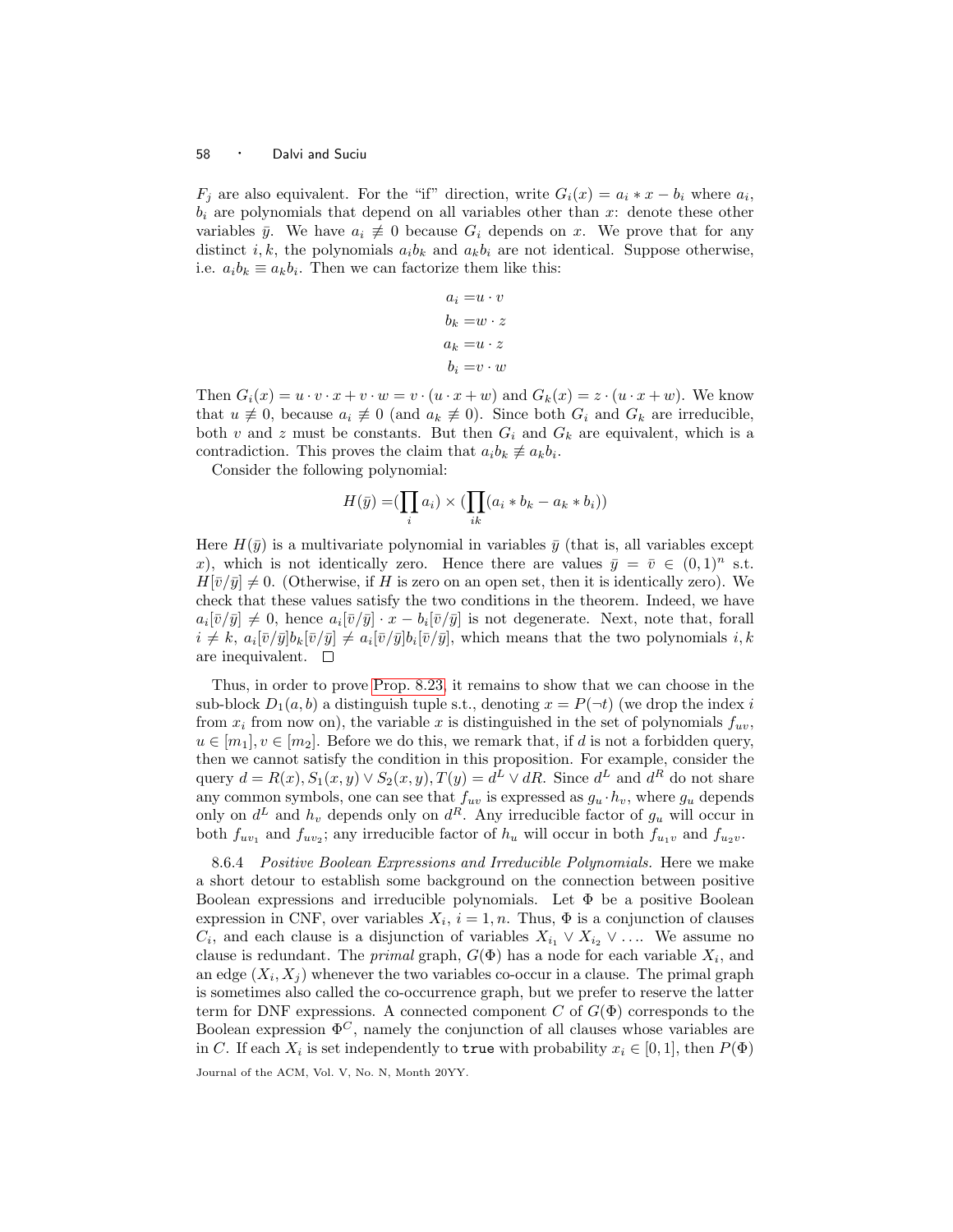<span id="page-58-0"></span>is given by a multilinear polynomial denoted  $F_{\Phi}(x_1,\ldots,x_n)$ .

PROPOSITION 8.26. F is irreducible iff  $G(\Phi)$  is connected. More generally, for each variable  $x_i$ , let C be the connected component in  $G(\Phi)$  that contains  $X_i$ . Then the irreducible factor of F that contains  $x_i$  is  $F_{\Phi}c$ .

PROOF. If  $G(\Phi)$  is disconnected, then we can write  $\Phi = \Phi_1 \wedge \Phi_2$  where  $\Phi_1, \Phi_2$  do not share any variables. Hence,  $F_{\Phi} = F_1 \cdot F_2$ , where  $F_i = F_{\Phi_i}$ ,  $i = 1, 2$ . Conversely, if  $F_{\Phi} = F_1 \cdot F_2$ , then define  $\Phi_1$  to be the obtained from  $\Phi$  by substituting all variables in  $F_2$  with true; similarly  $\Phi_2$  is obtained from  $\Phi$  by substituting all variables in  $F_1$  with true. We claim  $\Phi \Rightarrow \Phi_1 \wedge \Phi_2$ . For the converse, consider a truth assignment s.t.  $\Phi_1$  = true and  $\Phi_2$  = true, and suppose  $\Phi$  = false. Assign to the real variables  $x_i$  the values 0 or 1 according to this truth assignment. Hence  $F_{\Phi} = F_1 \cdot F_2 = 0$ . Assume wlog  $F_1 = 0$ . Then set all variables occurring in  $F_2$ to true (and 1 respectively): in the new assignment we sill have  $F_{\Phi} = F_1 F_2 = 0$ , hence  $\Phi = \texttt{false}$ , and now by definition  $\Phi = \Phi_1$ , contradiction. This proves the first part. For the second part, let  $C_1, \ldots, C_m$  be all connected components of the graph, then  $\Phi = \Phi^{C_1} \wedge \ldots \wedge \Phi^{C_m}$ . Then  $F_{\Phi} = \prod_i F_{\Phi^{C_i}}$  and each  $F_{\Phi^{C_i}}$  is irreducible, proving our claim.  $\square$ 

Next, consider  $\Phi$  to be a positive formula in DNF, over variables  $X_i$ . We call its DNF co-occurrence graph to be the graph where the variables are nodes, and edges a pair of variables that co-occur in a minterm. The *dual* of  $\Phi$  is the following formula, over new variables  $X_i^d$ :  $\Phi^d = \neg \Phi[\neg X_i^d / X_i; i = 1, n]$ . That is, we negate each variable, and negate the expression too. Clearly, the dual is also positive, and the primal graph of  $\Phi^d$  is isomorphic to the co-occurrence graph of  $\Phi$  (because the CNF of  $\Phi^d$  can be obtained from the DNF of  $\Phi$  by replacing  $\wedge \to \vee$  and  $\vee \rightarrow \wedge$ ). In our problem, the probabilities  $y_i$  given by [Eq. 16](#page-50-1) and [Eq. 20](#page-51-2) are the probability of dual expressions of the DNF lineage formulas. Thus, to reason about the irreducibles of the polynomials  $y_i$ , it suffices to examine the co-occurrence graphs of lineage expressions, which are naturally given in DNF.

<span id="page-58-1"></span>8.6.5 Constructing the Sub-block  $D_1(a,b)$ . Finally, we show how to construct the sub-block  $D_1(a,b)$  (recall that all other sub-blocks  $D_2(a,b),\ldots,D_m(a,b)$  are isomorphic, where  $m = m_1 m_2$ ). We take  $D_1(a, b)$  to be the zig-zag-zig block defined in [Sect. 8.2.](#page-40-0) Denoting  $n_x, n_y$  the maximum number of x-, and y-variables in every component, the set of constants in zig-zag-zig block is  $\{a\} \cup C \cup D \cup \{b\}$ , where  $C = \{c_1, \ldots, c_{n_x}\}\$ and  $D = \{d_1, \ldots, d_{n_y}\}\$ , and there are three kinds of binary tuples: Zig-tuples  $S(a, d_j)$ ; Zag-tuples  $S(c_i, d_j)$ ; and Zig-tuples  $S(c_i, b)$ , for  $i = 1, n_x$ and  $j = 1, n_y$ . Furthermore, if  $d^L$  has type 1, then there exists also the unary tuple  $R(c)$  (in this case  $n_x = 1$ , and we denote  $c_1 = c$ ). Similarly, if  $d^R$  has type 1, then the zig-zag-zig block contains  $T(d)$ . We choose a Zag-tuple  $t_0 = S(c_i, d_j)$ arbitrarily, and designated it as *distinguished tuple* in  $D_1(a, b)$ . Let  $x_0 = P(\neg t_0)$  be its probability.

Let  $Y_{uv}$  be the lineage of  $d_{uv}(a,b)$  on  $D_1(a,b)$  [\(Eq. 4\)](#page-6-1). The lineage is defined over a set of Boolean variables  $X_t$ , one for each tuple  $t \in D_1(a, b)$ . To simplify the notation, we will denote the Boolean variable  $X_t$  with t; thus, we will refer to tuples in  $D(a,b)$ and Boolean variables interchangeably. Then  $y_{uv} = P_{D_1(a,b)}(\neg d_{uv}) = F_{Y_{uv}^d}$ . In other words,  $y_{uv}$  is the multi-linear polynomial associated to the dual of  $Y_{uv}$ . For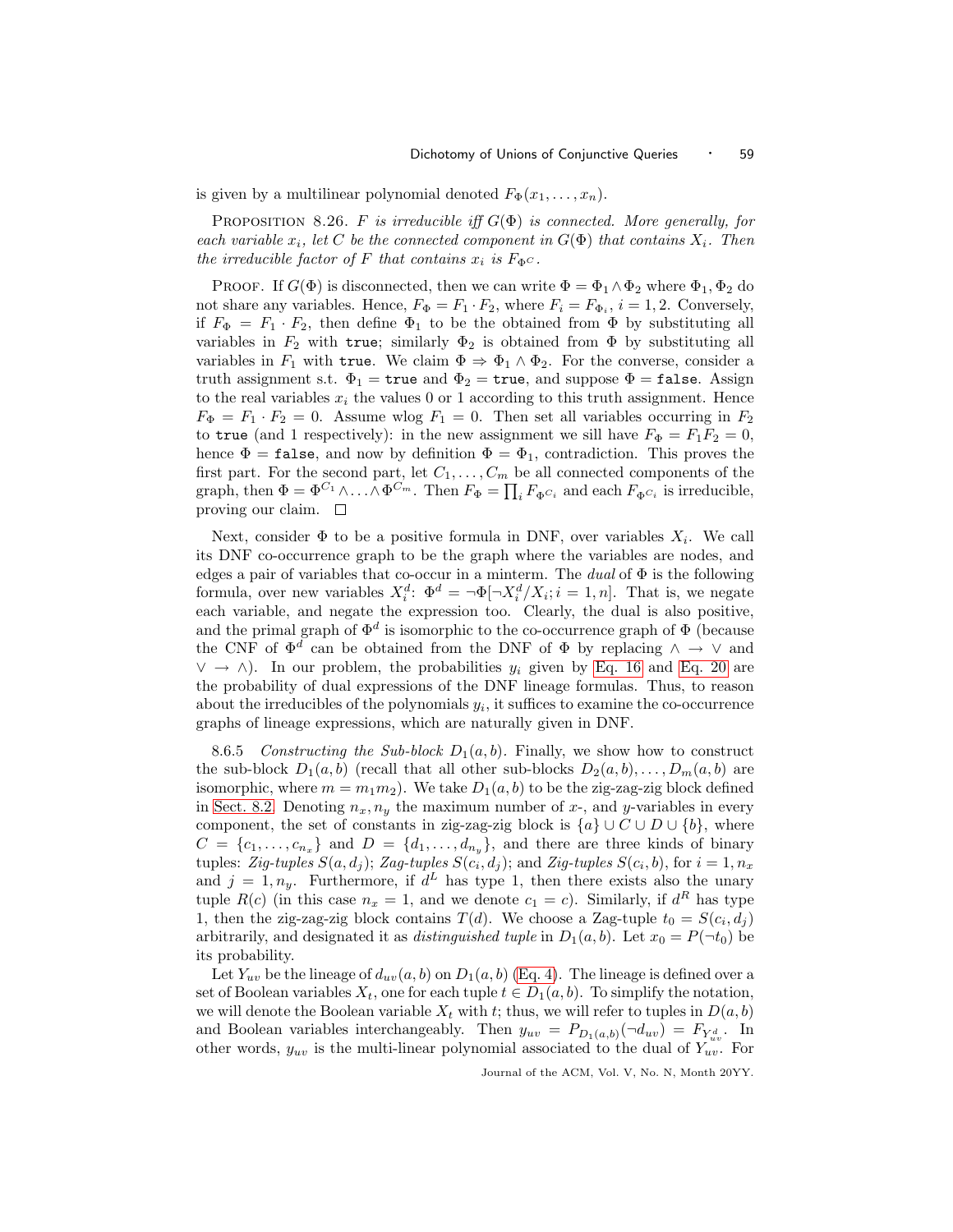each  $u, v$ , denote  $C_{uv}$  the connected component of the co-occurrence graph of the DNF expression  $Y_{uv}$  that contains the distinguished tuple  $t_0$ , and let  $Y_{uv}^{C_{uv}}$  denote the DNF expression  $Y_{uv}$  restricted to tuples in  $C_{uv}$ . To prove that the variable  $x_0$ is distinguished for the polynomials  $y_{uv}$ ,  $u \in [m_1], v \in [m_2]$  [\(Prop. 8.25\)](#page-56-0) we need to show that the Boolean expressions  $Y_{uv}^{C_{uv}}$ , for  $u \in [m_1], v \in [m_2]$  are inequivalent: then, by [Prop. 8.26,](#page-58-0) the irreducible factors in  $F_{uv}$  that contain  $x_0$  are inequivalent, and therefore we can apply [Prop. 8.25.](#page-56-0)

We examine the linage  $Y_{uv}$  closer. Recall that  $d_{uv}(a, b) = d_u^L(a) \vee d^{-a, -b} \vee d_v^R(b)$ , for both Type 1,1 queries [\(Eq. 16\)](#page-50-1) and Type 2,2 queries [\(Eq. 20\)](#page-51-2). All components in  $d_u^L(a)$  have a single variable, y;  $d^{-a,-b}$  is the same as d, except that all left components have the additional predicate  $x \neq a$  and all right components have the additional predicate  $y \neq b$ ; and the components in  $d_v^R(b)$  have a single variable, x. For any component c in  $d_{uv}(a,b)$ , let X denote the set of its x-variables and Y the set of its y variables: define  $c(C, D) = \bigvee_{\theta_1, \theta_2} c(\theta_1, \theta_2]$ , where  $\theta_1 : X \to C$  maps all X variables to constants in C, and  $\theta_2 : Y \to D$  maps all Y variables to constants in D. We extend this notation to unions of components. Then the lineage is:

$$
Y_{uv} = d_u^L(a, D) \qquad \forall d^C(a, D) \quad \forall d^R(\{a\} \cup C, D)
$$
  
 
$$
\forall d^C(C, D) \qquad \forall d^C(C, b) \quad \forall d_v^R(C, b)
$$

The reader can verify that this is indeed the correct lineage expression, by tracing where the variables in  $d_{uv}(a,b)$  can be mapped to the zig-zag-zig block  $D(a,b)$ .

<span id="page-59-1"></span>We start by proving that any two Boolean expressions in the set  ${Y_{uv} | u \in [m_1], v \in [m_2]}$ are in-equivalent.

PROPOSITION 8.27. Let  $u_1, u_2 \in [m_1]$  and  $v_1, v_2 \in [m_2]$ . If the logical implication  $Y_{u_1v_1} \Rightarrow Y_{u_2v_2}$  holds, then the following implications hold between Boolean expressions:  $d_{u_1}^L(a, D) \Rightarrow d_{u_2}^L(a, D)$  and  $d_{v_1}^R(C, b) \Rightarrow d_{v_2}^R(C, b)$ . Furthermore, the following implications hold between queries:  $d_{u_1}^L(a) \Rightarrow d_{u_2}^L(a)$  and  $d_{v_1}^R(b) \Rightarrow d_{v_2}^R(b)$ .

In particular, if  $Y_{u_1v_1} \equiv Y_{u_2v_2}$  then the following queries are equivalent:  $d_{u_1}^L(a) \equiv$  $d_{v_1}^L(a)$ . Hence  $u_1 = u_2$ . Similarly,  $v_1 = v_2$ .

PROOF. We keep unchanged all tuples of the form  $S(a, c_i)$  where S is a left symbol, set all other tuples  $t = \texttt{false}$  in both  $Y_{u_1v_1}$  and  $Y_{u_2v_2}$ . Recall that  $d^C$  is the union of all central components of  $d$ , i.e. where both  $x$  and  $y$  are root variables. Denote  $d^{LC}$  the union of all central components consisting only of left symbols<sup>[8](#page-59-0)</sup>. We have:

$$
Y_{u_1v_1} \equiv d_{u_1}^L(a, D) \lor d^{LC}(a, D) \Rightarrow Y_{u_2v_2} \equiv d_{u_2}^L(a, D) \lor d^{LC}(a, D)
$$

Every minterm on the left must imply a minterm on the right. However, a minterm  $s_i(a, d_j)$  in  $d_{u_1}^L$  is some X-subcomponent  $s_i(x, y)$  of  $d^L$ , with x, y substituted with a and  $d_j$  respectively. This minterm cannot imply any minterm  $c_k(a, c_j)$  in  $d^{LC}(a, D)$ (otherwise we have a homomorphism  $c_k \rightarrow s_i$  contradicting the fact that d is

<span id="page-59-0"></span> ${}^{8}$ The query  $d^{LC}$ is not necessarily empty. For example in  $U(x, y_1), S_1(x, y_1), U(x, y_2), S_2(x, y_2), U(x, y_3), S_3(x, y_3) \quad \vee \quad U(x, y), S_1(x, y), S_2(x, y)$  $S_1(x,y), S_2(x,y), S_3(x,y), C(x,y) \vee ...$  where C is a central symbol, we have  $d^{LC} =$  $U(x, y), S_1(x, y), S_2(x, y).$ 

Journal of the ACM, Vol. V, No. N, Month 20YY.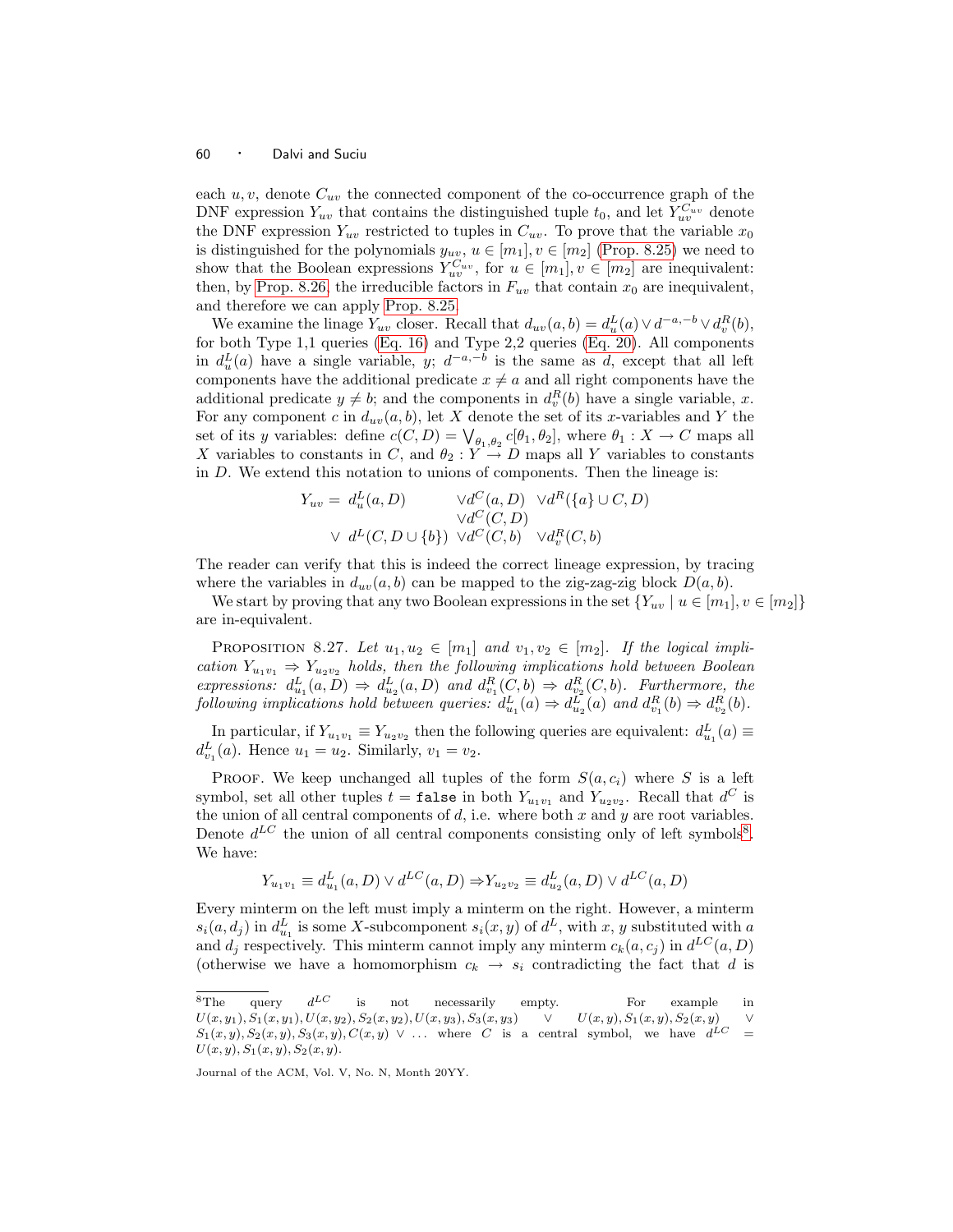minimized), hence it must imply some minterm in  $d_{u_2}^L(a, D)$ . This proves that  $d_{u_1}^L(a,D) \Rightarrow d_{u_2}^L(a,D)$ . To prove that the implication  $d_{u_1}^L(a) \Rightarrow d_{u_2}^L(a)$  holds between queries, we use minterms in  $d_{u_1}^L(a, D)$  that correspond to injective mappings of the y-variables to the set D; we leave the details to the reader.  $\Box$ 

We need to prove something stronger: that the Boolean expressions  $Y_{uv}^{C_{uv}}$  are inequivalent, where  $C_{uv}$  is the connected component that contains the distinguished tuple  $t_0$ . We start with a technical lemma:

<span id="page-60-0"></span>LEMMA 8.28. If  $c_i[\theta_1,\theta_2]$  belongs to one of  $d^R(\{a\} \cup C,D)$  or  $d^C(C,D)$  or  $d^L(C,D\cup D)$  $\{b\}$ ), and  $\theta_1, \theta_2$  are injective functions, then  $c_i[\theta_1, \theta_2]$  is a minterm, i.e. it is not redundant.

PROOF. Suppose all tuples of some other minterm  $c_j[\theta'_1, \theta'_2]$  are contained in  $c_i[\theta_1, \theta_2]$  (making the latter redundant). Then  $c_j[\theta'_1, \theta'_2]$  cannot belong to  $d_u^L(a, D)$ , because all tuples in the latter are of the form  $S(a, d_i)$  where S is a left symbol, and  $c_i[\theta_1, \theta_2]$  does not contain any such tuples. Similarly, it cannot belong to  $d_v^R(C, b)$ . This means that  $c_j$  is a component of d, and we obtain a homomorphism  $c_j \rightarrow c_i$ (since  $\theta_1, \theta_2$  are injective) contradicting the fact that d was minimized.  $\Box$ 

Next, we show:

LEMMA 8.29.  $C_{uv}$  contains all the following tuples:

- $-R(c)$  (if  $d^L$  is of Type 1).
- $-S(c_i, b)$  and  $S(c_i, d_j)$ , for every left symbol S, and forall  $c_i \in C$ ,  $d_j \in D$ .
- $-S(c_i, d_j)$ , for every central symbol S, and forall  $c_i \in C$ ,  $d_j \in D$ .
- $-S(a,d_j)$  and  $S(c_i,d_j)$ , for every right symbol S, and forall  $c_i \in C$ ,  $d_j \in D$ .
- $-T(c)$  (if  $d^R$  is of Type 2)

PROOF. Let  $c_0, c_1, \ldots, c_k$  be a strict path in the co-occurrence graph of d. That is,  $c_0$  is a left component,  $c_k$  is a right component, all the others are central components. We have seen [Prop. 8.11](#page-44-1) that all relational symbols appear on this path. In particular,  $c_1, \ldots, c_{k-1}$  contain all central symbols: call it the "central part" of the path. Recall that the distinguished tuple is  $t_0 = S(c_i, d_j)$ , for two constants  $c_i, d_j$ . Instantiate the central part of the path by setting  $\theta_1(x) = c_i$ , and  $\theta_2(y) = d_j$ ; abbreviated  $x = c_i$  and  $y = d_j$ . We obtain that all tuples of the form  $S(c_i, d_j)$  where S is any central symbol belong to  $C_{uv}$ . Now consider the left component  $c_0$ , and let S be a left binary symbol common to both  $c_0$  and  $c_1$ ; clearly  $S(c_i, d_j)$  belongs to  $C_{uv}$ , because this tuple occurs in the instantiation  $c_1[c_i/x, d_j/y]$ . We consider two cases, depending on the type of the query d.

**Case 1** d is of Type 1-1. Then  $c_0$  has only two variables x, y. In this case there is a single constant  $c_i$  and a single constant  $d_i$ , we denote them c, d, and consider the instantiation  $c_0[c/x,d/y]$ : it contains the tuple  $S(c,d)$ , hence all its tuples belong to  $C_{uv}$ . This proves that for all left symbols S, the tuple  $S(c,d)$  belongs to  $C_{uv}$ . Also,  $R(c)$  is in  $C_{uv}$ , where R is the unique left unary symbol. Finally, for every left symbol S, the tuple  $S(c, b)$  belongs to some minterm of the form  $c'[c/x, b/y]$ , where  $c'$  is a left component. Since the latter contains the tuple  $R(c)$ , all its tuples, including  $S(c, b)$ , belong to  $C_{uv}$ . Similarly we prove that for all right symbols S, the tuples  $S(c,d)$ ,  $T(d)$ , and  $S(a,d)$  belong to  $C_{uv}$ .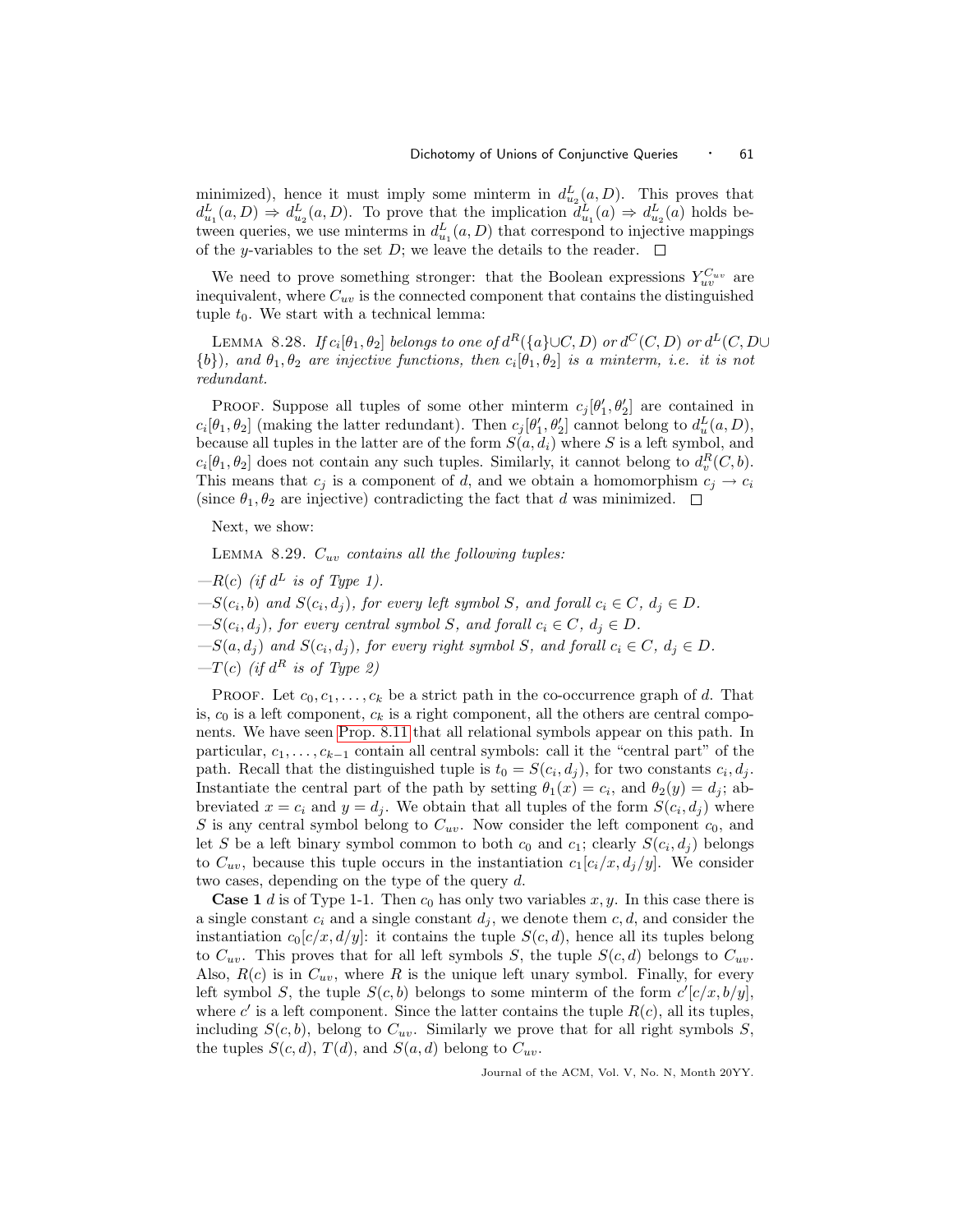**Case 2** d is of Type 2-2. Consider an instantiation  $c_0$ [ $\theta_1$ ,  $\theta_2$ ] of  $c_0$  s.t.  $\theta_1$  maps x to  $c_i$ ,  $\theta_2$  is injective and maps some atom with the symbol S to  $S(c_i, d_j)$ . By [Lemma 8.28](#page-60-0) we know that  $c_0[\theta_1,\theta_2]$  is a minterm, and therefore all its tuples belong to  $C_{uv}$ . So far  $\theta_2$  mapped the *y*-variables in  $c_0$  to the constants  $d_1, \ldots, d_{n_y}$ . Next, we consider all substitutions  $\theta'_2$  that map the y-variables to  $b, d_1, \ldots, d_{n_y}$ . Since we have one more constants than variables, by changing the mapping for only one y-variable at a time, we can construct a sequence of  $\theta_2'$  and prove that for all left binary symbols S occurring in  $c_0$ , all tuples of the form  $S(c_i, d_p)$  and  $S(c_i, b)$ belong to the connected component  $C_{uv}$ , for every  $p = 1, \ldots, n_y$ . For a fixed p, we can instantiate again the central part of the strict path, to  $x = c_i$ ,  $y = d_p$ , and obtain that for all central symbols S, the tuples of the form  $S(c_i, d_p)$  belong to  $C_{uv}$ . Finally, we repeat the same argument at the right end, and conclude that for every right symbol S, all tuples  $S(c_q, d_p)$  and  $S(a, d_p)$  belong to  $C_{uv}$ , and for every central symbol S the tuples  $S(c_q, d_p)$  belong to  $C_{uv}$ .  $\Box$ 

We now prove our claim, that all Boolean expressions  $Y_{uv}^{C_{uv}}$  are in-equivalent. We do this separately for queries of type 1-1 and of type 2-2. We start with the latter.

PROPOSITION 8.30. If the query d is of type 2-2, then for every  $u, v$ , the cooccurrence graph of  $Y_{uv}$  is connected.

The proposition implies that  $Y_{uv} = Y_{uv}^{C_{uv}}$ , and our claim follows from [Prop. 8.27.](#page-59-1)

PROOF. We need to prove that all symbols occurring in  $d_u^L(a, D) \vee d^C(a, D)$  belong to the connected component  $C_{uv}$ , and similarly for  $d^C(C, b) \vee d_v^R(C, b)$ . Consider any strict path  $c_0, c_1, \ldots, c_{k-1}, c_k$  in d; its central part,  $c_1, \ldots, c_{k-1}$ , contains all central symbols. Instantiate the central path to  $x = a$ ,  $y = d_j$ , for some fixed constant  $d_i$ . First, we need to show that all resulting sets of tuples (one for each of  $c_1, c_2, \ldots, c_{k-1}$ ) is a minterms in  $Y_{uv}$ . Suppose otherwise, that  $c_i[a/x, d_j/y]$  is not a minterm, i.e. it is implied by another minterm. The latter can only come from  $d_u^L(a, D)$  (otherwise, if it is of the form  $c'[\theta'_1, \theta'_2]$  where  $c'$  is a component in d, then we obtain a homomorphism  $c_i \to c'$  contradicting the fact that d was minimized), but each such minterm corresponds to an X-subcomponent in  $d^L$ , which has a ubiquitous left binary symbol  $U$  [\(Prop. 8.13\)](#page-46-0), which (by definition) does not occur in  $c_1$ , and does not occur in any of  $c_2,\ldots,c_{k-1}$  either because the latter do not contain any left symbols. Hence, all sets of tuples obtained from by instantiating the central path are minterms (i.e. non-redundant) and, therefore, all their tuples belong the connected component  $C_{uv}$ . Any central symbol S occurs in the central part of the path, hence  $S(a, d_i)$  belongs to  $C_{uv}$ . It remains to show that for a left symbol S, the tuple  $S(a, d_i)$  is in  $C_{uv}$ . There are two cases. Either S occurs in  $c_1$ , in which case it follows immediately that  $S(a, d_i)$  belongs to  $C_{uv}$ . Or it does not occur in  $c_1$ : in that case it is a ubiquitous symbol, and we denote it U. Then we trace U in  $d_u^L(a, D)$ . Recall that every component of  $d_u^L(a)$  corresponds to an X-subcomponent of  $d^L$  of some left component c. By [Corollary 8.14,](#page-46-1)  $c, c_1, \ldots, c_k$ is also a strict path. Consider the subcomponent s of c that occurs in  $d_u^L(a)$ : in other words,  $d_u^L(a) = s[a/x] \vee \ldots$  Clearly, s contains the symbol U, because U is ubiquitous. We claim that it contains at least one left binary symbol  $S$  in common with  $c_1$ ; otherwise, s consists only of ubiquitous symbols, and, if s' is any other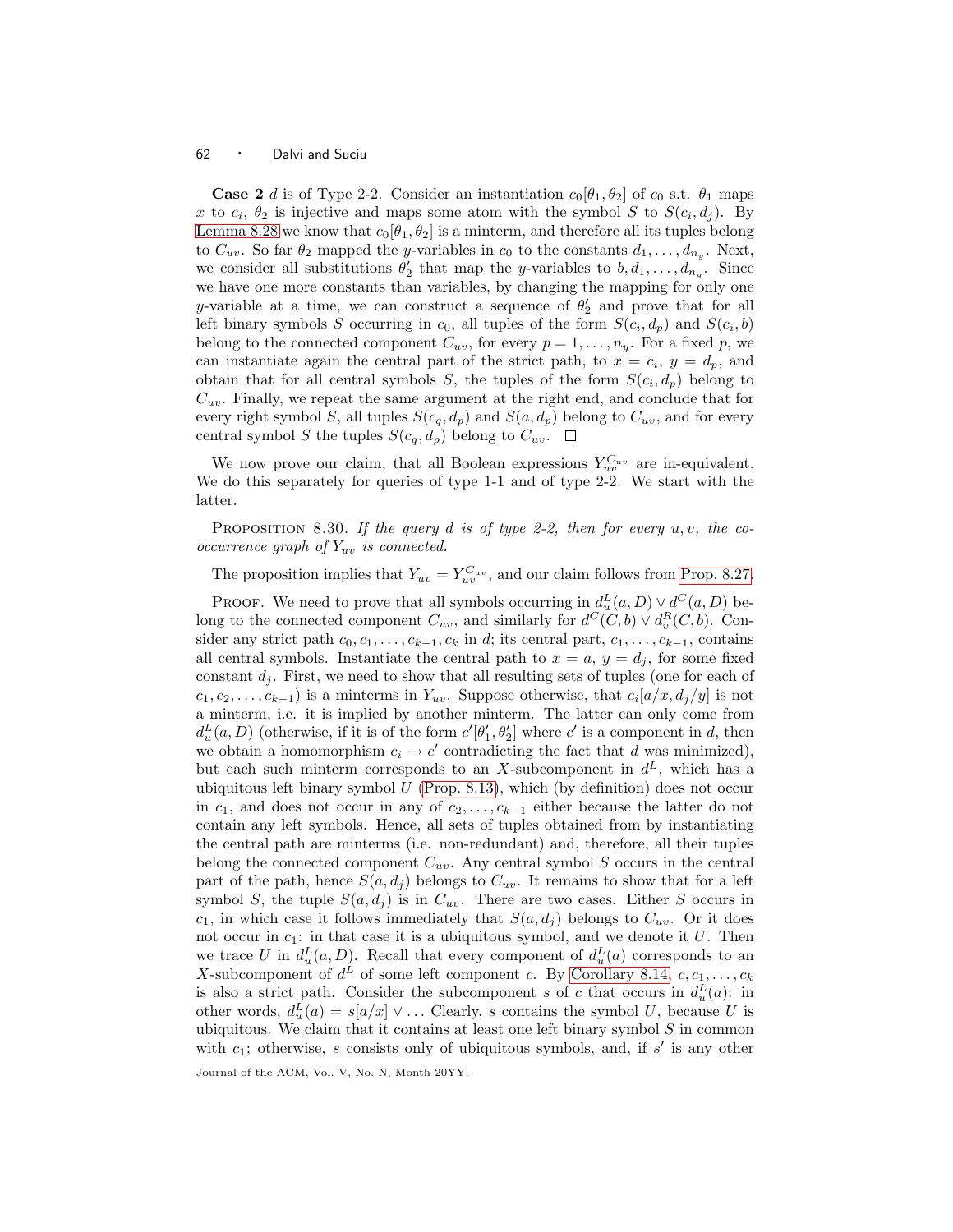subcomponent of c, then there exists a homomorphism  $s \to s'$  (since s' contains all ubiquitous symbols by definition), contradicting the fact that  $c$  is minimized. Thus, there exists a left binary symbol  $S$  that is common to  $s$  and  $c_1$ . Instantiate s by setting  $x = a$  and  $y = d_i$ . This is a minterm  $s[a, d_i]$  in  $Y_{uv}$ , containing both tuples  $U(a, d_j)$  and  $S(a, d_j)$ : since the latter belongs to the connected component  $C_{uv}$ , so does the former. This completes the proof that  $Y_{uv}$  is connected.  $\square$ 

Next, we prove the claim for queries of type 1-1.

PROPOSITION 8.31. If d is of type 1-1, then all four Boolean expressions  $Y_{uv}^{C_{uv}},$  $u \in [2], v \in [2]$  are in-equivalent.

PROOF. Recall that  $u = 1$  means false and  $u = 2$  means true. Furthermore,  $d_1^L(a) \equiv \mathtt{false}$  and  $d_1^R(b) \equiv \mathtt{false}$ . This implies that the co-occurrence graph of  $Y_{11}$  is connected: indeed, all sets of tuples in  $d^C(a, c)$  are minterms (i.e. they are not redundant), and for any strict path  $c_0, c_1, \ldots, c_k$ , the component  $c_1$  contains all left symbols [\(Prop. 8.13\)](#page-46-0) and therefore, all tuples occurring in  $d^C(a, c)$  belong to the same large connected component  $C_{uv}$ ; similarly for  $d^C(d, b)$ . However, when  $u = 2$ , then in the expression  $d_u^L(a, c) \vee d^C(a, c)$  some of the components in  $d^C$ may become redundant, and as a consequence some tuples of the form  $S(a, c)$  for a left symbol S may become disconnected from the large connected component  $C_{uv}$ . Let  $C_u^L$  denote the set of tuples that become disconnected (this set may consists of several connected components), and similarly  $C_v^R$  the set of tuples of the form  $S(c, b)$  where S is a right binary symbol, that become disconnected from the big component  $C_{uv}$ . We have  $C_1^L = C_1^R = \emptyset$ , while  $C_2^L$  and  $C_2^R$  may be empty or not. Thus:

$$
Y_{uv} = \! Y^{C^L_u}_{{uv}} \vee Y^{C_{uv}}_{{uv}} \vee Y^{C^R_v}_{{uv}}
$$

where  $Y_{uv}^{C_u^L}$ ,  $Y_{uv}^{C_u^L}$ , and  $Y_{uv}^{C_v^R}$  do not share any common tuples (Boolean variables), and  $Y_{1v}^{C_1^L} \equiv \mathtt{false},\, Y_{u1}^{C_1^R} \equiv \mathtt{false}.$ 

To prove our claim, suppose the contrary, that  $Y_{u_1v_1}^{C_{u_1v_1}} \equiv Y_{u_2v_2}^{C_{u_2v_1}}$ . The pair of labels  $u_1, v_1$  is distinct from  $u_2, v_2$ , so assume w.l.o.g. that  $u_1 = 1$  and  $u_2 = 2$ . There are two cases. First,  $C_2^L \neq \emptyset$ . Then  $Y_{1v_1}^{C_{1v_1}}$  depends on all Boolean variables in  $C_2^L$ , while  $Y_{2v_2}^{C_{2v_2}}$  does not depend on these variables, hence they cannot be equivalent. Second,  $C_2^L = \emptyset$ . Then

$$
Y_{1v_1} = Y_{1v_1}^{C_{1v_1}} \vee Y_{1v_1}^{C_{v_1}^R}
$$
  

$$
Y_{2v_2} = Y_{2v_2}^{C_{2v_2}} \vee Y_{2v_2}^{C_{v_2}^R}
$$

Since  $Y_{1v_1} \neq Y_{2v_2}$ , we must have  $v_1 \neq v_2$ , so assume w.l.o.g. that  $v_1 = 1$  and  $v_2 = 2$ . Thus,  $Y_{1v_1}^{C_{v_1}^R} \equiv \texttt{false}$ . Here there are also two cases. Either  $C_2^R \neq \emptyset$ : in this case  $Y_{11}^{C_{11}}$  depends on strictly more Boolean variables than  $Y_{22}^{C_{22}}$ . Or  $C_2^R = \emptyset$ . In that case we obtain that  $Y_{11} \equiv Y_{22}$ , which is a contradiction.  $\Box$ 

# <span id="page-62-0"></span>8.7 Solving for  $det(M) \neq 0$

Finally, we show here that, if the Jacobian of  $\bar{x} \mapsto \bar{y}$  is non-zero, then M is nonsingular and, moreover, once can choose in polynomial time values for  $\bar{x}$  s.t. the re-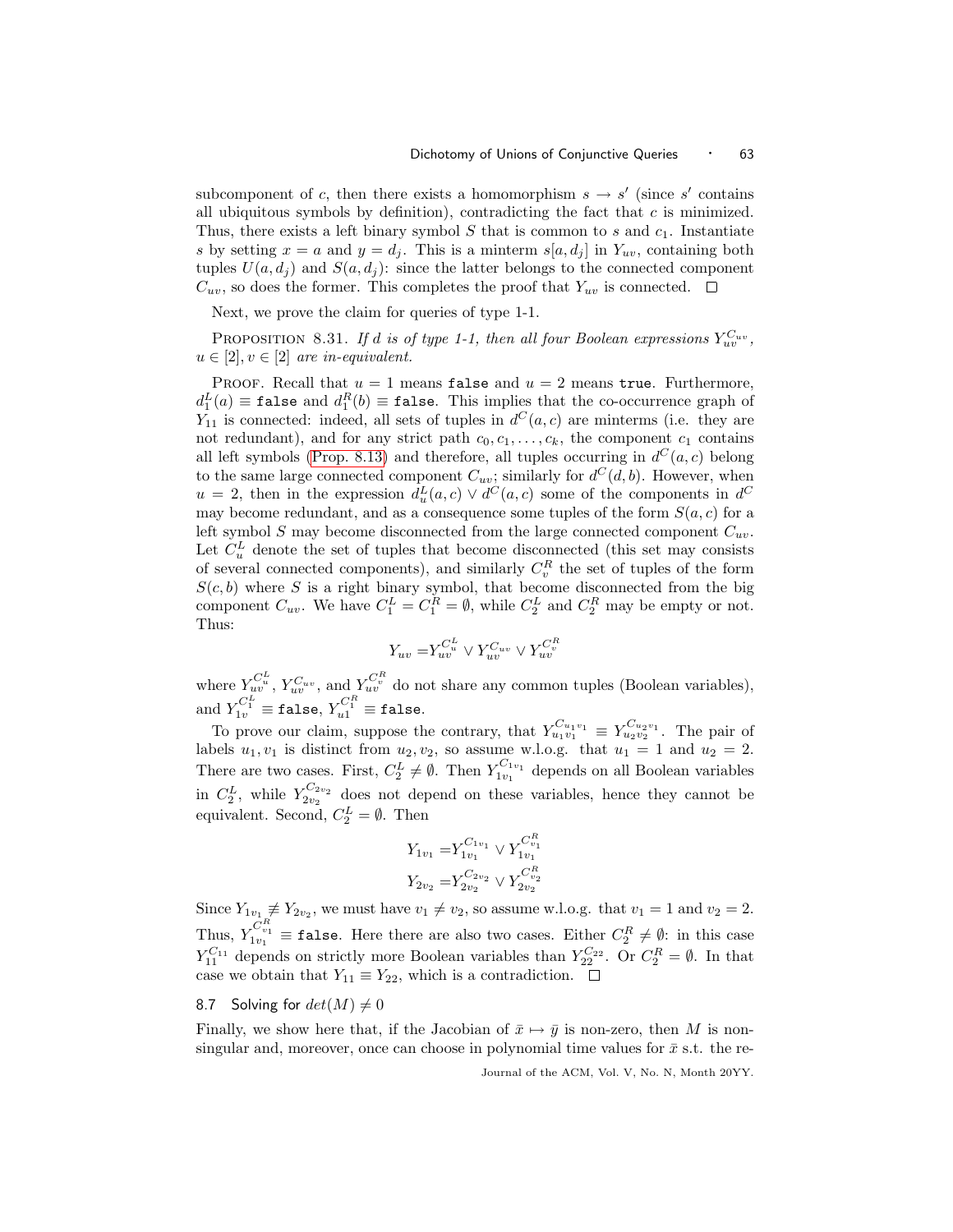sulting matrix  $M$  is non-singular. For the first part we apply the Vandermonde/Kroneckerproduct principle that we alluded to. For the second part, we note that the matrix M consists of powers of the polynomials  $y_{uv}$  (see [Eq. 18](#page-51-0) and [Eq. 21\)](#page-54-2), and therefore, its determinant is a polynomial too. Given that this polynomial is not identically zero (which follows from the first part), we need to find in polynomial time some values for its variables such that the polynomial at those values is not zero. Here, we apply a simple principle. Given a polynomial in a single variable  $x, f(x) = \sum_{k} a_k x^k$ , one can find in PTIME in n a value v s.t.  $f(v) \neq 0$ : indeed, simply choose  $n + 1$ distinct real values  $v_0, v_1, \ldots, v_n$  and compute  $f(v_i)$  for  $j = 0, \ldots, n$ . At least one  $\neq 0$ , otherwise the polynomial is identical zero.

<span id="page-63-2"></span>PROPOSITION 8.32. Let  $\bar{x} = (x_1, \ldots, x_m)$  be m variables, and  $\bar{G}(\bar{x}) = (G_1(\bar{x}), \ldots, G_n(\bar{x}))$ be n multivariate polynomials in  $\bar{x}$ . Consider n distinct copies of  $\bar{x}$ , denoted  $\bar{x}_i$ ,  $i = 1, n$ , and let  $\overline{X} = (\overline{x}_i)_{i=1,n}$  be the set of m  $\cdot$  n distinct variables. Define the matrix of polynomials:

$$
M(\bar{G}) = (G_j(\bar{x}_i))_{i,j=1,n} \tag{23}
$$

<span id="page-63-0"></span>Then there exists an algorithm that runs in time  $(n + 1)^{O(m)}$  and either determines that  $det(M) \equiv 0$  (as a multivariate polynomial in  $\overline{X}$ ) or finds values  $\overline{V}$  s.t.  $det(M(\bar{G})[\bar{V}/\bar{X}]) \neq 0.$ 

The second proposition is:

<span id="page-63-4"></span>PROPOSITION 8.33. Let  $\bar{F}(\bar{x}) = (F_1(\bar{x}), \ldots, F_m(\bar{x}))$  be m multivariate polynomials, each in m variables  $\bar{x}$ . For each  $n > 0$ , define  $(n+1)^m$  polynomials  $G(\bar{x})$  as follows:

$$
\bar{G} = \left( \prod_{i=1,m} F_i^{j_i}(\bar{x}) \right)_{0 \le j_1, \dots, j_m \le n} \tag{24}
$$

<span id="page-63-1"></span>Thus, for each m-tuple  $(j_1, j_2, \ldots, j_m) \in \{0, \ldots, n\}^m$  there is one polynomial in  $\overline{G}$ . Suppose that the Jacobian of the function  $\bar{x} \to \bar{F}(\bar{x})$  is not identically zero. Then  $det(M(\overline{G})) \not\equiv 0$ , where  $M(\overline{G})$  is the matrix of polynomials defined by [Eq. 23.](#page-63-0)

Together, these two propositions prove the following. Fix  $m = O(1)$ , and suppose we are given m polynomials  $F_1(\bar{x}),..., F_m(\bar{x})$  in m variables  $\bar{x}$  with a non-zero Jacobian. Define  $\bar{G}$  as in [Eq. 24](#page-63-1) and  $M = M(G)$  as in [Eq. 23.](#page-63-0) Then the determinant of polynomials  $det(M)$  is not zero, and one can find in PTIME  $(n + 1)^m$  values V for  $\bar{x}$  s.t.the determinant of numbers  $det(M)[V] \neq 0$ .

In the remainder of this section we prove the two propositions.

To prove [Prop. 8.32](#page-63-2) we need the following two lemmas.

<span id="page-63-3"></span>LEMMA 8.34. Let  $P(x_1, \ldots, x_m)$  be a multivariate polynomial of degree n, with  $m = O(1)$  variables. Suppose we have an Oracle that, given values  $v_1, \ldots, v_m$ , computes  $P(v_1,\ldots,v_m)$  in time T. Then there exists an algorithm that runs in time  $O((n + 1)^m)$  and either determines that  $P \equiv 0$  or returns a set of values  $\overline{v} = (v_1, \ldots, v_m) \text{ s.t. } P(\overline{v}) \neq 0.$ 

PROOF. By induction on  $m$ . Choose  $n + 1$  distinct values for the last variable:  $x_m = v_m^0, x_m = v_m^1, \ldots, x_m = v_m^n$ . For each value  $v_m^i$  we substitute  $x_m = v_m^i$ in P. We obtain a new polynomial,  $Q = P[x_m/v_m^i]$ , with  $m-1$  variables. By Journal of the ACM, Vol. V, No. N, Month 20YY.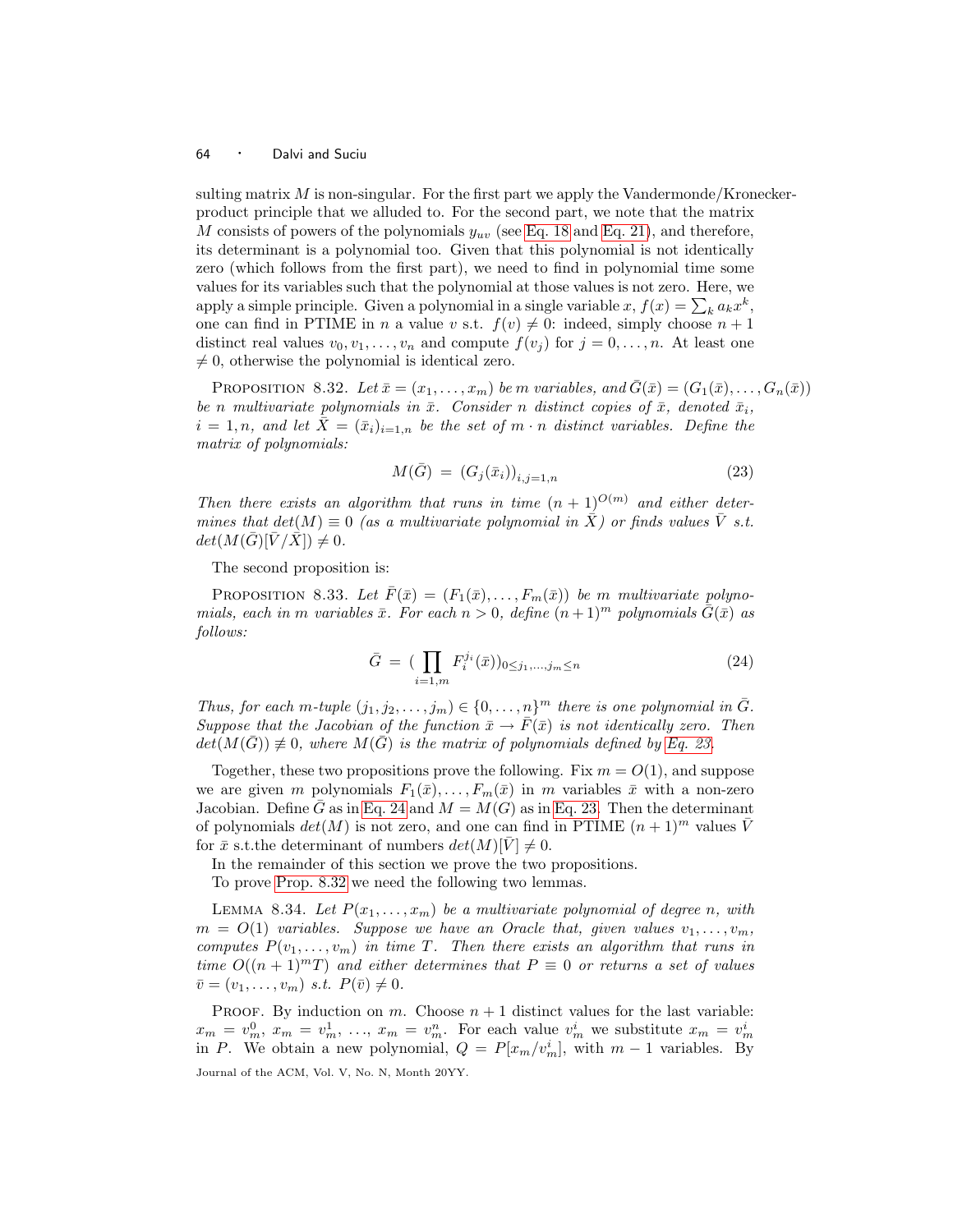induction, we can find in time  $O((n + 1)^{m-1}T)$  a set of values  $v_1, \ldots, v_{m-1}$  s.t.  $Q[x_1/v_1,\ldots,x_{m-1}/v_{m-1}] \neq 0$ , or determine that none exists. If for some i we find such values, then augment them with  $v_m^i$  and return  $(v_1, \ldots, v_{m-1}, v_m^i)$ . If  $Q = P[v_m^i / x_m] \equiv 0$  for all  $i = 0, n$ , then P is divisible by  $\prod_i (x_m - v_m^i)$ , by Hilbert's Nullstellensatz. Since the degree of  $x_m$  in P is at most n, it follows  $P \equiv 0$ .  $\Box$ 

Recall that n multivariate polynomials  $G_1, \ldots, G_n$  are called *linearly independent* if, for any constants  $c_1,\ldots,c_n$ , if  $c_1G_1+\ldots+c_nG_n\equiv 0$  then  $c_1=\ldots=c_n=0$ .

LEMMA 8.35. The polynomials  $G_1, \ldots, G_n$  are linearly dependent iff  $det(M(\bar{G})) \equiv$ 0, where M is given by [Eq. 23.](#page-63-0)

PROOF. The "if" direction follows immediately from the fact that the columns in  $M$  are linearly dependent. For the "only if" direction, we prove by induction on *n* that, if *n* polynomials  $G_1, \ldots, G_n$  are linearly independent, then  $det(M) \neq 0$ . Let M' be the  $(n-1)\times(n-1)$  upper-left minor of M. Since  $G_1,\ldots,G_{n-1}$  are also linearly independent,  $det(M') \neq 0$ . Hence, there exists values  $\bar{V}' = (\bar{v}_1, \ldots, \bar{v}_{n-1})$ s.t.  $det(M')[\bar{V}'] \neq 0$ . Consider now  $det(M)[\bar{V}']$ : that is, we substitute  $\bar{x}_1, \ldots, \bar{x}_{n-1}$ with the values  $\bar{V}'$ , and keep only the variables  $\bar{x}_N$ . Then  $det(M(\bar{V}'))$  has in the last row the polynomials  $G_1(\bar{x}_n), \ldots, G_n(\bar{x}_n)$ , and has constants in all other rows. Its value is a linear combination of the polynomials in the last row:  $det(M)$  $c_1 \cdot G_1 + \ldots + c_n \cdot G_n$ . The last coefficient,  $c_n = det(M')[\bar{V}']$ , is non-zero, hence  $det(M) \neq 0$ , because the polynomials are linearly independent.  $\square$ 

We can now prove [Prop. 8.32.](#page-63-2)

PROOF. (of [Prop. 8.32\)](#page-63-2) We proceed by induction on  $n$ . Consider the upper left minor M' of dimensions  $(n-1) \times (n-1)$ . Apply induction to the matrix M'. If we determine that  $det(M') \equiv 0$ , then this implies that  $G_1, \ldots, G_{n-1}$  are linearly dependent, and therefore so are  $G_1, \ldots, G_n$ , which implies  $det(M) = 0$ . Otherwise, we have computed a set of values  $\bar{V}' = (\bar{v}_1, \ldots, \bar{v}_{n-1})$  that make the upper left minor M' non-singular. Then  $det(M)$  is a polynomial  $P(\bar{x}_n)$  in  $m = O(1)$  variables  $\bar{x}_n$ . We also have an oracle for computing P in time  $O(n^3)$ : given values  $\bar{v}$ , substitute them in last row of M, then compute  $det(M)$  using Gaussian elimination. Apply [Lemma 8.34](#page-63-3) to compute in time  $O((n+1)^{m+3})$  a set of values  $\bar{v}$  for which this polynomial is non-zero. Return the vector consisting of  $\bar{V}'$  concatenated with  $\bar{v}$ . The total running time is  $O(n^{O(m)}$  for the first  $n-1$  steps (induction) on M', plus  $O((n+1)^{m+3})$  for the *n*'th step.  $\Box$ 

Next, we prove [Prop. 8.33.](#page-63-4) Recall that a Vandermonde matrix of dimensions  $n \times n$  is:

$$
V(y_1,\ldots,y_n) = \left(y_i^{j-1}\right)_{i,j=1,n}
$$

The Kronecker product of two matrices  $A = (a_{ij}), B = (b_{kl})$  of dimensions  $n_1 \times n_1$ and  $n_2 \times n_2$  respecitvely, is the following matrix of dimensions  $n_1 n_2 \times n_1 n_2$ :

$$
A \otimes B = (a_{ij} \cdot b_{kl})_{(i,k) \in [n_1] \times [n_2]; (j,l) \in [n_1] \times [n_2]}
$$

It is known that  $det(A) \neq 0$  and  $det(B) \neq 0$  implies  $det(A \otimes B) \neq 0$ .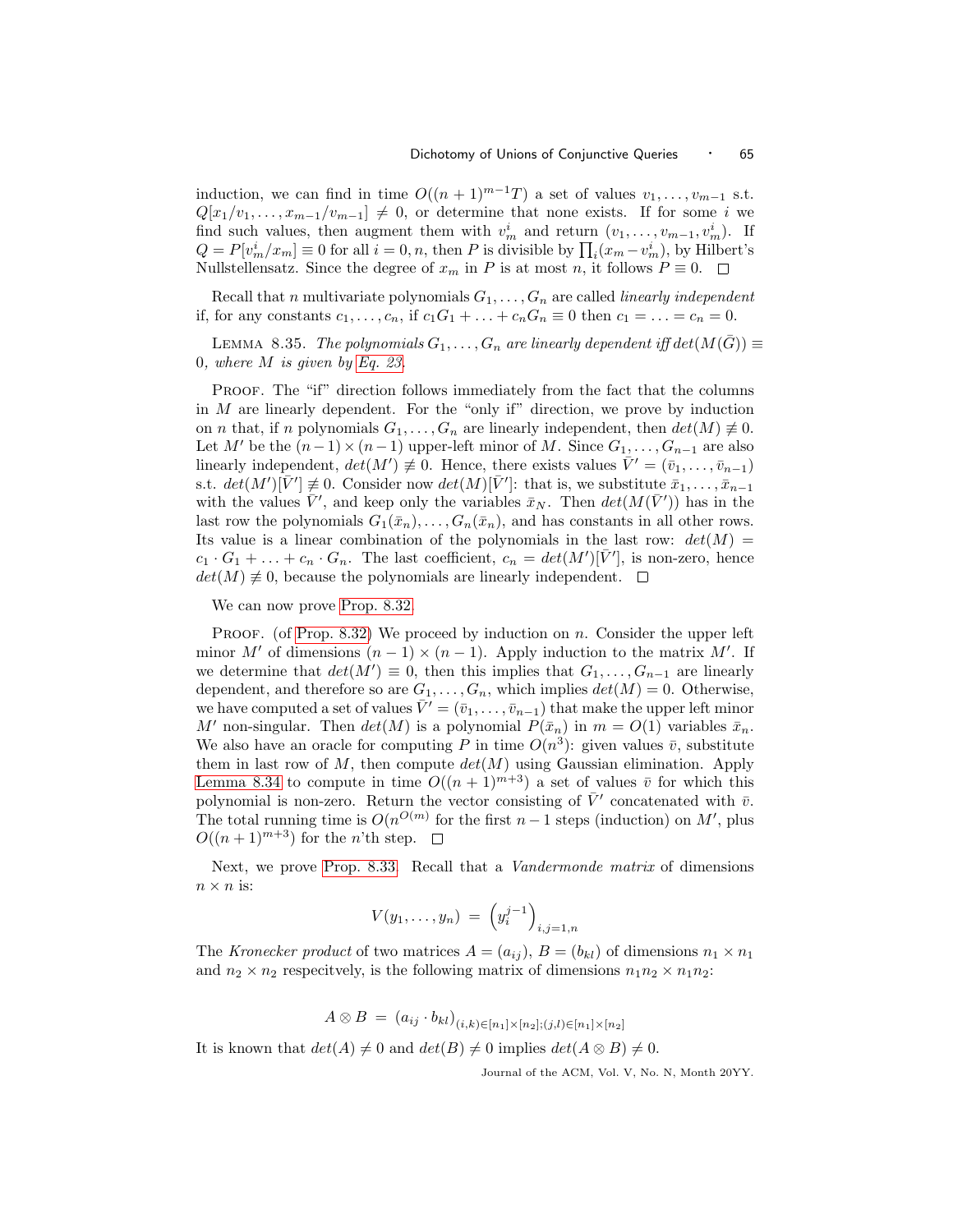PROOF. (of [Prop. 8.33\)](#page-63-4) Note that here the matrix  $M(\bar{G})$  has dimension (1 +  $(n)^m \times (1+n)^m$ . Consider row i of the matrix: its entries are products of the form  $F_1^{j_1} \cdots F_m^{j_m}$  for all possible values  $j_1, \ldots, j_m \in \{0, \ldots, n\}$ , and all over the same set of variables  $\bar{x}_i$ .

Since the Jacobian of  $\bar{F}(\bar{x})$  is non-zero, the image of  $\bar{F}$  includes a closed, mdimensional cube  $C = \prod_{i=1,m} [a_i, b_i]$ . For each  $i = 1, m$  choose a set  $Y_i =$  $\{y_{i,0}, y_{i,1}, \ldots, y_{i,n}\}\$  s.t.  $a_i < y_{i,0} < y_{i,1} < y_{i,2} < \ldots < y_{i,n} < b_i$ . Then  $\overline{Y} =$  $Y_1 \times \ldots \times Y_m$  has  $(n+1)^m$  points and  $\overline{Y} \subseteq C$ . Note that  $\overline{Y}$  is in the image of  $\bar{F}$ , hence for every  $\bar{y} \in \bar{Y}$  there exists values  $\bar{x}_i$  s.t.  $\bar{F}(\bar{x}) = \bar{y}$ . By choosing these  $(n+1)^m$  values for  $\bar{x}_i$  in the definition of  $M(\bar{G})$  in [Eq. 24](#page-63-1) we obtain the following matrix:

$$
M(\bar{G}) = (y_1^{j_1} \cdots y_m^{j_m})_{(y_1, \ldots, y_m) \in \bar{Y}, (j_1, \ldots, j_m) \in \{0, \ldots, n\}^m}
$$
  
=  $V(y_{1,0}, y_{1,1}, \ldots, y_{1,n}) \otimes \cdots \otimes V(y_{m,0}, y_{1,1}, \ldots, y_{m,n})$ 

Each Vandermonde matrix is non-singular, implying that M is non-singular.  $\square$ 

# 8.8 Summary of the Proof of the Main Theorem

We summarize now proof of [Theorem 8.1.](#page-38-2) Let  $d$  be a forbidden query. Given an oracle for computing  $P(d)$ , we show how to use it to solve an SC-problem (of the same type as the query). Let the SC problem be given by the bipartite graph  $E \subseteq$  $[n_1] \times [n_2]$ . Start by constructing a generic sub-block  $D_1(a, b)$  as a zig-zag-zig block. Choose any zag-tuple  $t = S(c_i, d_j)$  arbitrarily and designate it as distinguished tuple. Its negated probability is a variable  $x$ . Each other tuple will be a separate variable. For each  $u \in [m_1], v \in [m_2]$ , consider the multi-linear polynomial  $f_{uv}$  $P_{D_1(a,b)}(\neg d_{uv}(a,b))$ . We have shown in [Section 8.6.5](#page-58-1) that x is a distinguished variable for this set of polynomials. Choose values of all variables other than  $x$ as per [Prop. 8.25:](#page-56-0) now the polynomials  $f_{uv}$  are linear (they only depend on x), non-degenerate, and non-equivalent. Next, make copies  $D_1(a, b), \ldots, D_{m_1 m_2}(a, b)$ of this block, keeping all probabilities equal (they are constants), except for the distinguished tuples, where the probabilities will be given by distinct variables  $x_1, \ldots, x_{m_1 m_2}$ . This completes the construction of the block  $D(a, b)$ . If the type of the query is 2-1 or 2-2, then also construct a generic block  $D(a, \cdot)$  with  $m_1$  distinct tuples whose probabilities are given by  $m_1$  variables; if its type is 1-2 or 2-2 then also construct a block  $D(\cdot,b)$  with  $m_2$  distinct tuples, depending on  $m_2$  variables. The entire database D is the union of blocks  $D(a, b)$ ,  $D(a, \cdot)$ ,  $D(\cdot, b)$ , for  $(a, b) \in E$ : it is a probabilistic database that depends on m variables<sup>[9](#page-65-0)</sup>  $\bar{x} = (x_1, \ldots, x_m)$ . Choose  $(n+1)^m$  values for  $\bar{x}$  as explained [Sect. 8.7](#page-62-0) (essentially by trial and error) to ensure that the matrix M is non-singular. Call the oracle for  $P(d)$  repeatedly,  $(n+1)^m$ times.  $P(d)$  is given by [Eq. 18](#page-51-0) or [Eq. 21,](#page-54-2) and the matrix of the corresponding system of linear equations is  $M$ , which is non-singular. Solve the system using Gaussian elimination, and obtain the solution to the SC-problem. This proves that computing  $P(d)$  is hard for  $FP^{\#P}$ 

<span id="page-65-0"></span><sup>&</sup>lt;sup>9</sup>m is either  $m_1m_2$  or  $m_1m_2 + m_1$  or  $m_1m_2 + m_2$  or  $m_1m_2 + m_1 + m_2$ , depending on the type of the query  $d$ .

Journal of the ACM, Vol. V, No. N, Month 20YY.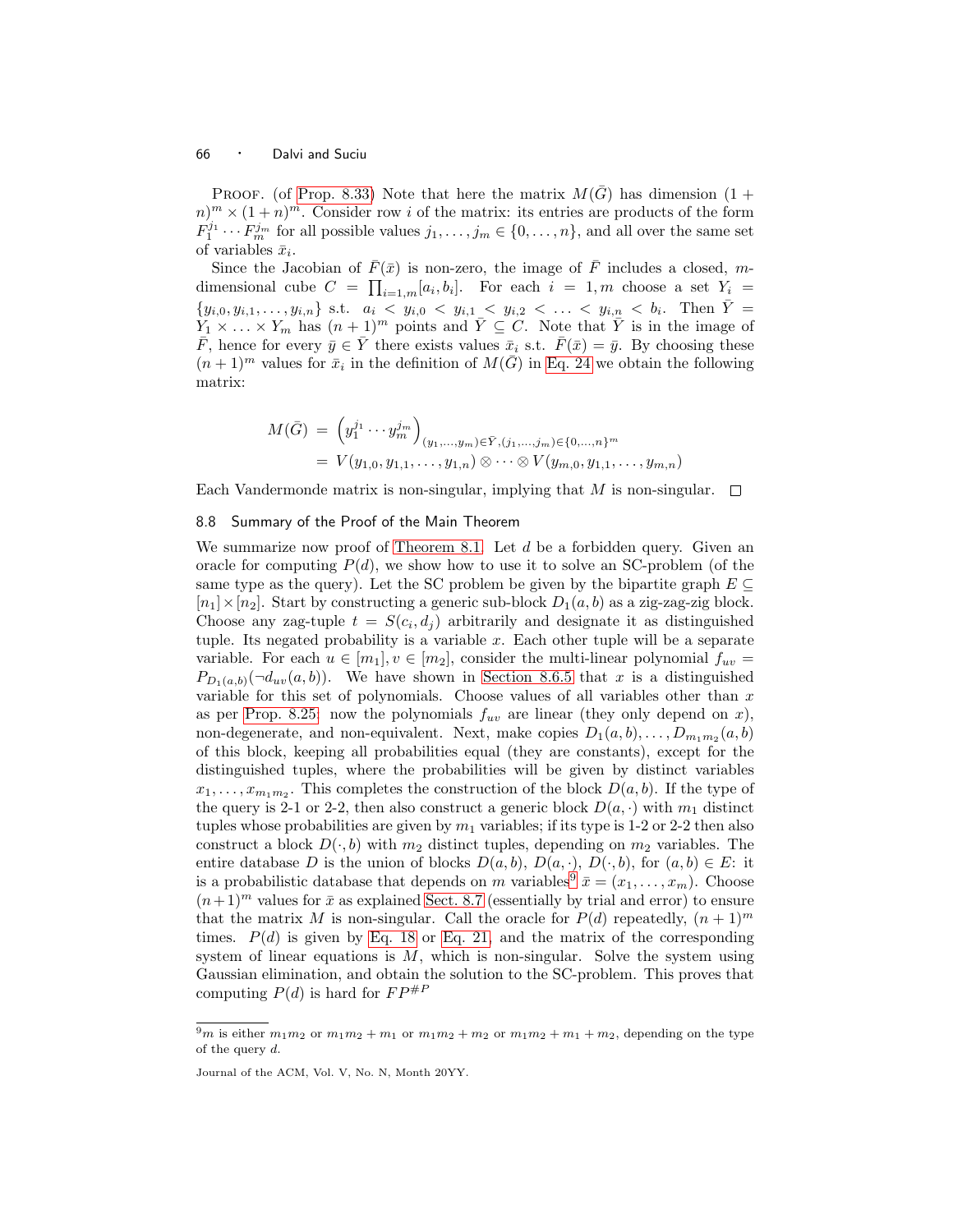# 9. CONCLUSIONS

In this paper we have studied a fundamental computational problem connecting logic an probability theory: given a query and a probabilistic database, compute the probability of the query on that database. We have established a dichotomy for unions of conjunctive queries (also known as the positive, existential fragment of First Order logic): for every query  $Q$ , either  $P(Q)$  can be computed in PTIME in the size of the database, or it hard for  $FP^{#P}$ . We call the query safe in the first case, and unsafe in the second case. Safety/unsafety can be decided solely on the syntax of the query, where "syntax" includes, unexpectedly, the Mobius function of a certain lattice derived from the query. For safe queries we have given a simple, yet quite non-obvious algorithm, which alternates between an inclusion/exclusion step over the CNF representation of the query, and an elimination step of one existential variable. For the hardness proof, we have developed two distinct sets of techniques. One simplifies any unsafe query until it has only two types of attributes: this is called a forbidden query. The other set of techniques prove the hardness of every forbidden query directly, using a reduction from Provan and Ball's *Positive* Partitioned 2 CNF counting problem. The reduction is highly non-trivial, and involves arguments about irreducible multivariate polynomials.

As future work, we identify the following open problems. The first is a sharpening of the hardness result, to replace our current oracle construction with a parsimonious reduction. Second, an extension to full First Order Logic. Third, extensions to richer data models, such as disjoint-independent probabilistic databases, or functional dependencies.

Acknowledgments We thank Christoph Koch and Paul Beame for pointing us (independently) to incidence algebras. This work was partially supported by NSF IIS-0713576.

#### REFERENCES

- <span id="page-66-4"></span>Abiteboul, S., Hull, R., and Vianu, V. 1995. *Foundations of Databases*. Addison Wesley Publishing Co.
- <span id="page-66-7"></span>CHANDRA, A. AND MERLIN, P. 1977. Optimal implementation of conjunctive queries in relational data bases. In *Proceedings of 9th ACM Symposium on Thoery of Computing*. Boulder, Colorado, 77–90.
- <span id="page-66-2"></span>Creignou, N. and Hermann, M. 1996. Complexity of generalized satisfiability counting problems. *Inf. Comput 125,* 1, 1–12.
- <span id="page-66-5"></span>DALVI, N., SCHNAITTER, K., AND SUCIU, D. 2010a. Computing query probability with incidence algebras. In *PODS*. 203–214.
- <span id="page-66-8"></span>DALVI, N., SCHNAITTER, K., AND SUCIU, D. 2010b. Computing query probability with incidence algebras. Tehnical Report UW-CSE-10-03-02, University of Washington. March.
- <span id="page-66-0"></span>DALVI, N. AND SUCIU, D. 2004. Efficient query evaluation on probabilistic databases. In *VLDB*. Toronto, Canada.
- <span id="page-66-6"></span>DALVI, N. AND SUCIU, D. 2007a. The dichotomy of conjunctive queries on probabilistic structures. In *PODS*. 293–302.
- <span id="page-66-1"></span>DALVI, N. AND SUCIU, D. 2007b. Management of probabilistic data: Foundations and challenges. In *PODS*. Beijing, China, 1–12. (invited talk).
- <span id="page-66-3"></span>DARWICHE, A. 2000. On the tractable counting of theory models and its application to belief revision and truth maintenance. *CoRR cs.AI/0003044*.